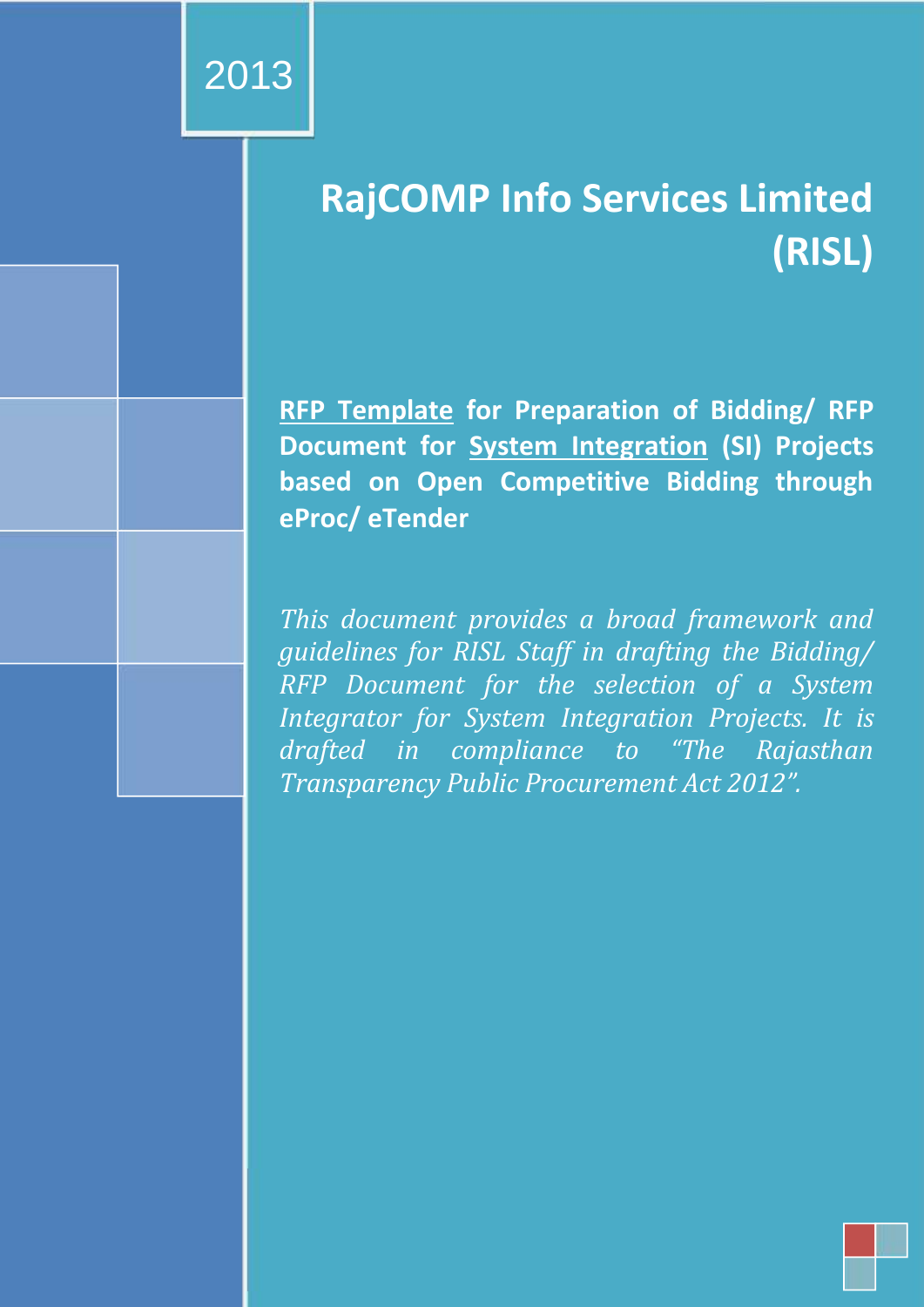

| <b>Overview</b> | RISL - RFP Template - SI Projects - Open Competitive Bidding (e-              |
|-----------------|-------------------------------------------------------------------------------|
|                 | <b>Procurement/ e-Tendering)</b>                                              |
| <b>Document</b> | RFP Template for Preparation of Bidding document for SI Projects based on     |
| <b>Title</b>    | Open Competitive Bidding (e-Procurement/ e-Tendering)                         |
| <b>Document</b> | Draft                                                                         |
| <b>Status</b>   |                                                                               |
| <b>Abstract</b> | This document provides a broad framework and guidelines for RISL staff in     |
|                 | drafting the Bidding/ RFP Document for the selection of a System Integrator   |
|                 | for System Integration Projects. It is based upon "The Rajasthan Transparency |
|                 | in Public Procurement Act 2012 (Act No. 21 of 2012" and the rules thereto.    |

## *Document Publication History*

| <b>Date</b> | <b>Author</b>                                                     | <b>Reviewer</b>                                  | <b>Remarks</b> |
|-------------|-------------------------------------------------------------------|--------------------------------------------------|----------------|
| 03/07/2013  | Shri. Sanjay Malhotra,<br><b>MD, RISL</b>                         | Shri. Sanjay Malhotra,<br><b>MD, RISL</b>        | Version 8.2    |
|             | Shri. Rajeev Gujral, Sr.<br>Project Officer (TPM),<br><b>SeMT</b> | Shri. Sandeep Dheer,<br>Director (Finance), RISL |                |

#### *Distribution*

| <b>Version</b>                  | <b>Name</b>                | <b>Location</b> |
|---------------------------------|----------------------------|-----------------|
| <b>Final</b><br><b>MD, RISL</b> |                            | RISL, Jaipur    |
|                                 | Director (Technical), RISL | RISL, Jaipur    |
|                                 | Director (Finance), RISL   | RISL, Jaipur    |
|                                 | All POICs, RISL            | RISL, Jaipur    |
|                                 | All Consultants, RISL      | RISL, Jaipur    |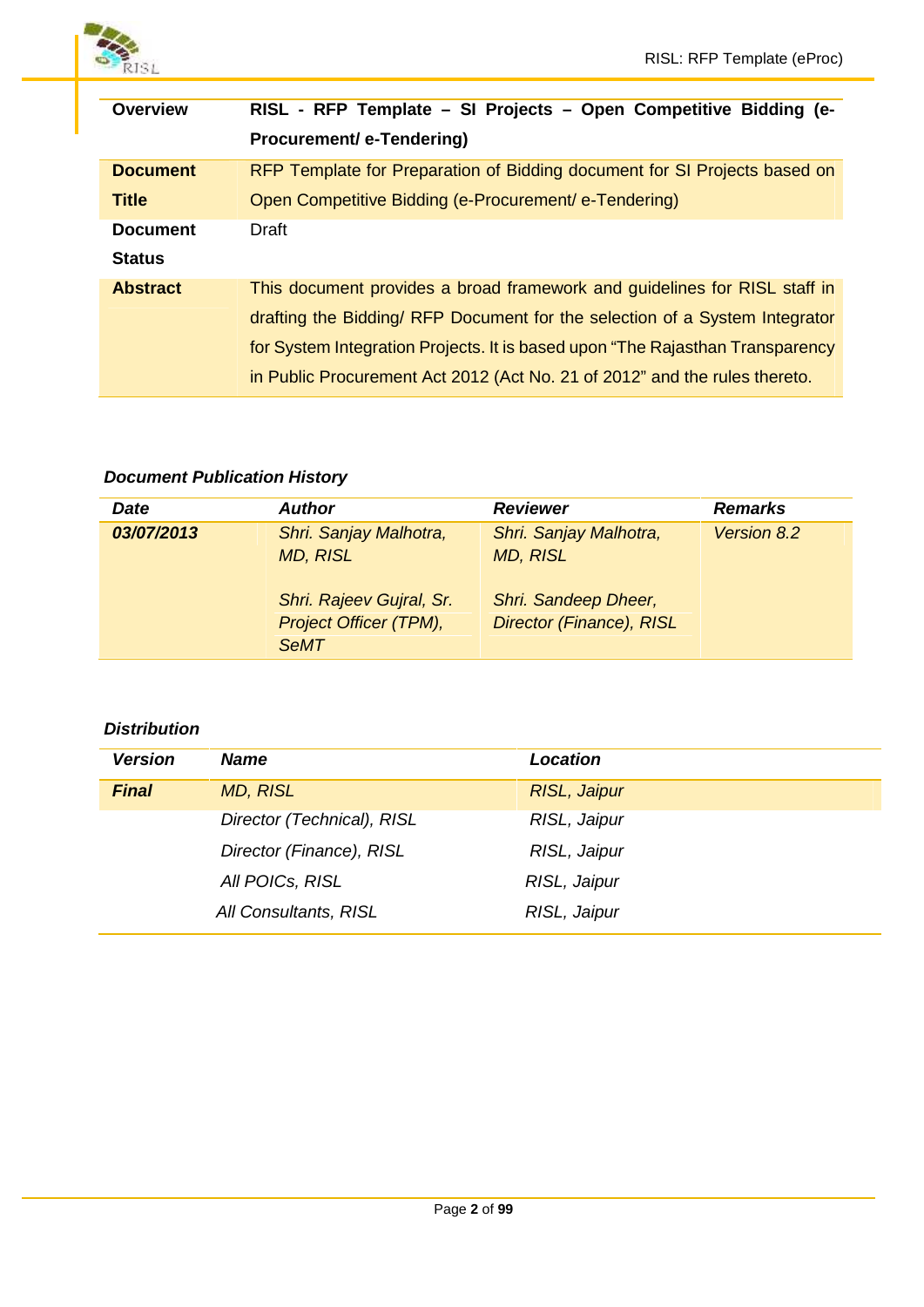

*This report (and any extract from it) is proposed for RISL use and may not be copied, paraphrased, reproduced, or distributed in any manner or form, whether by photocopying, electronically, by internet, within another document or otherwise for any purpose other than the project objectives specified by RISL. Further, any quotation, citation, or attribution of this publication, or any extract from it, is strictly prohibited without the prior written permission.*

**Important Note: -**

The text highlighted with  $\leq$ YELLOW $>$  should be replaced with the appropriate value/ text as per the project requirements while the text highlighted with <TURQUOISE> is a guideline/ tip and should not be mentioned in the RFP document.

The text within  $\lt$  > is to be filled by the Project OIC only.

The text within { } is to be filled by the Bidders/ OEMs only.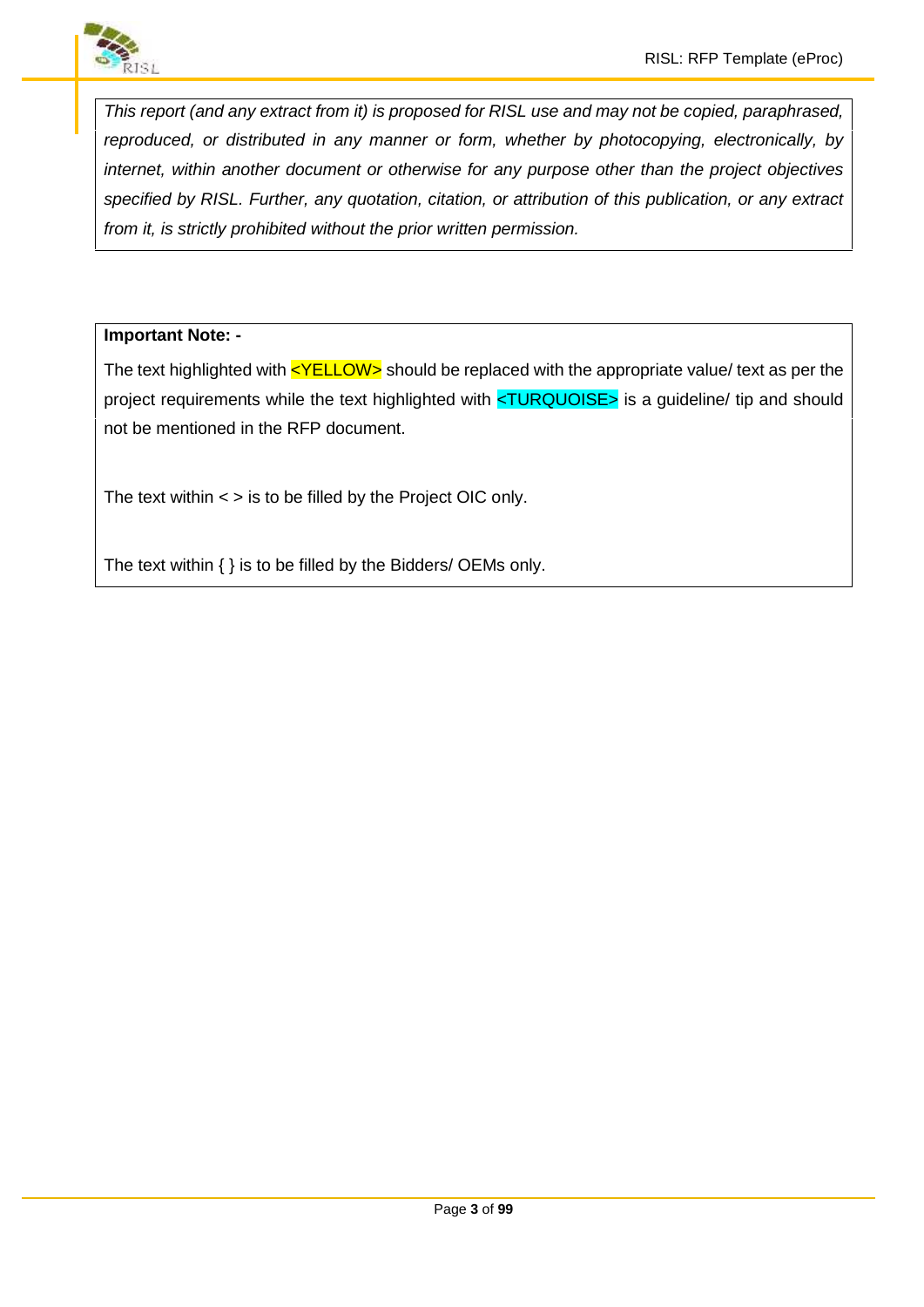

## Table of Contents

| Contents |                                        |                                                              |    |
|----------|----------------------------------------|--------------------------------------------------------------|----|
| 1.       |                                        |                                                              |    |
| 2.       |                                        |                                                              |    |
|          |                                        | 1) Project Profile                                           | 16 |
|          |                                        | 2) About the Department                                      | 16 |
| 3.       |                                        |                                                              |    |
| 4.       |                                        |                                                              |    |
|          |                                        | 1) Details of work (SoW)                                     | 20 |
|          |                                        | 2) Roles & Responsibilities of Stakeholders/ SI              | 21 |
|          |                                        | 3) Project Deliverables, Milestones & Time Schedule          | 21 |
| 5.       |                                        |                                                              |    |
|          |                                        | 1) Sale of Bidding/ Tender Documents                         | 23 |
|          |                                        | 2) Pre-bid Meeting/ Clarifications                           | 23 |
|          |                                        | 3) Changes in the Bidding Document                           | 23 |
|          |                                        | 4) Period of Validity of Bids                                | 24 |
|          |                                        | 5) Format and Signing of Bids                                | 24 |
|          |                                        | 6) Cost & Language of Bidding                                |    |
|          |                                        | 7) Alternative/ Multiple Bids                                |    |
|          | 8) Bid Security                        |                                                              | 26 |
|          | 9) Deadline for the submission of Bids |                                                              | 27 |
|          | 10)                                    | Withdrawal, Substitution, and Modification of Bids           | 28 |
|          | 11)                                    | Opening of Bids                                              | 28 |
|          | 12)                                    | Selection Method:                                            | 29 |
|          | 13)                                    | Clarification of Bids                                        | 29 |
|          | 14)                                    | Evaluation & Tabulation of Technical Bids                    | 30 |
|          | 15)                                    | Evaluation & Tabulation of Financial Bids                    | 31 |
|          | 16)                                    | Correction of Arithmetic Errors in Financial Bids            | 32 |
|          | 17)                                    | Comparison of rates of firms outside and those in Rajasthan  | 33 |
|          | 18)                                    | Price/ purchase preference in evaluation                     | 33 |
|          | 19)                                    | Negotiations                                                 | 33 |
|          | 20)                                    | Exclusion of Bids/ Disqualification                          | 34 |
|          | 21)                                    | Lack of competition                                          | 34 |
|          | 22)                                    | Acceptance of the successful Bid and award of contract       | 35 |
|          | 23)                                    | Information and publication of award                         | 36 |
|          | 24)                                    | Procuring entity's right to accept or reject any or all Bids | 36 |
|          | 25)                                    | Right to vary quantity                                       | 36 |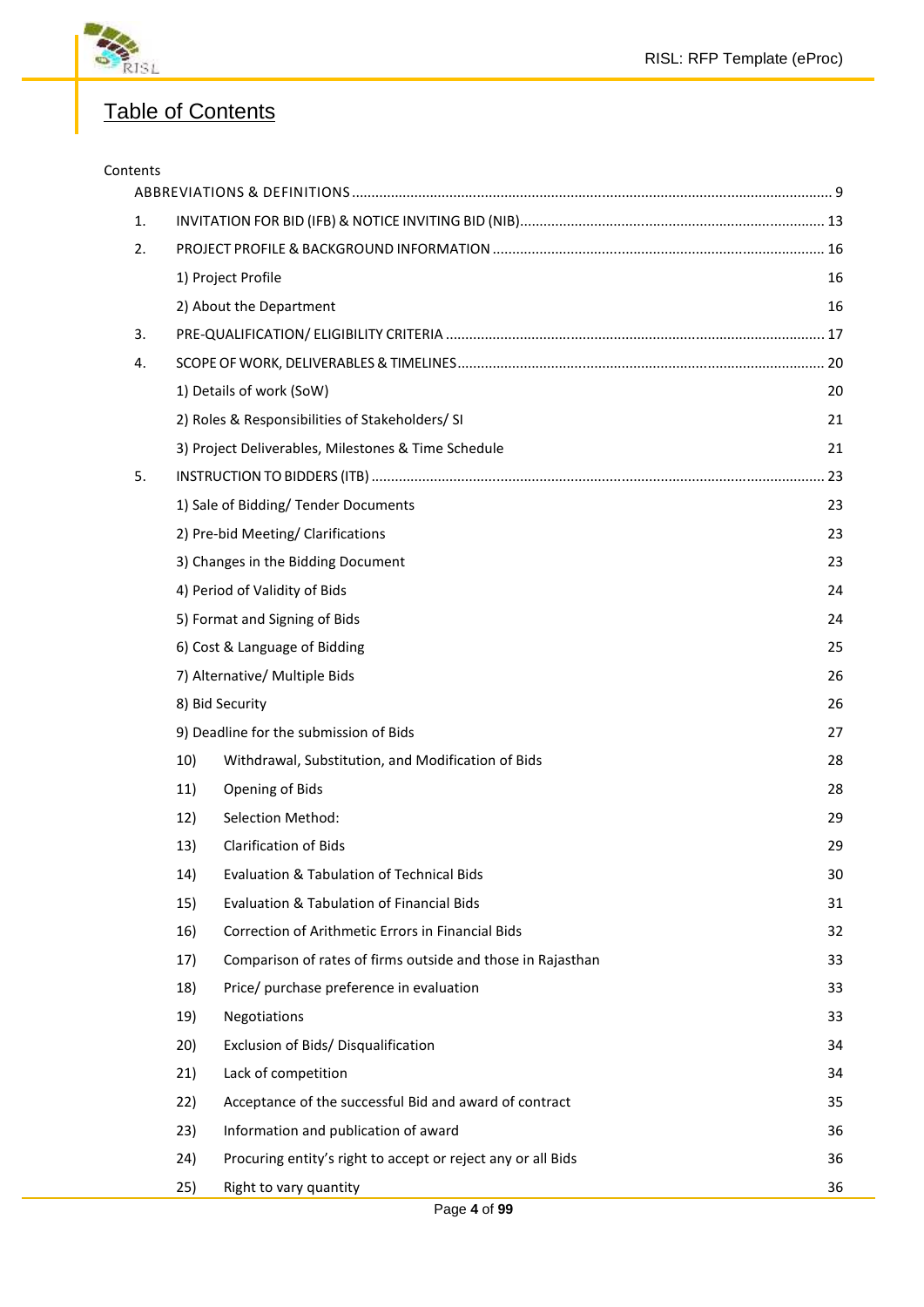

|    | 26)         | Dividing quantities among more than one bidder at the time of award (optional) | 37 |
|----|-------------|--------------------------------------------------------------------------------|----|
|    | 27)         | <b>Performance Security</b>                                                    | 37 |
|    | 28)         | Execution of agreement                                                         | 38 |
|    | 29)         | Confidentiality                                                                | 39 |
|    | 30)         | Cancellation of procurement process                                            | 39 |
|    | 31)         | Code of Integrity for Bidders                                                  | 40 |
|    | 32)         | Interference with Procurement Process                                          | 41 |
|    | 33)         | Appeals                                                                        | 41 |
|    | 34)         | Stay of procurement proceedings                                                | 43 |
|    | 35)         | <b>Vexatious Appeals &amp; Complaints</b>                                      | 43 |
|    | 36)         | Offenses by Firms/ Companies                                                   | 43 |
|    | 37)         | Debarment from Bidding                                                         | 44 |
|    | 38)         | Monitoring of Contract                                                         | 44 |
| 6. |             |                                                                                |    |
|    | Definitions |                                                                                | 46 |
|    |             | 1) Contract Documents                                                          | 48 |
|    |             | 2) Interpretation                                                              | 48 |
|    | 3) Language |                                                                                | 48 |
|    |             | 4) Joint Venture, Consortium or Association                                    | 49 |
|    |             | 5) Eligible Goods and Related Services                                         | 50 |
|    | 6) Notices  |                                                                                | 50 |
|    |             | 7) Governing Law                                                               | 50 |
|    |             | 8) Scope of Supply                                                             | 51 |
|    |             | 9) Delivery & Installation                                                     | 51 |
|    | 10)         | Supplier's/ Selected Bidder's Responsibilities                                 | 51 |
|    | 11)         | Purchaser's Responsibilities                                                   | 52 |
|    | 12)         | <b>Contract Price</b>                                                          | 52 |
|    | 13)         | Recoveries from Supplier/ Selected Bidder                                      | 52 |
|    | 14)         | Taxes & Duties                                                                 | 52 |
|    | 15)         | Copyright                                                                      | 53 |
|    | 16)         | Confidential Information                                                       | 53 |
|    | 17)         | Sub-contracting                                                                | 54 |
|    | 18)         | Specifications and Standards                                                   | 54 |
|    | 19)         | Packing and Documents                                                          | 55 |
|    | 20)         | Insurance                                                                      | 55 |
|    | 21)         | Transportation                                                                 | 56 |
|    | 22)         | Inspection                                                                     | 56 |
|    | 23)         | Samples                                                                        | 56 |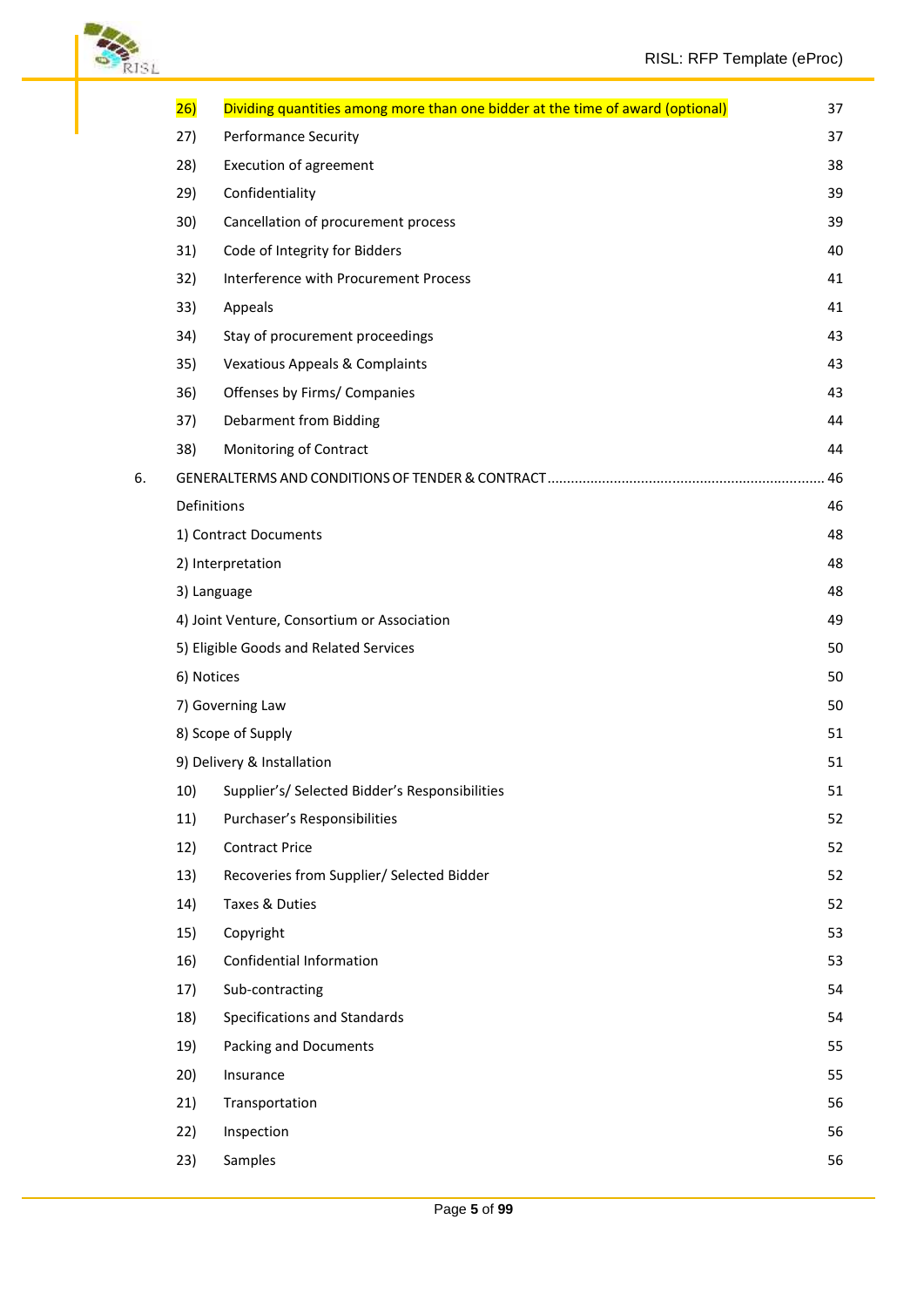

|    | 24) | Drawl of Samples                                                                                                             | 57 |
|----|-----|------------------------------------------------------------------------------------------------------------------------------|----|
|    | 25) | <b>Testing charges</b>                                                                                                       | 57 |
|    | 26) | Rejection                                                                                                                    | 58 |
|    | 27) | Extension in Delivery Period and Liquidated Damages (LD)                                                                     | 58 |
|    | 28) | Authenticity of Equipment                                                                                                    | 60 |
|    | 29) | Warranty                                                                                                                     | 60 |
|    | 30) | Patent Indemnity                                                                                                             | 61 |
|    | 31) | Limitation of Liability                                                                                                      | 62 |
|    | 32) | <b>Force Majeure</b>                                                                                                         | 62 |
|    | 33) | <b>Change Orders and Contract Amendments</b>                                                                                 | 63 |
|    | 34) | Termination                                                                                                                  | 64 |
|    |     | a) Termination for Default                                                                                                   | 64 |
|    |     | b) Termination for Insolvency                                                                                                | 64 |
|    |     | c) Termination for Convenience                                                                                               | 64 |
|    | 35) | Exit Management {to be updated by the POIC as per project}                                                                   | 65 |
|    | 36) | Settlement of Disputes                                                                                                       | 68 |
| 7. |     |                                                                                                                              |    |
|    |     | 1) Payment Terms and Schedule                                                                                                | 70 |
|    |     | 2) Service Level Standards/ Requirements/ Agreement                                                                          | 71 |
|    |     | 3) Change Requests/ Management                                                                                               | 71 |
|    |     |                                                                                                                              |    |
|    |     |                                                                                                                              |    |
|    |     | ANNEXURE-3: PRE-BID QUERIES FORMAT <mark>{to be filled by the bidder}</mark> ………………………………………………………………… 75                    |    |
|    |     | ANNEXURE-4: BIDDER'S AUTHORIZATION CERTIFICATE <mark>{to be filled by the bidder}</mark> …………………………………………………………………………………………… |    |
|    |     |                                                                                                                              |    |
|    |     | ANNEXURE-6: CERTIFICATE OF CONFORMITY/ NO DEVIATION <mark>{to be filled by the bidder}</mark> …………………………………… 78              |    |
|    |     | ANNEXURE-7: DECLARATION BY BIDDER <mark>{to signed by selected bidder}</mark> ………………………………………………………………………………………              |    |
|    |     | ANNEXURE-8: MANUFACTURER'S AUTHORIZATION FORM (MAF) <mark>{to be filled by the OEMs}</mark> ………………………………… 80                 |    |
|    |     |                                                                                                                              |    |
|    |     |                                                                                                                              |    |
|    |     | ANNEXURE-10: COMPONENTS OFFERED – BOM <mark>{to be filled by the bidder}</mark> ………………………………………………………… 82                    |    |
|    |     |                                                                                                                              |    |
|    |     | COVER LETTER <mark>{to be submitted by the bidder on his Letter head}</mark> ……………………………………………………………………… 83                  |    |
|    |     | ANNEXURE-12: BANK GUARANTEE FORMAT <mark>{to be submitted by the bidder's bank}</mark> ……………………………………………… 87                 |    |
|    |     | ANNEXURE-13: DRAFT AGREEMENT FORMAT {TO BE MUTUALLY SIGNED BY SELECTED BIDDER AND PROCURING ENTITY}  92                      |    |
|    |     | ANNEXURE-14: FORMAT FOR SUBMISSION OF PROJECT REFERENCES FOR PRE-QUALIFICATION EXPERIENCE 95                                 |    |
|    |     |                                                                                                                              |    |
|    |     |                                                                                                                              |    |
|    |     |                                                                                                                              |    |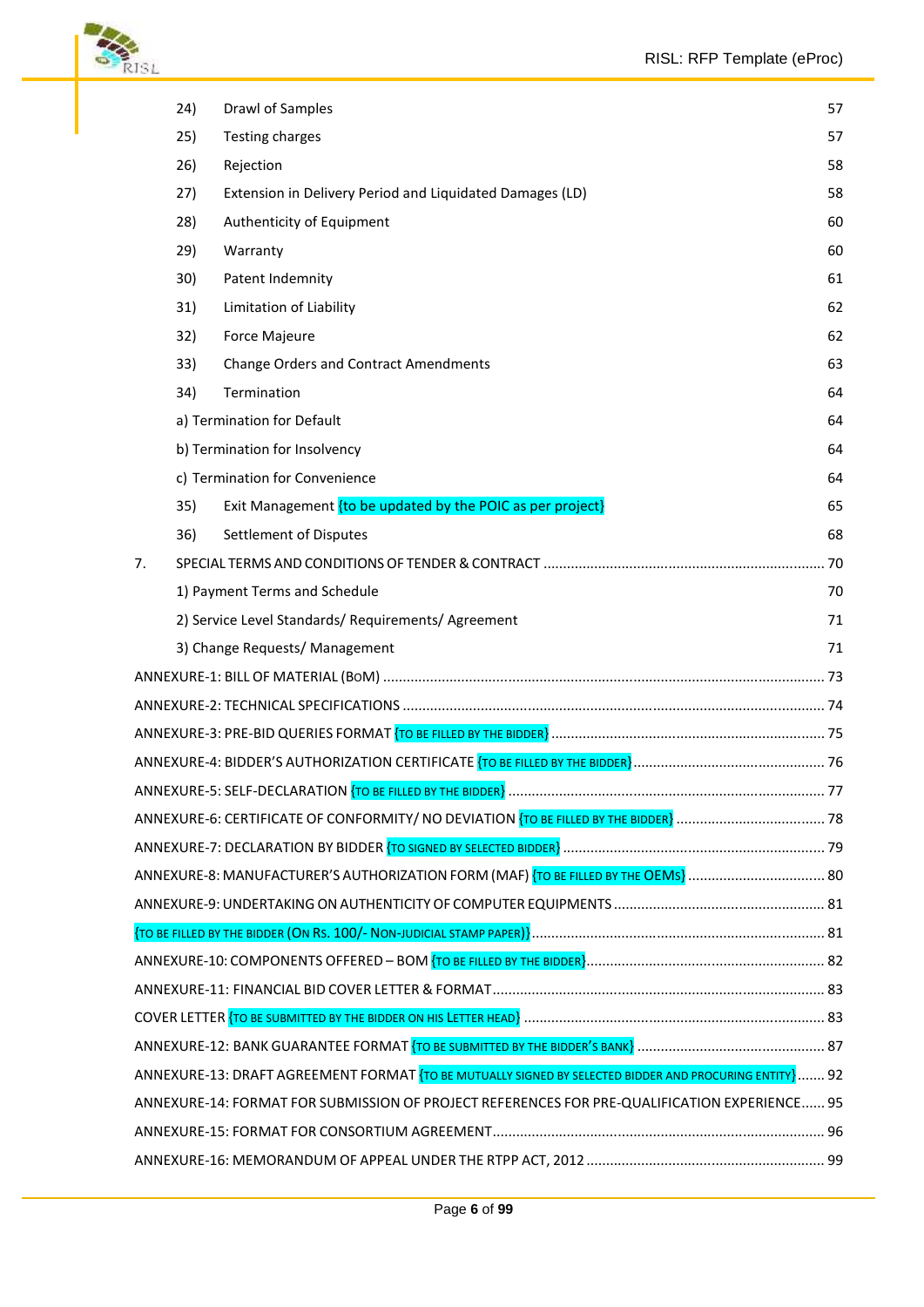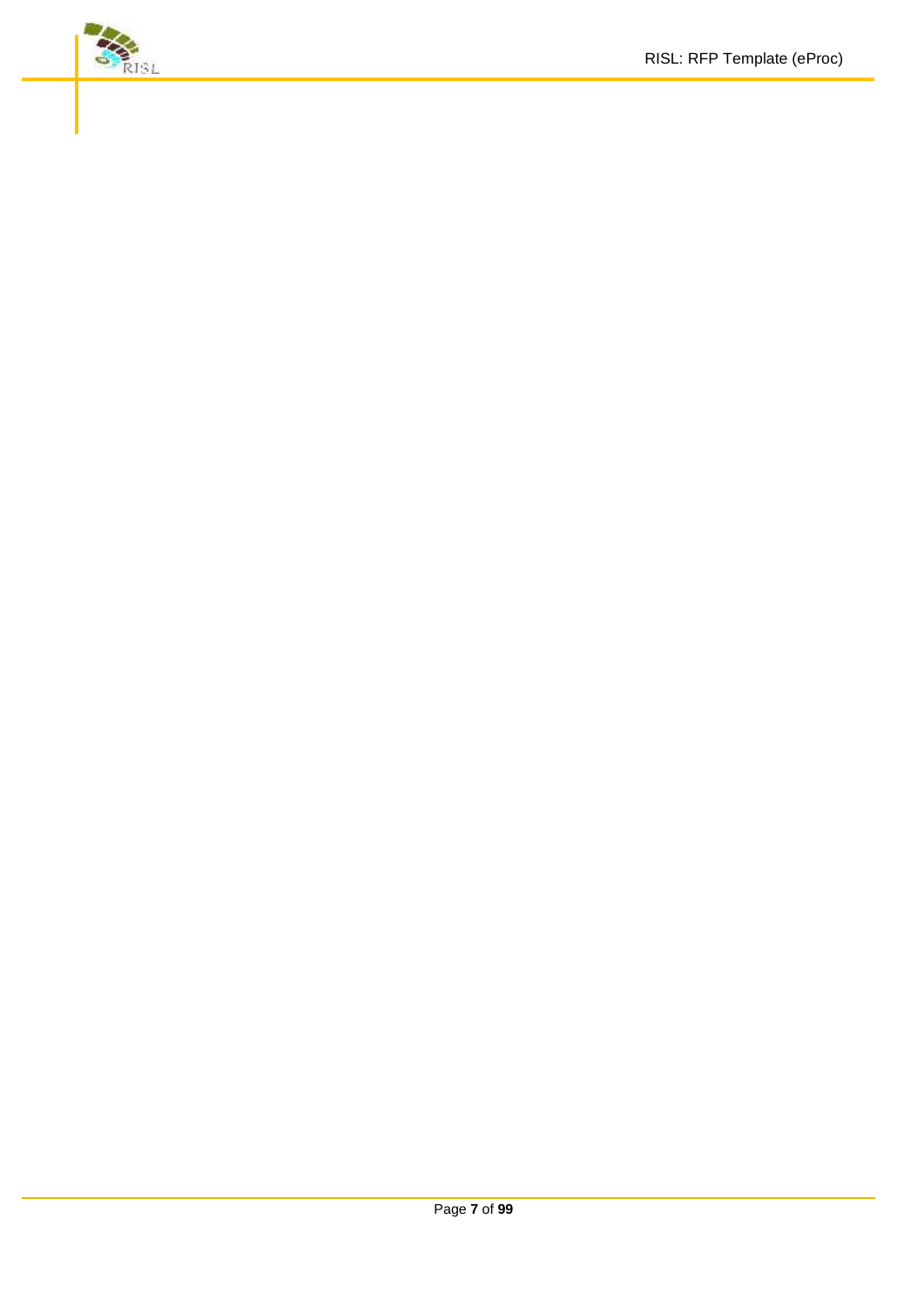

#### **Draft Request for Proposal (RFP) Document for**

## **<Project Title> 1**

## **[Reference No. <Ref. No.>**

dated  $\leq$ date>]<sup>2</sup>

| <b>Mode of Bid Submission</b>           | Online though eProcurement/ eTendering     |
|-----------------------------------------|--------------------------------------------|
|                                         | system at http://eproc.rajasthan.gov.in    |
| <b>Procuring Authority</b>              | Managing Director,                         |
|                                         | RISL, First Floor, C-Block, Yojana Bhawan, |
|                                         | Tilak Marg, C-Scheme, Jaipur-302005        |
|                                         | (Rajasthan)                                |
| Date & Time of Pre-bid meeting          | $\leq$ date> at $\leq$ time> $^3$          |
| Last Date & Time of Submission of Bid   | $\leq$ date> at $\leq$ time> <sup>4</sup>  |
| Date & Time of Opening of Technical Bid | $\leq$ date> at $\leq$ time> <sup>5</sup>  |

#### **Bidding Document Fee: Rs. < please specify> (Rupees < please specify > only)**

| Name of the Bidding Company/Firm:                                           |                                       |
|-----------------------------------------------------------------------------|---------------------------------------|
| <b>Bid</b><br>(Authorised<br><b>Contact</b><br><b>Person</b><br>Signatory): |                                       |
| <b>Correspondence Address:</b>                                              |                                       |
| <b>Mobile No.</b>                                                           | <b>Telephone</b><br>Fax<br>&<br>Nos.: |
| $E-$<br><b>Website</b><br><u>&amp;</u><br>Mail:                             |                                       |

## **RajCOMP Info Services Limited (RISL)**

First Floor, Yojana Bhawan, C-Block, Tilak Marg, C-Scheme, Jaipur-302005 (Raj.)

Phone: 0141- 5103902 Fax: 0141-2228701

Web: http://risl.rajasthan.gov.in, Email: <**Project OIC email address>** 

<sup>&</sup>lt;sup>1</sup> Please specify the <project title>

 $2$  Please specify the <procurement reference number and date> as per the approved NIB (on file)

<sup>&</sup>lt;sup>3</sup> Please specify the <date> and <time> as per the approved NIB

<sup>4</sup> Please specify the <date> and <time> as per the approved NIB

 $<sup>5</sup>$  Please specify the <date> and <time> as per the approved NIB</sup>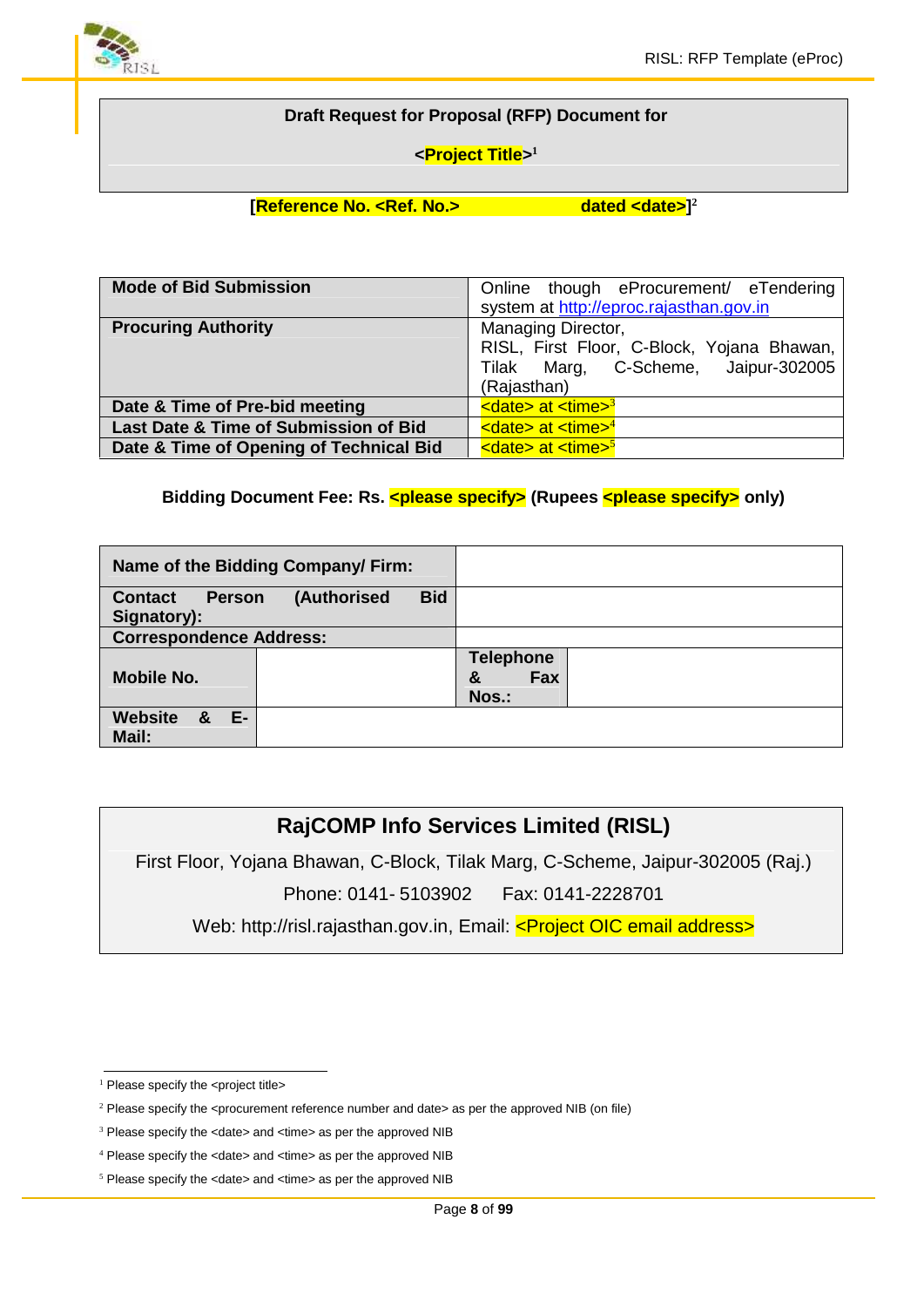

## **ABBREVIATIONS & DEFINITIONS**

| <b>Act</b>                                         | The Rajasthan Transparency in Public Procurement Act, 2012 (Act No.<br>21 of 2012) and Rules thereto                                                                                                                                                                                                                       |
|----------------------------------------------------|----------------------------------------------------------------------------------------------------------------------------------------------------------------------------------------------------------------------------------------------------------------------------------------------------------------------------|
| <b>Authorised</b><br><b>Signatory</b>              | The bidder's representative/ officer vested (explicitly, implicitly, or through<br>conduct) with the powers to commit the authorizing organization to a<br>binding agreement. Also called signing officer/ authority having the Power<br>of Attorney (PoA) from the competent authority of the respective Bidding<br>firm. |
| <b>BG</b>                                          | <b>Bank Guarantee</b>                                                                                                                                                                                                                                                                                                      |
| <b>Bid/eBid</b>                                    | A formal offer made in pursuance of an invitation by a procuring entity and<br>includes any tender, proposal or quotation in electronic format                                                                                                                                                                             |
| <b>Bid Security</b>                                | A security provided to the procuring entity by a bidder for securing the<br>fulfilment of any obligation in terms of the provisions of the bidding<br>documents.                                                                                                                                                           |
| <b>Bidder</b>                                      | Any person/ firm/ agency/ company/ contractor/ supplier/ vendor<br>participating in the procurement/ bidding process with the procurement<br>entity                                                                                                                                                                        |
| <b>Bidding Document</b>                            | Documents issued by the procuring entity, including any amendments<br>thereto, that set out the terms and conditions of the given procurement<br>and includes the invitation to bid                                                                                                                                        |
| <b>BoM</b>                                         | <b>Bill of Material</b>                                                                                                                                                                                                                                                                                                    |
| <b>CMC</b>                                         | <b>Contract Monitoring Committee</b>                                                                                                                                                                                                                                                                                       |
| <b>Competent Authority</b>                         | An authority or officer to whom the relevant administrative or financial<br>powers have been delegated for taking decision in a matter relating<br>to procurement. MD, RISL in this bidding document.                                                                                                                      |
| Contract/<br><b>Procurement</b><br><b>Contract</b> | A contract entered into between the procuring entity and a successful<br>bidder concerning the subject matter of procurement                                                                                                                                                                                               |
| <b>Contract/ Project</b><br><b>Period</b>          | The Contract/ Project Period shall commence from the date of issue of<br>Work order till <number of="" years=""> Years of Operations &amp; Maintenance<br/>Services after commissioning of the project.<sup>6</sup></number>                                                                                               |
| <b>COTS</b>                                        | <b>Commercial Off The Shelf Software</b>                                                                                                                                                                                                                                                                                   |
| Day                                                | A calendar day as per GoR/ Gol.                                                                                                                                                                                                                                                                                            |
| DeitY, Gol                                         | Department of Electronics and Information Technology, Government of<br>India                                                                                                                                                                                                                                               |
| DoIT&C                                             | Technology<br>Communications,<br>Department<br>Information<br>of<br>and<br>Government of Rajasthan.                                                                                                                                                                                                                        |

<sup>&</sup>lt;sup>6</sup> Please specify the Contract/ Project Period as per the project requirements.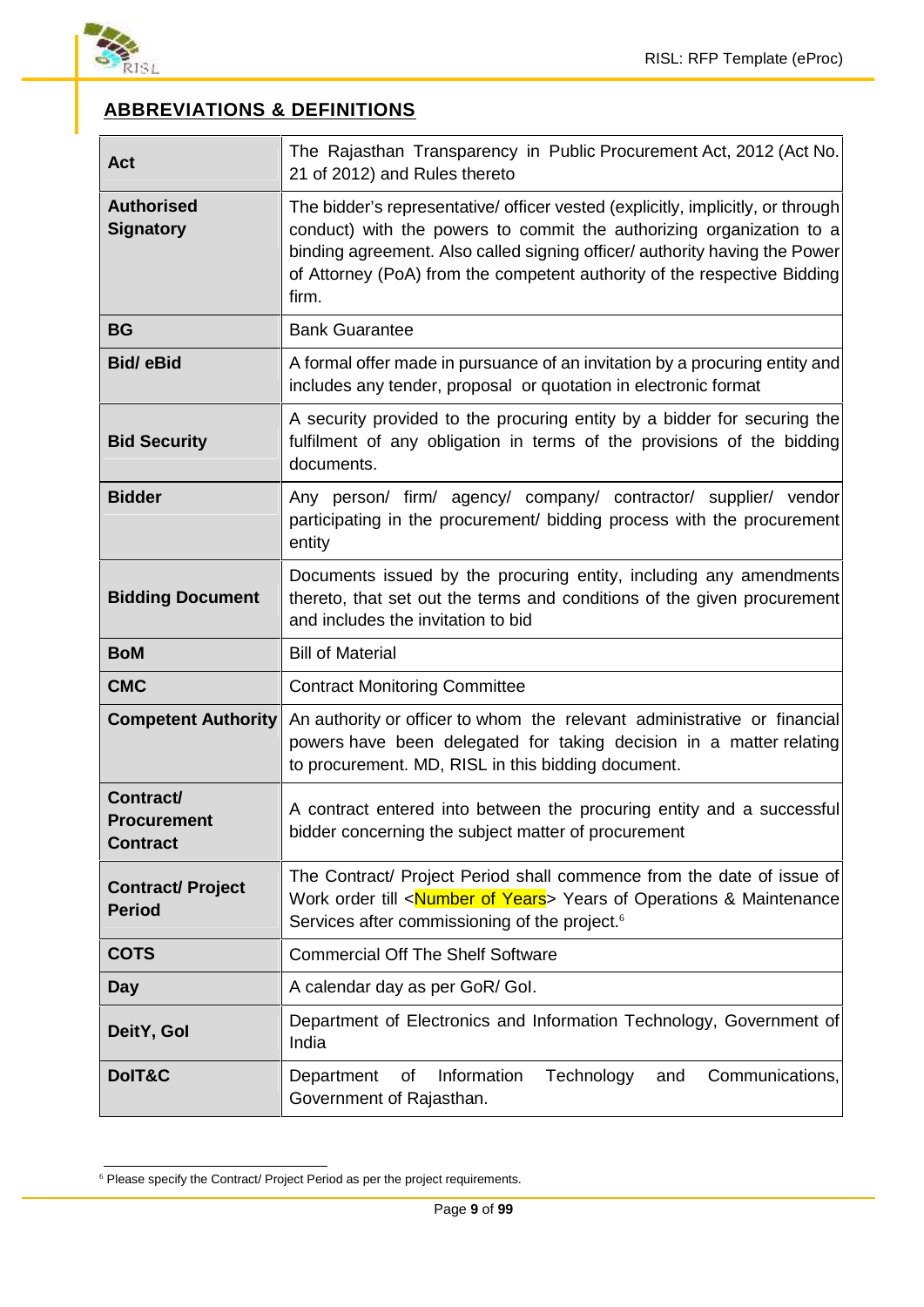

| eGRAS                  | Online Government Receipts Accounting System (e-GRAS) is an e-<br>Governance Initiative of Government of Rajasthan under Mission Mode<br>Project category and is part of Integrated Financial Management System<br>(IFMS). eGRAS facilitates collection of tax/ non-tax revenue in both the<br>modes: online as well as manual. All types of government revenue may<br>be deposited online using this website: https://egras.raj.nic.in/                                                                                                               |
|------------------------|--------------------------------------------------------------------------------------------------------------------------------------------------------------------------------------------------------------------------------------------------------------------------------------------------------------------------------------------------------------------------------------------------------------------------------------------------------------------------------------------------------------------------------------------------------|
| <b>ETDC</b>            | Electronic Testing & Development Center                                                                                                                                                                                                                                                                                                                                                                                                                                                                                                                |
| <b>FOR/FOB</b>         | Free on Board or Freight on Board                                                                                                                                                                                                                                                                                                                                                                                                                                                                                                                      |
| <b>Gol/ GoR</b>        | Govt. of India/ Govt. of Rajasthan                                                                                                                                                                                                                                                                                                                                                                                                                                                                                                                     |
| Goods                  | All articles, material, commodities, electricity, livestock, furniture, fixtures,<br>raw material, spares, instruments, software, machinery, equipment,<br>industrial plant, vehicles, aircraft, ships, railway rolling stock<br>and<br>any other category of goods, whether in solid, liquid or gaseous form,<br>purchased or otherwise acquired for the use of a procuring entity as well<br>as services or works incidental to the supply of the goods if the<br>value of services or works or both does not exceed that of the goods<br>themselves |
| <b>ICT</b>             | Information and Communication Technology.                                                                                                                                                                                                                                                                                                                                                                                                                                                                                                              |
| <b>IFB</b>             | Invitation for Bids (A document published by the procuring entity inviting<br>Bids relating to the subject matter of procurement and any amendment<br>thereto and includes notice inviting Bid and request for proposal)                                                                                                                                                                                                                                                                                                                               |
| <b>INR</b>             | <b>Indian Rupee</b>                                                                                                                                                                                                                                                                                                                                                                                                                                                                                                                                    |
| <b>ISI</b>             | Indian Standards Institution                                                                                                                                                                                                                                                                                                                                                                                                                                                                                                                           |
| <b>ISO</b>             | International Organisation for Standardisation                                                                                                                                                                                                                                                                                                                                                                                                                                                                                                         |
| $\mathsf{I}\mathsf{T}$ | <b>Information Technology</b>                                                                                                                                                                                                                                                                                                                                                                                                                                                                                                                          |
| <b>ITB</b>             | <b>Instruction to Bidders</b>                                                                                                                                                                                                                                                                                                                                                                                                                                                                                                                          |
| <b>LD</b>              | <b>Liquidated Damages</b>                                                                                                                                                                                                                                                                                                                                                                                                                                                                                                                              |
| Lol                    | Letter of Intent                                                                                                                                                                                                                                                                                                                                                                                                                                                                                                                                       |
| <b>NCB</b>             | A bidding process in which qualified bidders only from within India are<br>allowed to participate                                                                                                                                                                                                                                                                                                                                                                                                                                                      |
| <b>NeGP</b>            | National e-Governance Plan of Government of India, Department of<br>Information Technology (DIT), Ministry of Communications and<br>Information Technology (MCIT), New Delhi.                                                                                                                                                                                                                                                                                                                                                                          |
| <b>NIB</b>             | Notice Inviting Bid                                                                                                                                                                                                                                                                                                                                                                                                                                                                                                                                    |
| <b>Notification</b>    | A notification published in the Official Gazette                                                                                                                                                                                                                                                                                                                                                                                                                                                                                                       |
| <b>OEM</b>             | <b>Original Equipment Manufacturer</b>                                                                                                                                                                                                                                                                                                                                                                                                                                                                                                                 |
| <b>PAN</b>             | <b>Permanent Account Number</b>                                                                                                                                                                                                                                                                                                                                                                                                                                                                                                                        |
| <b>PBG</b>             | Performance Bank Guarantee                                                                                                                                                                                                                                                                                                                                                                                                                                                                                                                             |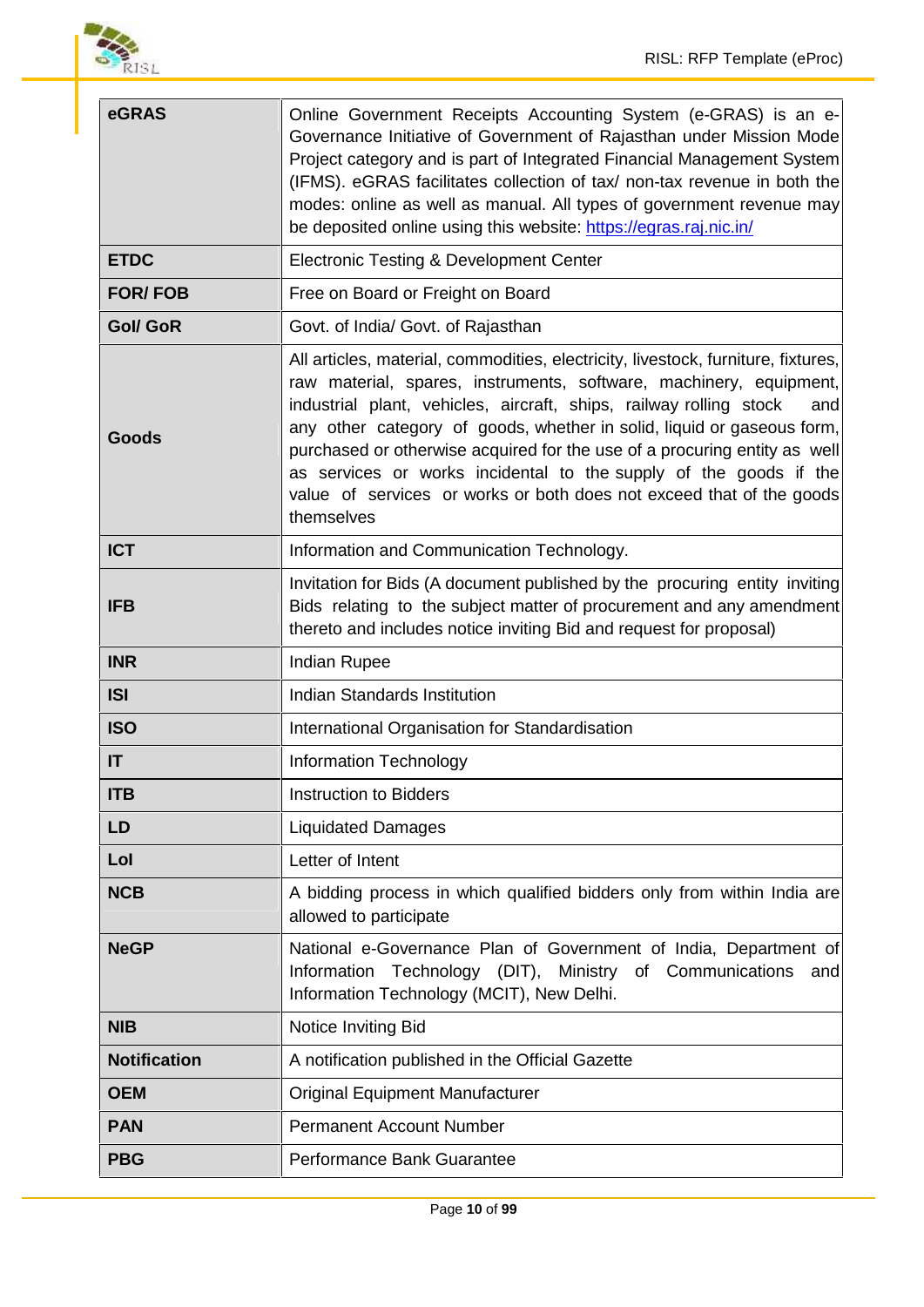

| <b>PC</b>                                                            | Procurement/ Purchase Committee                                                                                                                                                                                                                                                                                                                                                                                 |
|----------------------------------------------------------------------|-----------------------------------------------------------------------------------------------------------------------------------------------------------------------------------------------------------------------------------------------------------------------------------------------------------------------------------------------------------------------------------------------------------------|
| PQ                                                                   | Pre-Qualification                                                                                                                                                                                                                                                                                                                                                                                               |
| <b>Procurement</b><br><b>Process</b>                                 | The process of procurement extending from the issue of invitation to Bid<br>till the award of the procurement contract or cancellation of the<br>procurement process, as the case may be                                                                                                                                                                                                                        |
| <b>Procurement/ Public</b><br><b>Procurement</b>                     | The acquisition by purchase, lease, license or otherwise of works, goods<br>or services, including award of Public Private Partnership projects, by a<br>procuring entity whether directly or through an agency with which a<br>contract for procurement services is entered into, but does not include any<br>acquisition without consideration, and "procure" or "procured" shall be<br>construed accordingly |
| <b>Project Site</b>                                                  | Wherever applicable, means the designated place or places.                                                                                                                                                                                                                                                                                                                                                      |
| <b>PSD/SD</b>                                                        | Performance Security Deposit/ Security Deposit                                                                                                                                                                                                                                                                                                                                                                  |
| Purchaser/<br><b>Tendering Authority/</b><br><b>Procuring Entity</b> | Person or entity that is a recipient of a good or service provided by a seller<br>(bidder) under a purchase order or contract of sale. Also called buyer.<br>RISL in this RFP document.                                                                                                                                                                                                                         |
| <b>RajSWAN/ RSWAN</b>                                                | Rajasthan State Wide Area Network                                                                                                                                                                                                                                                                                                                                                                               |
| <b>RISL</b>                                                          | RajCOMP Info Services Limited                                                                                                                                                                                                                                                                                                                                                                                   |
| <b>RSDC</b>                                                          | Rajasthan State Data Centre, New IT Building, Jaipur                                                                                                                                                                                                                                                                                                                                                            |
| <b>RVAT</b>                                                          | Rajasthan Value Added Tax                                                                                                                                                                                                                                                                                                                                                                                       |
| <b>Services</b>                                                      | Any subject matter of procurement other than goods or works and includes<br>physical, maintenance, professional, intellectual, consultancy and<br>advisory services or any service classified or declared as such by a<br>procuring entity and does not include appointment of any person made by<br>any procuring entity                                                                                       |
| <b>SLA</b>                                                           | Service Level Agreement is a negotiated agreement between two parties<br>wherein one is the customer and the other is the service provider. It is a a<br>service contract where the level of service is formally defined. In practice,<br>the term SLA is sometimes used to refer to the contracted delivery time<br>(of the service) or performance.                                                           |
| <b>SSDG</b>                                                          | <b>State Services Delivery Gateway</b>                                                                                                                                                                                                                                                                                                                                                                          |
| <b>State Government</b>                                              | Government of Rajasthan (GoR)                                                                                                                                                                                                                                                                                                                                                                                   |
| <b>State Public</b><br><b>Procurement Portal</b>                     | http://sppp.raj.nic.in                                                                                                                                                                                                                                                                                                                                                                                          |
| <b>STQC</b>                                                          | Standardisation Testing and Quality Certification, Govt. of India                                                                                                                                                                                                                                                                                                                                               |
|                                                                      |                                                                                                                                                                                                                                                                                                                                                                                                                 |
| <b>Subject Matter of</b><br><b>Procurement</b>                       | Any item of procurement whether in the form of goods, services or works                                                                                                                                                                                                                                                                                                                                         |
| <b>TIN</b>                                                           | <b>Tax Identification Number</b>                                                                                                                                                                                                                                                                                                                                                                                |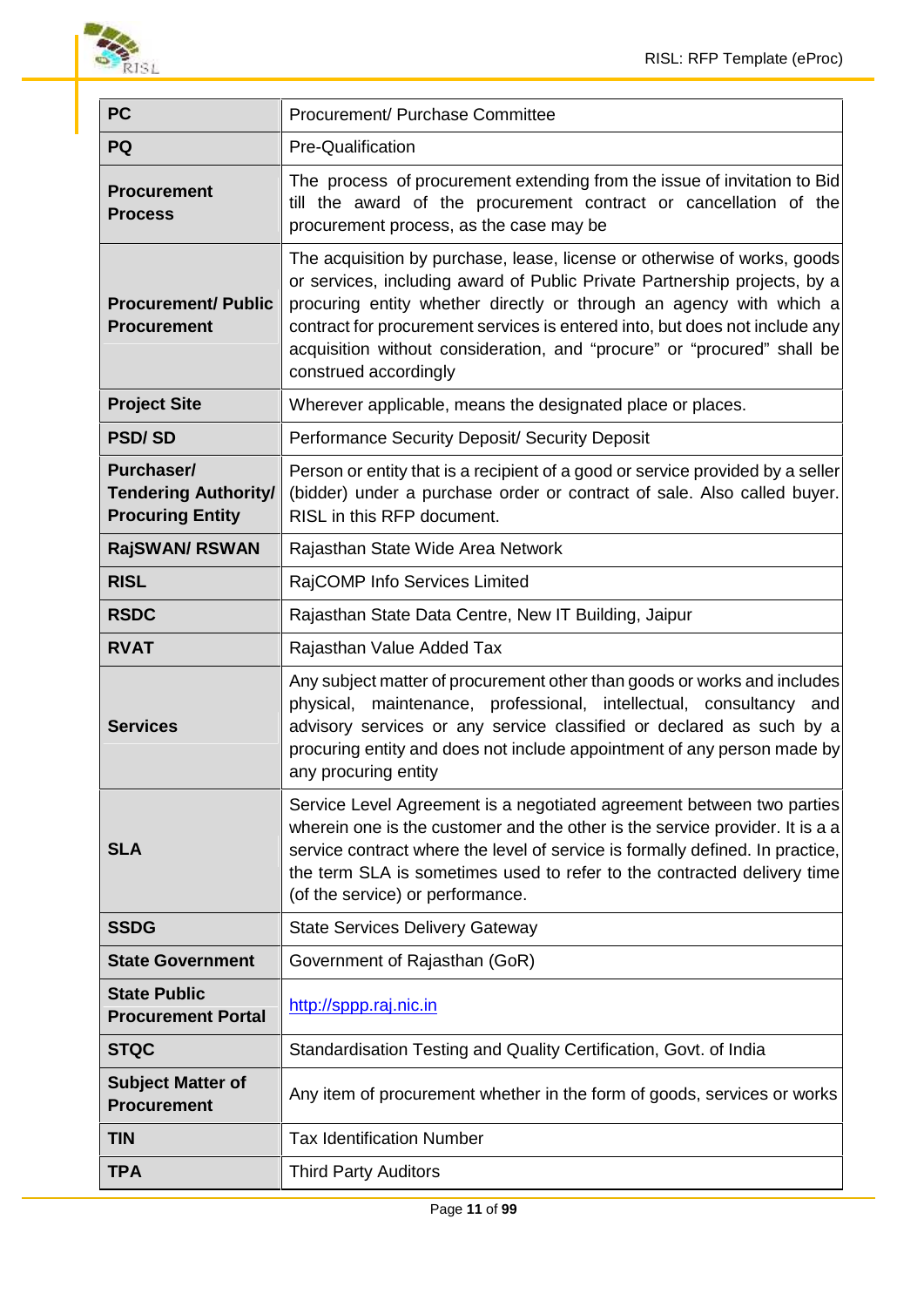

| <b>VAT/ CenVAT</b> | Value Added Tax/ Central VAT |
|--------------------|------------------------------|
| WO/PO              | Work Order/ Purchase Order   |
| <b>kadd mores</b>  | <please specify=""></please> |

*[Tip: Once done, please sort the Column-1 of the table above in Alphabetical Order]*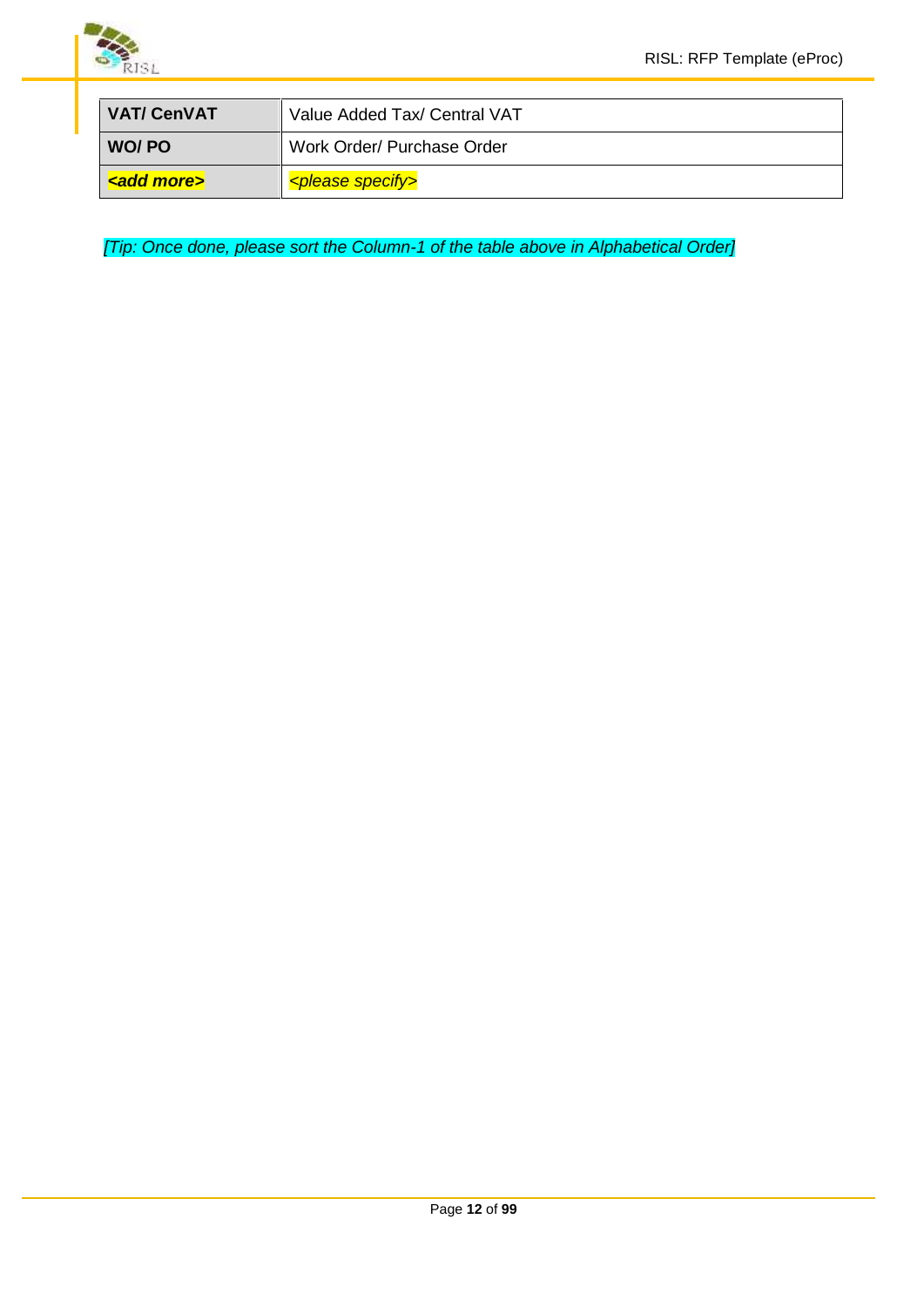

## **1. INVITATION FOR BID (IFB) & NOTICE INVITING BID (NIB)**

| Name & Address of the                        | • Name: RajCOMP Info Services Limited (RISL)                                                                                                            |  |  |
|----------------------------------------------|---------------------------------------------------------------------------------------------------------------------------------------------------------|--|--|
| <b>Procuring Entity</b>                      | • Address: First Floor, Yojana Bhawan, C-Block, Tilak Marg, C-Scheme,                                                                                   |  |  |
|                                              | Jaipur-302005 (Rajasthan)                                                                                                                               |  |  |
|                                              | • Name: <please specify=""></please>                                                                                                                    |  |  |
| Name & Address of the                        | • Designation: < <b>please specify</b> >                                                                                                                |  |  |
| Project Officer In-charge                    | • Address: First Floor, Yojana Bhawan, C-Block, Tilak Marg, C-Scheme,                                                                                   |  |  |
| (POIC)                                       | Jaipur-302005 (Rajasthan)                                                                                                                               |  |  |
|                                              | • Email: < please specify>                                                                                                                              |  |  |
|                                              | <please [the="" and="" delivery="" nature,="" of="" place="" quantity,="" specify:="" th="" the<="" time=""></please>                                   |  |  |
| <b>of</b><br><b>Subject</b><br><b>Matter</b> | goods to be supplied, the works to be executed, or the services to be                                                                                   |  |  |
| <b>Procurement</b>                           | provided]>                                                                                                                                              |  |  |
|                                              | Single-stage: <one two=""> part (envelop) open competitive eBid procedure</one>                                                                         |  |  |
| <b>Bid Procedure</b>                         | at http://eproc.rajasthan.gov.in                                                                                                                        |  |  |
| <b>Bid Evaluation Criteria</b>               | <please (lcbs)-l1="" [least="" based="" cost="" cum<="" quality="" selection="" specify:="" th=""></please>                                             |  |  |
| (Selection Method)                           | Cost Based Selection (QCBS)/ Other: please specify]>                                                                                                    |  |  |
|                                              | http://sppp.raj.nic.in,<br>http://eproc.rajasthan.gov.in,<br>• Websites:                                                                                |  |  |
|                                              | http://www.rajasthan.gov.in, http://risl.rajasthan.gov.in and <please< th=""></please<>                                                                 |  |  |
|                                              | specify>                                                                                                                                                |  |  |
| Websites for downloading                     | • Bidding document fee: <rs. figures="" in=""> (Rupees <in words=""> only) in</in></rs.>                                                                |  |  |
| <b>Bidding</b><br>Document,                  | Cash/Demand Draft in favour of "Managing Director, RISL" payable at                                                                                     |  |  |
| Corrigendum's,                               | "Jaipur".                                                                                                                                               |  |  |
| Addendums etc.                               | • RISL Processing Fee: <rs. figures="" in=""> (Rupees <in words=""> only) in</in></rs.>                                                                 |  |  |
|                                              |                                                                                                                                                         |  |  |
|                                              | Demand Draft in favour of "Managing Director, RISL" payable at                                                                                          |  |  |
|                                              |                                                                                                                                                         |  |  |
|                                              | "Jaipur".                                                                                                                                               |  |  |
| <b>Estimated</b><br><b>Procurement</b>       | <please and="" figures="" in="" specify="" words=""></please>                                                                                           |  |  |
| <b>Cost</b>                                  |                                                                                                                                                         |  |  |
|                                              | • Amount (INR): <please [2%="" cost,<="" estimated="" of="" procurement="" specify:="" th="" the=""></please>                                           |  |  |
|                                              | 0.5% for S.S.I. of Rajasthan, 1% for Sick Industries, other than S.S.I.,                                                                                |  |  |
|                                              | whose cases are pending with Board of Industrial & Financial                                                                                            |  |  |
| <b>Bid Security and Mode of</b>              | Reconstruction]>.                                                                                                                                       |  |  |
| <b>Payment</b>                               | • Mode of Payment: Banker's Cheque or Demand Draft or Bank                                                                                              |  |  |
|                                              | Guarantee (in specified format), of a Scheduled Bank in favour of                                                                                       |  |  |
|                                              | "Managing Director, RISL" payable at "Jaipur" or deposit through                                                                                        |  |  |
| Period of Sale of Bidding                    | eGRAS (https://egras.raj.nic.in/)                                                                                                                       |  |  |
| <b>Document (Start/ End Date)</b>            | <please [from="" date="" day="" nib="" of="" one="" prior="" publication="" specify:="" the="" to="" to<br="">the date of opening of bids]&gt;</please> |  |  |
|                                              |                                                                                                                                                         |  |  |
|                                              | • Date/ Time: <please specify=""></please>                                                                                                              |  |  |
| Date/ Time/ Place of Pre-bid                 | • Place: <please specify=""></please>                                                                                                                   |  |  |
| <b>Meeting</b>                               | • Last date of submitting clarifications requests by the bidder: < please                                                                               |  |  |
|                                              | specify>                                                                                                                                                |  |  |
|                                              | • Response to clarifications by procuring entity: < please specify>                                                                                     |  |  |
|                                              | • Manner: Online at eProc website (http://eproc.rajasthan.gov.in)                                                                                       |  |  |
|                                              | • Start Date: < please specify>                                                                                                                         |  |  |
| Manner, Start/ End Date for                  | • End Date: < please specify: [Procurement Value: 5 Lacs/ 50 Lacs/                                                                                      |  |  |
| the submission of Bids                       | above 50 Lacs: 10/ 15/ 30 days respectively from the date of first                                                                                      |  |  |
|                                              | publication of NIB; where clarifications/ addendum are issued, at least                                                                                 |  |  |
|                                              | 5/ 7/ 15 days respectively from the date of issue of clarifications/<br>addendum]>                                                                      |  |  |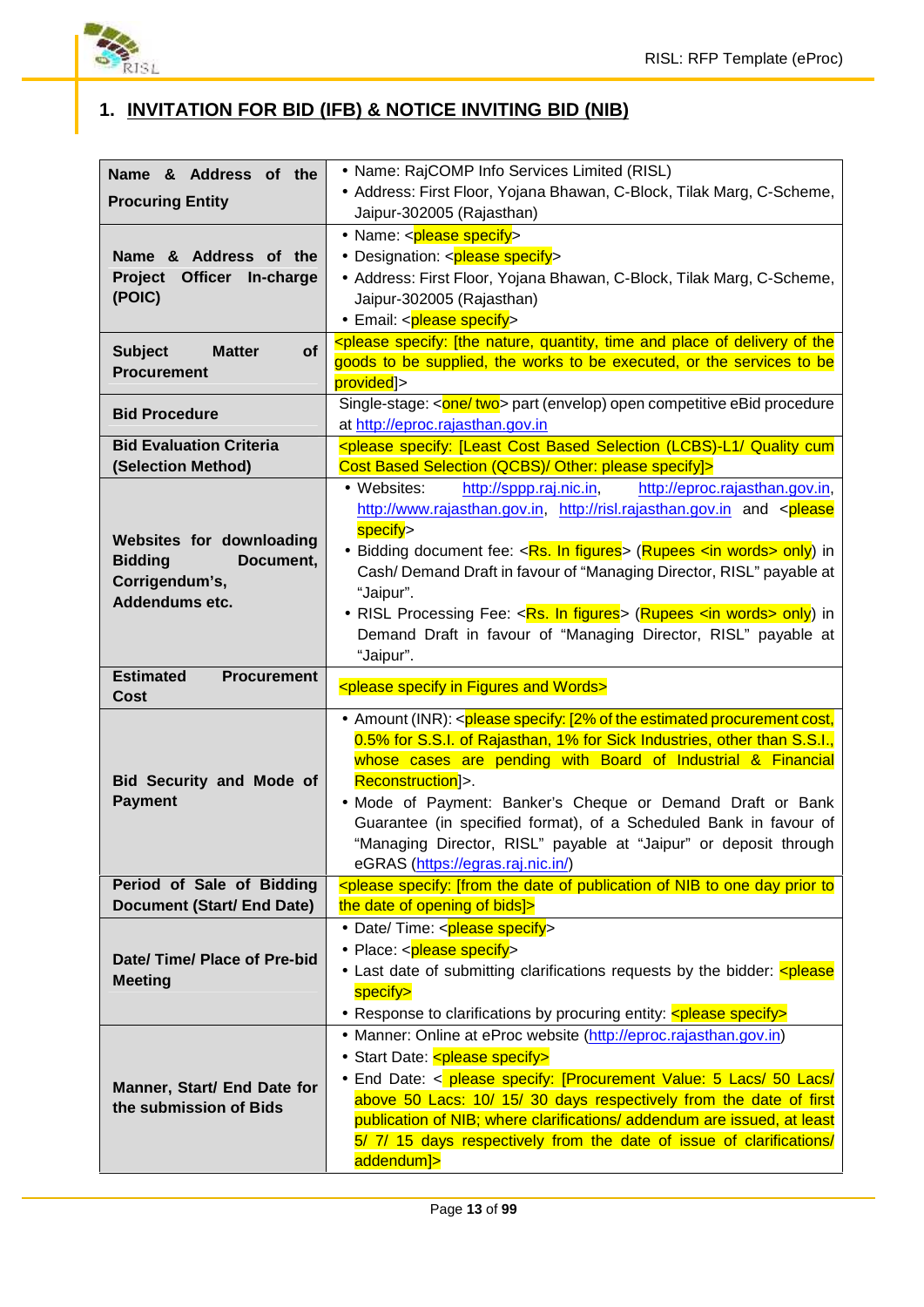

| Submission of Banker's<br><b>Cheque/ Demand Draft for</b><br>Tender Fee, Bid Security,<br>and Processing Fee* | From <time> onwards on <date> and up to <time> on <date></date></time></date></time>                                                                                                                                                      |  |
|---------------------------------------------------------------------------------------------------------------|-------------------------------------------------------------------------------------------------------------------------------------------------------------------------------------------------------------------------------------------|--|
| <b>Place</b><br>Date/<br>Time/<br>of .<br><b>Technical Bid Opening</b>                                        | • Date: < please specify: within 1 day of last day of submission of bids><br>• Time: <please specify=""><br/>• Place: RISL, Board Room, First Floor, Yojana Bhawan, C-Block, Tilak<br/>Marg, C-Scheme, Jaipur-302005 (Rajasthan)</please> |  |
| <b>Place</b><br><b>of</b><br>Date/<br>Time/<br><b>Financial Bid Opening</b>                                   | Will be intimated later to the Technically qualified bidders                                                                                                                                                                              |  |
| <b>Bid Validity</b><br>Note:                                                                                  | $\leq$ 90> days from the bid submission deadline                                                                                                                                                                                          |  |
|                                                                                                               |                                                                                                                                                                                                                                           |  |

1) Bidder (authorised signatory) shall submit their offer on-line in Electronic formats both for technical and financial proposal. However, DD for Tender Fees, RISL Processing Fees and Bid Security should be submitted physically at the office of Tendering Authority as prescribed in NIB and scanned copy of same should also be uploaded along with the technical Bid/ cover.

- 2) \* In case, any of the bidders fails to physically submit the Banker's Cheque/ Demand Draft for Tender Fee, Bid Security, and RISL Processing Fee up to <time> on <date>, its Bid shall not be accepted. The Banker's Cheque/ Demand Draft for Bidding document fee, RISL Processing Fee and Bid Security should be drawn in favour of "Managing Director, RajCOMP Info Services Ltd." payable at "Jaipur" from any Scheduled Commercial Bank.
- 3) To participate in online bidding process, Bidders must procure a Digital Signature Certificate (Type III) as per Information Technology Act-2000 using which they can digitally sign their electronic bids. Bidders can procure the same from any CCA approved certifying agency, i.e. TCS, Safecrypt, Ncode etc. Bidders who already have a valid Digital Signature Certificate (DSC) need not procure a new DSC. Also, bidders must register on http://eproc.rajasthan.gov.in (bidders already registered on http://eproc.rajasthan.gov.in before 30-09-2011 must register again).
- 4) RISL will not be responsible for delay in online submission due to any reason. For this, bidders are requested to upload the complete bid well advance in time so as to avoid 11th hour issues like slow speed; choking of web site due to heavy load or any other unforeseen problems.
- 5) Bidders are also advised to refer "Bidders Manual Kit" available at e-Procurement website for further details about the e-Tendering process.
- 6) Training for the bidders on the usage of e-Tendering System (e-Procurement) is also being arranged by DoIT&C, GoR on a regular basis. Bidders interested for training may contact e-Procurement Cell, DoIT&C for booking the training slot.

Contact No: 0141-4022688 (Help desk 10 am to 6 pm on all working days) e-mail: eproc@rajasthan.gov.in

Address : e-Procurement Cell, RISL, Yojana Bhawan, Tilak Marg, C-Scheme, Jaipur

- 7) The procuring entity reserves the complete right to cancel the bid process and reject any or all of the Bids.
- 8) No contractual obligation whatsoever shall arise from the bidding document/ bidding process unless and until a formal contract is signed and executed between the procuring entity and the successful bidder.
- 9) Procurement entity disclaims any factual/ or other errors in the bidding document (the onus is purely on the individual bidders to verify such information) and the information provided therein are intended only to help the bidders to prepare a logical bid-proposal.
- 10) The provisions of RTPPA Act 2012 and Rules thereto shall be applicable for this procurement. Furthermore, in case of any inconsistency in any of the provisions of this bidding document with the RTPP Act 2012 and Rules thereto, the later shall prevail.

*[Note (POIC):*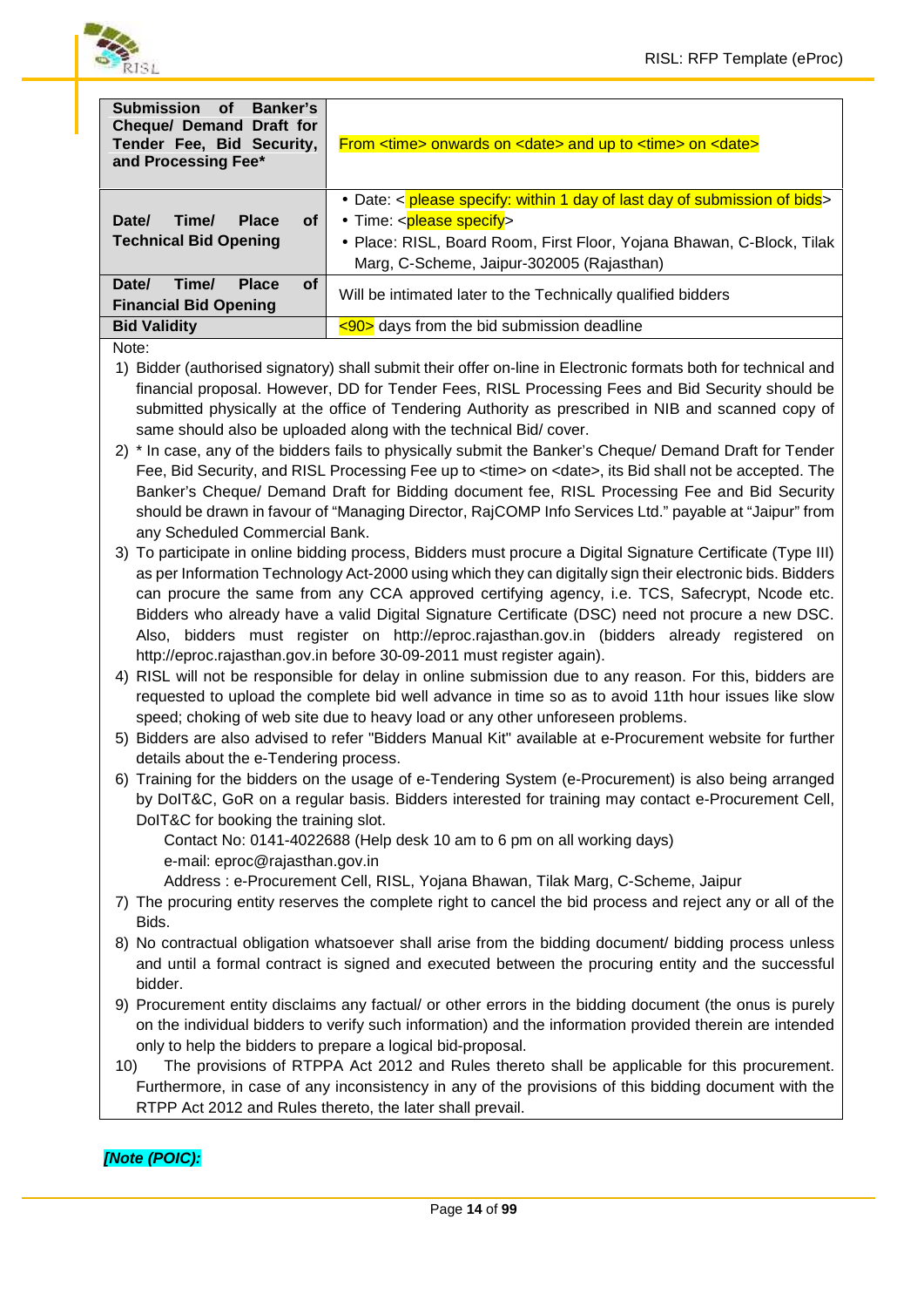

*1. The ITB should be published on the State Public Procurement Portal (http://sppp.raj.nic.in) and on the departmental website, if available.*

*2. An abridged notice (4-5 lines only) shall also be published in newspapers of adequate circulation as mentioned in the RTPP Act 2012 and rules thereto. Sample Notice*

*OFFICE OF THE: Managing Director, RISL, Govt. of Rajasthan*

*First Floor, Yojana Bhawan, C-Block, Tilak Marg, C-Scheme, Jaipur-302005 (Rajasthan) Telephone: <please specify>, Fax: <please specify>, Email: <please specify>*

*e-Bids are invited up to <please specify> AM/ PM of <please specify> for procurement of <insert names of Goods/ Works/ Services to be procure>. Details may be seen in the Bidding Document at the website of State Public Procurement Portal (http://sppp.raj.nic.in) or our website http://risl.rajasthan.gov.in followed by the submission of bidding document fee of Rs <please specify> <i>in* Cash/ *Banker's cheque* / *Demand draft/ eGRAS.*

*3. The ITB for goods, works or services estimated to cost above Rs. 200 Lakh shall also be sent to the Director General, Intelligence & Statistics, Kolkota (http://www.dgciskol.nic.in)at the address below for publication in Indian Trade Journal*

*Director General, Directorate General of Commercial Intelligence and Statistics, Ministry of Commerce & Industry, Govt. of India, 565, Anandapur, Ward No. 108, Sector-1, Plot No. 22, ECADP, KOLKATA – 700107]*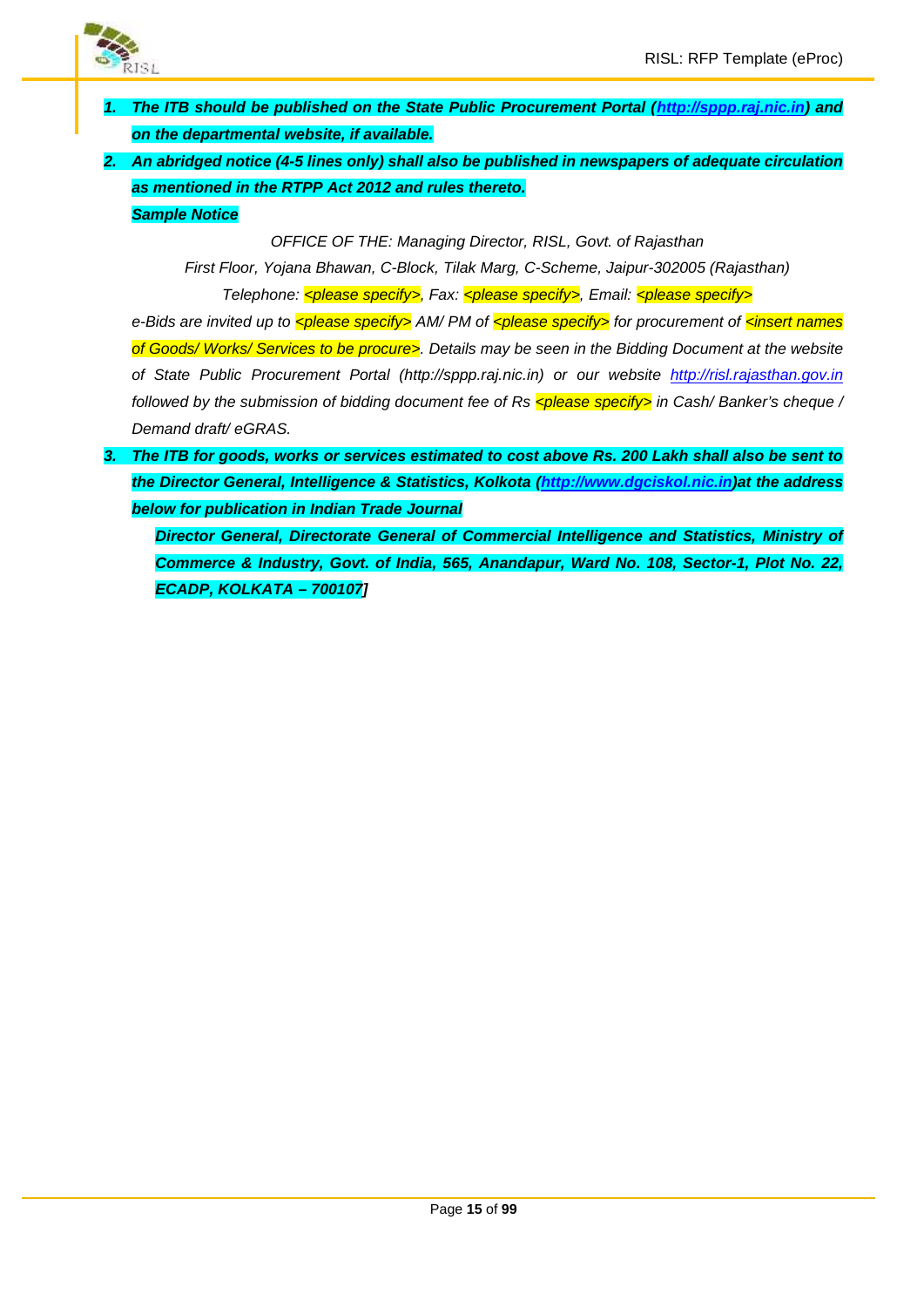

## **2. PROJECT PROFILE & BACKGROUND INFORMATION**

- 1) **Project Profile**
	- <Brief introduction of the thematic focus/ project objectives
	- Need and benefits
	- Brief Technical solution requirements and Scope of Work
	- Project dependencies (if any and that could affect the deliverables & timelines of the project)
	- Implementing and participating agencies (Stakeholders and their involvement details)
	- Target group (Audience/ Beneficiaries)
	- Expected accomplishment from the project (Project Outcome)><sup>7</sup>
- 2) **About the Department**
	- *<The section should explain facts and figures about the Government entity in terms of its*
	- *Vision and organizational objectives*
	- *Key Functions of the Department*
	- *Organization structure of the Department (Comprising divisions/directorates etc.)*
	- *Manpower strength*
	- *Activities of the Department*
	- *Geographical spread and operating locations>* 8

 $7$  Please specify the relevant details under the respective section/ sub-section.

 $8$  Please specify the relevant details under the respective section.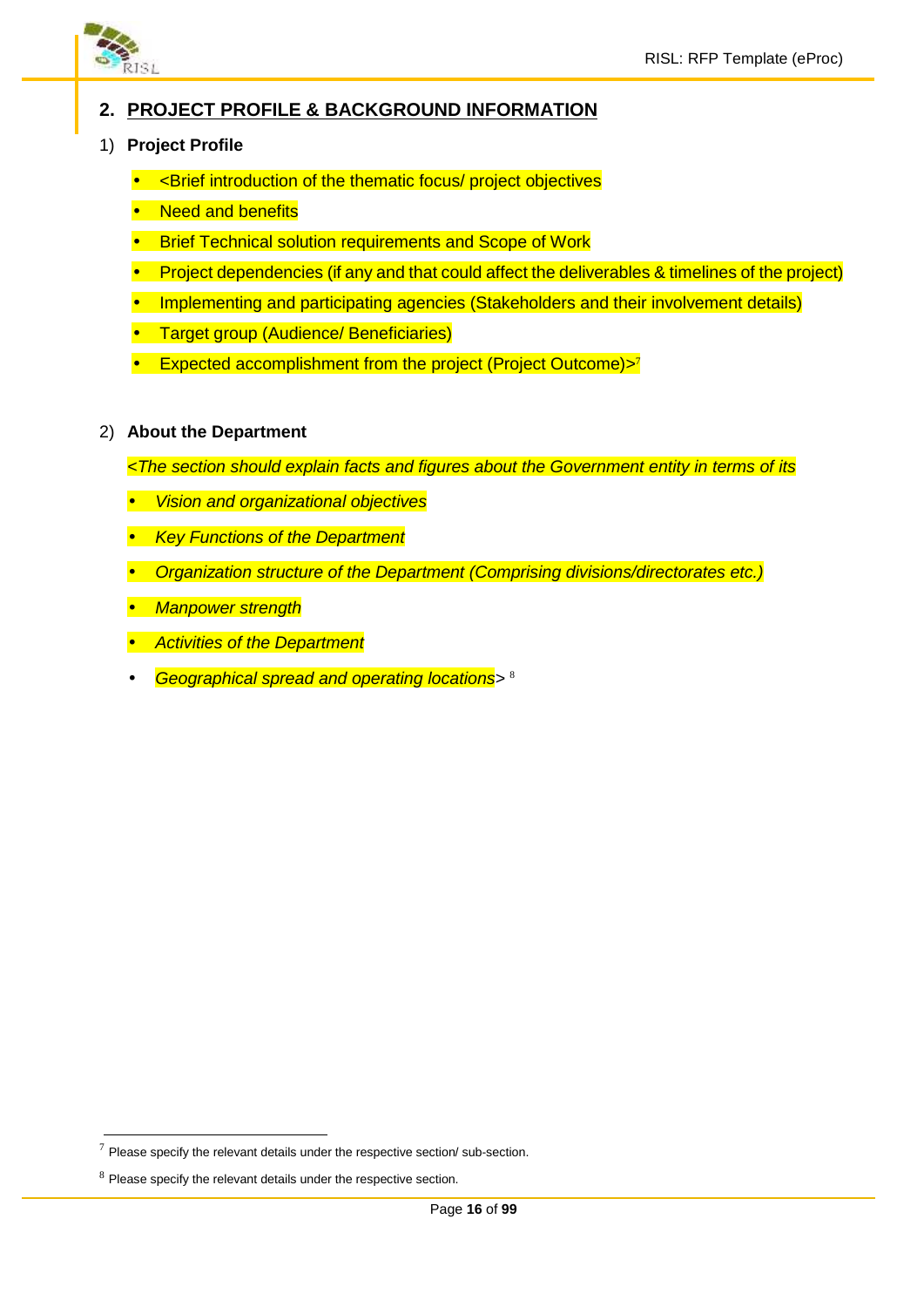

## **3. PRE-QUALIFICATION/ ELIGIBILITY CRITERIA**

1) A bidder participating in the procurement process shall possess the following minimum pre qualification/ eligibility criteria.

| S.<br>No.      | <b>Basic</b><br><b>Requirement</b>      | <b>Specific Requirements</b>                                                                                                                                                                                                                                                                                                                                                                                                                                                                                                                                                                                              | <b>Documents</b><br><b>Required</b>                                                                                                                                                                                                                                                               |
|----------------|-----------------------------------------|---------------------------------------------------------------------------------------------------------------------------------------------------------------------------------------------------------------------------------------------------------------------------------------------------------------------------------------------------------------------------------------------------------------------------------------------------------------------------------------------------------------------------------------------------------------------------------------------------------------------------|---------------------------------------------------------------------------------------------------------------------------------------------------------------------------------------------------------------------------------------------------------------------------------------------------|
| 1              | <b>Legal Entity</b>                     | The bidder should be a Proprietorship firm duly<br>registered either under the Rajasthan Shops &<br>Commercial Establishments Act, 1958 or any other<br>Act of State/ Union, as applicable for dealing in the<br>subject matter of procurement<br>(Note: A self-certified declaration regarding the non-<br>applicability of registration to any Act should be<br>submitted by the bidder)<br><b>OR</b><br>A company registered under Indian Companies Act,<br>1956<br><b>OR</b><br>partnership<br>firm<br>registered<br>under<br>Indian<br>A<br>Partnership Act, 1932.                                                   | - Copy of valid<br>Registration<br>Certificates<br>- Copy of<br>Certificates of<br>incorporation                                                                                                                                                                                                  |
| $\overline{2}$ | Financial:<br>Turnover<br>from IT/ ITeS | Annual Turnover of the bidder from IT/ ITeS during<br>each of the last three financial years, i.e., from<br>specify the date> to specify the date> (as per the<br>last published audited balance sheets), should be at<br>least Rs. <specify the="" value="">.<br/>[For Turnkey projects: Annual Turnover from IT/ITeS<br/>around 10 times of the total estimated cost of the<br/>project is suggested for SI Projects<br/>For Hardware Procurement: Annual Turnover from<br/>IT/ITeS around 3 times of the total estimated cost of<br/>the project is suggested for SI Projects ]</specify>                              | <b>CA Certificate with</b><br><b>CA's Registration</b><br>Number/ Seal                                                                                                                                                                                                                            |
| 3              | Financial: Net<br>Worth                 | The net worth of the bidder, as on $\leq$ specify the<br>date>, should be Positive.                                                                                                                                                                                                                                                                                                                                                                                                                                                                                                                                       | CA Certificate with<br><b>CA's Registration</b><br>Number/ Seal                                                                                                                                                                                                                                   |
| 4              | Technical<br>Capability                 | The bidder must have successfully completed at<br>least One project of <specify nature="" of="" the="" the<br="">project&gt; not less than the amount <specify the="" value<br="">equal to 80% of estimated project cost&gt; during the<br/>last four financial years <please specify="">.<br/>[In case, there are not sufficient potential bidders<br/>who have executed work costing to 80% of the<br/>estimated project cost, we may ask for two projects<br/>of similar nature, such that the total value of the<br/>projects is equal to atleast the total estimated project<br/>cost].</please></specify></specify> | Annexure-15 per<br>project reference<br>And<br><b>Work Completion</b><br>Certificates from the<br>client; OR<br>Work Order + Self<br>Certificate of<br>Completion<br>(Certified by the<br>Statutory Auditor);<br>OR.<br>Work Order +<br><b>Phase Completion</b><br>Certificate from the<br>client |
| 5              | Tax<br>registration<br>and<br>clearance | The bidder should have a registered number of<br>i. VAT/ CST where his business is located<br>ii. Service Tax<br>iii. Income Tax / Pan number.                                                                                                                                                                                                                                                                                                                                                                                                                                                                            | Copies of relevant<br>certificates of<br>registration<br>VAT/CST<br>clearance certificate                                                                                                                                                                                                         |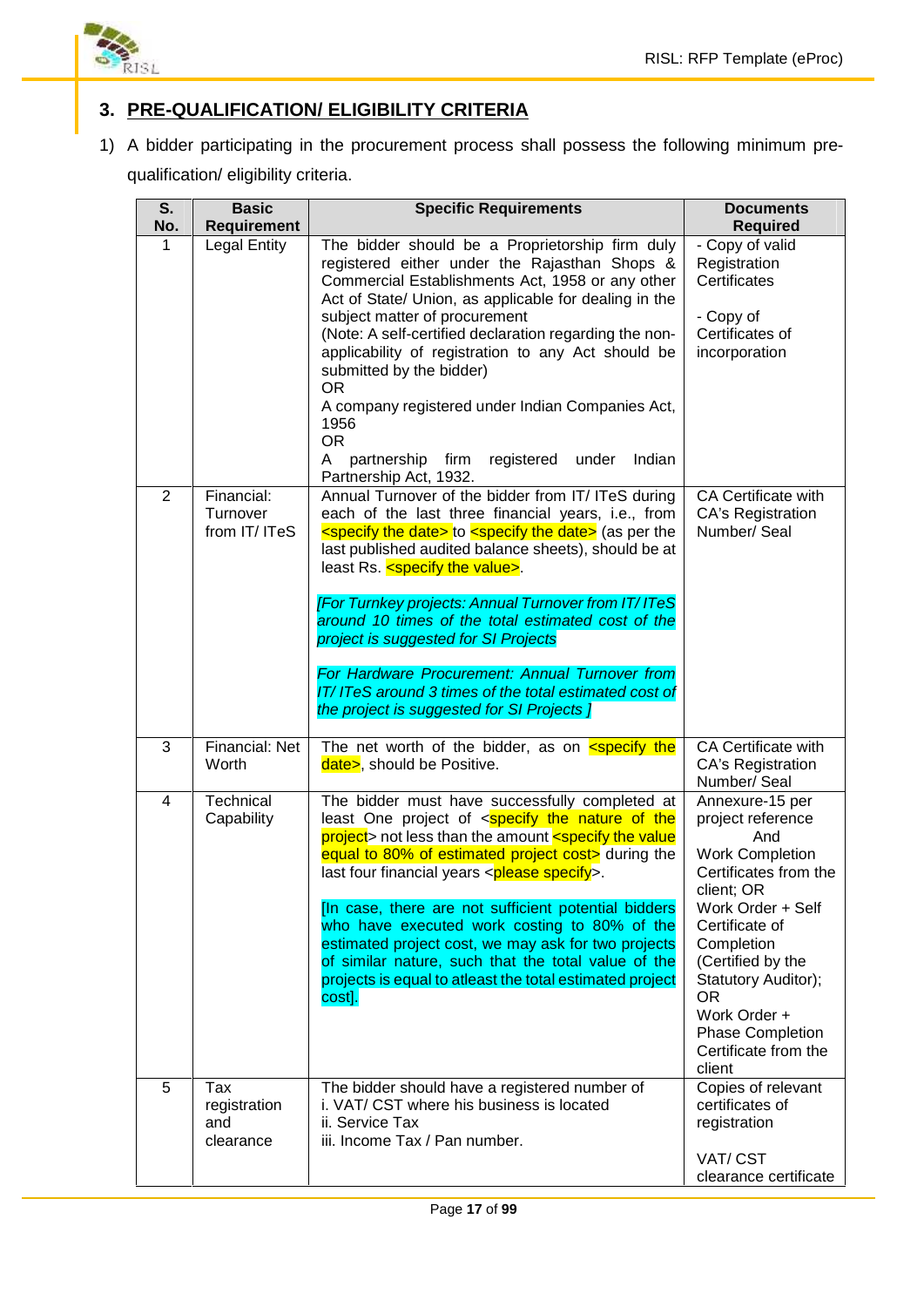

| S.<br>No.       | <b>Basic</b><br><b>Requirement</b>  | <b>Specific Requirements</b>                                                                                                                                                                                                                                                                                                                                                                                                                                                                                                                                                                                                                                                                                                                                                                                                                                                                                                                                                                       | <b>Documents</b><br><b>Required</b>                                                                                                   |  |  |
|-----------------|-------------------------------------|----------------------------------------------------------------------------------------------------------------------------------------------------------------------------------------------------------------------------------------------------------------------------------------------------------------------------------------------------------------------------------------------------------------------------------------------------------------------------------------------------------------------------------------------------------------------------------------------------------------------------------------------------------------------------------------------------------------------------------------------------------------------------------------------------------------------------------------------------------------------------------------------------------------------------------------------------------------------------------------------------|---------------------------------------------------------------------------------------------------------------------------------------|--|--|
|                 |                                     | The bidder should have cleared his VAT/ CST dues<br>from the<br>up to $\leq$ please specify > to the Government.<br><b>Commercial Taxes</b><br>Officer of the Circle<br>concerned                                                                                                                                                                                                                                                                                                                                                                                                                                                                                                                                                                                                                                                                                                                                                                                                                  |                                                                                                                                       |  |  |
| 6               | Certifications                      | The bidder must possess, at the time of bidding, a<br>valid <iso 3="" 5="" 9001:2008="" cmmi="" iso<br="" level="" or="">20000 &gt; Certification.</iso>                                                                                                                                                                                                                                                                                                                                                                                                                                                                                                                                                                                                                                                                                                                                                                                                                                           | Copy of a valid<br>certificate                                                                                                        |  |  |
|                 |                                     | [CMMi Level 5 Certification, if estimated software<br>development cost is > Rs. 100 Lacs or CMMi Level 3<br>Certification, if estimated software development cost<br>is $>$ Rs. 25 Lacs and $\leq$ Rs. 100 Lacs and ISO<br>9001:2008 Certification, if estimated software<br>development cost is upto Rs. 25 Lacs are suggested.                                                                                                                                                                                                                                                                                                                                                                                                                                                                                                                                                                                                                                                                   |                                                                                                                                       |  |  |
|                 |                                     | ISO 20000 Certification is suggested, only if the<br>oriented<br>towards<br><b>Service</b><br>project<br>is.<br>more<br>management/ FMS.]                                                                                                                                                                                                                                                                                                                                                                                                                                                                                                                                                                                                                                                                                                                                                                                                                                                          |                                                                                                                                       |  |  |
| $\overline{7}$  | Mandatory<br>Undertaking            | Bidder should: -<br>not be insolvent, in receivership, bankrupt or<br>a)<br>not have<br>being wound up,<br>its<br>affairs<br>administered by a court or a judicial officer, not<br>have its business activities suspended and must<br>not be the subject of legal proceedings for any of<br>the foregoing reasons;<br>not have, and their directors and officers not<br>b)<br>have, been convicted of any criminal offence<br>related to their professional conduct or the<br>making<br>false<br>statements<br>οf<br>or<br>misrepresentations as to their qualifications to<br>enter into a procurement contract within a period<br>of three years preceding the commencement of<br>the procurement process, or not have been<br>otherwise disqualified pursuant to debarment<br>proceedings;<br>not have a conflict of interest in the procurement<br>C)<br>in question as specified in the bidding document.<br>comply with the code of integrity as specified in<br>d)<br>the bidding document. | A Self Certified<br>letter as per<br>Annexure-5: Self-<br>Declaration                                                                 |  |  |
| <b>Optional</b> |                                     |                                                                                                                                                                                                                                                                                                                                                                                                                                                                                                                                                                                                                                                                                                                                                                                                                                                                                                                                                                                                    |                                                                                                                                       |  |  |
| 8               | Manpower<br>Strength                | <please specify=""><sup>9</sup></please>                                                                                                                                                                                                                                                                                                                                                                                                                                                                                                                                                                                                                                                                                                                                                                                                                                                                                                                                                           | Self-Certification by<br>the authorized<br>signatory with clear<br>declaration of staff<br>- year wise,<br>level/designation<br>wise. |  |  |
| 9               | Joint Venture<br>(VU)<br>Consortium | <please specify=""><sup>10</sup><br/>[JV/ Consortium may be allowed only for projects<br/>having an estimated cost of Rs. 5 Crores or more<br/>and in case, the bidder does not have the CMMi or<br/><b>ISO 20000 Certifications.</b></please>                                                                                                                                                                                                                                                                                                                                                                                                                                                                                                                                                                                                                                                                                                                                                     | Consortium<br>Agreement as per<br><b>Annexure-XX:</b><br>Consortium<br>Agreement                                                      |  |  |

 $9$  Please specify the required details with respect to the manpower requirements.

 $10$  Please specify the required details with respect to Consortium.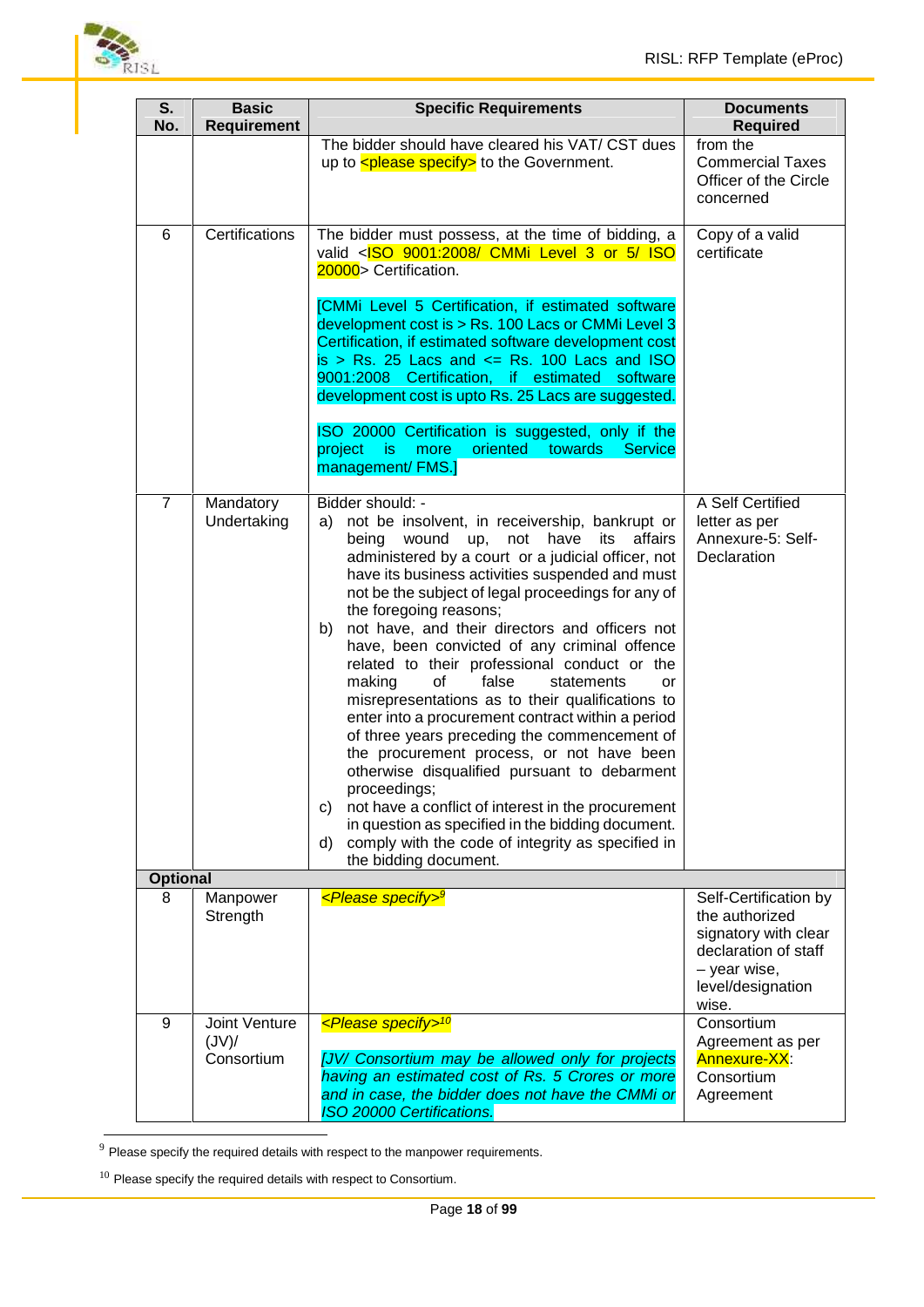

| S.<br>No. | <b>Basic</b><br><b>Requirement</b> | <b>Specific Requirements</b>                                                                                                                                                                                                                                                                                                                                                                                                                                                                                                                                                                                                                                                                                                                                                                                                                                                                                                                                                                                                                                                                                                                            | <b>Documents</b><br><b>Required</b>                                                                                                                                 |
|-----------|------------------------------------|---------------------------------------------------------------------------------------------------------------------------------------------------------------------------------------------------------------------------------------------------------------------------------------------------------------------------------------------------------------------------------------------------------------------------------------------------------------------------------------------------------------------------------------------------------------------------------------------------------------------------------------------------------------------------------------------------------------------------------------------------------------------------------------------------------------------------------------------------------------------------------------------------------------------------------------------------------------------------------------------------------------------------------------------------------------------------------------------------------------------------------------------------------|---------------------------------------------------------------------------------------------------------------------------------------------------------------------|
|           |                                    | In the case of a JV/ Consortium: -<br>a) all parties shall sign the bid and they shall be<br>jointly and severally liable; and<br>b) one of the company/firm shall be nominated as<br>'Lead Bidder' who shall have the authority to<br>conduct all business for and on behalf of any or<br>all the parties of the JV/ Consortium during the<br>bidding process. In the event, the bid is<br>accepted, either they shall form a registered JV<br>company/ firm or otherwise all the parties to JV/<br><b>Consortium shall sign the Agreement</b><br>In such a case, all the above criteria shall have<br>$\mathcal{C}$ )<br>to be fulfilled by the lead bidder except for CMMi<br>and/ or ISO 20000 Certification which will be<br>satisfied by the consortium partner. Additionally,<br>the consortium partner should satisfy the<br>eligibility requirements mentioned at S.No. 1, 3,<br>5, 6, 7 and 8.<br>The lead bidder should be required to do<br>$\left( d \right)$<br>majority (>50%) of the work and the consortium<br>partner shall have to do the remaining work like<br>S/w development and/ or FMS, for which it has<br>the Certification. |                                                                                                                                                                     |
| 10        |                                    | <in a<br="" be="" bidder="" case="" goods,="" must="" of="" procurement="">manufacturer, distributor or bona-fide dealer in the<br/>goods and it shall furnish necessary proof for the<br/>same in the specified format.&gt;</in>                                                                                                                                                                                                                                                                                                                                                                                                                                                                                                                                                                                                                                                                                                                                                                                                                                                                                                                       | Where applicable,<br>proof of<br>authorisation by the<br>manufacturer or<br>country distributor in<br>India, shall be<br>enclosed as per<br><b>Annexure-XX: MAF</b> |

- 2) In addition to the provisions regarding the qualifications of the bidders as set out in (1) above:
	- a. the procuring entity shall disqualify a bidder as per the provisions under "Clause: Exclusion/ Disqualification of bids in Chapter-5: ITB"; and
	- b. the procuring entity may require a bidder, who was pre-qualified, to demonstrate its qualifications again in accordance with the same criteria used to pre-qualify such bidder. The procuring entity shall disqualify any bidder that fails to demonstrate its qualifications again, if requested to do so. The procuring entity shall promptly notify each bidder requested to demonstrate its qualifications again as to whether or not the bidder has done so to the satisfaction of the procuring entity.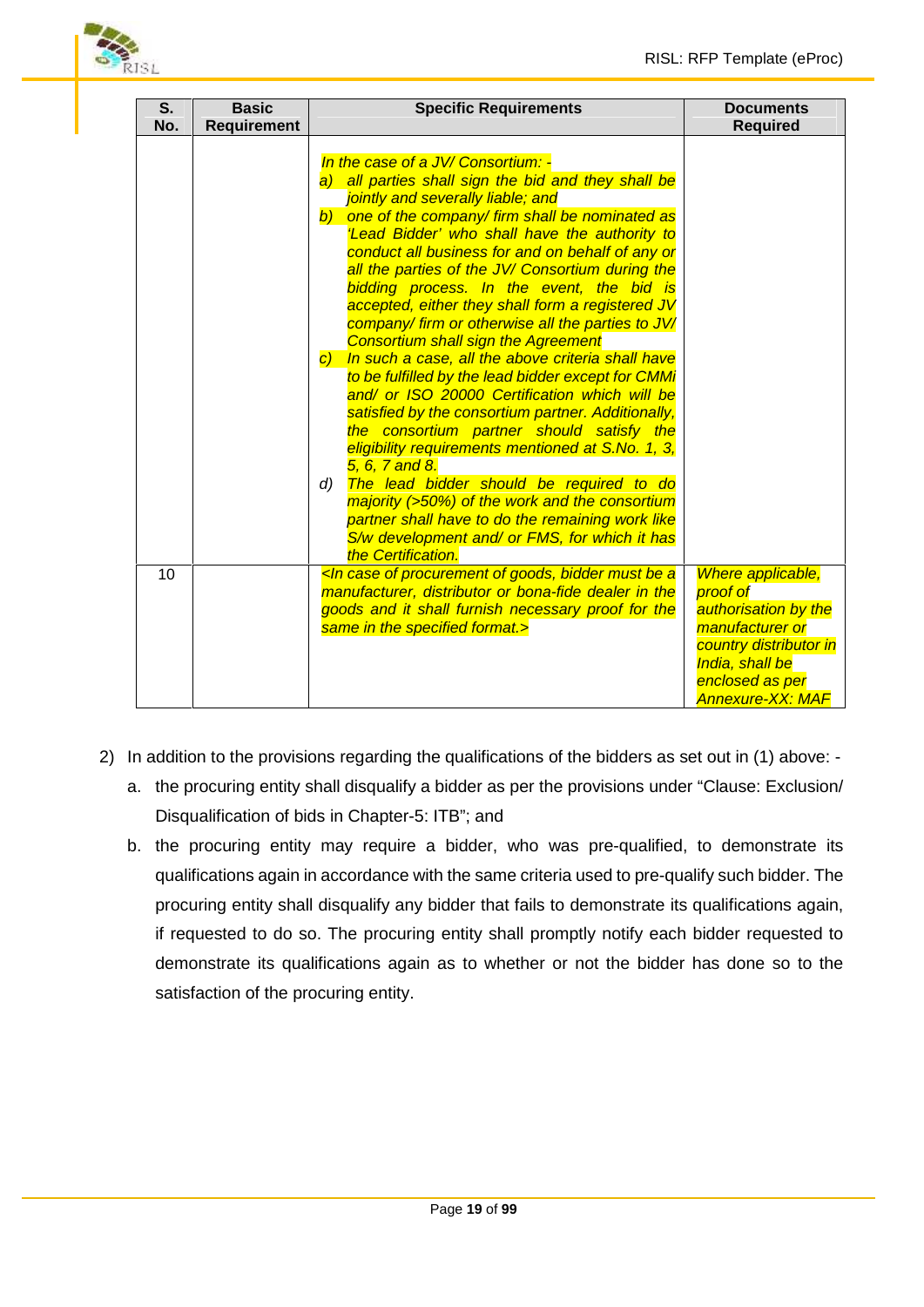

## **4. SCOPE OF WORK, DELIVERABLES & TIMELINES**

#### 1) **Details of work (SoW)**

- <Please specify the bidder's scope of work. An indicative list is mentioned below for reference.>
- a) Web Portal and Application software development
	- i. SRS
	- ii. Development of the Web Portal and Application Software
	- iii. Deployment of Web Portal and Application Software
	- iv. Partial Acceptance Testing (PAT) of Web Portal and Application Software
	- v. Integration with SMS Gateway (MSDG), Email Gateway (SMTP Relay) and Payment Gateway (Online Payment)
	- vi. User Acceptance Test (UAT)
- b) Site Survey and Site Preparation and installation and commissioning of IT and non-IT hardware
- c) Data Digitization and Migration
- d) Training and Capacity Building
- e) System Integration and Commissioning (Go-Live)
- f) Operation & Maintenance (O&M)/ Facility Management Services (FMS)
	- i. Deployment of Manpower for O&M/ FMS
	- ii. Helpdesk Support (Incident/ Problem Management)
	- iii. Preventive Maintenance Services
	- iv. Corrective Maintenance Services
	- v. Asset Management Services
	- vi. Configuration Management Services
	- vii. Support Services for Web Portal and Application Software
	- viii. Network Management Services
	- ix. Vendor Management Services
	- x. MIS Reports
- g) Change Request (CR) Management Services
- h) Third Party Audit (TPA)
	- i. Application Security Assessment
	- ii. Vulnerability Assessment of the critical servers and network devices
	- iii. Penetration testing of the systems and networks (External and Internal)
	- iv. System Performance Testing/ Monitoring
	- v. Review and Assessment of Security Policies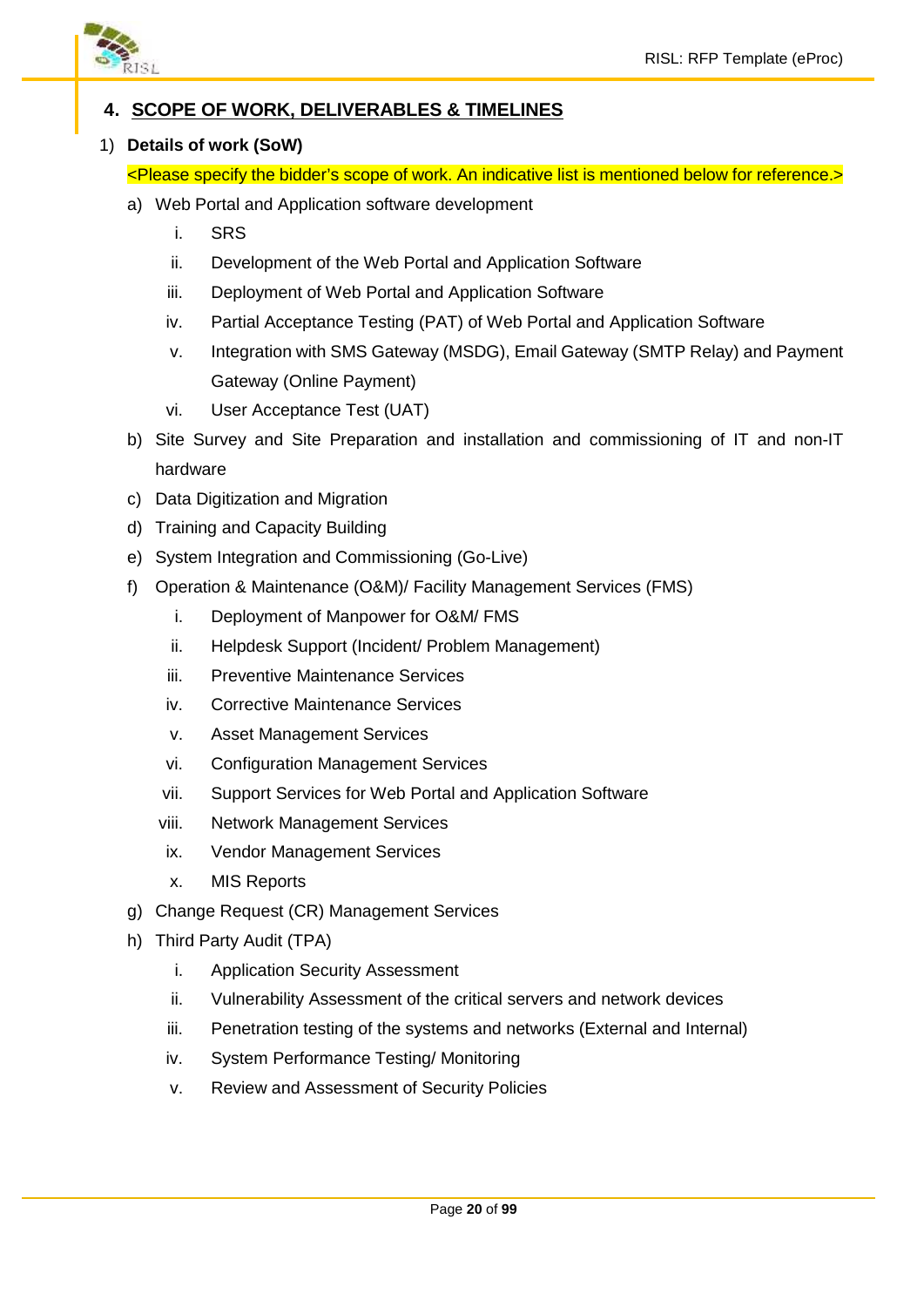

2) **Roles & Responsibilities of Stakeholders/ SI**

<Please specify as per details mentioned in S.No. 7 of the RFP Guidance Notes>

- a) Responsibilities of DoIT&C
- b) Responsibilities of RISL, if any
- c) Responsibilities of <user department>, if any
- d) Responsibilities of SI
- e) Responsibilities of <other stakeholders like bandwidth service provider>

#### 3) **Project Deliverables, Milestones & Time Schedule**

<Please specify as per details mentioned in S.No. 8 of the RFP Guidance Notes. Two templates are provided here for illustrative purposes>

#### **Deliverable linked to phases**

| <b>S. No.</b>    | <b>Phase</b>                                       | <b>Milestone</b>                                                                                 | <b>Timelines</b>          |
|------------------|----------------------------------------------------|--------------------------------------------------------------------------------------------------|---------------------------|
| 1.               | <b>Phase I/ <name></name></b>                      | <description activity="" and="" its<br="" of="" project="">outcome/deliverable&gt;</description> | <weeks months=""></weeks> |
| 2.               | <b>Phase II/<name></name></b>                      | <description activity="" and="" its<br="" of="" project="">outcome/deliverable&gt;</description> | <weeks months=""></weeks> |
| 3.               | <b>Phase III/<name></name></b>                     | <description activity="" and="" its<br="" of="" project="">outcome/deliverable&gt;</description> | <weeks months=""></weeks> |
| $\overline{4}$ . | <b>Phase IV/<name></name></b>                      | <description activity="" and="" its<br="" of="" project="">outcome/deliverable&gt;</description> | <weeks months=""></weeks> |
| 5.               | <b>Phase V/<name></name></b>                       | <description activity="" and="" its<br="" of="" project="">outcome/deliverable&gt;</description> | <weeks months=""></weeks> |
| 6.               | <b>Phase VI/<name></name></b>                      | <description activity="" and="" its<br="" of="" project="">outcome/deliverable&gt;</description> | <weeks months=""></weeks> |
| 7 <sub>1</sub>   | <insert no.="" or<br="" phase="">Name&gt;</insert> | <description activity="" and="" its<br="" of="" project="">outcome/deliverable&gt;</description> | <weeks months=""></weeks> |

OR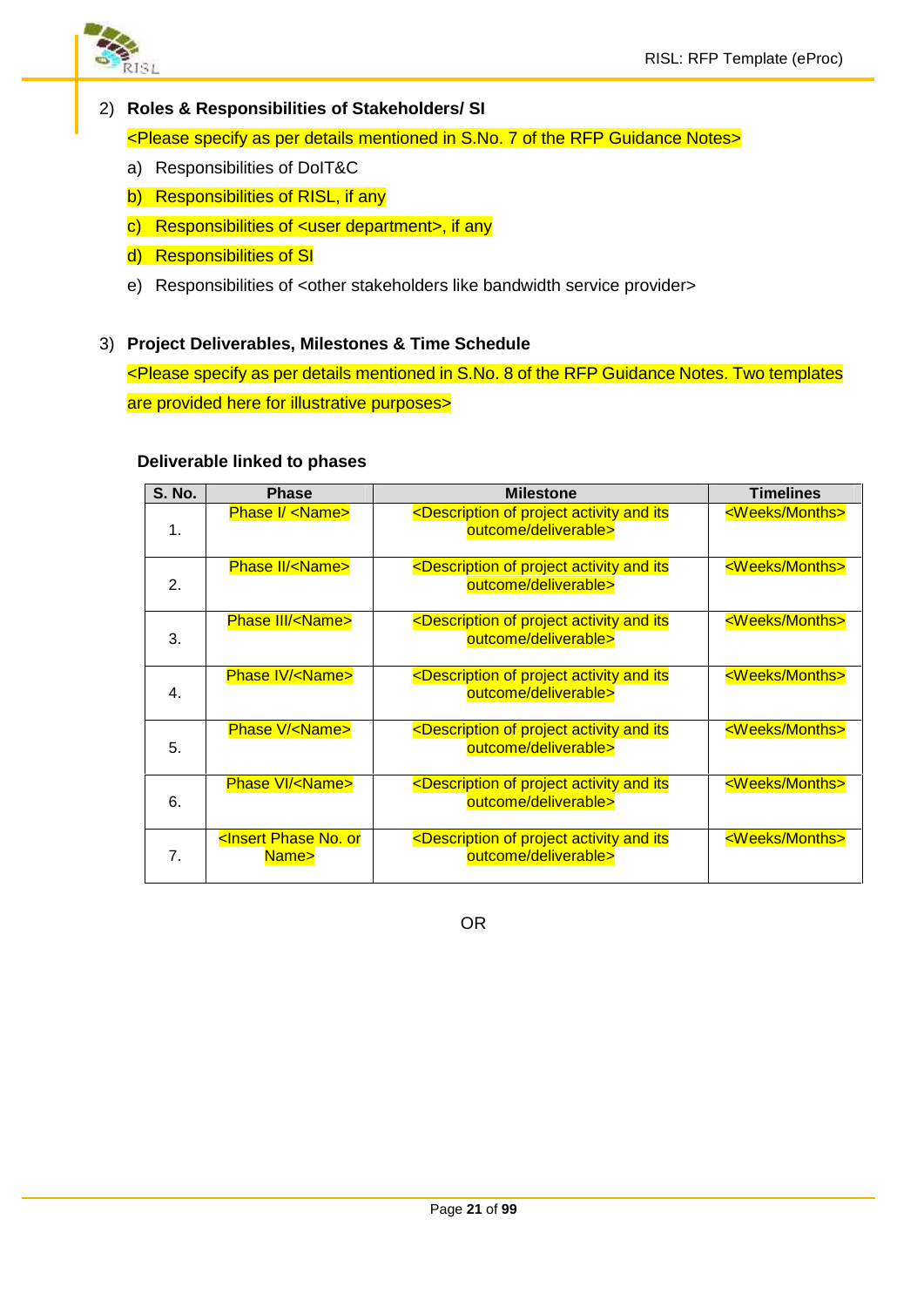

## **Deliverable linked to Project Activity**

| S.<br>No. | <b>Project Activity/</b><br><b>Scope of Work</b>         | <b>Milestone</b>                                            | <b>Deliverables</b><br>(Reports/ Docs./ Infra.)                             | <b>Timelines</b><br>(from Signing<br>of Contract) |
|-----------|----------------------------------------------------------|-------------------------------------------------------------|-----------------------------------------------------------------------------|---------------------------------------------------|
| 1.        | <description of<br="">project activity&gt;</description> | <description major<br="" of="">Milestones&gt;</description> | <name of<br="">outcome/deliverable from<br/>the project activity&gt;</name> | <weeks month<br="">S&gt;</weeks>                  |
| 2.        | <description of<br="">project activity&gt;</description> | <description major<br="" of="">Milestones&gt;</description> | <name of<br="">outcome/deliverable from<br/>the project activity&gt;</name> | <weeks month<br="">s&gt;</weeks>                  |
| 3.        | <description of<br="">project activity&gt;</description> | <description major<br="" of="">Milestones&gt;</description> | <name of<br="">outcome/deliverable from<br/>the project activity&gt;</name> | <weeks month<br="">s</weeks>                      |
| 4.        | <description of<br="">project activity&gt;</description> | <description major<br="" of="">Milestones&gt;</description> | <name of<br="">outcome/deliverable from<br/>the project activity&gt;</name> | <weeks month<br="">S&gt;</weeks>                  |
| 5.        | <description of<br="">project activity&gt;</description> | <description major<br="" of="">Milestones&gt;</description> | <name of<br="">outcome/deliverable from<br/>the project activity&gt;</name> | <weeks month<br=""><math>s</math>&gt;</weeks>     |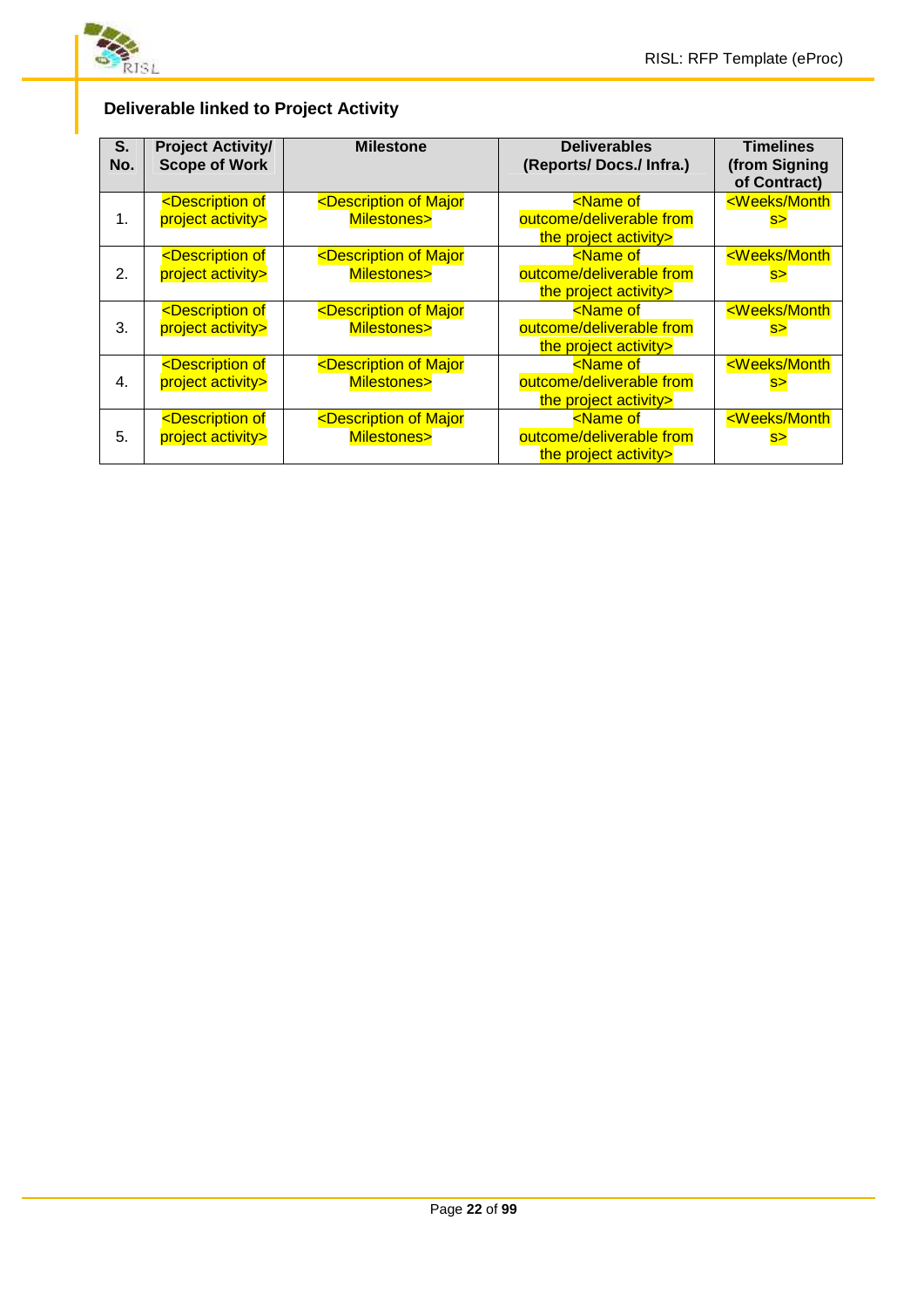

## **5. INSTRUCTION TO BIDDERS (ITB)**

#### 1) **Sale of Bidding/ Tender Documents**

- a) The sale of bidding documents shall be commenced from the date of publication of Notice Inviting Bids (NIB) and shall be stopped one day prior to the date of opening of Bid. The complete bidding document shall also be placed on the State Public Procurement Portal and e-Procurement portal. The prospective bidders shall be permitted to download the bidding document from the websites and pay its price while submitting the Bid to the procuring entity.
- b) The bidding documents shall be made available to any prospective bidder who pays the price for it in cash or by bank demand draft, banker's cheque.
- c) Bidding documents purchased by Principal of any concern may be used by its authorised sole selling agents/ marketing agents/ distributors/ sub-distributors and authorised dealers or vice versa.

#### 2) **Pre-bid Meeting/ Clarifications**

- a) Any prospective bidder may, in writing, seek clarifications from the procuring entity in respect of the bidding documents.
- b) A pre-bid conference is also scheduled by the procuring entity as per the details mentioned in the NIB and to clarify doubts of potential bidders in respect of the procurement and the records of such conference shall be intimated to all bidders and where applicable, shall be published on the respective websites.
- c) The period within which the bidders may seek clarifications under (a) above and the period within which the procuring entity shall respond to such requests for clarifications shall be as under:
	- a. Last date of submitting clarifications requests by the bidder: as per NIB
	- b. Response to clarifications by procuring entity: as per NIB
- d) The minutes and response, if any, shall be provided promptly to all bidders to which the procuring entity provided the bidding documents, so as to enable those bidders to take minutes into account in preparing their bids, and shall be published on the respective websites.

## 3) **Changes in the Bidding Document**

a) At any time, prior to the deadline for submission of Bids, the procuring entity may for any reason, whether on its own initiative or as a result of a request for clarification by a bidder, modify the bidding documents by issuing an addendum in accordance with the provisions below.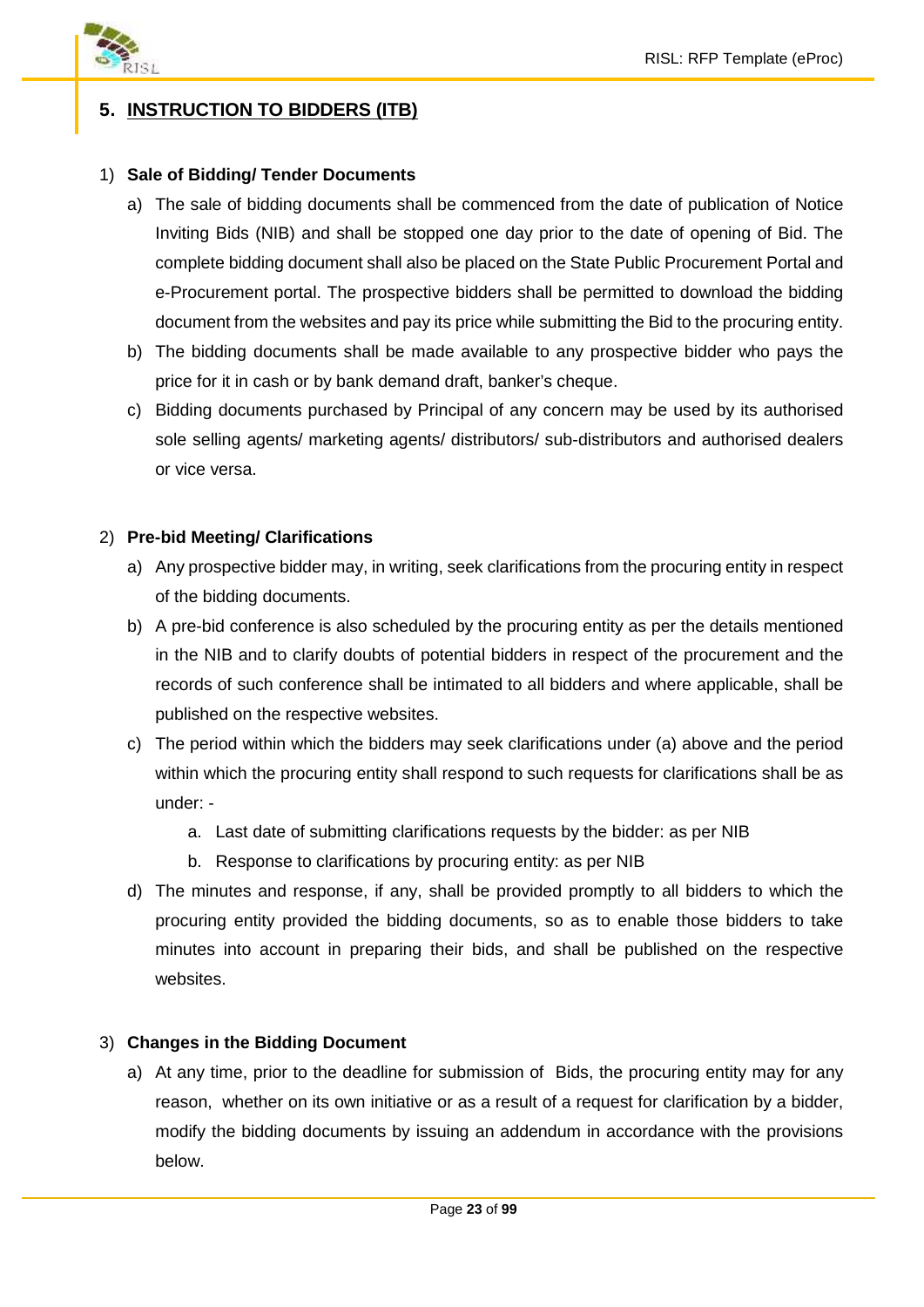

- b) In case, any modification is made to the bidding document or any clarification is issued which materially affects the terms contained in the bidding document, the procuring entity shall publish such modification or clarification in the same manner as the publication of the initial bidding document.
- c) In case, a clarification or modification is issued to the bidding document, the procuring entity may, prior to the last date for submission of Bids, extend such time limit in order to allow the bidders sufficient time to take into account the clarification or modification, as the case may be, while submitting their Bids.
- d) Any bidder, who has submitted his Bid in response to the original invitation, shall have the opportunity to modify or re-submit it, as the case may be, within the period of time originally allotted or such extended time as may be allowed for submission of Bids, when changes are made to the bidding document by the procuring entity:

Provided that the Bid last submitted or the Bid as modified by the bidder shall be considered for evaluation.

## 4) **Period of Validity of Bids**

- a) Bids submitted by the bidders shall remain valid during the period specified in the NIB/ bidding document. A Bid valid for a shorter period shall be rejected by the procuring entity as non-responsive Bid.
- b) Prior to the expiry of the period of validity of Bids, the procuring entity, in exceptional circumstances, may request the bidders to extend the bid validity period for an additional specified period of time. A bidder may refuse the request and such refusal shall be treated as withdrawal of Bid and in such circumstances bid security shall not be forfeited.
- c) Bidders that agree to an extension of the period of validity of their Bids shall extend or get extended the period of validity of bid securities submitted by them or submit new bid securities to cover the extended period of validity of their bids. A bidder whose bid security is not extended, or that has not submitted a new bid security, is considered to have refused the request to extend the period of validity of its Bid.

## 5) **Format and Signing of Bids**

- a) Bidders must submit their bids online at e-Procurement portal i.e. http://eproc.rajasthan.gov.in.
- b) All the documents uploaded should be digitally signed with the DSC of authorized signatory.
- c) A Single stage-<One or Two> part/ cover system shall be followed for the Bid:
	- a. Technical Bid, including fee details, eligibility & technical documents
	- b. Financial Bid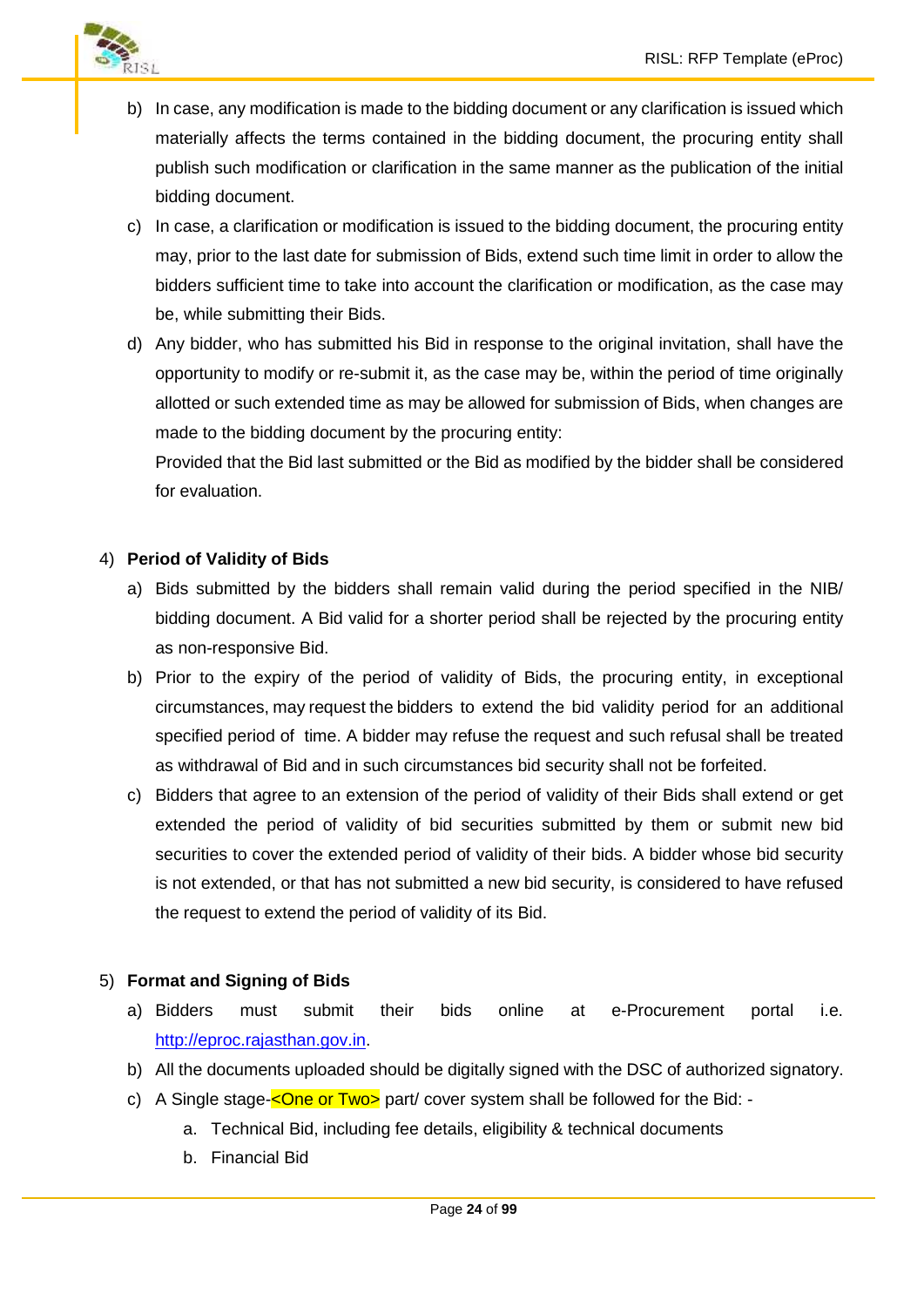

d) The technical bid shall consist of the following documents: -

| S.<br>No.                    | <b>Documents Type</b>                                                                                                                                               | <b>Document Format</b>                                                                     |  |  |
|------------------------------|---------------------------------------------------------------------------------------------------------------------------------------------------------------------|--------------------------------------------------------------------------------------------|--|--|
| <b>Fee Details</b>           |                                                                                                                                                                     |                                                                                            |  |  |
| 1.                           | Bidding document Fee (Tender Fee)                                                                                                                                   | Proof of submission (PDF)                                                                  |  |  |
| 2.                           | RISL Processing Fee (e-Procurement)                                                                                                                                 | Instrument/ Proof of submission<br>(PDF)                                                   |  |  |
| 3.                           | <b>Bid Security</b>                                                                                                                                                 | Instrument/ Proof of submission<br>(PDF)                                                   |  |  |
| <b>Eligibility Documents</b> |                                                                                                                                                                     |                                                                                            |  |  |
| 4.                           | Bidder's Authorisation Certificate along with<br>copy of PoA/ Board resolution stating that<br>Auth. Signatory can sign the bid/ contract<br>on behalf of the firm. | As per Annexure-XX (PDF)                                                                   |  |  |
| 5.                           | mentioned<br>the<br>All the documents<br>in.<br>"Eligibility Criteria", in support<br>of<br>the<br>eligibility                                                      | As per the format mentioned<br>against the respective eligibility<br>criteria clause (PDF) |  |  |
| 6.                           | <add if="" more,="" required=""></add>                                                                                                                              | <please appropriate<br="" specify="">reference&gt;</please>                                |  |  |
| <b>Technical Documents</b>   |                                                                                                                                                                     |                                                                                            |  |  |
| 7.                           | Certificate of Conformity/ No Deviation                                                                                                                             | As per Annexure-XX (PDF)                                                                   |  |  |
| 8.                           | <b>Declaration by Bidders</b>                                                                                                                                       | As per Annexure-XX (PDF)                                                                   |  |  |
| 9.                           | Manufacturer's Authorisation Form (MAF)                                                                                                                             | As per Annexure-XX (Indicative<br>Format) (PDF)                                            |  |  |
| 10.                          | on Authenticity of Comp.<br>Undertaking<br>Equip.                                                                                                                   | As per Annexure-XX (PDF)                                                                   |  |  |
| 11.                          | Offered<br>Technical<br>Components<br>$+$<br>specifications compliance sheet for all items<br>only on OEM Letter Head                                               | As per Annexure-XX (PDF)                                                                   |  |  |
| 12.                          | <add if="" more,="" required=""></add>                                                                                                                              | specify<br><please<br>appropriate<br/>reference&gt;</please<br>                            |  |  |

b) Financial bid shall include the following documents: -

| S.<br>No. | <b>Documents Type</b>         | <b>Document Format</b>                                                                            |
|-----------|-------------------------------|---------------------------------------------------------------------------------------------------|
| 1.        | Financial Bid - Cover Letter  | On bidder's letter head duly<br>signed by authorized signatory<br>as per <b>Annexure-XX</b> (PDF) |
| 2.        | <b>Financial Bid - Format</b> | As per BoQ (.XLS) format<br>available on e-Procurement<br>portal                                  |

c) The bidder should ensure that all the required documents, as mentioned in this bidding document, are submitted along with the Bid and in the prescribed format only. Non submission of the required documents or submission of the documents in a different format/ contents may lead to the rejections of the Bid submitted by the bidder.

## 6) **Cost & Language of Bidding**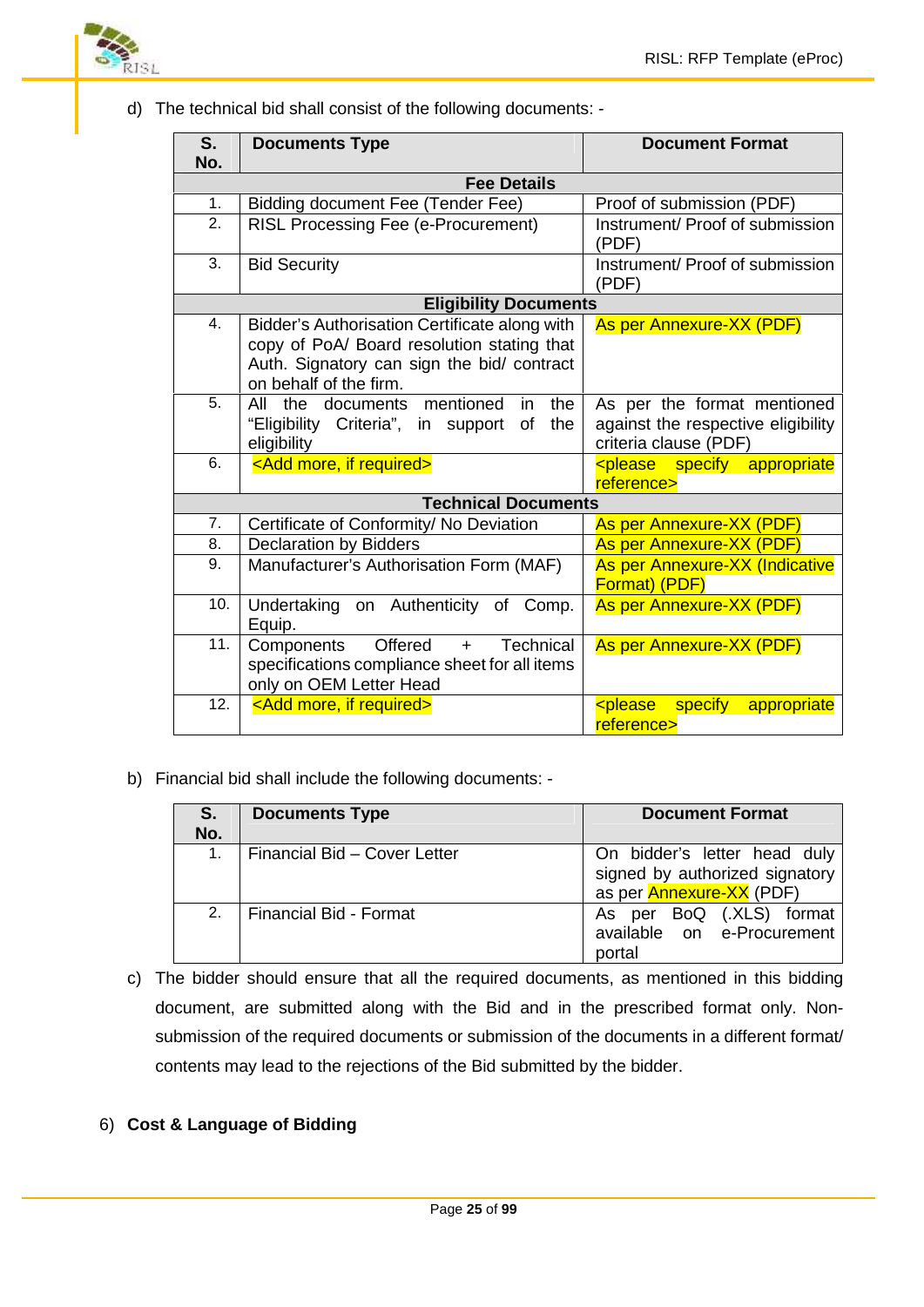

- a) The Bidder shall bear all costs associated with the preparation and submission of its Bid, and the procuring entity shall not be responsible or liable for those costs, regardless of the conduct or outcome of the bidding process.
- b) The Bid, as well as all correspondence and documents relating to the Bid exchanged by the Bidder and the procuring entity, shall be written only in English Language. Supporting documents and printed literature that are part of the Bid may be in another language provided they are accompanied by an accurate translation of the relevant passages in English/ Hindi language, in which case, for purposes of interpretation of the Bid, such translation shall govern.

## 7) **Alternative/ Multiple Bids**

Alternative/ Multiple Bids shall not be considered at all. Also, the bidder shall not quote for multiple brands/ make/ models but only one in the technical Bid and should also mention the details of the quoted make/ model in the "Annexure-XX: Components Offered".

## 8) **Bid Security**

Every bidder, if not exempted, participating in the procurement process will be required to furnish the bid security as specified in the NIB.

- a) In lieu of bid security, a bid securing declaration shall be taken from Departments of the State Government, Undertakings, Corporations, Autonomous bodies, Registered Societies and Cooperative Societies which are owned or controlled or managed by the State Government and Government Undertakings of the Central Government.
- b) Bid security instrument or cash receipt of bid security or a bid securing declaration shall necessarily accompany the technical bid.
- c) Bid security of a bidder lying with the procuring entity in respect of other bids awaiting decision shall not be adjusted towards bid security for the fresh bids. The bid security originally deposited may, however, be taken into consideration in case bids are re-invited.
- d) The bid security may be given in the form of a banker's cheque or demand draft or bank guarantee, in specified format, of a scheduled bank or deposited through eGRAS. The bid security must remain valid thirty days beyond the original or extended validity period of the bid.
- e) The issuer of the bid security and the confirmer, if any, of the bid security, as well as the form and terms of the bid security, must be acceptable to the procuring entity.
- f) Prior to presenting a submission, a bidder may request the procuring entity to confirm the acceptability of proposed issuer of a bid security or of a proposed confirmer, if required. The procuring entity shall respond promptly to such a request.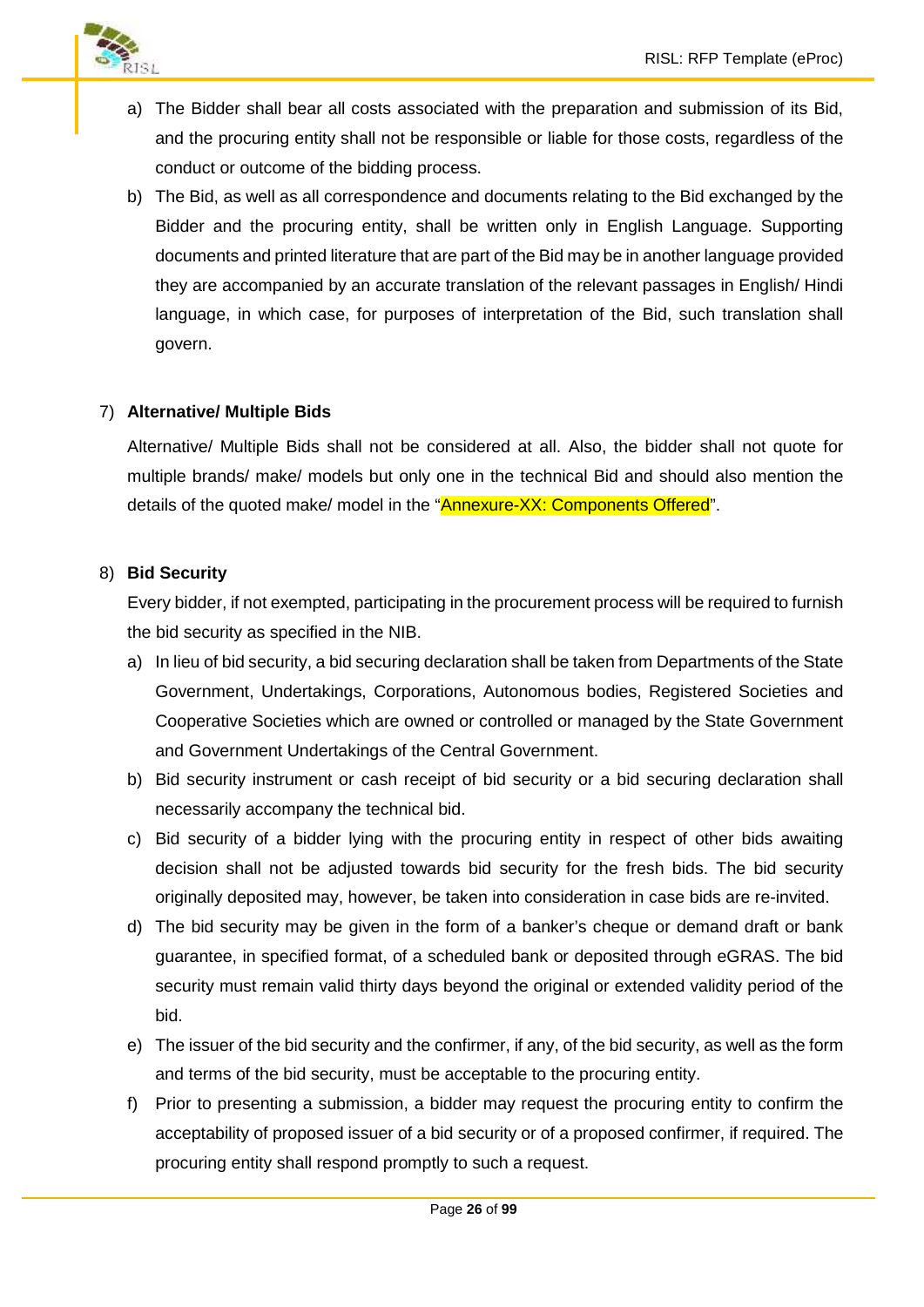

- g) The bank guarantee presented as bid security shall be got confirmed from the concerned issuing bank. However, the confirmation of the acceptability of a proposed issuer or of any proposed confirmer does not preclude the procuring entity from rejecting the bid security on the ground that the issuer or the confirmer, as the case may be, has become insolvent or has otherwise ceased to be creditworthy.
- h) The bid security of unsuccessful bidders shall be refunded soon after final acceptance of successful bid and signing of Agreement and submitting performance security.
- i) The Bid security taken from a bidder shall be forfeited, including the interest, if any, in the following cases, namely:
	- a. when the bidder withdraws or modifies its bid after opening of bids;
	- b. when the bidder does not execute the agreement, if any, after placement of supply/ work order within the specified period;
	- c. when the bidder fails to commence the supply of the goods or service or execute work as per supply/ work order within the time specified;
	- d. when the bidder does not deposit the performance security within specified period after the supply/ work order is placed; and
	- e. if the bidder breaches any provision of code of integrity, prescribed for bidders, specified in the bidding document.
- j) Notice will be given to the bidder with reasonable time before bid security deposited is forfeited.
- k) No interest shall be payable on the bid security.
- l) In case of the successful bidder, the amount of bid security may be adjusted in arriving at the amount of the Performance Security, or refunded if the successful bidder furnishes the full amount of performance security.
- m) The procuring entity shall promptly return the bid security after the earliest of the following events, namely:
	- a. the expiry of validity of bid security;
	- b. the execution of agreement for procurement and performance security is furnished by the successful bidder;
	- c. the cancellation of the procurement process; or
	- d. the withdrawal of bid prior to the deadline for presenting bids, unless the bidding documents stipulate that no such withdrawal is permitted.

## 9) **Deadline for the submission of Bids**

a) Bids shall be received online at e-Procurement portal and up to the time and date specified in the NIB.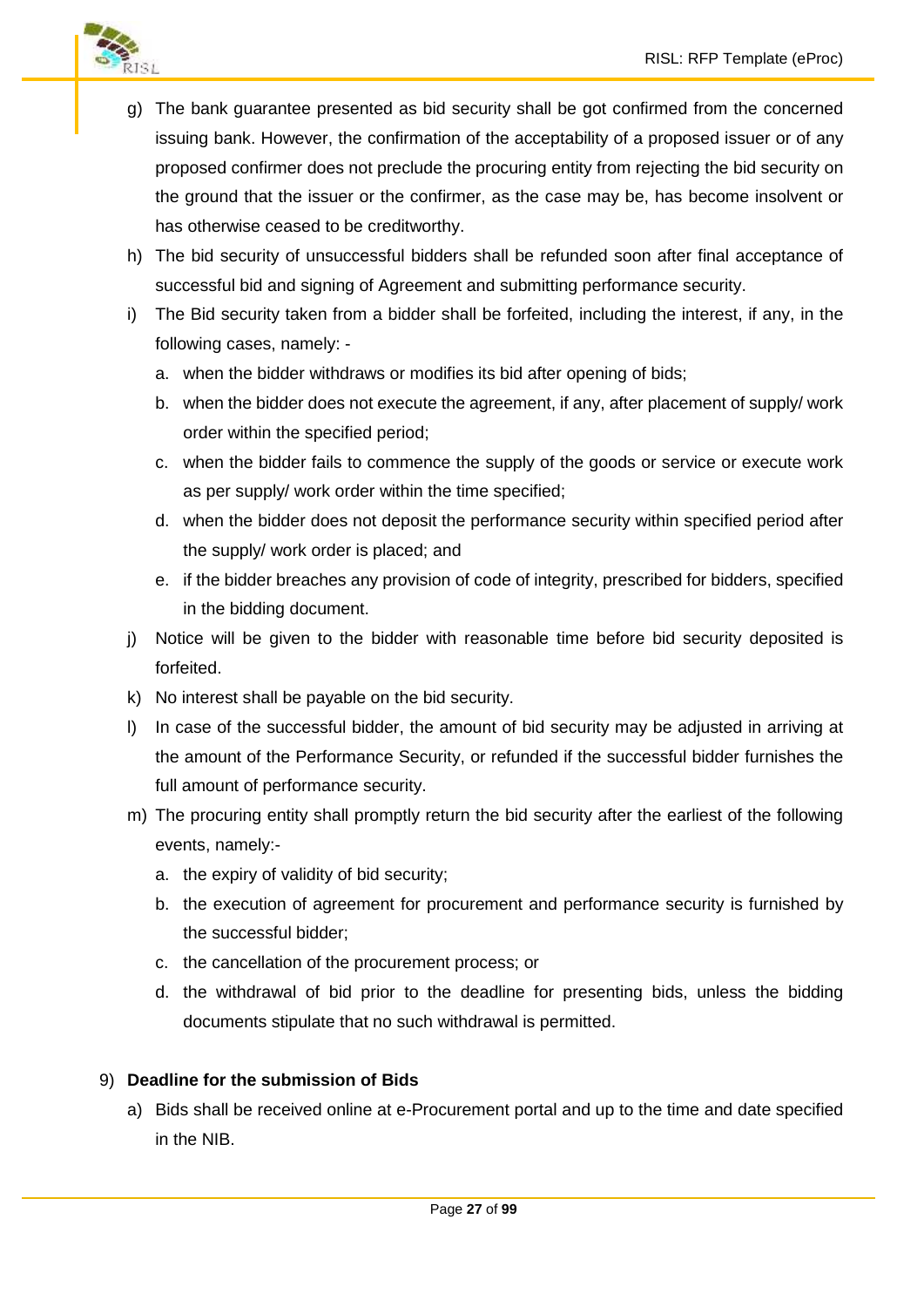

b) Normally, the date of submission and opening of Bids would not be extended. In exceptional circumstances or when the bidding document are required to be substantially modified as a result of discussions in pre-bid meeting/ conference or otherwise and the time with the prospective bidders for preparation of Bids appears insufficient, the date may be extended by the procuring entity. In such case the publicity of extended time and date shall be given in the manner, as was given at the time of issuing the original NIB and shall also be placed on the State Public Procurement Portal, if applicable. It would be ensured that after issue of corrigendum, reasonable time is available to the bidders for preparation and submission of their Bids. The procuring entity shall also publish such modifications in the bidding document in the same manner as the publication of initial bidding document. If, in the office of the Bids receiving and opening authority, the last date of submission or opening of Bids is a non working day, the Bids shall be received or opened on the next working day.

## 10) **Withdrawal, Substitution, and Modification of Bids**

- a) If permitted on e-Procurement portal, a Bidder may withdraw its Bid or re-submit its Bid (technical and/ or financial cover) as per the instructions/ procedure mentioned at e- Procurement website under the section "Bidder's Manual Kit".
- b) Bids withdrawn shall not be opened and processes further.

## 11) **Opening of Bids**

- a) The Bids shall be opened by the bid opening & evaluation committee on the date and time mentioned in the NIB in the presence of the bidders or their authorised representatives who choose to be present.
- b) The committee may co-opt experienced persons in the committee to conduct the process of Bid opening.
- c) The committee shall prepare a list of the bidders or their representatives attending the opening of Bids and obtain their signatures on the same. The list shall also contain the representative's name and telephone number and corresponding bidders' names and addresses. The authority letters, if any, brought by the representatives shall be attached to the list. The list shall be signed by all the members of Bid opening committee with date and time of opening of the Bids.
- d) All the documents comprising of technical Bid/ cover shall be opened & downloaded from the e-Procurement website (only for the bidders who have submitted the prescribed fee(s) to RISL).
- e) The committee shall conduct a preliminary scrutiny of the opened technical Bids to assess the prima-facie responsiveness and ensure that the: -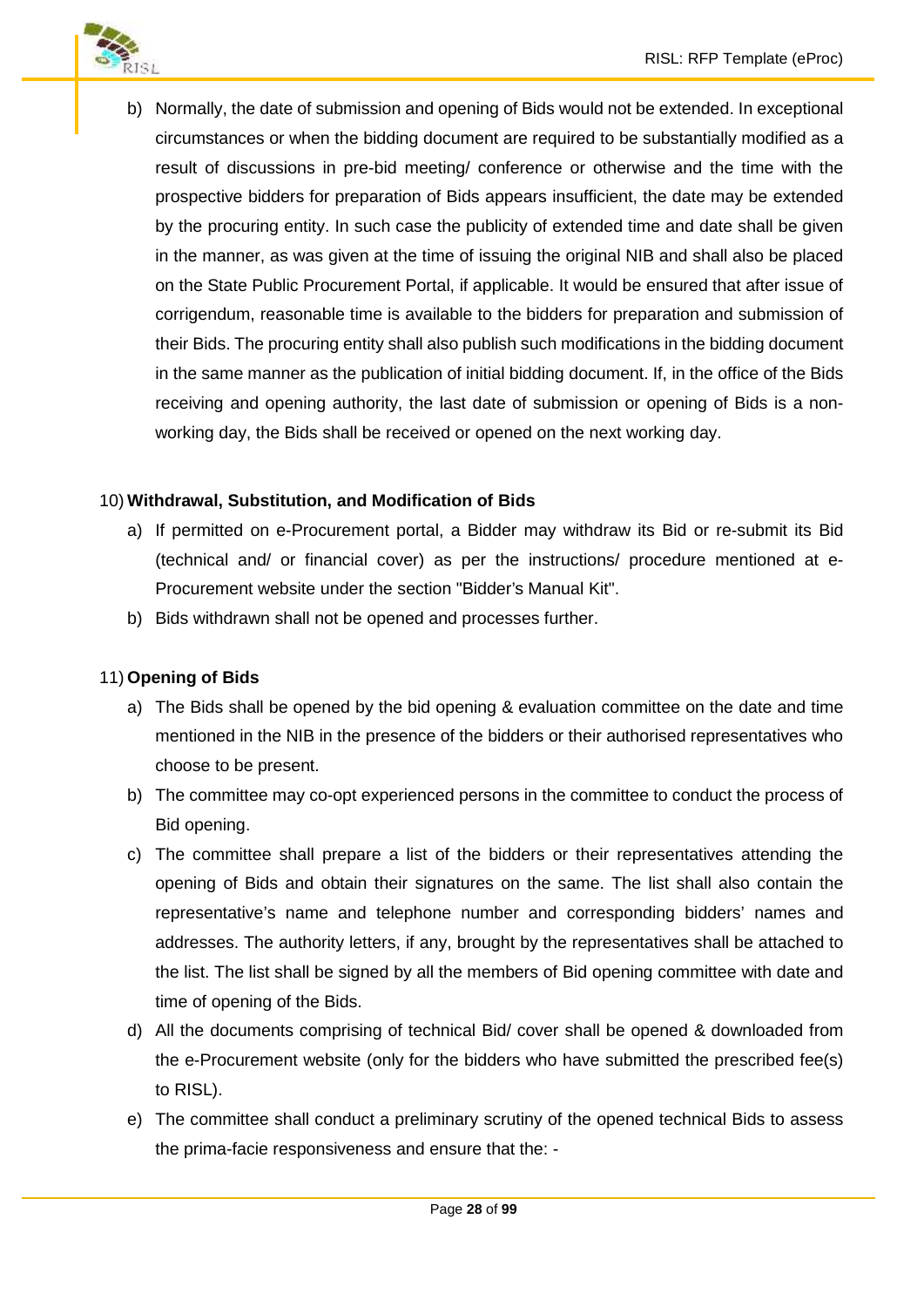

- a. bid is accompanied by bidding document fee, bid security or bid securing declaration, and processing fee (if applicable);
- b. bid is valid for the period, specified in the bidding document;
- c. bid is unconditional and the bidder has agreed to give the required performance security; and
- d. other conditions, as specified in the bidding document are fulfilled.
- e. any other information which the committee may consider appropriate.
- f) No Bid shall be rejected at the time of Bid opening except the Bids not accompanied with the proof of payment or instrument of the required price of bidding document, processing fee and bid security.
- g) The Financial Bid cover shall be kept unopened and shall be opened later on the date and time intimated to the bidders who qualify in the evaluation of technical Bids.

## 12) **Selection Method:**

a) The selection method is Least Cost Based Selection (LCBS or L1).

#### **OR**

The selection method is Quality cum Cost Based (QCBS). Eligible bidders have to score at least < *specify the minimum percent marks required to qualify >* marks to be considered technically qualified.

## **OR**

The selection method is Combined Quality cum Cost Based (CQCB).

b) The overall score shall be calculated as follows -

 $Bn = 0.70 \times Tn + 0.30 \times Fn$ 

where

Bn = Overall score

Tn = Technical score of the bidder/ Technical score of the bidder getting highest technical score x 100

Fn= Least financial bid/ Financial bid of the nth bidder x 100

In the event the overall scores are tied, the bid securing the highest technical score will be adjudicated as the best value Bid.

## 13) **Clarification of Bids**

a) To assist in the examination, evaluation, comparison and qualification of the Bids, the bid evaluation committee may, at its discretion, ask any bidder for a clarification regarding its Bid. The committee's request for clarification and the response of the bidder shall be through the e-Procurement portal.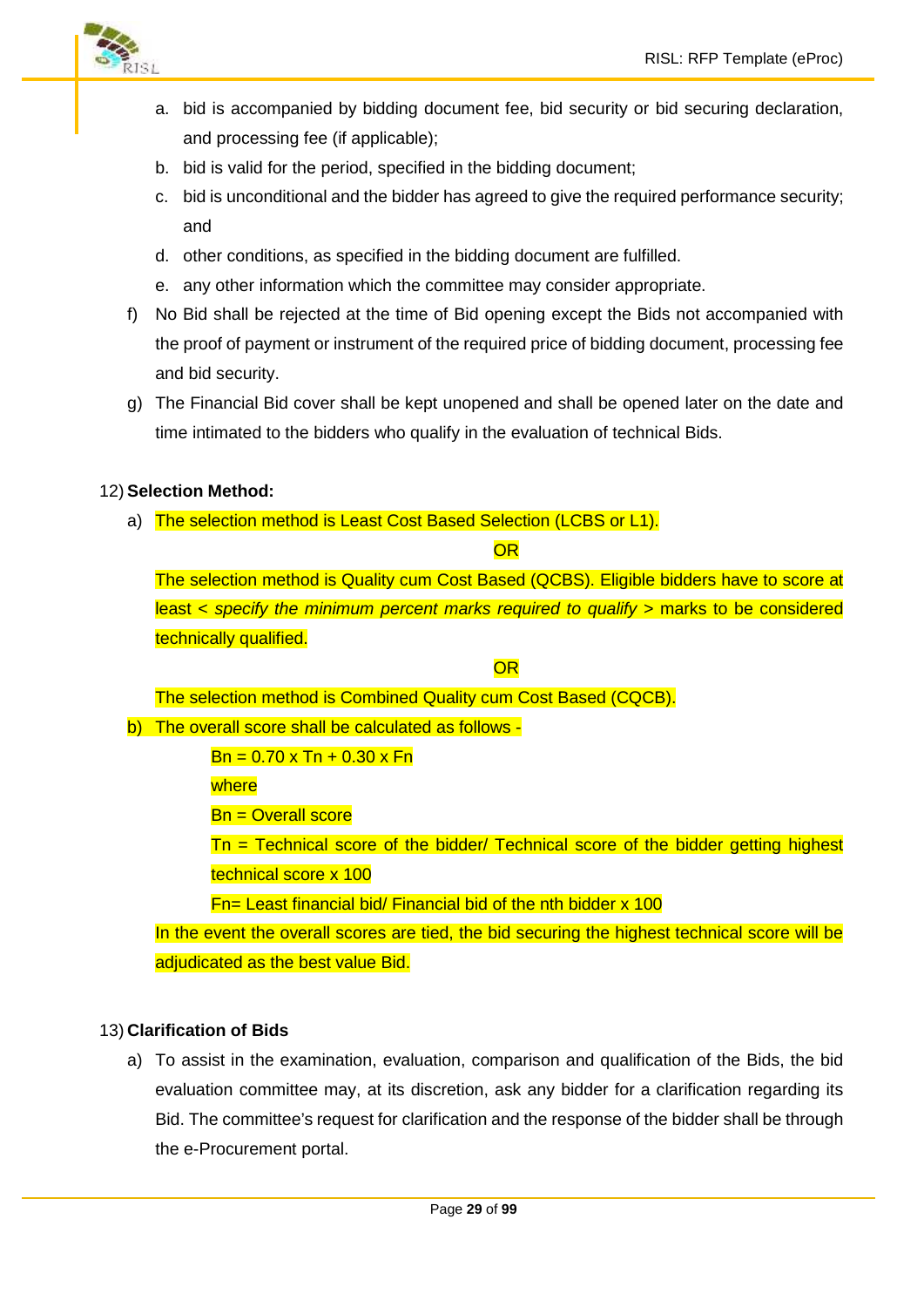

- b) Any clarification submitted by a bidder with regard to its Bid that is not in response to a request by the committee shall not be considered.
- c) No change in the prices or substance of the Bid shall be sought, offered, or permitted, except to confirm the correction of arithmetic errors discovered by the committee in the evaluation of the financial Bids.
- d) No substantive change to qualification information or to a submission, including changes aimed at making an unqualified bidder, qualified or an unresponsive submission, responsive shall be sought, offered or permitted.

## 14) **Evaluation & Tabulation of Technical Bids**

## **a) Determination of Responsiveness**

- a. The bid evaluation committee shall determine the responsiveness of a Bid on the basis of bidding document and the provisions of pre-qualification/ eligibility criteria of the bidding document.
- b. A responsive Bid is one that meets the requirements of the bidding document without any material deviation, reservation, or omission where:
	- i. "deviation" is a departure from the requirements specified in the bidding document;
	- ii. "reservation" is the setting of limiting conditions or withholding from complete acceptance of the requirements specified in the bidding document; and
	- iii. "Omission" is the failure to submit part or all of the information or documentation required in the bidding document.
- c. A material deviation, reservation, or omission is one that,
	- i. if accepted, shall:-
		- 1. affect in any substantial way the scope, quality, or performance of the subject matter of procurement specified in the bidding documents; or
		- 2. limits in any substantial way, inconsistent with the bidding documents, the procuring entity's rights or the bidder's obligations under the proposed contract; or
	- ii. if rectified, shall unfairly affect the competitive position of other bidders presenting responsive Bids.
- d. The bid evaluation committee shall examine the technical aspects of the Bid in particular, to confirm that all requirements of bidding document have been met without any material deviation, reservation or omission.
- e. The procuring entity shall regard a Bid as responsive if it conforms to all requirements set out in the bidding document, or it contains minor deviations that do not materially alter or depart from the characteristics, terms, conditions and other requirements set out in the bidding document, or if it contains errors or oversights that can be corrected without touching on the substance of the Bid.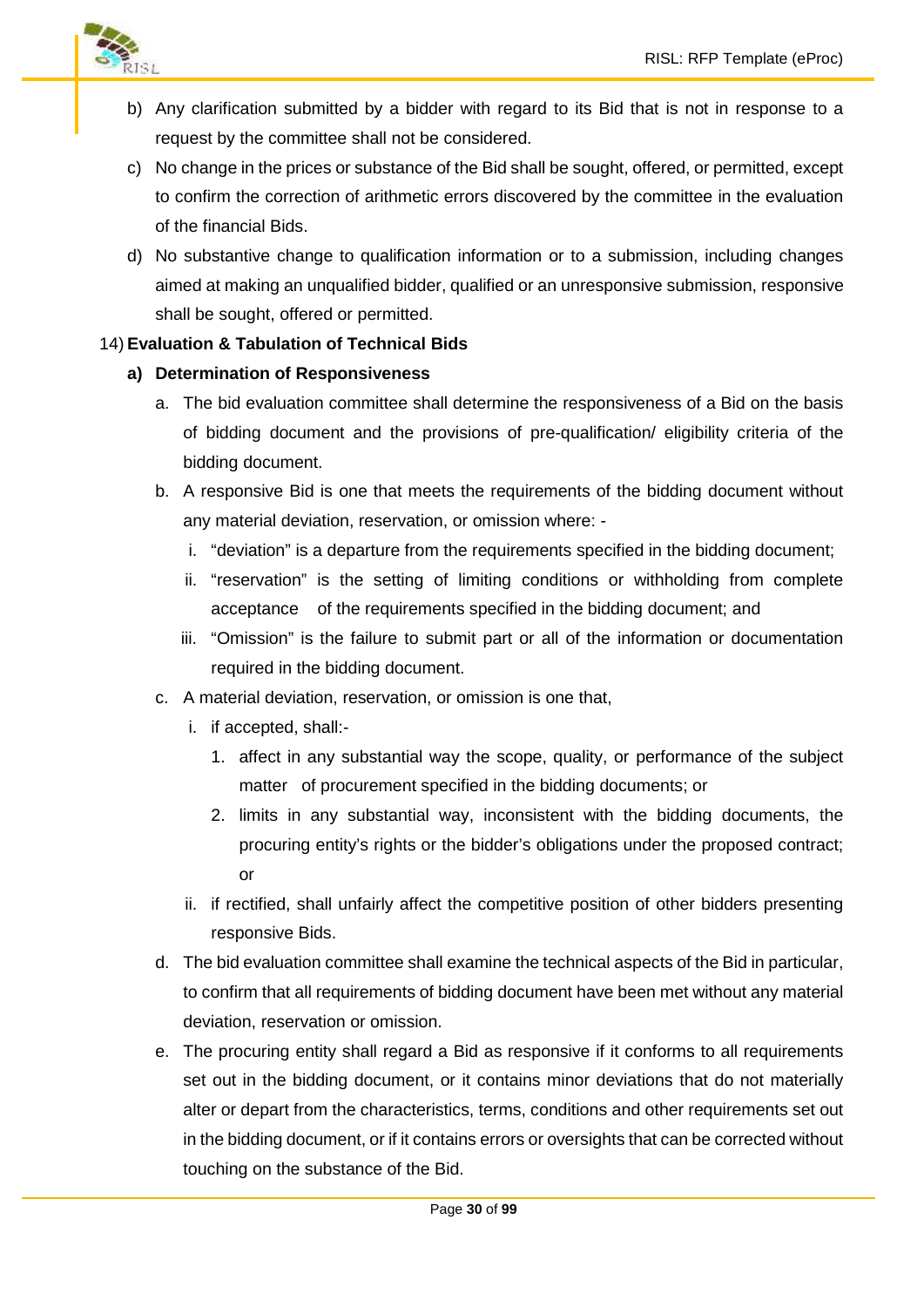

#### **b) Non-material Non-conformities in Bids**

- a. The bid evaluation committee may waive any non-conformities in the Bid that do not constitute a material deviation, reservation or omission, the Bid shall be deemed to be substantially responsive.
- b. The bid evaluation committee may request the bidder to submit the necessary information or document like audited statement of accounts/ CA Certificate, Registration Certificate, VAT/ CST clearance certificate, ISO/ CMMi Certificates, etc. within a reasonable period of time. Failure of the bidder to comply with the request may result in the rejection of its Bid.
- c. The bid evaluation committee may rectify non-material nonconformities or omissions on the basis of the information or documentation received from the bidder under (b) above.

## **c) Technical Evaluation Criteria**

#### <please specify>

## **d) Tabulation of Technical Bids**

- a. If Technical Bids have been invited, they shall be tabulated by the bid evaluation committee in the form of a comparative statement to evaluate the qualification of the bidders against the criteria for qualification set out in the bidding document.
- b. The members of bid evaluation committee shall give their recommendations below the table as to which of the bidders have been found to be qualified in evaluation of Technical Bids and sign it.
- e) The number of firms qualified in technical evaluation, if less than three and it is considered necessary by the procuring entity to continue with the procurement process, reasons shall be recorded in writing and included in the record of the procurement proceedings.
- f) The bidders who qualified in the technical evaluation shall be informed in writing about the date, time and place of opening of their financial Bids. **[This date would generally be not later** than fifteen days from the date of issue of letter].

## 15) **Evaluation & Tabulation of Financial Bids**

Subject to the provisions of "Acceptance of Successful Bid and Award of Contract" below, the procuring entity shall take following actions for evaluation of financial Bids:-

a) <For single part/ cover Bid system, where Bid is received in single cover along with requisite bid security, processing fee or user charges and price of bidding documents within specified time, it shall be considered for financial evaluation by the Bids evaluation committee;

**OR**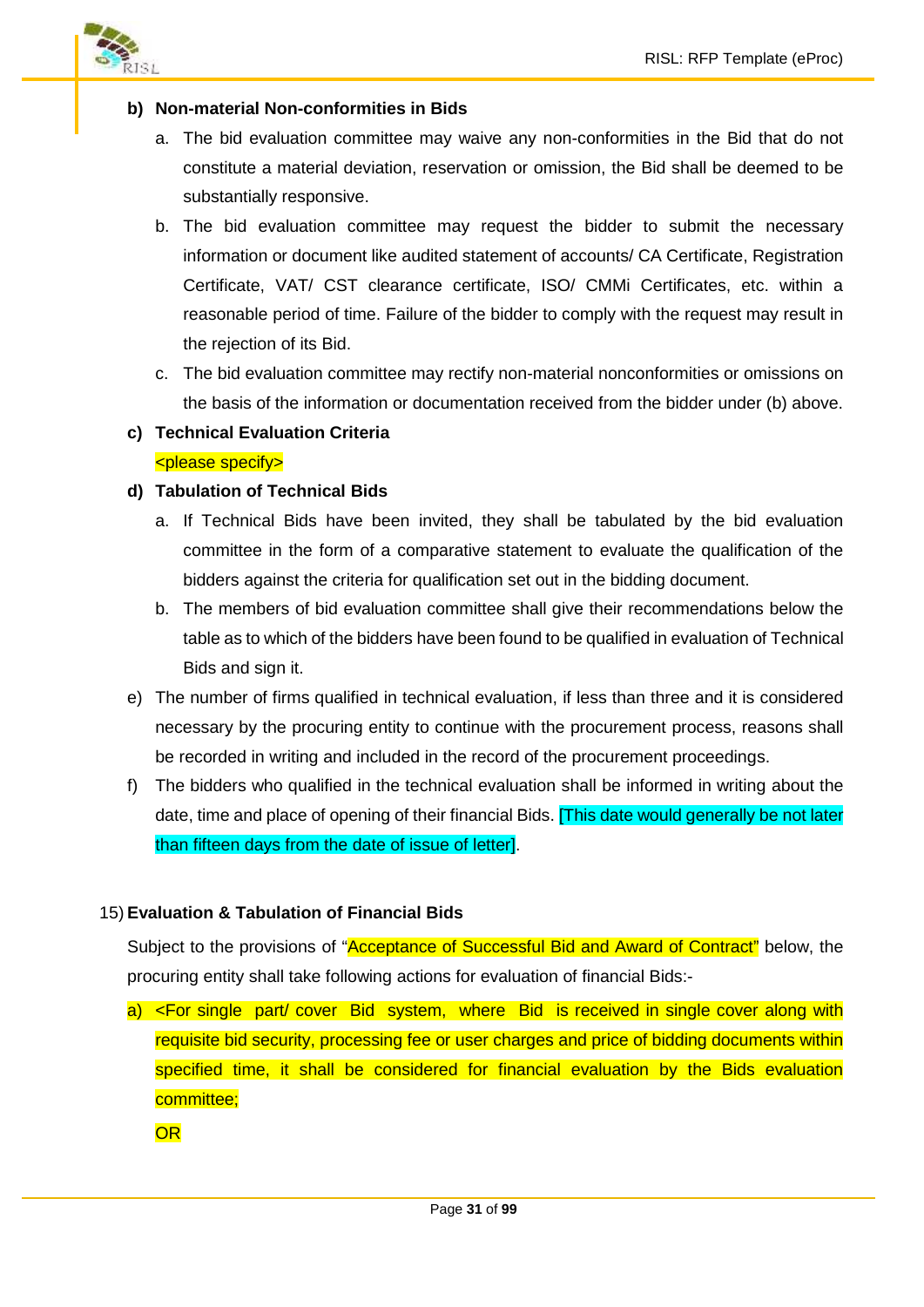

For two part/ cover Bid system, the financial Bids of the bidders who qualified in technical evaluation shall be opened online at the notified time, date and place by the bid evaluation committee in the presence of the bidders or their representatives who choose to be present>;

- b) the process of opening of the financial Bids shall be similar to that of technical Bids.
- c) the names of the bidders, the rates given by them and conditions put, if any, shall be read out and recorded;
- d) conditional Bids are liable to be rejected;
- e) the evaluation shall include all costs and all taxes and duties applicable to the bidder as per law of the Central/ State Government/ Local Authorities, and the evaluation criteria specified in the bidding documents shall only be applied;
- f) the offers shall be evaluated and marked L1, L2, L3 etc. L1 being the lowest offer and then others in ascending order in case price is the only criteria, or evaluated and marked H1, H2, H3 etc. in descending order.  $\leq$ In case quality is also a criteria and the combined score of technical and financial evaluation is considered>;
- g) the bid evaluation committee shall prepare a comparative statement in tabular form in accordance with rules along with its report on evaluation of financial Bids and recommend the lowest offer for acceptance to the procuring entity, if price is the only criterion, or most advantageous Bid in other case;
- h) The members of bids evaluation committee shall give their recommendations below the table regarding lowest Bid or most advantageous Bid and sign it.
- i) it shall be ensured that the offer recommended for sanction is justifiable looking to the prevailing market rates of the goods, works or service required to be procured.

#### 16) **Correction of Arithmetic Errors in Financial Bids**

The bid evaluation committee shall correct arithmetical errors in substantially responsive Bids, on the following basis, namely: -

- a) if there is a discrepancy between the unit price and the total price that is obtained by multiplying the unit price and quantity, the unit price shall prevail and the total price shall be corrected, unless in the opinion of the bid evaluation committee there is an obvious misplacement of the decimal point in the unit price, in which case the total price as quoted shall govern and the unit price shall be corrected;
- b) if there is an error in a total corresponding to the addition or subtraction of subtotals, the subtotals shall prevail and the total shall be corrected; and
- c) if there is a discrepancy between words and figures, the amount in words shall prevail, unless the amount expressed in words is related to an arithmetic error, in which case the amount in figures shall prevail subject to clause (a) and (b) above.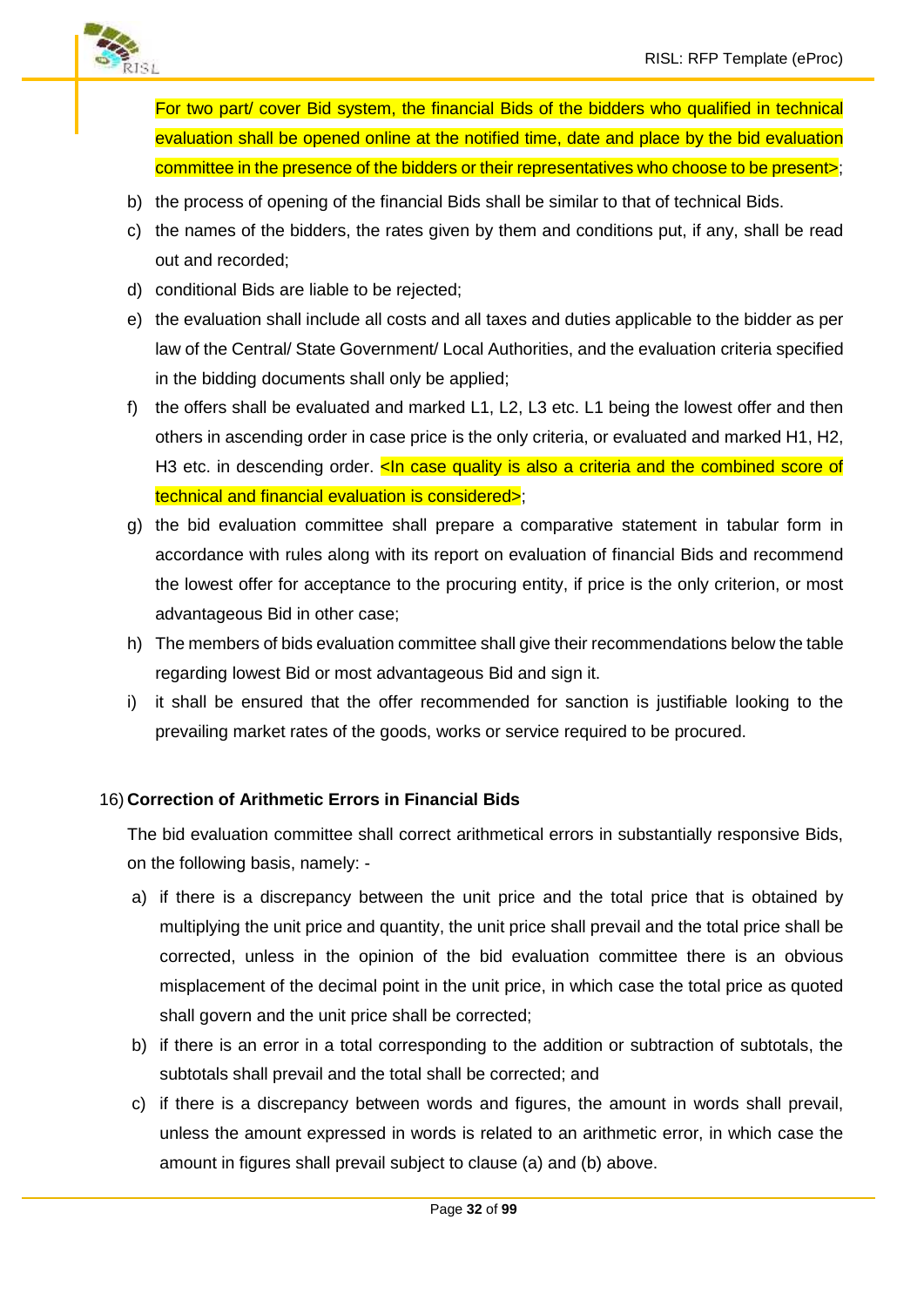

## 17) **Comparison of rates of firms outside and those in Rajasthan**

While tabulating the financial Bids of those firms which are not entitled to price preference, the element of Rajasthan Value Added Tax (RVAT) shall be excluded from the rates quoted by the firms of Rajasthan and the element of Central Sales Tax (CST) shall be included in the rates of firms from outside Rajasthan for financial bid evaluation purpose.

#### 18) **Price/ purchase preference in evaluation**

Price and/ or purchase preference notified by the State Government (GoR) and as mentioned in the bidding document shall be considered in the evaluation of Bids and award of contract.

#### 19) **Negotiations**

- a) Except in case of procurement by method of single source procurement or procurement by competitive negotiations, to the extent possible, no negotiations shall be conducted after the pre-bid stage. All clarifications needed to be sought shall be sought in the pre-bid stage itself.
- b) Negotiations may, however, be undertaken only with the lowest or most advantageous bidder when the rates are considered to be much higher than the prevailing market rates.
- c) The bid evaluation committee shall have full powers to undertake negotiations. Detailed reasons and results of negotiations shall be recorded in the proceedings.
- d) The lowest or most advantageous bidder shall be informed in writing either through messenger or by registered letter and e-mail (if available). A minimum time of seven days shall be given for calling negotiations. In case of urgency the bid evaluation committee, after recording reasons, may reduce the time, provided the lowest or most advantageous bidder has received the intimation and consented to regarding holding of negotiations.
- e) Negotiations shall not make the original offer made by the bidder inoperative. The bid evaluation committee shall have option to consider the original offer in case the bidder decides to increase rates originally quoted or imposes any new terms or conditions.
- f) In case of non-satisfactory achievement of rates from lowest or most advantageous bidder, the bid evaluation committee may choose to make a written counter offer to the lowest or most advantageous bidder and if this is not accepted by him, the committee may decide to reject and re-invite Bids or to make the same counter-offer first to the second lowest or most advantageous bidder, then to the third lowest or most advantageous bidder and so on in the order of their initial standing and work/ supply order be awarded to the bidder who accepts the counter-offer. This procedure would be used in exceptional cases only.
- g) In case the rates even after the negotiations are considered very high, fresh Bids shall be invited.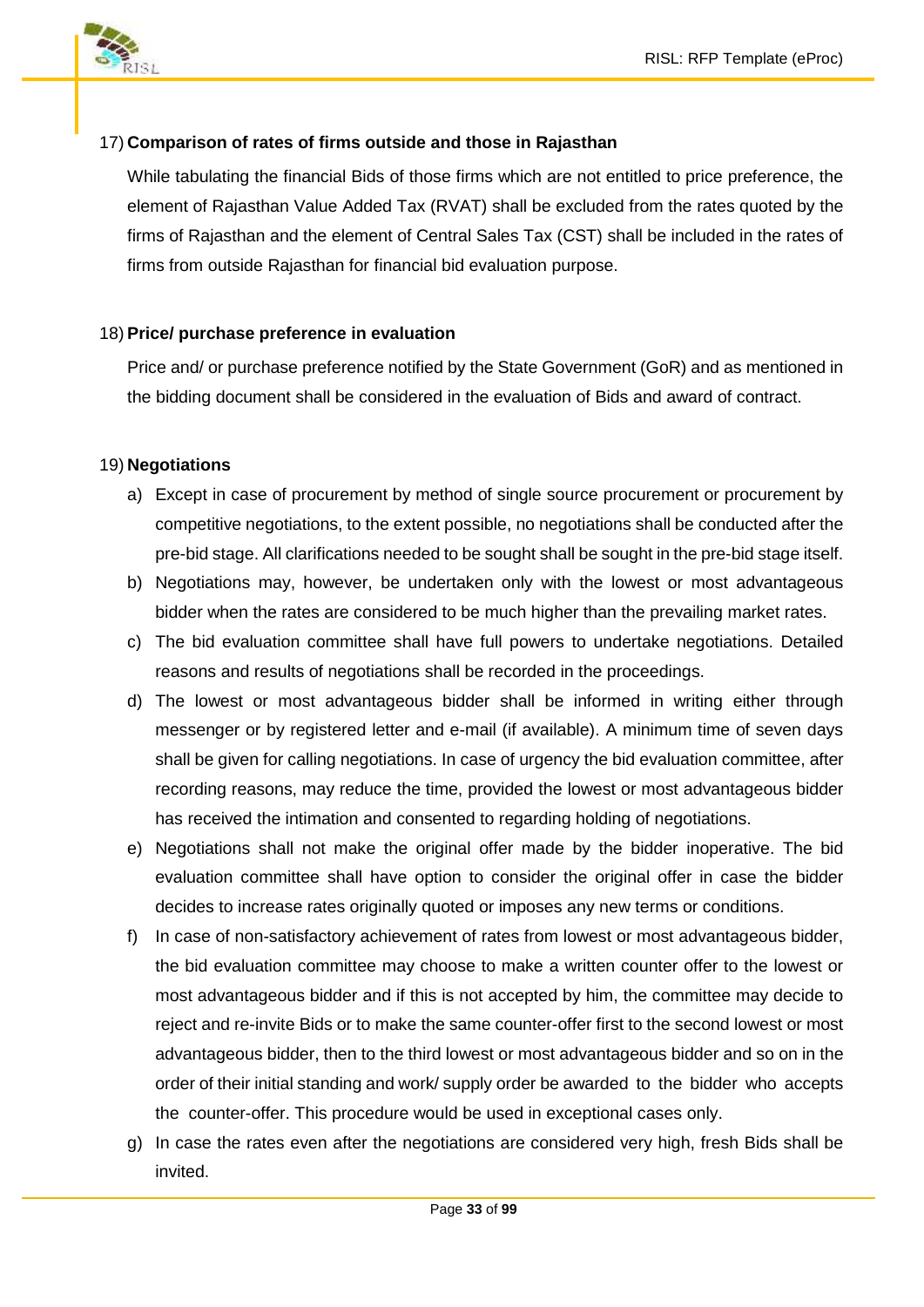

## 20) **Exclusion of Bids/ Disqualification**

- a) A procuring entity shall exclude/ disqualify a Bid, if:
	- a. the information submitted, concerning the qualifications of the bidder, was false or constituted a misrepresentation; or
	- b. the information submitted, concerning the qualifications of the bidder, was materially inaccurate or incomplete; and
	- c. the bidder is not qualified as per pre-qualification/ eligibility criteria mentioned in the bidding document;
	- d. the Bid materially departs from the requirements specified in the bidding document or it contains false information;
	- e. the bidder, submitting the Bid, his agent or any one acting on his behalf, gave or agreed to give, to any officer or employee of the procuring entity or other governmental authority a gratification in any form, or any other thing of value, so as to unduly influence the procurement process;
	- f. a bidder, in the opinion of the procuring entity, has a conflict of interest materially affecting fair competition.
- b) A Bid shall be excluded/ disqualified as soon as the cause for its exclusion/ disqualification is discovered.
- c) Every decision of a procuring entity to exclude a Bid shall be for reasons to be recorded in writing and shall be:
	- a. communicated to the concerned bidder in writing;
	- b. published on the State Public Procurement Portal, if applicable.

#### 21) **Lack of competition**

- a) A situation may arise where, if after evaluation of Bids, the bid evaluation committee may end-up with one responsive Bid only. In such situation, the bid evaluation committee would check as to whether while floating the NIB all necessary requirements to encourage competition like standard bid conditions, industry friendly specifications, wide publicity, sufficient time for formulation of Bids, etc were fulfilled. If not, the NIB would be re-floated after rectifying deficiencies. The bid process shall be considered valid even if there is one responsive Bid, provided that:
	- a. the Bid is technically qualified;
	- b. the price quoted by the bidder is assessed to be reasonable;
	- c. the Bid is unconditional and complete in all respects;
	- d. there are no obvious indicators of cartelization amongst bidders; and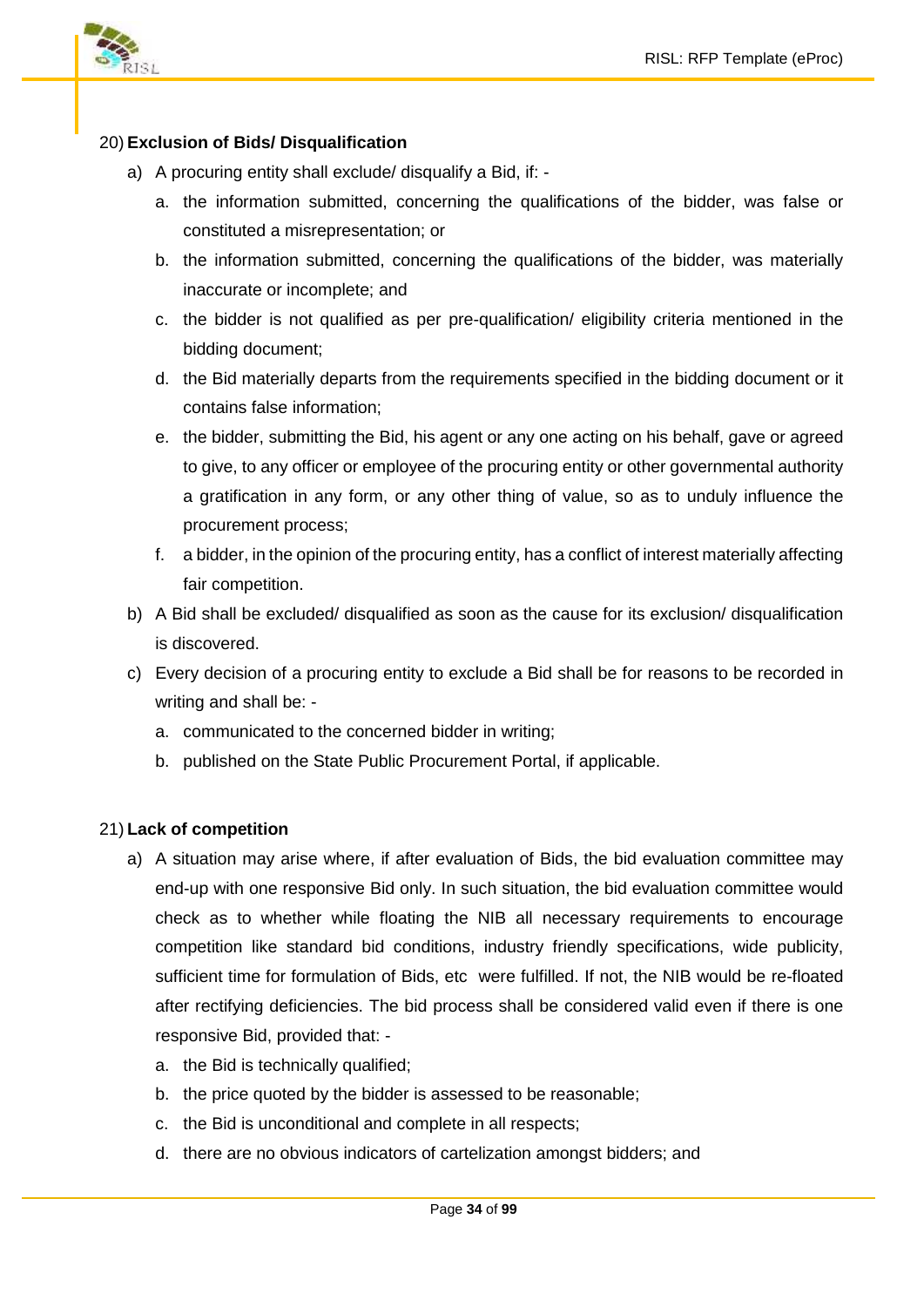

- e. the bidder is qualified as per the provisions of pre-qualification/ eligibility criteria in the bidding document
- b) The bid evaluation committee shall prepare a justification note for approval by the next higher authority of the procuring entity, with the concurrence of the accounts member.
- c) In case of dissent by any member of bid evaluation committee, the next higher authority in delegation of financial powers shall decide as to whether to sanction the single Bid or reinvite Bids after recording reasons.
- d) If a decision to re-invite the Bids is taken, market assessment shall be carried out for estimation of market depth, eligibility criteria and cost estimate.

## 22) **Acceptance of the successful Bid and award of contract**

- a) The procuring entity after considering the recommendations of the bid evaluation committee and the conditions of Bid, if any, financial implications, trials, sample testing and test reports, etc., shall accept or reject the successful Bid. If any member of the bid evaluation committee, has disagreed or given its note of dissent, the matter shall be referred to the next higher authority, as per delegation of financial powers, for decision.
- b) Decision on Bids shall be taken within original validity period of Bids and time period allowed to procuring entity for taking decision. If the decision is not taken within the original validity period or time limit allowed for taking decision, the matter shall be referred to the next higher authority in delegation of financial powers for decision.
- c) Before award of the contract, the procuring entity shall ensure that the price of successful Bid is reasonable and consistent with the required quality.
- d) A Bid shall be treated as successful only after the competent authority has approved the procurement in terms of that Bid.
- e) The procuring entity shall award the contract to the bidder whose offer has been determined to be the lowest or most advantageous in accordance with the evaluation criteria set out in the bidding document and if the bidder has been determined to be qualified to perform the contract satisfactorily on the basis of qualification criteria fixed for the bidders in the bidding document for the subject matter of procurement.
- f) Prior to the expiration of the period of bid validity, the procuring entity shall inform the successful bidder, in writing, that its Bid has been accepted.
- g) As soon as a Bid is accepted by the competent authority, its written intimation shall be sent to the concerned bidder by registered post or email and asked to execute an agreement in the format given in the bidding documents on a non-judicial stamp of requisite value and deposit the amount of performance security or a performance security declaration, if applicable, within a period specified in the bidding documents or where the period is not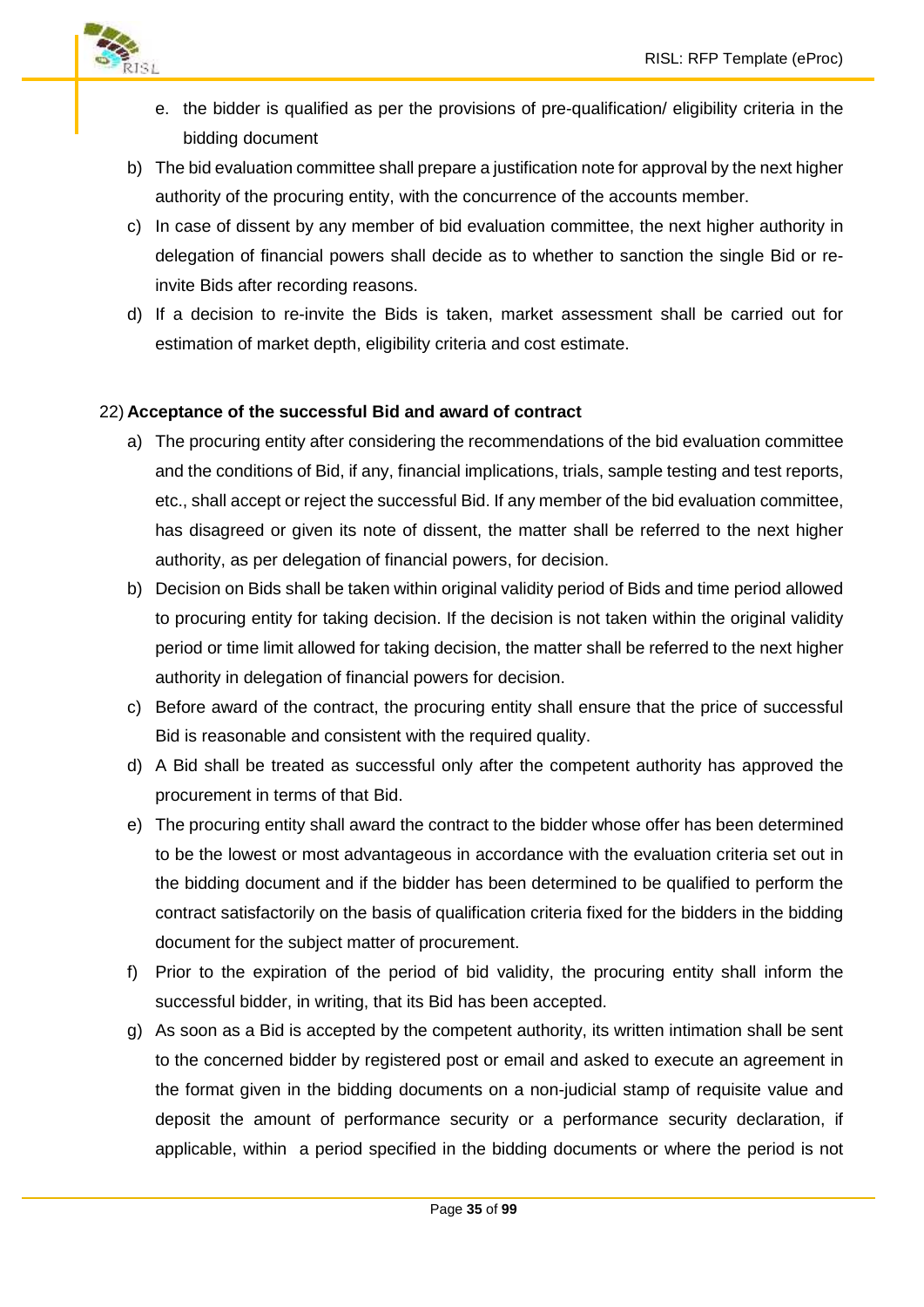

specified in the bidding documents then within fifteen days from the date on which the letter of acceptance or letter of intent is dispatched to the bidder.

- h) If the issuance of formal letter of acceptance is likely to take time, in the meanwhile a Letter of Intent (LOI) may be sent to the bidder. The acceptance of an offer is complete as soon as the letter of acceptance or letter of intent is posted and/ or sent by email (if available) to the address of the bidder given in the bidding document. Until a formal contract is executed, the letter of acceptance or LOI shall constitute a binding contract.
- i) The bid security of the bidders who's Bids could not be accepted shall be refunded soon after the contract with the successful bidder is signed and its performance security is obtained.

## 23) **Information and publication of award**

Information of award of contract shall be communicated to all participating bidders and published on the respective website(s) as specified in NIB.

## 24) **Procuring entity's right to accept or reject any or all Bids**

The Procuring entity reserves the right to accept or reject any Bid, and to annul (cancel) the bidding process and reject all Bids at any time prior to award of contract, without thereby incurring any liability to the bidders.

## 25) **Right to vary quantity**

- a) At the time of award of contract, the quantity of goods, works or services originally specified in the bidding documents may be increased, but such increase shall not exceed 20% of the quantity specified in the bidding documents. It shall be without any change in the unit prices or other terms and conditions of the Bid and the bidding documents.
- b) If the procuring entity does not procure any subject matter of procurement or procures less than the quantity specified in the bidding documents due to change in circumstances, the bidder shall not be entitled for any claim or compensation.
- c) Repeat orders for extra items or additional quantities may be placed on the rates and conditions given in the contract (if the original order was given after inviting open competitive Bids). Delivery or completion period may also be proportionately increased. The limits of repeat order shall be as under:
	- a. 50% of the quantity of the individual items and 20% of the value of original contract in case of works; and
	- b. 25% of the value of goods or services of the original contract.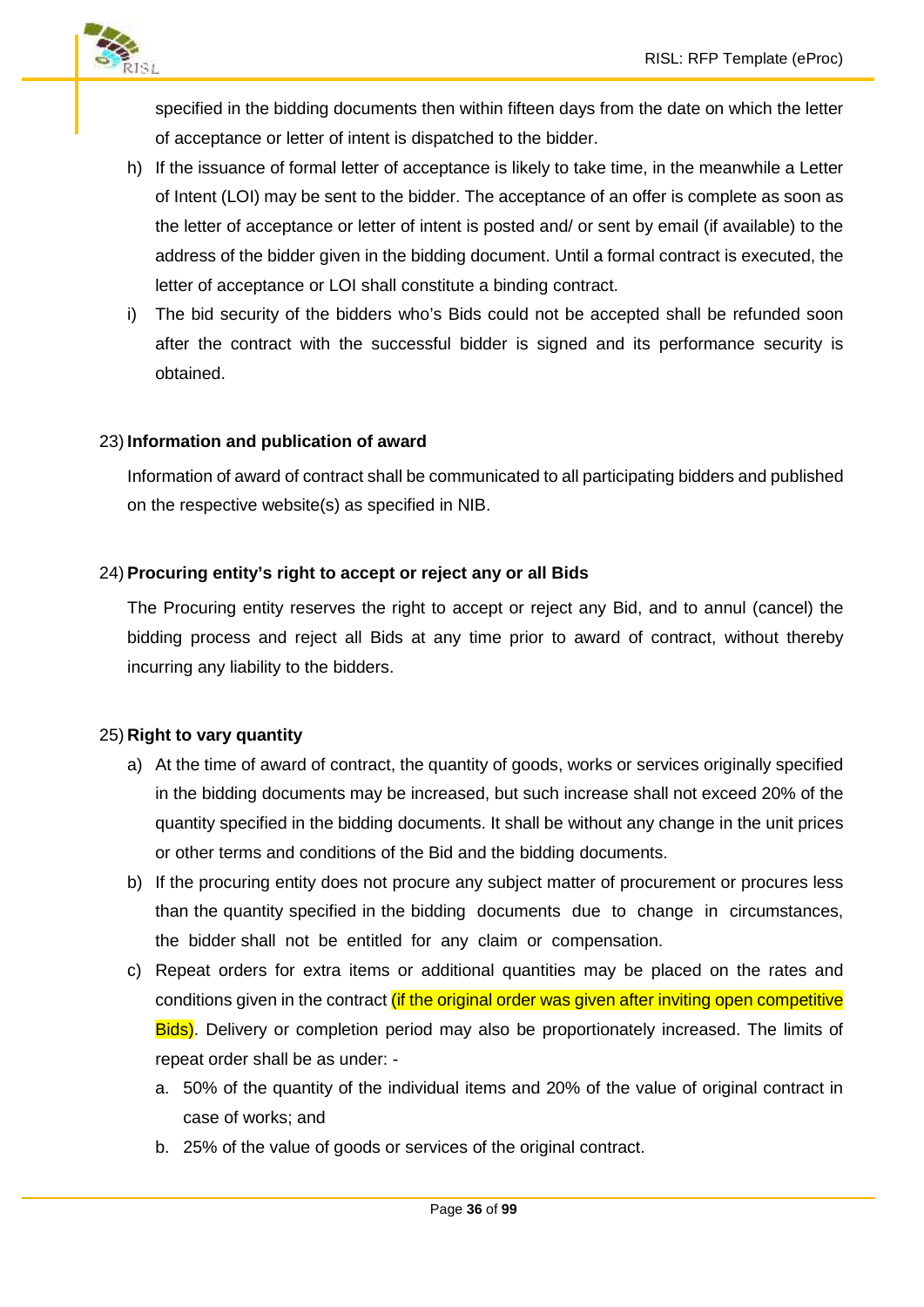

#### 26) **Dividing quantities among more than one bidder at the time of award (optional)**

As a general rule all the quantities of the subject matter of procurement shall be procured from the bidder, whose Bid is accepted. However, when it is considered that the quantity of the subject matter of procurement to be procured is very large and it may not be in the capacity of the bidder, whose Bid is accepted, to deliver the entire quantity or when it is considered that the subject matter of procurement to be procured is of critical and vital nature, in such cases, the quantity may be divided between the bidder, whose Bid is accepted and the second lowest bidder or even more bidders in that order, in a fair, transparent and equitable manner at the rates of the bidder, whose Bid is accepted if such condition is specified in the bidding documents. Counter offer to first lowest bidder (L1), in order to arrive at an acceptable price, shall amount to negotiation. However, any counter offer thereafter to second lowest bidder (L2), third lowest bidder (L3) etc., (at the rates accepted by L1) in case of splitting of quantities, as pre-disclosed in the bidding documents, shall not be deemed to be a negotiation.

#### 27) **Performance Security**

- a) Prior to execution of agreement, Performance security shall be solicited from all successful bidders except the departments of the State Government and undertakings, corporations, autonomous bodies, registered societies, co-operative societies which are owned or controlled or managed by the State Government and undertakings of the Central Government. However, a performance security declaration shall be taken from them. The State Government may relax the provision of performance security in particular procurement or any class of procurement.
- b) The amount of performance security shall be  $<$ 5%, or as may be specified in the bidding document>, of the amount of supply order in case of procurement of goods and services. In case of Small Scale Industries (SSI) of Rajasthan, it shall be 1% of the amount of quantity ordered for supply of goods and in case of sick industries, other than SSI, whose cases are pending before the Board of Industrial and Financial Reconstruction (BIFR), it shall be 2% of the amount of supply order.
- c) Performance security shall be furnished in any one of the following forms:
	- a. deposit though eGRAS;
	- b. Bank Draft or Banker's Cheque of a scheduled bank;
	- c. National Savings Certificates and any other script/ instrument under National Savings Schemes for promotion of small savings issued by a Post Office in Rajasthan, if the same can be pledged under the relevant rules. They shall be accepted at their surrender value at the time of bid and formally transferred in the name of procuring entity with the approval of Head Post Master;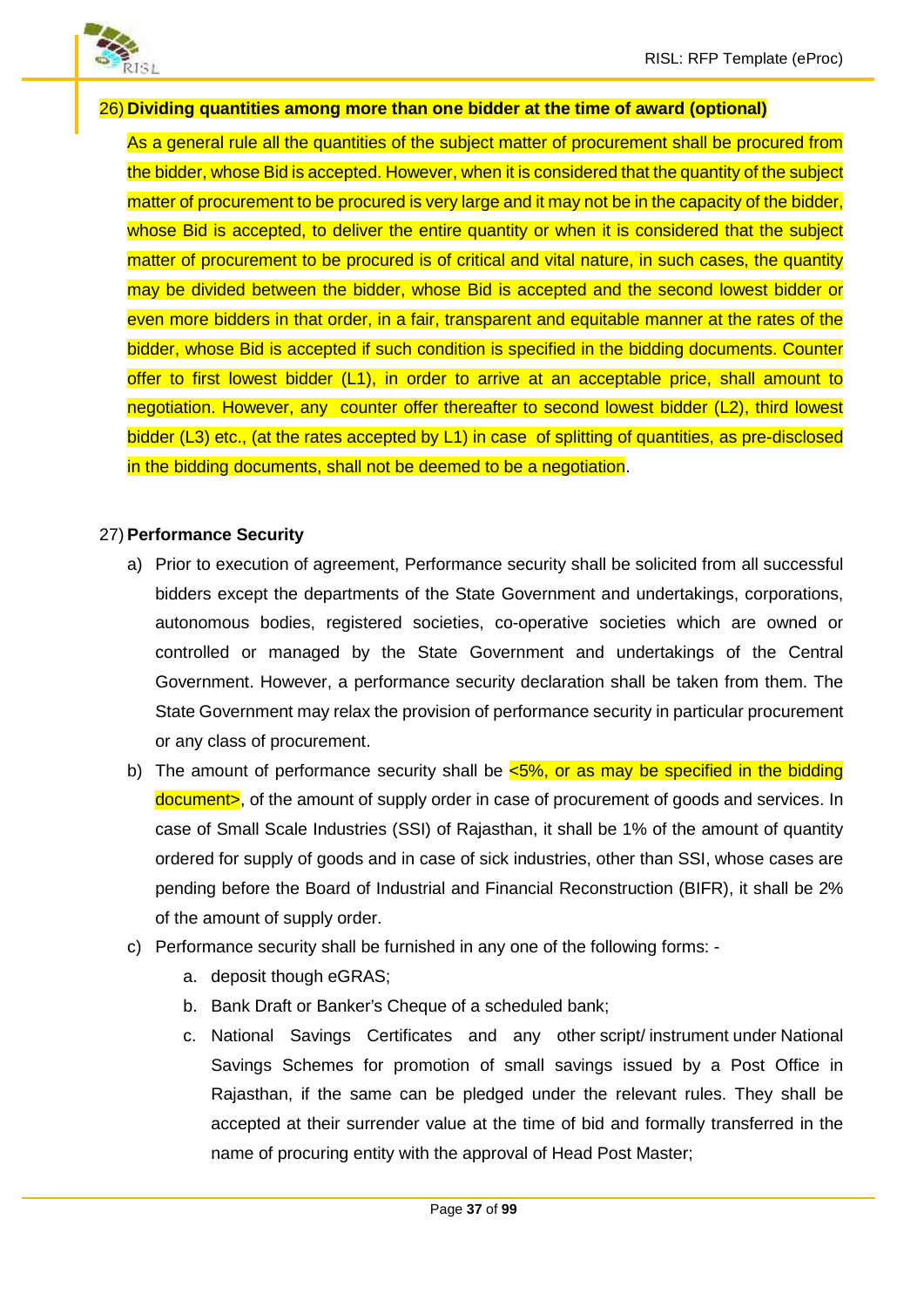

- d. Bank guarantee/s of a scheduled bank. It shall be got verified from the issuing bank. Other conditions regarding bank guarantee shall be same as mentioned in the bidding document for bid security;
- e. Fixed Deposit Receipt (FDR) of a scheduled bank. It shall be in the name of procuring entity on account of bidder and discharged by the bidder in advance. The procuring entity shall ensure before accepting the FDR that the bidder furnishes an undertaking from the bank to make payment/ premature payment of the FDR on demand to the procuring entity without requirement of consent of the bidder concerned. In the event of forfeiture of the performance security, the Fixed Deposit shall be forfeited along with interest earned on such Fixed Deposit.
- d) Performance security furnished in the form specified in clause [b.] to [e.] of (c) above shall remain valid for a period of 60 days beyond the date of completion of all contractual obligations of the bidder, including warranty obligations and maintenance and defect liability period.
- e) Forfeiture of Security Deposit: Security amount in full or part may be forfeited, including interest, if any, in the following cases:
	- a. When any terms and condition of the contract is breached.
	- b. When the bidder fails to make complete supply satisfactorily.
	- c. if the bidder breaches any provision of code of integrity, prescribed for bidders, specified in the bidding document.
- f) Notice will be given to the bidder with reasonable time before PSD deposited is forfeited.
- g) No interest shall be payable on the PSD.

# 28) **Execution of agreement**

- a) A procurement contract shall come into force from the date on which the letter of acceptance or letter of intent is despatched to the bidder.
- b) The successful bidder shall sign the procurement contract within  $\leq 15$  days from the date on which the letter of acceptance or letter of intent is despatched to the successful bidder.
- c) If the bidder, who's Bid has been accepted, fails to sign a written procurement contract or fails to furnish the required performance security within specified period, the procuring entity shall take action against the successful bidder as per the provisions of the bidding document and Act. The procuring entity may, in such case, cancel the procurement process or if it deems fit, offer for acceptance the rates of lowest or most advantageous bidder to the next lowest or most advantageous bidder, in accordance with the  $\leq$ criteria and procedures set out in the bidding document>.
- d) The bidder will be required to execute the agreement on a non-judicial stamp of specified value at its cost and to be purchase from anywhere in Rajasthan only.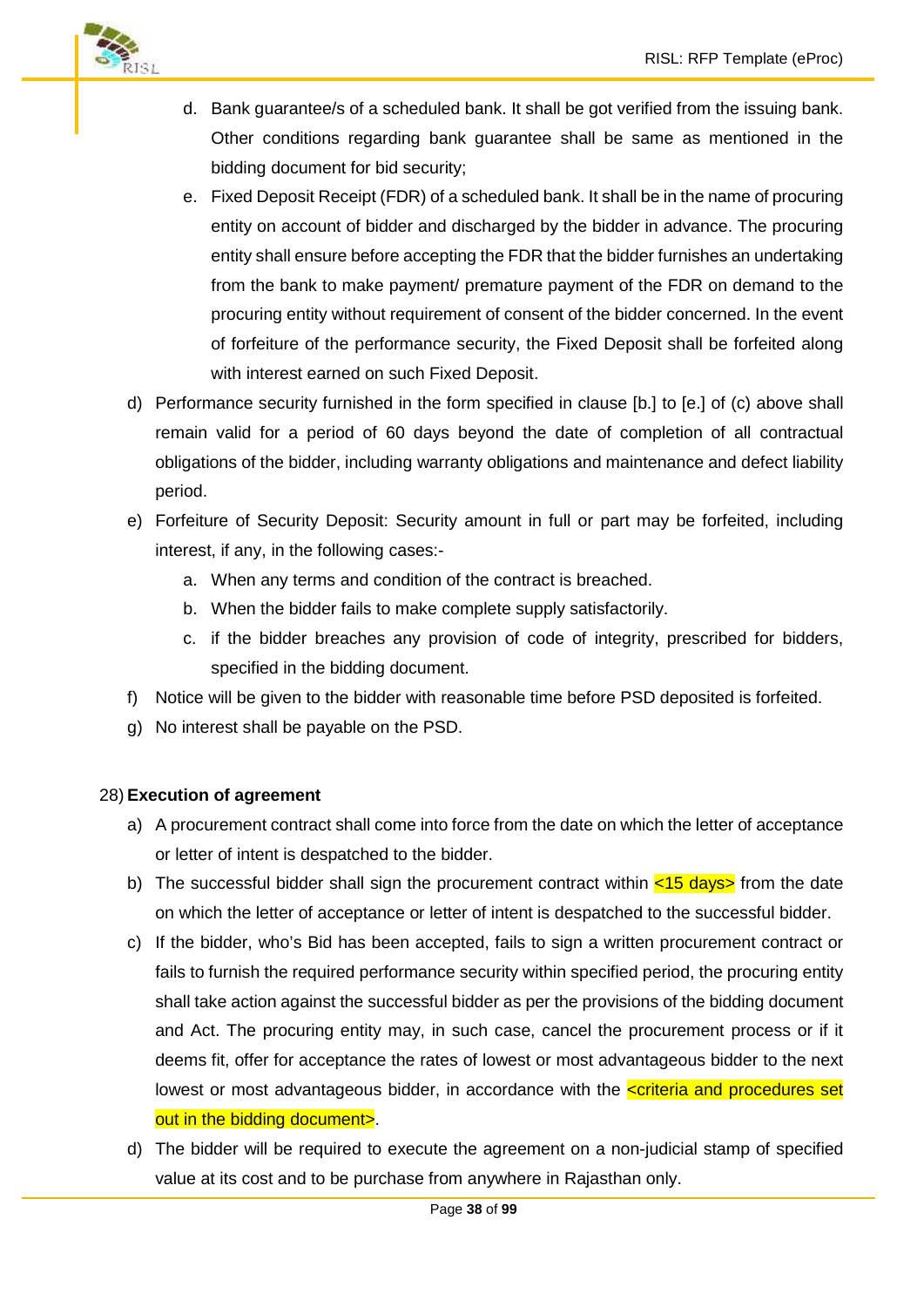

# 29) **Confidentiality**

- a) Notwithstanding anything contained in this bidding document but subject to the provisions of any other law for the time being in force providing for disclosure of information, a procuring entity shall not disclose any information if such disclosure, in its opinion, is likely to:
	- a. impede enforcement of any law;
	- b. affect the security or strategic interests of India;
	- c. affect the intellectual property rights or legitimate commercial interests of bidders;
	- d. affect the legitimate commercial interests of the procuring entity in situations that may include when the procurement relates to a project in which the procuring entity is to make a competitive bid, or the intellectual property rights of the procuring entity.
- b) The procuring entity shall treat all communications with bidders related to the procurement process in such manner as to avoid their disclosure to competing bidders or to any other person not authorised to have access to such information.
- c) The procuring entity may impose on bidders and sub-contractors, if there are any for fulfilling the terms of the procurement contract, conditions aimed at protecting information, the disclosure of which violates (a) above.
- d) In addition to the restrictions specified above, the procuring entity, while procuring a subject matter of such nature which requires the procuring entity to maintain confidentiality, may impose condition for protecting confidentiality of such information.

## 30) **Cancellation of procurement process**

- a) If any procurement process has been cancelled, it shall not be reopened but it shall not prevent the procuring entity from initiating a new procurement process for the same subject matter of procurement, if required.
- b) A procuring entity may, for reasons to be recorded in writing, cancel the process of procurement initiated by it
	- a. at any time prior to the acceptance of the successful Bid; or
	- b. after the successful Bid is accepted in accordance with (d) and (e) below.
- c) The procuring entity shall not open any bids or proposals after taking a decision to cancel the procurement and shall return such unopened bids or proposals.
- d) The decision of the procuring entity to cancel the procurement and reasons for such decision shall be immediately communicated to all bidders that participated in the procurement process.
- e) If the bidder who's Bid has been accepted as successful fails to sign any written procurement contract as required, or fails to provide any required security for the performance of the contract, the procuring entity may cancel the procurement process.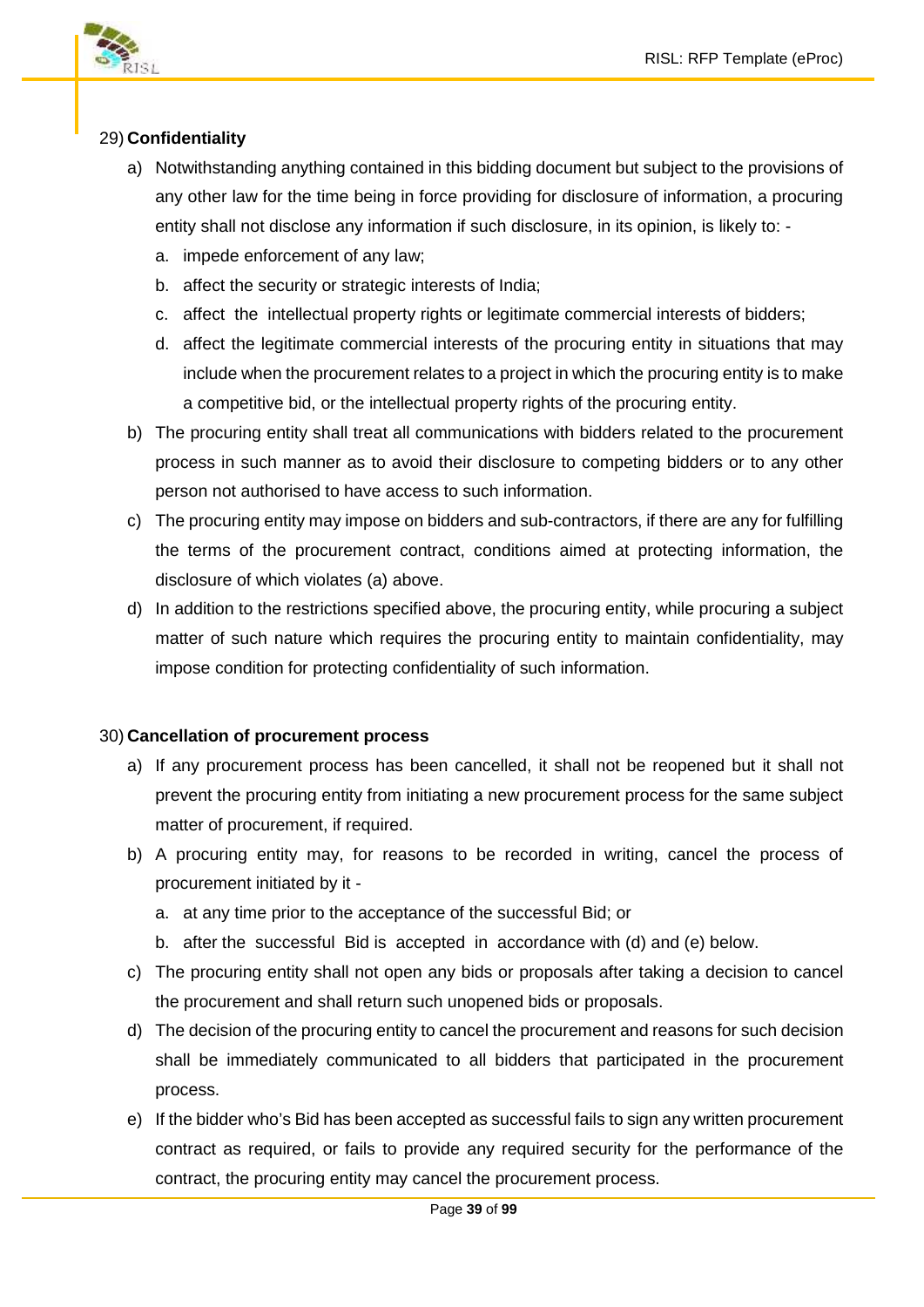

- f) If a bidder is convicted of any offence under the Act, the procuring entity may:
	- a. cancel the relevant procurement process if the Bid of the convicted bidder has been declared as successful but no procurement contract has been entered into;
	- b. rescind (cancel) the relevant contract or forfeit the payment of all or a part of the contract value if the procurement contract has been entered into between the procuring entity and the convicted bidder.

### 31) **Code of Integrity for Bidders**

- a) No person participating in a procurement process shall act in contravention of the code of integrity prescribed by the State Government.
- b) The code of integrity include provisions for:
	- a. Prohibiting
		- i. any offer, solicitation or acceptance of any bribe, reward or gift or any material benefit, either directly or indirectly, in exchange for an unfair advantage in the procurement process or to otherwise influence the procurement process;
		- ii. any omission, including a misrepresentation that misleads or attempts to mislead so as to obtain a financial or other benefit or avoid an obligation;
		- iii. any collusion, bid rigging or anti-competitive behaviour to impair the transparency, fairness and progress of the procurement process;
		- iv. improper use of information shared between the procuring entity and the bidders with an intent to gain unfair advantage in the procurement process or for personal gain;
		- v. any financial or business transactions between the bidder and any officer or employee of the procuring entity;
		- vi. any coercion including impairing or harming or threatening to do the same, directly or indirectly, to any party or to its property to influence the procurement process;
		- vii. any obstruction of any investigation or audit of a procurement process;
	- b. disclosure of conflict of interest;
	- c. disclosure by the bidder of any previous transgressions with any entity in India or any other country during the last three years or of any debarment by any other procuring entity.
- c) Without prejudice to the provisions below, in case of any breach of the code of integrity by a bidder or prospective bidder, as the case may be, the procuring entity may take appropriate measures including:
	- a. exclusion of the bidder from the procurement process;
	- b. calling-off of pre-contract negotiations and forfeiture or encashment of bid security;
	- c. forfeiture or encashment of any other security or bond relating to the procurement;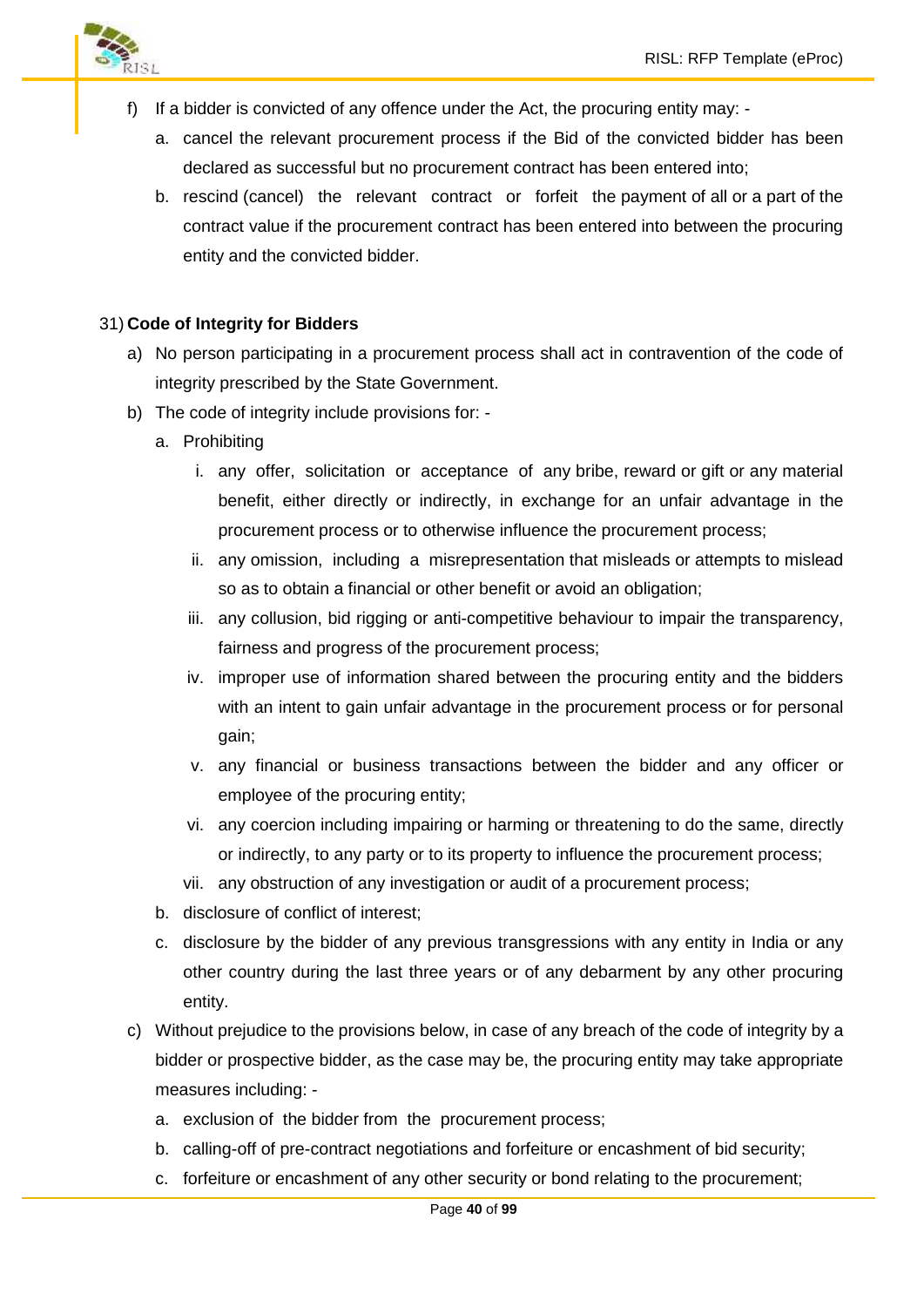

- d. recovery of payments made by the procuring entity along with interest thereon at bank rate;
- e. cancellation of the relevant contract and recovery of compensation for loss incurred by the procuring entity;
- f. debarment of the bidder from participation in future procurements of the procuring entity for a period not exceeding three years.

### 32) **Interference with Procurement Process**

A bidder, who: -

- a) withdraws from the procurement process after opening of financial bids;
- b) withdraws from the procurement process after being declared the successful bidder;
- c) fails to enter into procurement contract after being declared the successful bidder;
- d) fails to provide performance security or any other document or security required in terms of the bidding documents after being declared the successful bidder, without valid grounds,

shall, in addition to the recourse available in the bidding document or the contract, be punished with fine which may extend to fifty lakh rupees or ten per cent of the assessed value of procurement, whichever is less.

### 33) **Appeals**

- a) Subject to "Appeal not to lie in certain cases" below, if any bidder or prospective bidder is aggrieved that any decision, action or omission of the procuring entity is in contravention to the provisions of the Act or the rules or guidelines issued thereunder, he may file an appeal to such officer of the procuring entity, as may be designated by it for the purpose, within a period of  $\langle 10 \rangle$  days from the date of such decision or action, omission, as the case may be, clearly giving the specific ground or grounds on which he feels aggrieved:
	- a. Provided that after the declaration of a bidder as successful in terms of "Award of Contract", the appeal may be filed only by a bidder who has participated in procurement proceedings:
	- b. Provided further that in case a procuring entity evaluates the technical Bid before the opening of the financial Bid, an appeal related to the matter of financial Bid may be filed only by a bidder whose technical Bid is found to be acceptable.
- b) The officer to whom an appeal is filed under (a) above shall deal with the appeal as expeditiously as possible and shall endeavour to dispose it of within 30 days from the date of filing of the appeal.
- c) If the officer designated under (a) above fails to dispose of the appeal filed under that sub section within the period specified in (c) above, or if the bidder or prospective bidder or the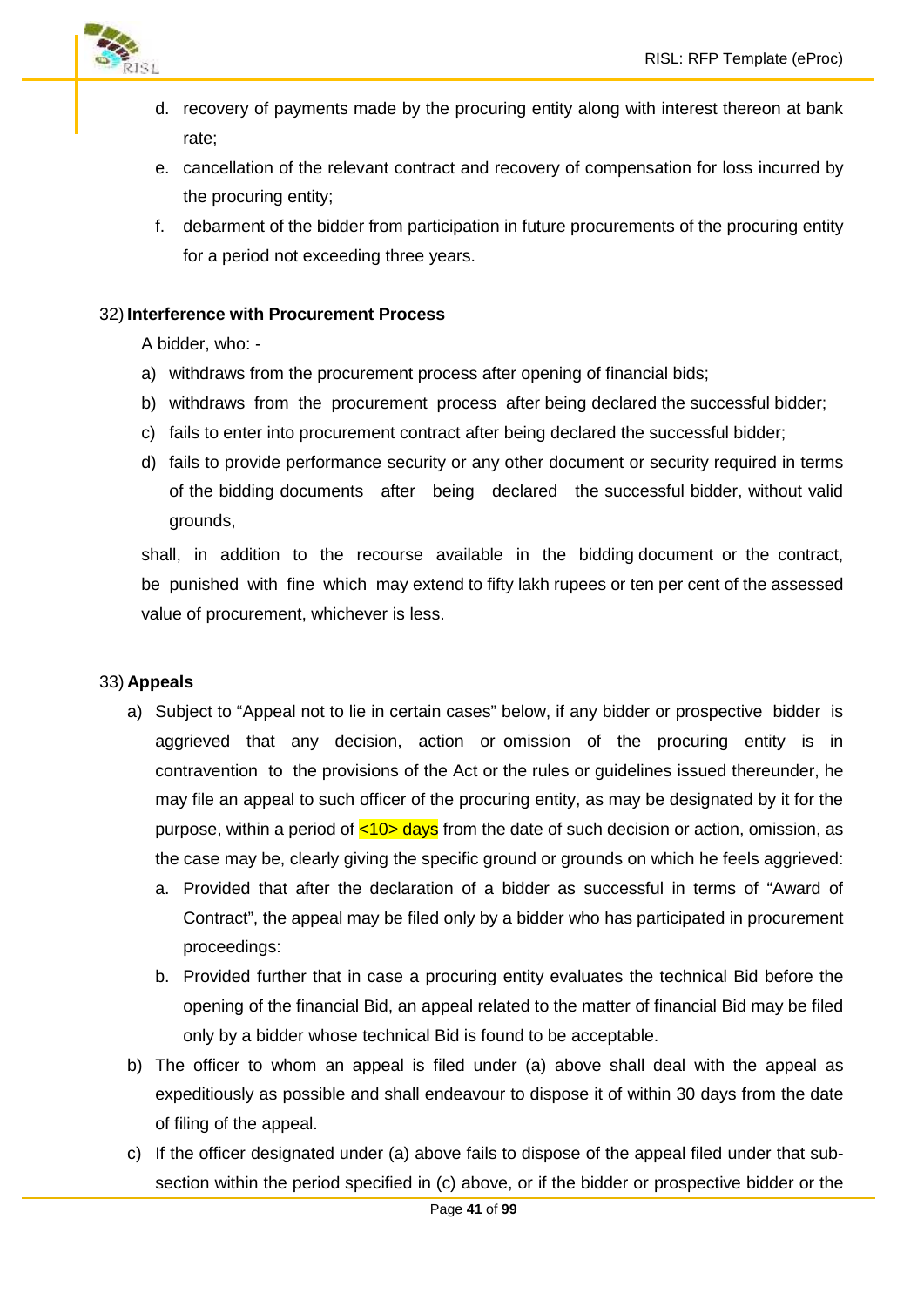

procuring entity is aggrieved by the order passed, the bidder or prospective bidder or the procuring entity, as the case may be, may file a second appeal to an officer or authority designated by the State Government in this behalf within 15 days from the expiry of the period specified in (c) above or of the date of receipt of the order passed under (b) above, as the case may be.

- d) The officer or authority to which an appeal is filed under (c) above shall deal with the appeal as expeditiously as possible and shall endeavour to dispose it of within 30 days from the date of filing of the appeal:
- e) The officer or authority to which an appeal may be filed under (a) or (d) above shall be : First Appellate Authority: Principal Secretary, IT&C, GoR

Second Appellate Authority: Principal Secretary, Finance Department, GoR

- f) Form of Appeal:
	- a. Every appeal under (a) and (c) above shall be as per Annexure-16 along with as many copies as there are respondents in the appeal.
	- b. Every appeal shall be accompanied by an order appealed against, if any, affidavit verifying the facts stated in the appeal and proof of payment of fee.
	- c. Every appeal may be presented to First Appellate Authority or Second Appellate Authority, as the case may be, in person or through registered post or authorised representative.
- g) Fee for Appeal: Fee for filing appeal:
	- a. Fee for first appeal shall be rupees two thousand five hundred and for second appeal shall be rupees ten thousand, which shall be non-refundable.
	- b. The fee shall be paid in the form of bank demand draft or banker's cheque of a Scheduled Bank payable in the name of Appellate Authority concerned.
- h) Procedure for disposal of appeal:
	- a. The First Appellate Authority or Second Appellate Authority, as the case may be, upon filing of appeal, shall issue notice accompanied by copy of appeal, affidavit and documents, if any, to the respondents and fix date of hearing.
	- b. On the date fixed for hearing, the First Appellate Authority or Second Appellate Authority, as the case may be, shall,
		- i. hear all the parties to appeal present before him; and
		- ii. peruse or inspect documents, relevant records or copies thereof relating to the matter.
	- c. After hearing the parties, perusal or inspection of documents and relevant records or copies thereof relating to the matter, the Appellate Authority concerned shall pass an order in writing and provide the copy of order to the parties to appeal free of cost.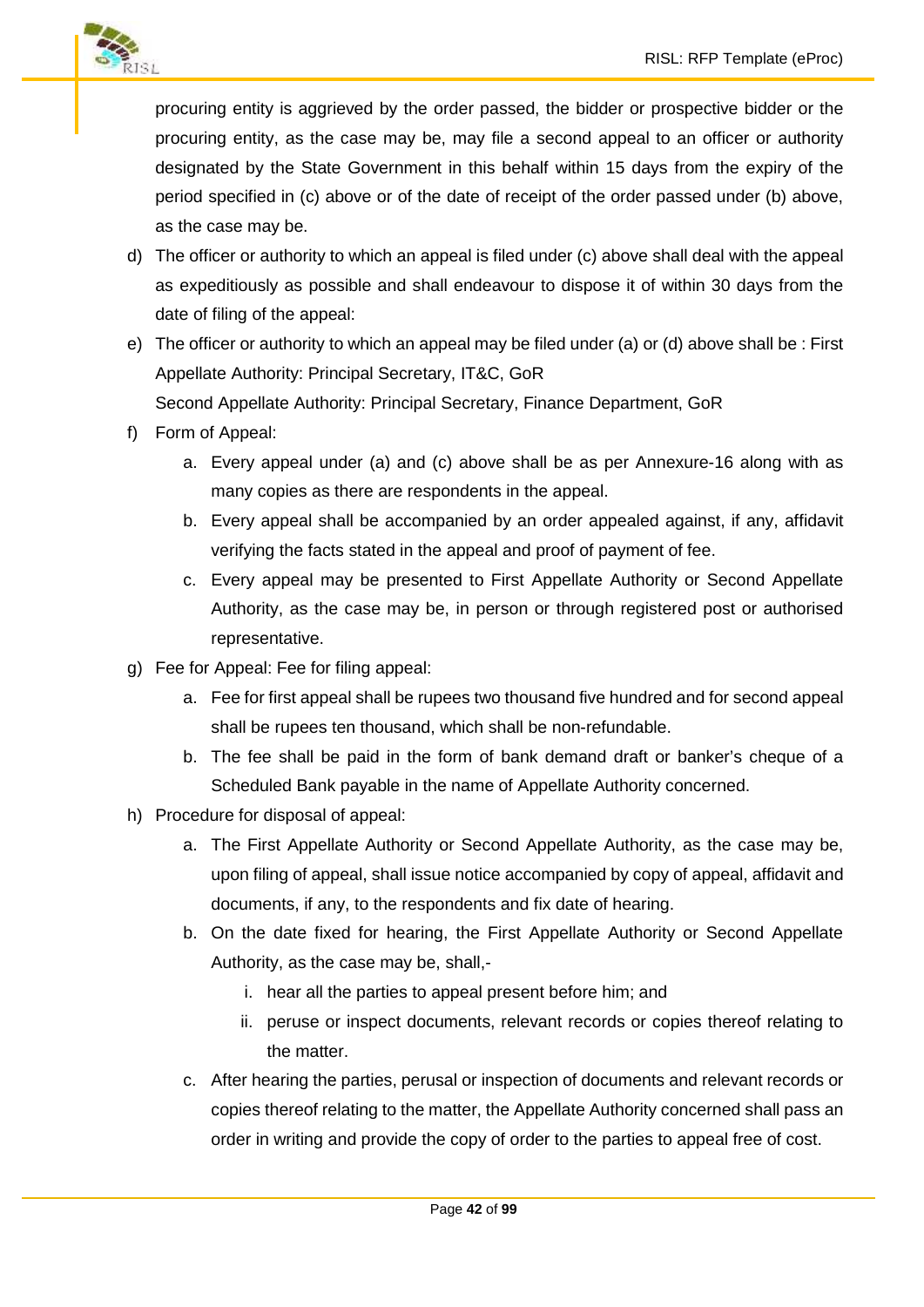

- d. The order passed under (c) shall also be placed on the State Public Procurement Portal.
- i) No information which would impair the protection of essential security interests of India, or impede the enforcement of law or fair competition, or prejudice the legitimate commercial interests of the bidder or the procuring entity, shall be disclosed in a proceeding under an appeal.

## 34) **Stay of procurement proceedings**

While hearing of an appeal, the officer or authority hearing the appeal may, on an application made in this behalf and after affording a reasonable opportunity of hearing to the parties concerned, stay the procurement proceedings pending disposal of the appeal, if he, or it, is satisfied that failure to do so is likely to lead to miscarriage of justice.

## 35) **Vexatious Appeals & Complaints**

Whoever intentionally files any vexatious, frivolous or malicious appeal or complaint under the "The Rajasthan Transparency Public Procurement Act 2012", with the intention of delaying or defeating any procurement or causing loss to any procuring entity or any other bidder, shall be punished with fine which may extend to twenty lakh rupees or five per cent of the value of procurement, whichever is less.

## 36) **Offenses by Firms/ Companies**

- a) Where an offence under "The Rajasthan Transparency Public Procurement Act 2012" has been committed by a company, every person who at the time the offence was committed was in charge of and was responsible to the company for the conduct of the business of the company, as well as the company, shall be deemed to be guilty of having committed the offence and shall be liable to be proceeded against and punished accordingly: Provided that nothing contained in this sub-section shall render any such person liable for any punishment if he proves that the offence was committed without his knowledge or that he had exercised all due diligence to prevent the commission of such offence.
- b) Notwithstanding anything contained in (a) above, where an offence under this Act has been committed by a company and it is proved that the offence has been committed with the consent or connivance of or is attributable to any neglect on the part of any director, manager, secretary or other officer of the company, such director, manager, secretary or other officer shall also be deemed to be guilty of having committed such offence and shall be liable to be proceeded against and punished accordingly.
- c) For the purpose of this section-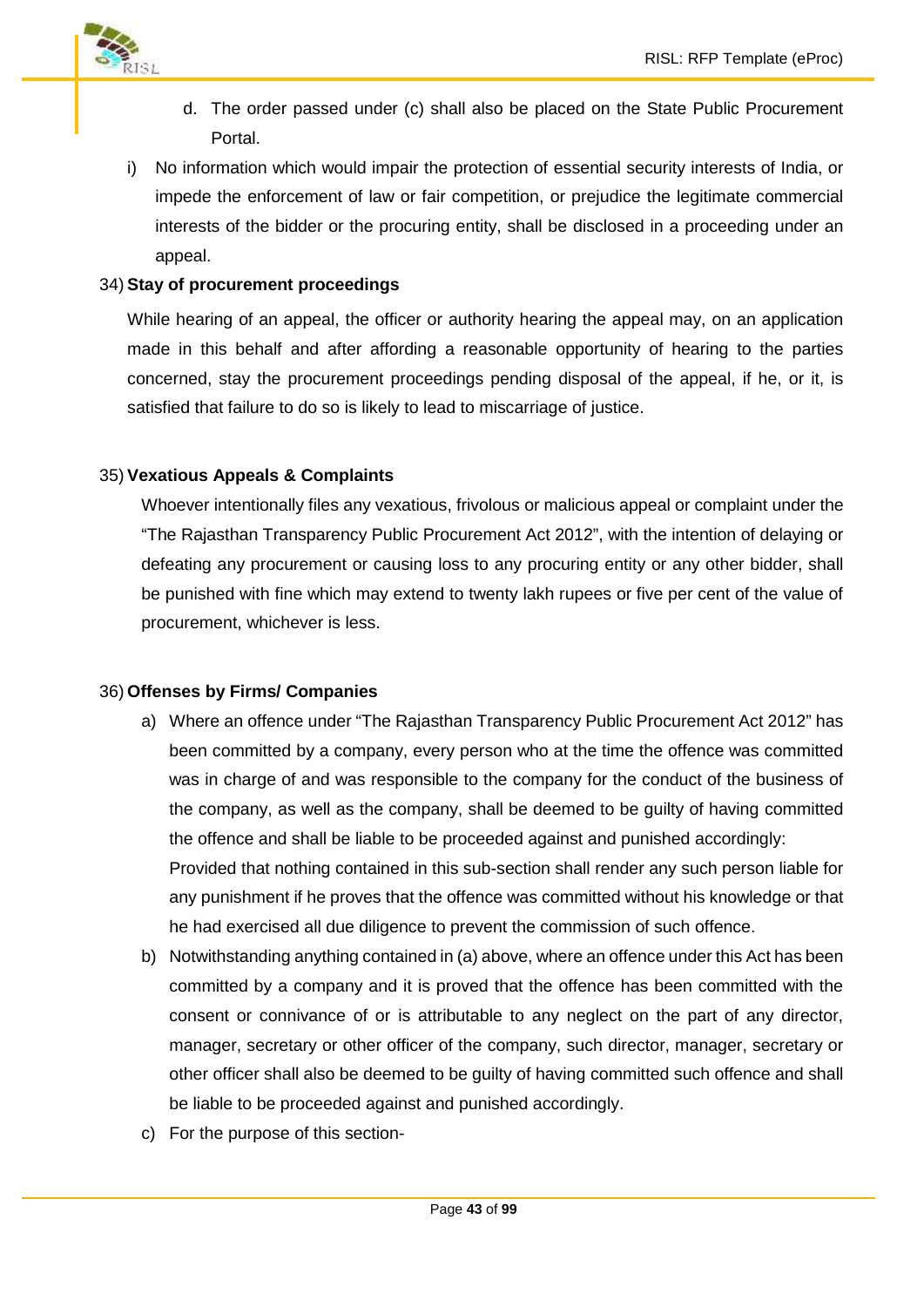

- a. "company" means a body corporate and includes a limited liability partnership, firm, registered society or co- operative society, trust or other association of individuals; and
- b. "director" in relation to a limited liability partnership or firm, means a partner in the firm.
- d) Abetment of certain offenses: Whoever abets an offence punishable under this Act, whether or not that offence is committed in consequence of that abetment, shall be punished with the punishment provided for the offence.

## 37) **Debarment from Bidding**

- a) A bidder shall be debarred by the State Government if he has been convicted of an offence
	- a. under the Prevention of Corruption Act, 1988 (Central Act No. 49 of 1988); or
	- b. under the Indian Penal Code, 1860 (Central Act No. 45 of 1860) or any other law for the time being in force, for causing any loss of life or property or causing a threat to public health as part of execution of a public procurement contract.
- b) A bidder debarred under (a) above shall not be eligible to participate in a procurement process of any procuring entity for a period not exceeding three years commencing from the date on which he was debarred.
- c) If a procuring entity finds that a bidder has breached the code of integrity prescribed in terms of "Code of Integrity for bidders" above, it may debar the bidder for a period not exceeding three years.
- d) Where the entire bid security or the entire performance security or any substitute thereof, as the case may be, of a bidder has been forfeited by a procuring entity in respect of any procurement process or procurement contract, the bidder may be debarred from participating in any procurement process undertaken by the procuring entity for a period not exceeding three years.
- e) The State Government or a procuring entity, as the case may be, shall not debar a bidder under this section unless such bidder has been given a reasonable opportunity of being heard.

## 38) **Monitoring of Contract**

- a) An officer or a committee of officers named Contract Monitoring Committee (CMC) may be nominated by procuring entity to monitor the progress of the contract during its delivery period.
- b) During the delivery period the CMC shall keep a watch on the progress of the contract and shall ensure that quantity of goods and service delivery is in proportion to the total delivery period given, if it is a severable contract, in which the delivery of the goods and service is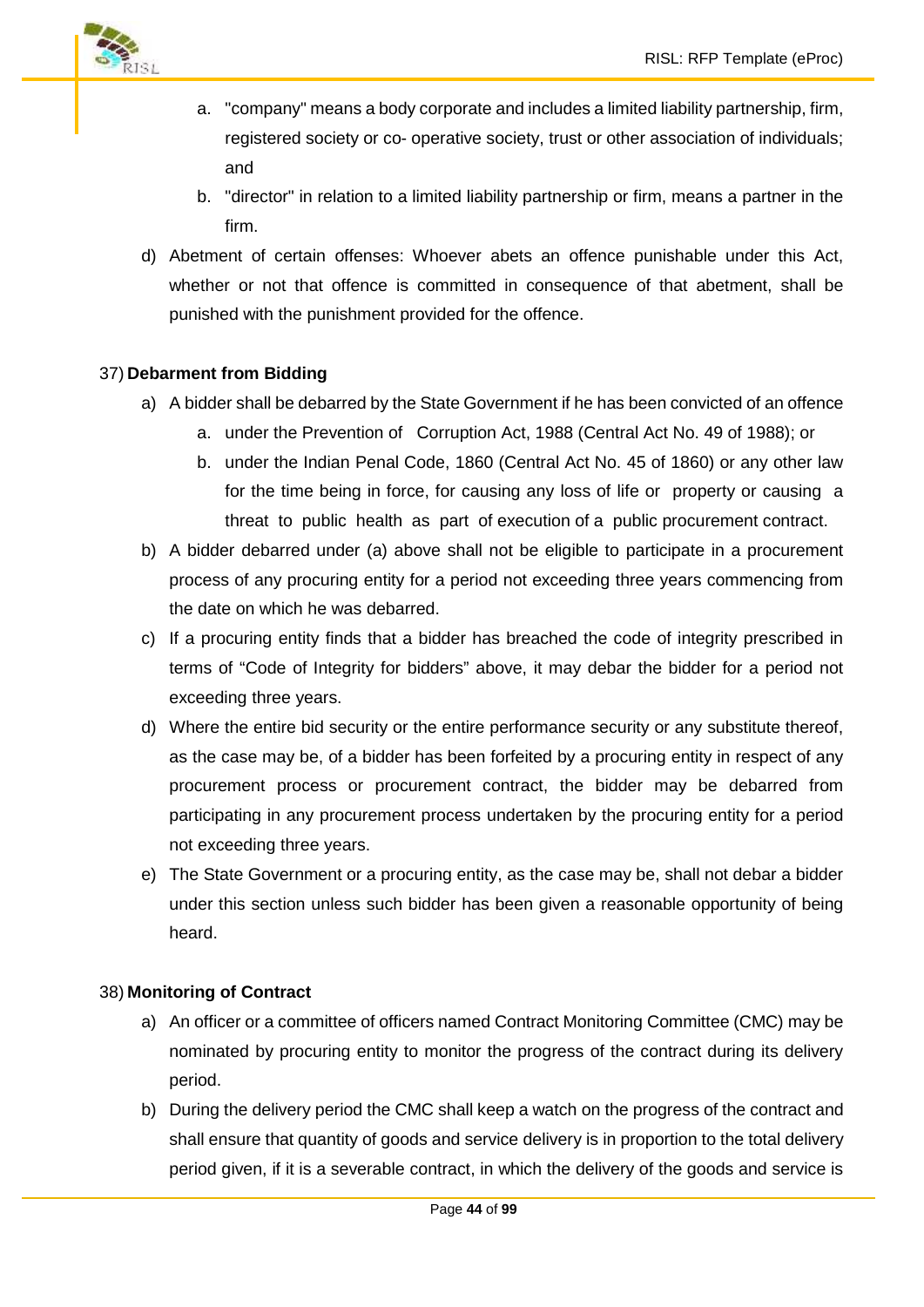

to be obtained continuously or is batched. If the entire quantity of goods and service is to be delivered in the form of completed work or entire contract like fabrication work, the process of completion of work may be watched and inspections of the selected bidder's premises where the work is being completed may be inspected.

- c) If delay in delivery of goods and service is observed a performance notice would be given to the selected bidder to speed up the delivery.
- d) Any change in the constitution of the firm, etc. shall be notified forth with by the contractor in writing to the procuring entity and such change shall not relieve any former member of the firm, etc., from any liability under the contract.
- e) No new partner/ partners shall be accepted in the firm by the selected bidder in respect of the contract unless he/ they agree to abide by all its terms, conditions and deposits with the procuring entity through a written agreement to this effect. The bidder's receipt for acknowledgement or that of any partners subsequently accepted as above shall bind all of them and will be sufficient discharge for any of the purpose of the contract.
- f) The selected bidder shall not assign or sub-let his contract or any substantial part thereof to any other agency without the permission of procuring entity.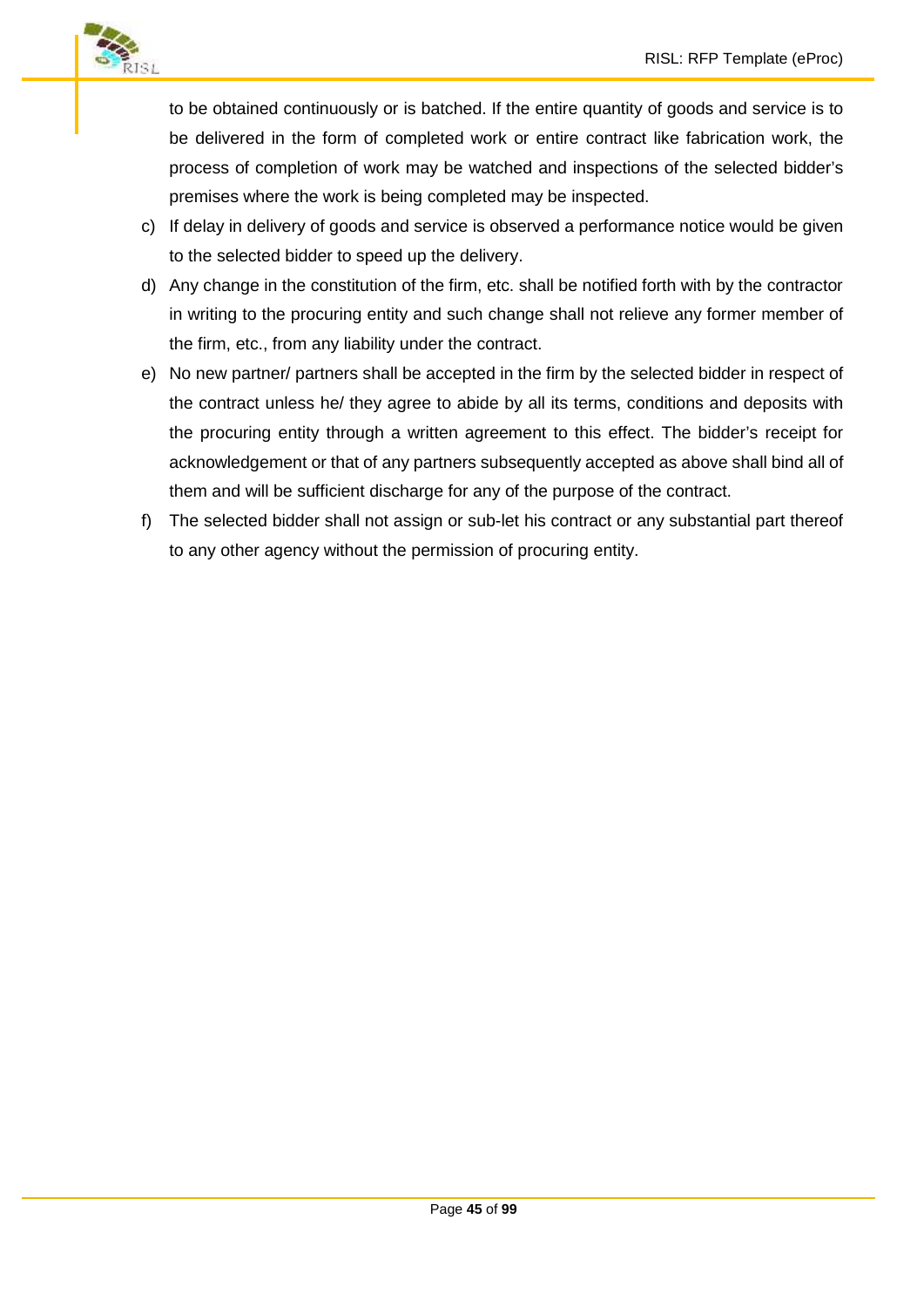

# **6. GENERALTERMS AND CONDITIONS OF TENDER & CONTRACT**

## *[Please refer to the SR FORM-16 of the GF&AR Part-II while filling this part of the template]*

Bidders should read these conditions carefully and comply strictly while sending their bids.

### **Definitions**

For the purpose of clarity, the following words and expressions shall have the meanings hereby assigned to them: -

- a) "Contract" means the Agreement entered into between the Purchaser and the successful/ selected bidder, together with the Contract Documents referred to therein, including all attachments, appendices, and all documents incorporated by reference therein.
- b) "Contract Documents" means the documents listed in the Agreement, including any amendments thereto.
- c) "Contract Price" means the price payable to the successful/ selected bidder as specified in the Agreement, subject to such additions and adjustments thereto or deductions there from, as may be made pursuant to the Contract.
- d) "Day" means a calendar day.
- e) "Delivery" means the transfer of the Goods from the successful/ selected bidder to the Purchaser in accordance with the terms and conditions set forth in the Contract.
- f) "Completion" means the fulfilment of the related services by the successful/ selected bidder in accordance with the terms and conditions set forth in the Contract.
- g) "Goods" means all of the commodities, raw material, machinery and equipment, and/or other materials that the successful/ selected bidder is required to supply to the Purchaser under the Contract.
- h) "Purchaser" means the entity purchasing the Goods and related services, as specified in the bidding document.
- i) "Related Services" means the services incidental to the supply of the goods, such as insurance, installation, training and initial maintenance and other similar obligations of the successful/ selected bidder under the Contract.
- j) "Subcontractor" means any natural person, private or government entity, or a combination of the above, including its legal successors or permitted assigns, to whom any part of the Goods to be supplied or execution of any part of the related services is subcontracted by the successful/ selected bidder.
- k) "Supplier/ Successful or Selected bidder" means the person, private or government entity, or a combination of the above, whose Bid to perform the Contract has been accepted by the Purchaser and is named as such in the Agreement, and includes the legal successors or permitted assigns of the successful/ selected bidder.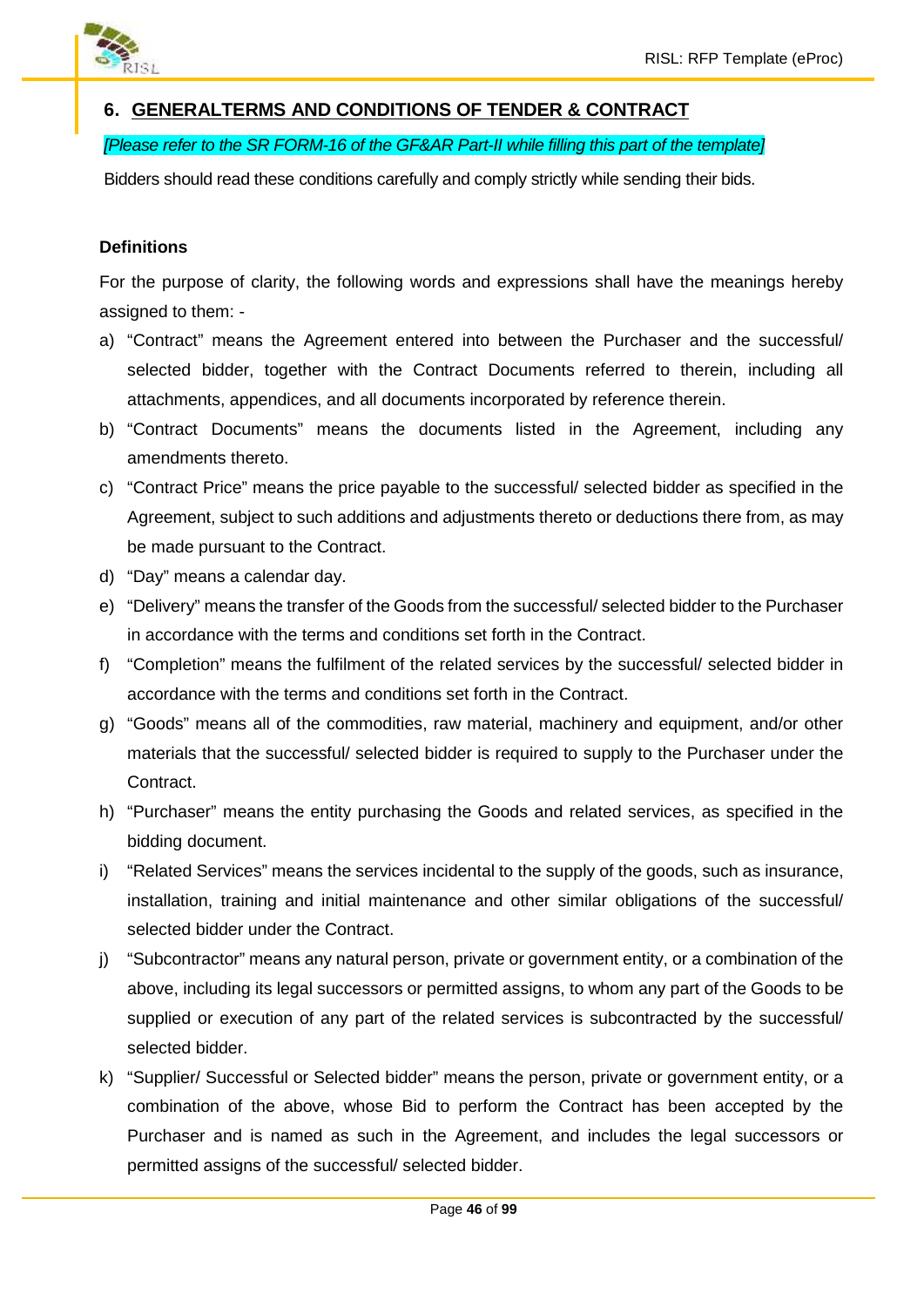

l) "The Site," where applicable, means the designated project place(s) named in the bidding document.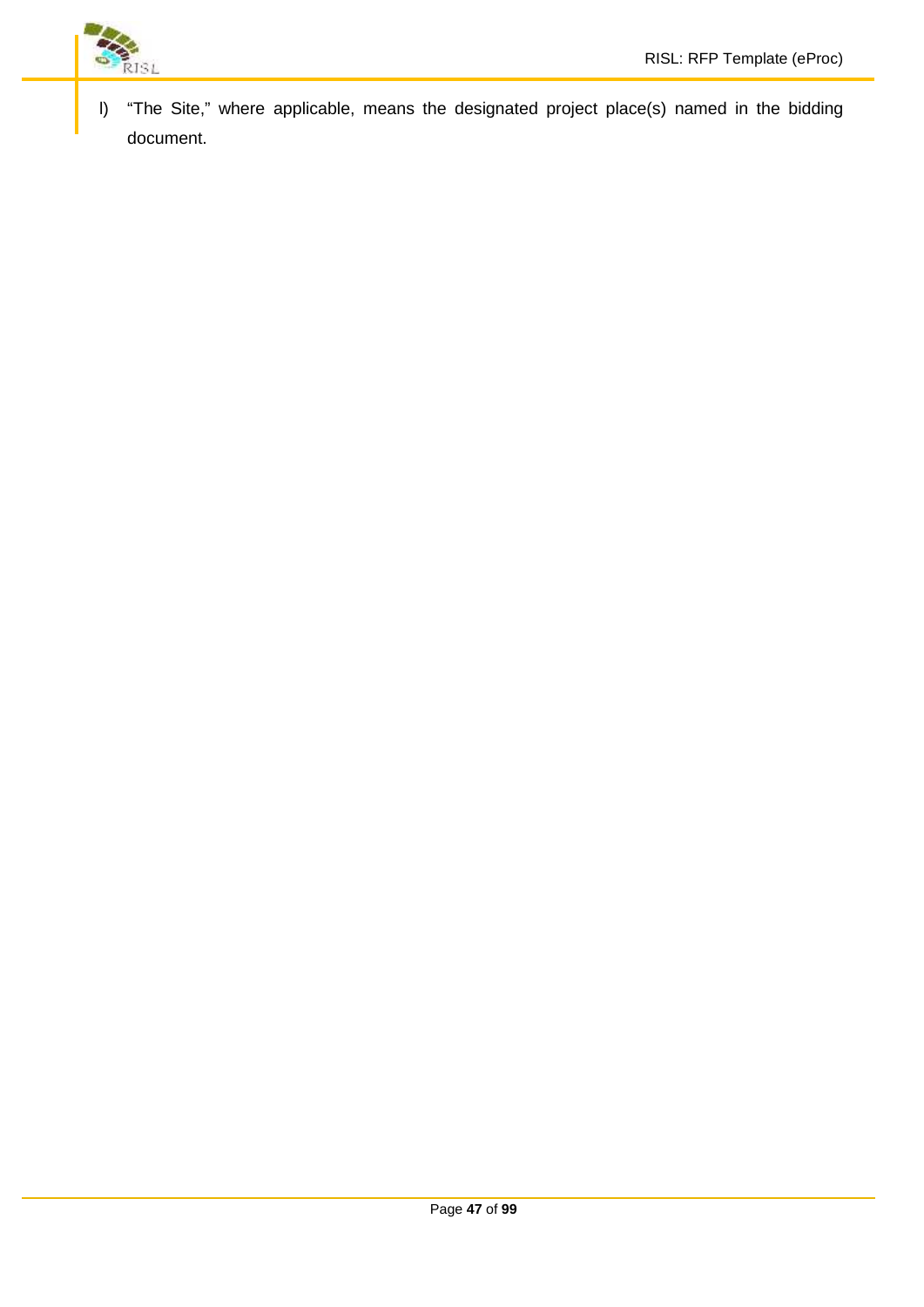

Note: The bidder shall be deemed to have carefully examined the conditions, specifications, size, make and drawings, etc., of the goods to be supplied and related services to be rendered. If the bidder has any doubts as to the meaning of any portion of these conditions or of the specification, drawing, etc., he shall, before submitting the Bid and signing the contract refer the same to the procuring entity and get clarifications.

## **1) Contract Documents**

Subject to the order of precedence set forth in the Agreement, all documents forming the Contract (and all parts thereof) are intended to be correlative, complementary, and mutually explanatory.

## **2) Interpretation**

- a) If the context so requires it, singular means plural and vice versa.
- b) Entire Agreement: The Contract constitutes the entire agreement between the Purchaser and the Supplier/ Selected bidder and supersedes all communications, negotiations and agreements (whether written or oral) of parties with respect thereto made prior to the date of Contract.
- c) Amendment: No amendment or other variation of the Contract shall be valid unless it is in writing, is dated, expressly refers to the Contract, and is signed by a duly authorized representative of each party thereto.
- d) Non-waiver: Subject to the condition (f) below, no relaxation, forbearance, delay, or indulgence by either party in enforcing any of the terms and conditions of the Contract or the granting of time by either party to the other shall prejudice, affect, or restrict the rights of that party under the Contract, neither shall any waiver by either party of any breach of Contract operate as waiver of any subsequent or continuing breach of Contract.
- e) Any waiver of a party's rights, powers, or remedies under the Contract must be in writing, dated, and signed by an authorized representative of the party granting such waiver, and must specify the right and the extent to which it is being waived.
- f) Severability: If any provision or condition of the Contract is prohibited or rendered invalid or unenforceable, such prohibition, invalidity or unenforceability shall not affect the validity or enforceability of any other provisions and conditions of the Contract.

# **3) Language**

a) The Contract as well as all correspondence and documents relating to the Contract exchanged by the successful/ selected bidder and the Purchaser, shall be written in English language only. Supporting documents and printed literature that are part of the Contract may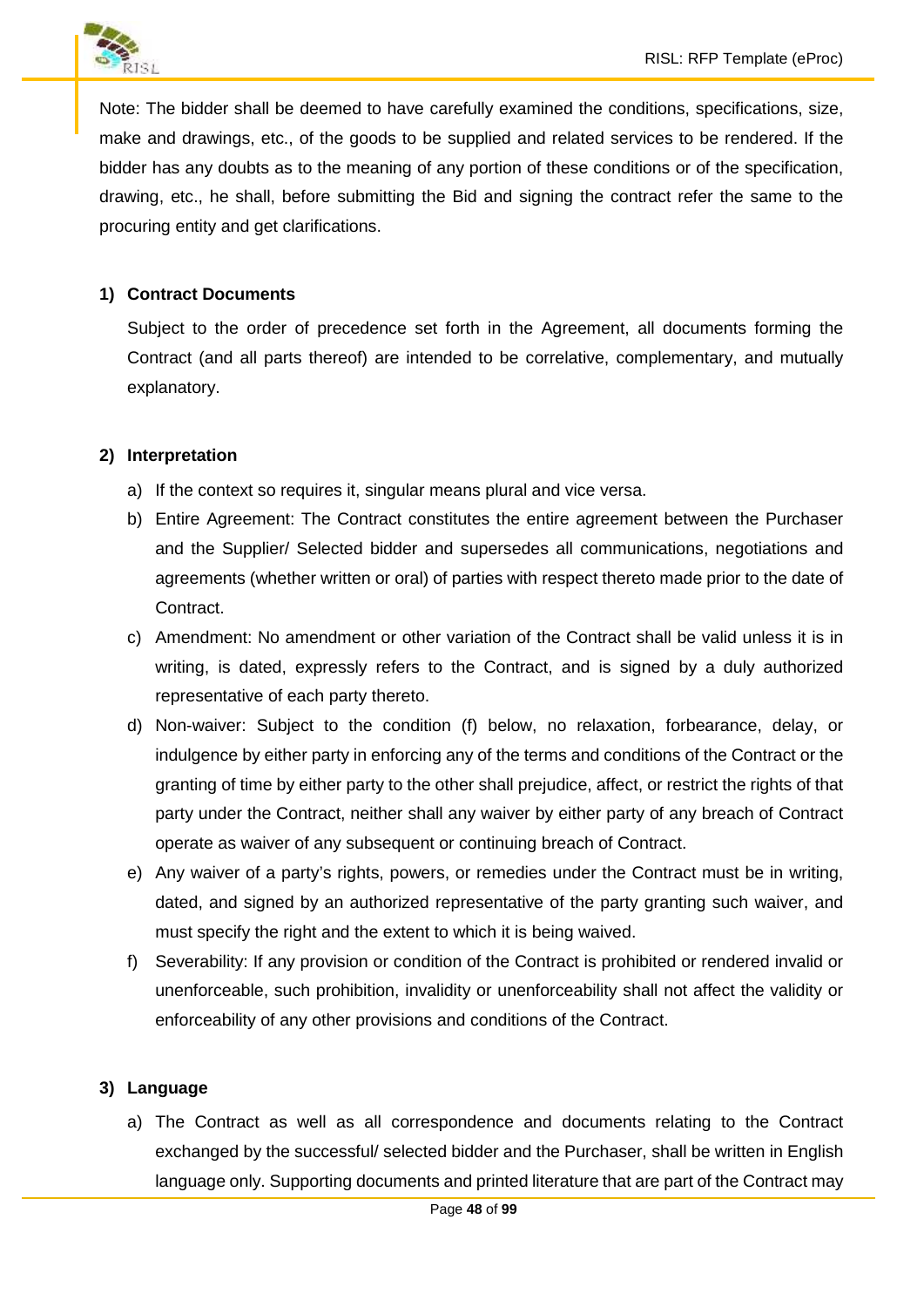

be in another language provided they are accompanied by an accurate translation of the relevant passages in the language specified in the special conditions of the contract, in which case, for purposes of interpretation of the Contract, this translation shall govern.

b) The successful/ selected bidder shall bear all costs of translation to the governing language and all risks of the accuracy of such translation.

## **4) Joint Venture, Consortium or Association**

- a) Unless otherwise specified in the special conditions of the contract, if the Supplier/ Bidder is a joint venture, consortium, or association, all of the parties shall be jointly and severally liable to the Purchaser for the fulfilment of the provisions of the contract and shall designate one party to act as a leader with authority to bind the joint venture, consortium, or association.
- b) The composition or the constitution of the joint venture, consortium, or association shall not be altered without the prior consent of the purchaser.
- c) Any change in the constitution of the firm, etc. shall be notified forth with by the contractor in writing to the purchase officer and such change shall not relieve any former member of the firm, etc., from any liability under the contract.
- d) No new partner/ partners shall be accepted in the firm by the contractor in respect of the contract unless he/they agree to abide by all its terms, conditions and deposits with the purchase officer a written agreement to this effect. The contractor's receipt for acknowledgement or that of any partners subsequently accepted as above shall bind all of them and will be sufficient discharge for any of the purpose of the contract.
- e) <No new consortium agreement shall be allowed during the project period.
- f) In Consortium, all the members shall be equally responsible to complete the project as per their roles & responsibilities; however Lead partner shall give an undertaking for the successful completion of the overall project. In case of any issues, Lead partner is the responsible person for all the penalties.
- g) The lead bidder is required to do majority (>50%) of the work. However, the lead bidder and consortium partner is jointly and severely liable for the entire scope of work and risks involved thereof.
- h) The non-lead bidder (consortium partner) is liable for the scope of work for which they are responsible along with the lead bidder.
- i) Any change in the consortium at a later date will not be allowed without prior permission from the tendering authority/ purchaser>.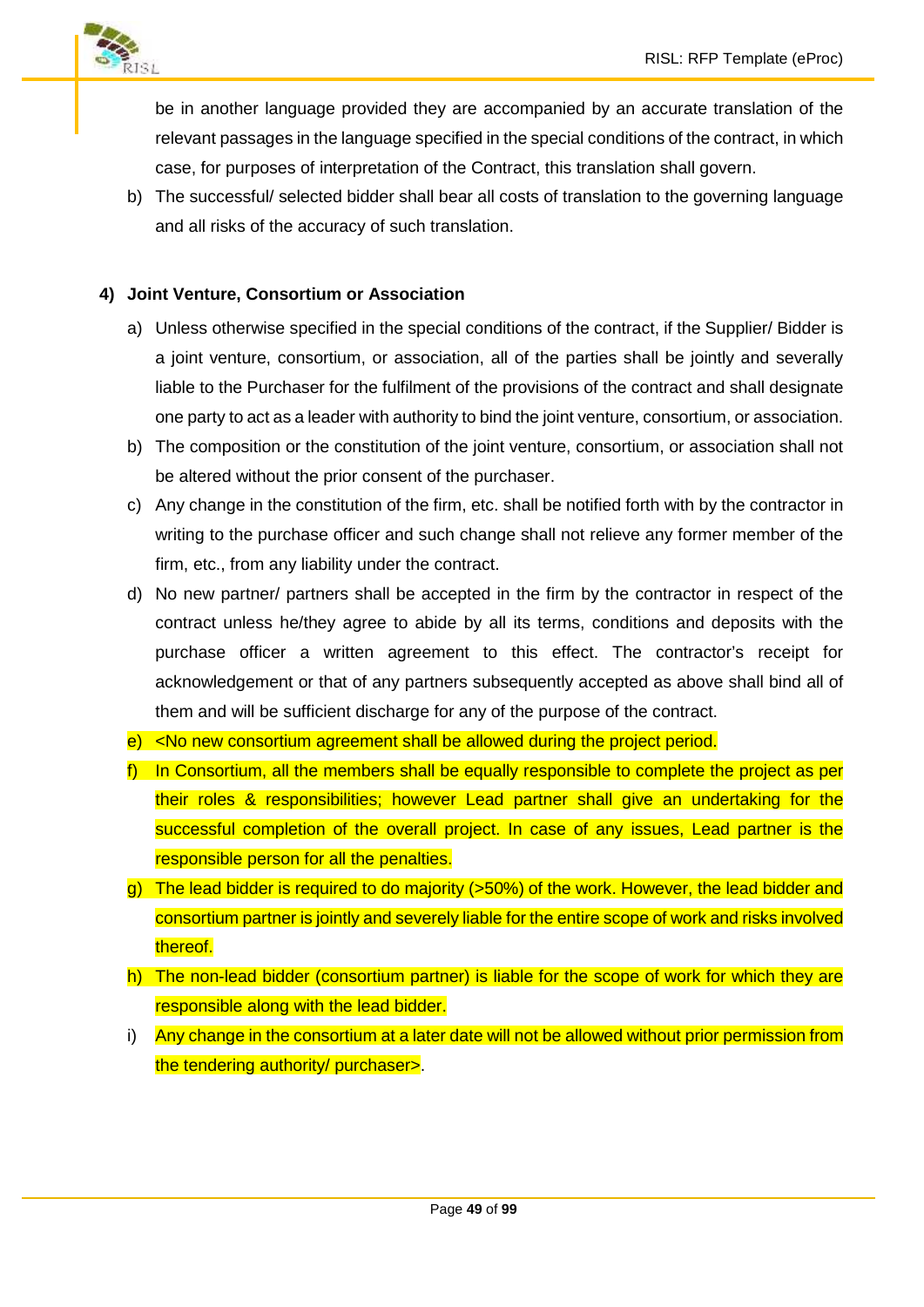

## **5) Eligible Goods and Related Services**

- a) For purposes of this Clause, the term "goods" includes commodities, raw material, machinery, equipment, and industrial plants; and "related services" includes services such as insurance, transportation, supply, installation, integration, testing, commissioning, training, and initial maintenance.
- b) All articles/ goods being bid, other than those marked in the Bill of Material (BoM)<sup>11</sup> should be the ones which are produced in volume and are used by a large number of users in India/ abroad. All products quoted by the successful/ selected bidder must be associated with specific make and model number, item code and names and with printed literature describing configuration and functionality. Any deviation from the printed specifications should be clearly mentioned in the offer document by the bidder/ supplier. Also, the bidder is to quote/ propose only one make/ model against the respective item.
- c) The OEM/ Vendor of the quoted product must have its own registered spares depot in India having adequate inventory of the equipment being quoted for providing the necessary spares as per the requirements of the bidding document.
- d) The OEM/ Vendor of the quoted product should also have its direct representation in India in terms of registered office for at least past 3 years. The presence through any Distribution/ System Integration partner agreement will not be accepted.
- e) Bidder must quote products in accordance with above clause "Eligible goods and related services".

### **6) Notices**

- a) Any notice given by one party to the other pursuant to the Contract shall be in writing to the address specified in the contract. The term "in writing" means communicated in written form with proof of dispatch and receipt.
- b) A Notice shall be effective when delivered or on the Notice's effective date, whichever is later.

### **7) Governing Law**

The Contract shall be governed by and interpreted in accordance with the laws of the Rajasthan State/ the Country (India), unless otherwise specified in the contract.

 $11$  Please make sure the respective items under this category are marked in the BoM for better clarity to bidders.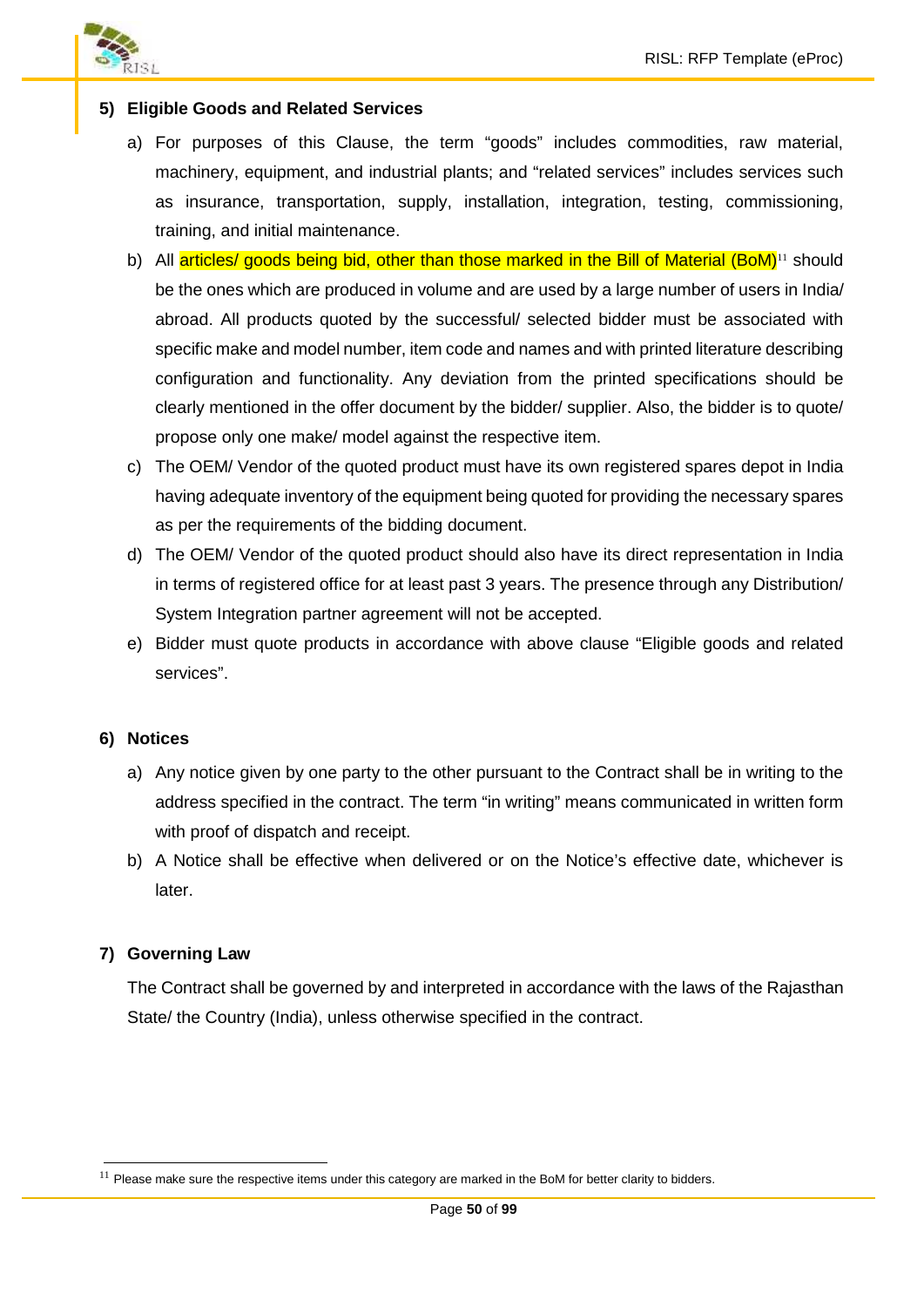

## **8) Scope of Supply**

- a) Subject to the provisions in the bidding document and contract, the goods and related services to be supplied shall be as specified in the bidding document.
- b) Unless otherwise stipulated in the Contract, the scope of supply shall include all such items not specifically mentioned in the Contract but that can be reasonably inferred from the Contract as being required for attaining delivery and completion of the goods and related services as if such items were expressly mentioned in the Contract.
- c) The bidder shall not quote and supply and hardware/ software that is likely to be declared as End of Sale in next  $\langle n \text{ months} \rangle$  and End of Service/ Support for a period of  $\langle n \text{ Years} \rangle$ from the last date of bid submission. OEMs are required to mention this in the MAF for all the quoted hardware/ software. If any of the hardware/ software is found to be declared as End of Sale/ Service/ Support, then the bidder shall replace all such hardware/ software with the latest ones having equivalent or higher specifications without any financial obligation to the purchaser.

## **9) Delivery & Installation**

- a) Subject to the conditions of the contract, the delivery of the goods and completion of the related services shall be in accordance with the delivery and completion schedule specified in the bidding document. The details of supply/ shipping and other documents to be furnished by the successful/ selected bidder are specified in the bidding document and/ or contract.
- b) The contract for the supply can be repudiated at any time by the purchase officer, if the supplies are not made to his satisfaction after giving an opportunity to the bidder of being heard and recording the reasons for repudiation.
- c) The Supplier/ Selected Bidder shall arrange to supply, install and commission the ordered materials/ system as per specifications within the specified delivery/ completion period at various departments and/ or their offices/ locations mentioned in the PO/ WO.
- d) Shifting the place of Installation: The user will be free to shift the place of installation within the same city /town/ district/ division. The successful/ selected bidder shall provide all assistance, except transportation, in shifting of the equipment. However, if the city/town is changed, additional charges of assistance in shifting and providing maintenance services for remaining period would be decided mutually.

# **10) Supplier's/ Selected Bidder's Responsibilities**

The Supplier/ Selected Bidder shall supply all the goods and related services included in the scope of supply in accordance with the provisions of bidding document and/ or contract.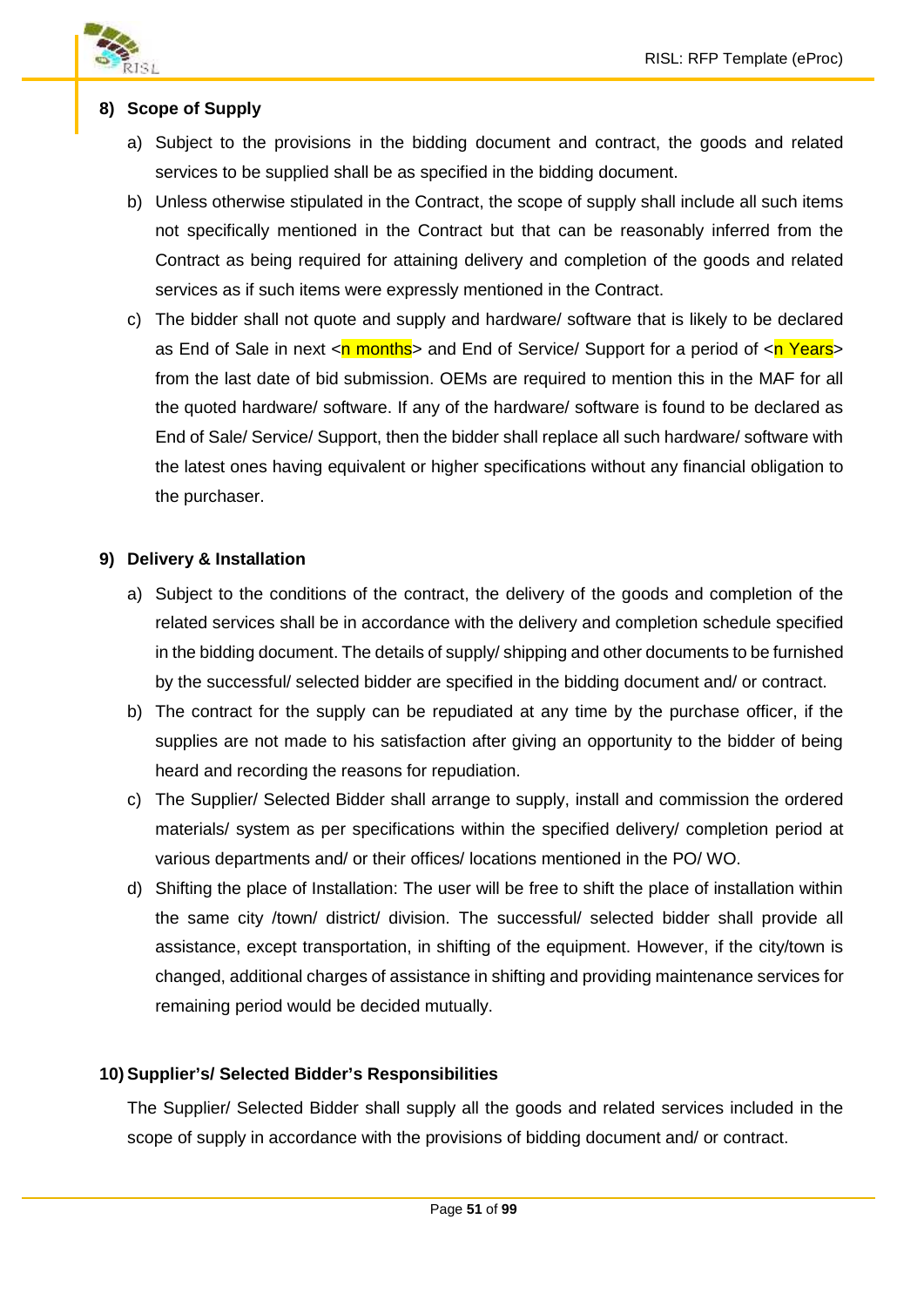

## **11) Purchaser's Responsibilities**

- a) Whenever the supply of goods and related services requires that the Supplier/ Selected Bidder obtain permits, approvals, and import and other licenses from local public authorities, the Purchaser shall, if so required by the Supplier/ Selected Bidder, make its best effort to assist the Supplier/ Selected Bidder in complying with such requirements in a timely and expeditious manner.
- b) The Purchaser shall pay all costs involved in the performance of its responsibilities, in accordance with the general and special conditions of the contract.

## **12) Contract Price**

- a) The Contract Price shall be paid as specified in the contract subject to any additions and adjustments thereto, or deductions there from, as may be made pursuant to the Contract.
- b) Prices charged by the Supplier/ Selected Bidder for the Goods delivered and the Related Services performed under the Contract shall not vary from the prices quoted by the Supplier/ Selected Bidder in its bid, with the exception of any price adjustments authorized in the special conditions of the contract.

## **13) Recoveries from Supplier/ Selected Bidder**

- a) Recovery of liquidated damages, short supply, breakage, rejected articles shall be made ordinarily from bills.
- b) The Purchase Officer shall withhold amount to the extent of short supply, broken/ damaged or for rejected articles unless these are replaced satisfactorily. In case of failure to withhold the amount, it shall be recovered from his dues and performance security deposit available with RISL.
- c) The balance, if any, shall be demanded from the Supplier/ Selected Bidder and when recovery is not possible, the Purchase Officer shall take recourse to law in force.

## **14) Taxes & Duties**

- a) The TDS, Raj-VAT, Service Tax etc., if applicable, shall be deducted at source/ paid by RISL as per prevailing rates.
- b) For goods supplied from outside India, the successful/ selected bidder shall be entirely responsible for all taxes, stamp duties, license fees, and other such levies imposed outside the country.
- c) For goods supplied from within India, the successful/ selected bidder shall be entirely responsible for all taxes, duties, license fees, etc., incurred until delivery of the contracted Goods to the Purchaser.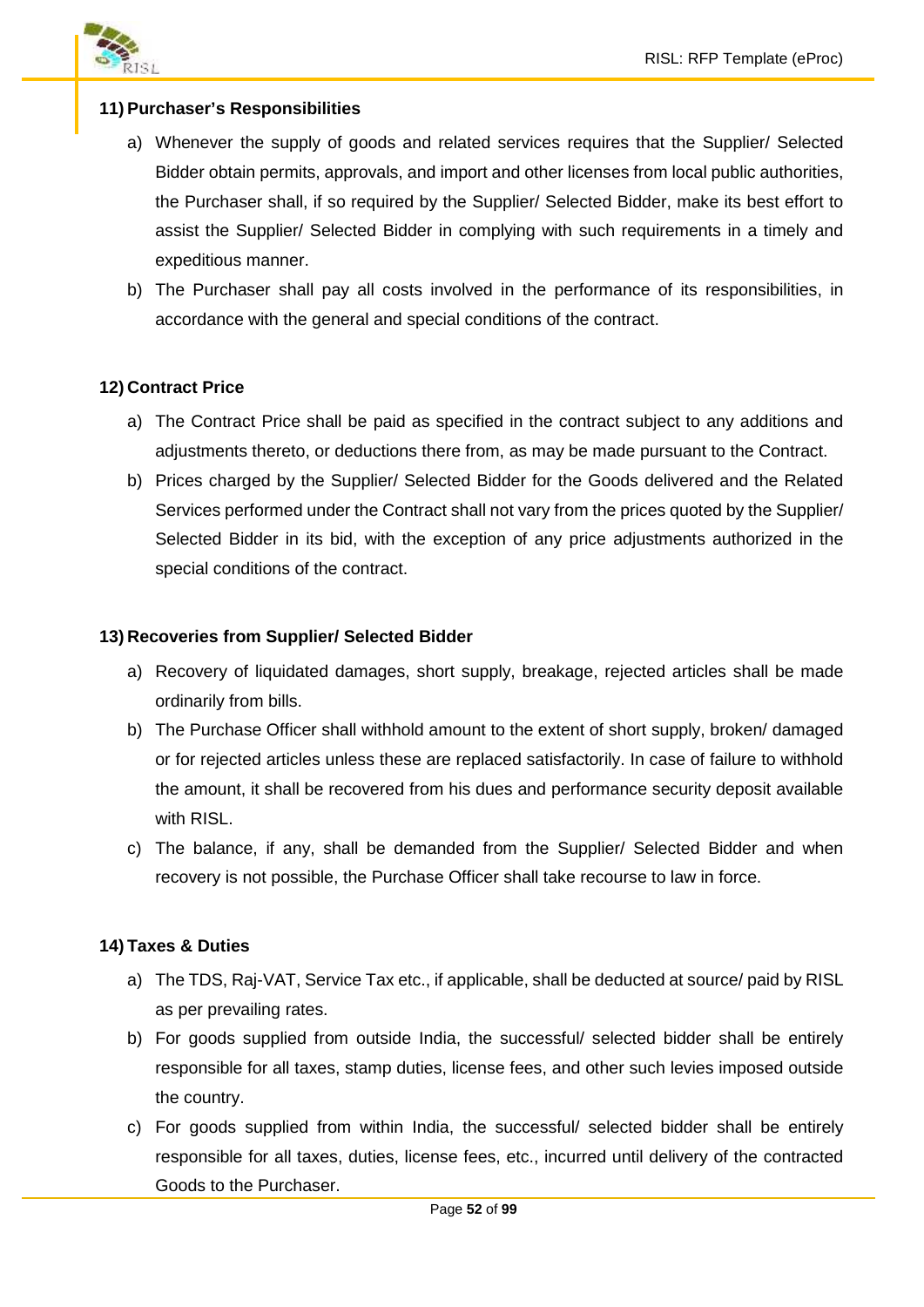

d) If any tax exemptions, reductions, allowances or privileges may be available to the successful/ selected bidder in India, the Purchaser shall use its best efforts to enable the successful/ selected bidder to benefit from any such tax savings to the maximum allowable extent.

### **15) Copyright**

The copyright in all drawings, design documents, source code and other materials containing data and information furnished to the Purchaser by the Supplier/ Selected Bidder herein shall remain vested in the  $\leq$ Supplier/ Selected Bidder<sup>12</sup>>, or, if they are furnished to the Purchaser directly or through the Supplier/ Selected Bidder by any third party, including suppliers of materials, the copyright in such materials shall remain vested in such  $\langle$ third party<sup>13</sup>>.

### **16) Confidential Information**

- a) The Purchaser and the Supplier/ Selected Bidder shall keep confidential and shall not, without the written consent of the other party hereto, divulge to any third party any drawings, documents, data, or other information furnished directly or indirectly by the other party hereto in connection with the Contract, whether such information has been furnished prior to, during or following completion or termination of the Contract.
- b) The Supplier/ Selected Bidder may furnish to its Subcontractor, if permitted, such documents, data, and other information it receives from the Purchaser to the extent required for the Subcontractor to perform its work under the Contract, in which event the Supplier/ Selected Bidder shall obtain from such Subcontractor an undertaking of confidentiality similar to that imposed on the Supplier/ Selected Bidder.
- c) The Purchaser shall not use such documents, data, and other information received from the Supplier/ Selected Bidder for any purposes unrelated to the Contract. Similarly, the Supplier/ Selected Bidder shall not use such documents, data, and other information received from the Purchaser for any purpose other than the design, procurement, or other work and services required for the performance of the Contract.
- d) The obligation of a party under sub-clauses above, however, shall not apply to information that:
	- i. the Purchaser or Supplier/ Selected Bidder need to share with  $\leq$ user department or RISL or other institutions participating in the Contract;
	- ii. now or hereafter enters the public domain through no fault of that party;

 $12$  Please specify the appropriate authority details

 $13$  Please specify the appropriate authority details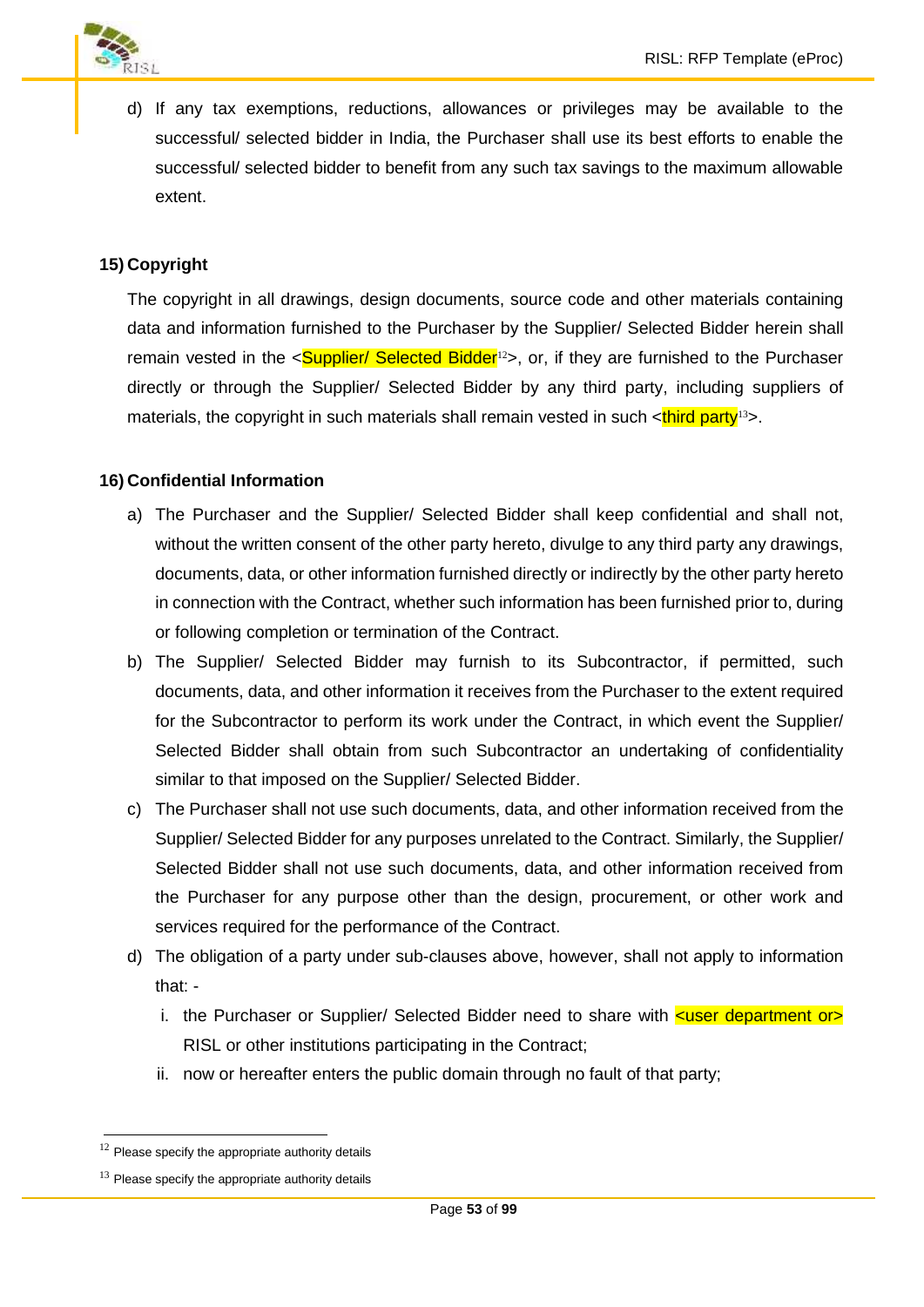

- iii. can be proven to have been possessed by that party at the time of disclosure and which was not previously obtained, directly or indirectly, from the other party; or
- iv. otherwise lawfully becomes available to that party from a third party that has no obligation of confidentiality.
- e) The above provisions shall not in any way modify any undertaking of confidentiality given by either of the parties hereto prior to the date of the Contract in respect of the supply or any part thereof.
- f) The provisions of this clause shall survive completion or termination, for whatever reason, of the Contract.

# **17) Sub-contracting**

- a) The bidder shall not assign or sub-let his contract or any substantial part thereof to any other agency without the permission of Purchaser/ Tendering Authority.
- b) If permitted, the selected bidder shall notify the Purchaser, in writing, of all subcontracts awarded under the Contract, if not already specified in the Bid. Subcontracting shall in no event relieve the Supplier/ Selected Bidder from any of its obligations, duties, responsibilities, or liability under the Contract.
- c) Subcontractors, if permitted, shall comply with the provisions of bidding document and/ or contract.

# **18) Specifications and Standards**

- a) All articles supplied shall strictly conform to the specifications, trademark laid down in the bidding document and wherever articles have been required according to ISI/ ISO/ other applicable specifications/ certifications/ standards, those articles should conform strictly to those specifications/ certifications/ standards. The supply shall be of best quality and description. The decision of the competent authority/ purchase committee whether the articles supplied conforms to the specifications shall be final and binding on the supplier/ selected bidder.
- b) Technical Specifications and Drawings
	- i. The Supplier/ Selected Bidder shall ensure that the goods and related services comply with the technical specifications and other provisions of the Contract.
	- ii. The Supplier/ Selected Bidder shall be entitled to disclaim responsibility for any design, data, drawing, specification or other document, or any modification thereof provided or designed by or on behalf of the Purchaser, by giving a notice of such disclaimer to the Purchaser.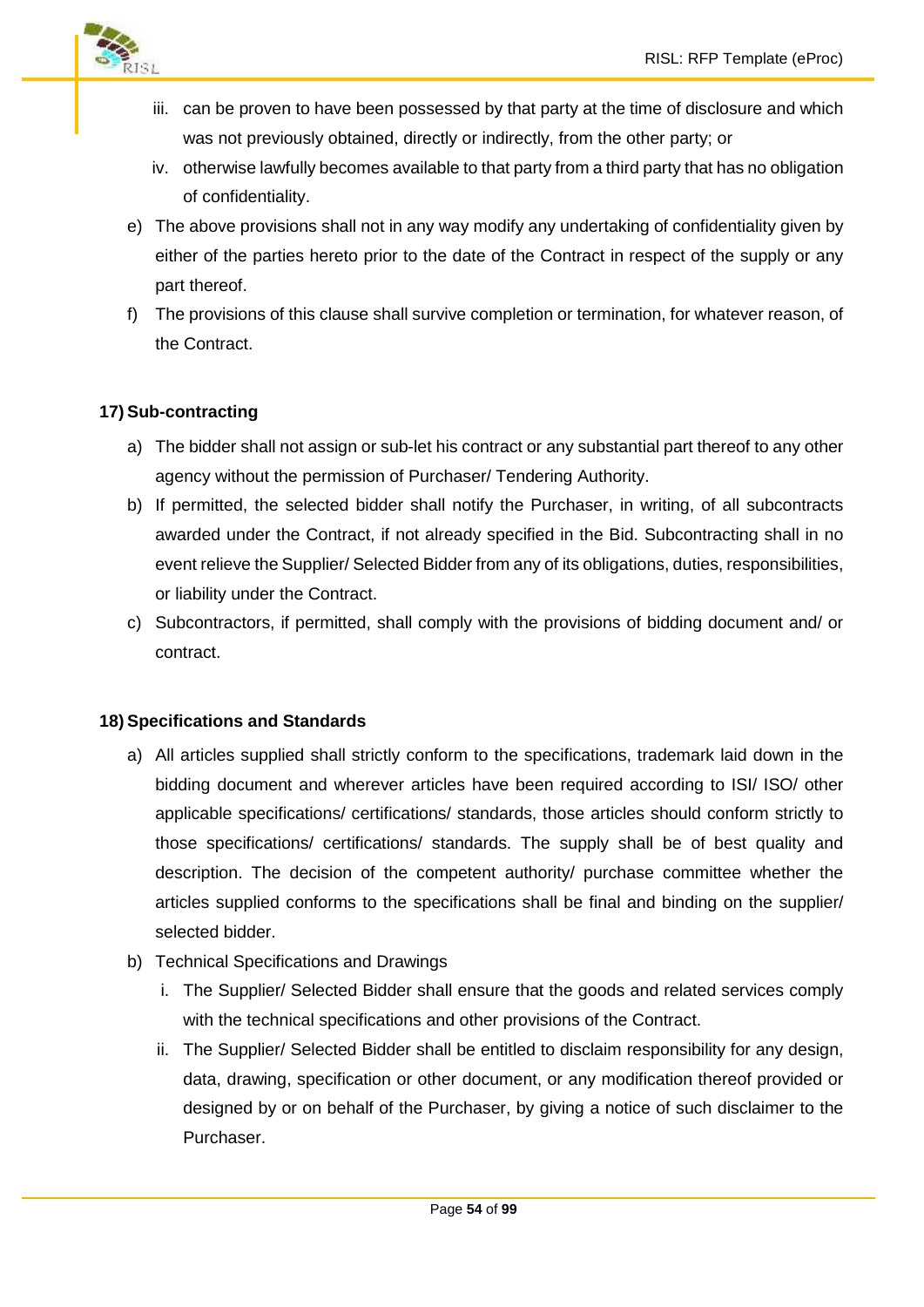

- iii. The goods and related services supplied under this Contract shall conform to the standards mentioned in bidding document and, when no applicable standard is mentioned, the standard shall be equivalent or superior to the official standards whose application is appropriate to the country of origin of the Goods.
- c) Wherever references are made in the Contract to codes and standards in accordance with which it shall be executed, the edition or the revised version of such codes and standards shall be those specified in the bidding document. During Contract execution, any changes in any such codes and standards shall be applied only after approval by the Purchaser and shall be treated in accordance with the general conditions of the contract.
- d) The supplier/ selected bidder must certify that all the goods are new, unused, and of the agreed make and models, and that they incorporate all recent improvements in design and materials, unless provided otherwise in the Contract.
- e) The supplier/ selected bidder should further warrant that the Goods shall be free from defects arising from any act or omission of the supplier/ selected bidder or arising from design, materials, and workmanship, under normal use in the conditions prevailing in the place of final destination.

## **19) Packing and Documents**

- a) The Supplier/ Selected Bidder shall provide such packing of the Goods as is required to prevent their damage or deterioration during transit to their final destination, as indicated in the Contract. During transit, the packing shall be sufficient to withstand, without limitation, rough handling and exposure to extreme temperatures, salt and precipitation, and open storage. Packing case size and weights shall take into consideration, where appropriate, the remoteness of the final destination of the Goods and the absence of heavy handling facilities at all points in transit.
- b) The packing, marking, and documentation within and outside the packages shall comply strictly with such special requirements as shall be expressly provided for in the Contract, including additional requirements, if any, specified in the contract, and in any other instructions ordered by the Purchaser.

### **20) Insurance**

a) The Goods supplied under the Contract shall be fully insured against loss by theft, destruction or damage incidental to manufacture or acquisition, transportation, storage, fire, flood, under exposure to weather and delivery at the designated project locations, in accordance with the applicable terms. The insurance charges will be borne by the supplier and Purchaser will not be required to pay such charges if incurred.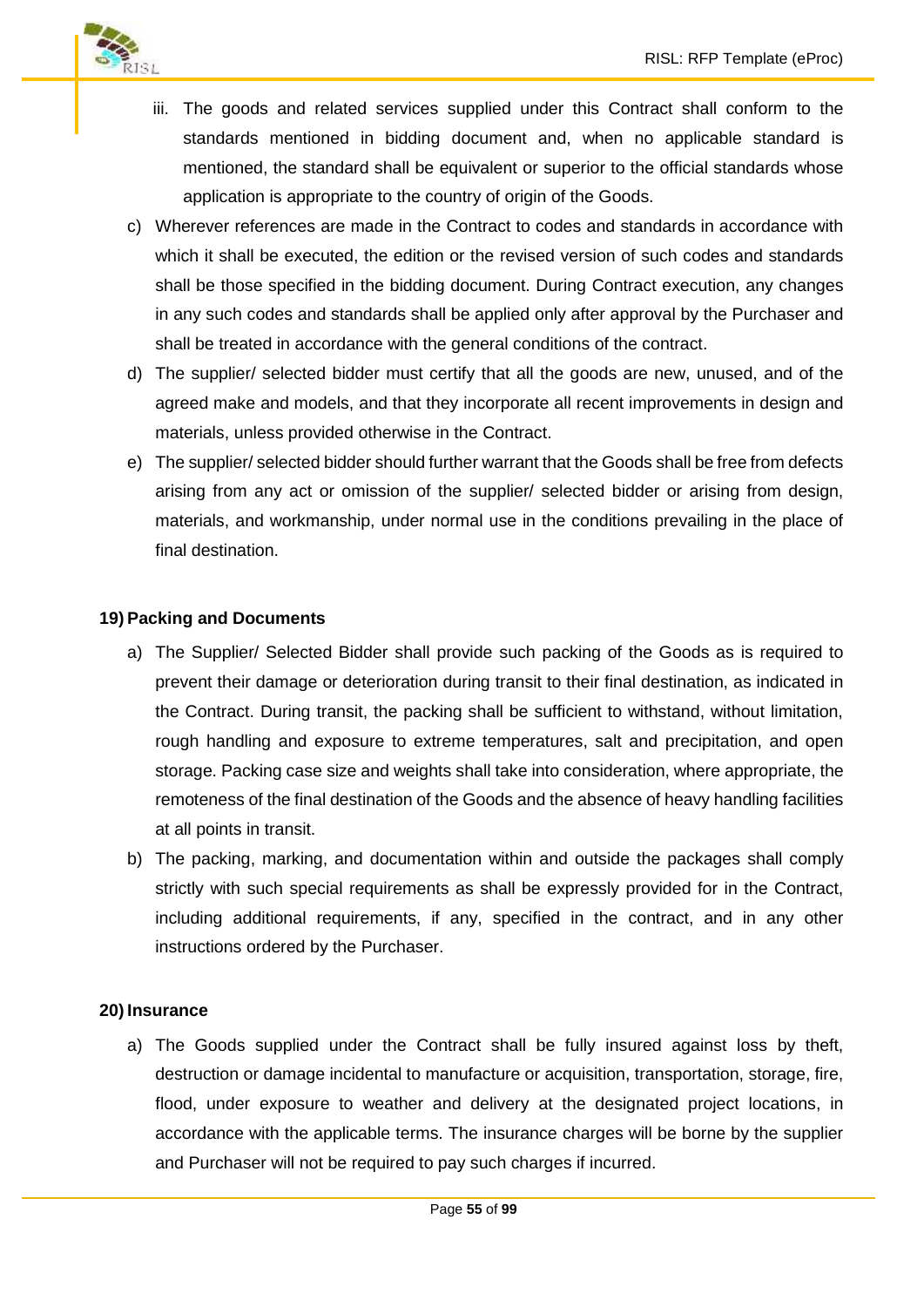

b) The goods will be delivered at the FOR destination in perfect condition.

### **21) Transportation**

- a) The supplier/ selected bidder shall be responsible for transport by sea, rail and road or air and delivery of the material in the good condition to the consignee at destination. In the event of any loss, damage, breakage or leakage or any shortage the bidder shall be liable to make good such loss and shortage found at the checking/ inspection of the material by the consignee. No extra cost on such account shall be admissible.
- b) All goods must be sent freight paid through Railways or goods transport. If goods are sent freight to pay, the freight together with departmental charge @5% of the freight will be recovered from the supplier's/ selected bidder's bill.

### **22) Inspection**

- a) The Purchase Officer or his duly authorized representative shall at all reasonable time have access to the supplier's/ selected bidder's premises and shall have the power at all reasonable time to inspect and examine the materials and workmanship of the goods/ equipment/ machineries during manufacturing process or afterwards as may be decided.
- b) The supplier/ selected bidder shall furnish complete address of the premises of his factory, office, go-down and workshop where inspection can be made together with name and address of the person who is to be contacted for the purpose.
- c) After successful inspection, it will be supplier's/ selected bidder's responsibility to dispatch and install the equipment at respective locations without any financial liability to the Purchaser. However, supplies when received at respective locations shall be subject to inspection to ensure whether they conform to the specification.

### **23) Samples**

a) When notified by the Purchaser to the supplier/ bidder/ selected bidder, Bids for articles/ goods marked in the BoM $14$  shall be accompanied by four sets of samples of the articles quoted properly packed. Such samples if submitted personally will be received in the office. A receipt will be given for each sample by the officer receiving the samples. Samples if sent by train, etc., should be despatched freight paid and the R/R or G.R. should be sent under a separate registered cover. Samples for catering/ food items should be given in a plastic box or in polythene bags at the cost of the bidder.

 $14$  Please make sure the respective items under this category are marked in the BoM for better clarity to bidders.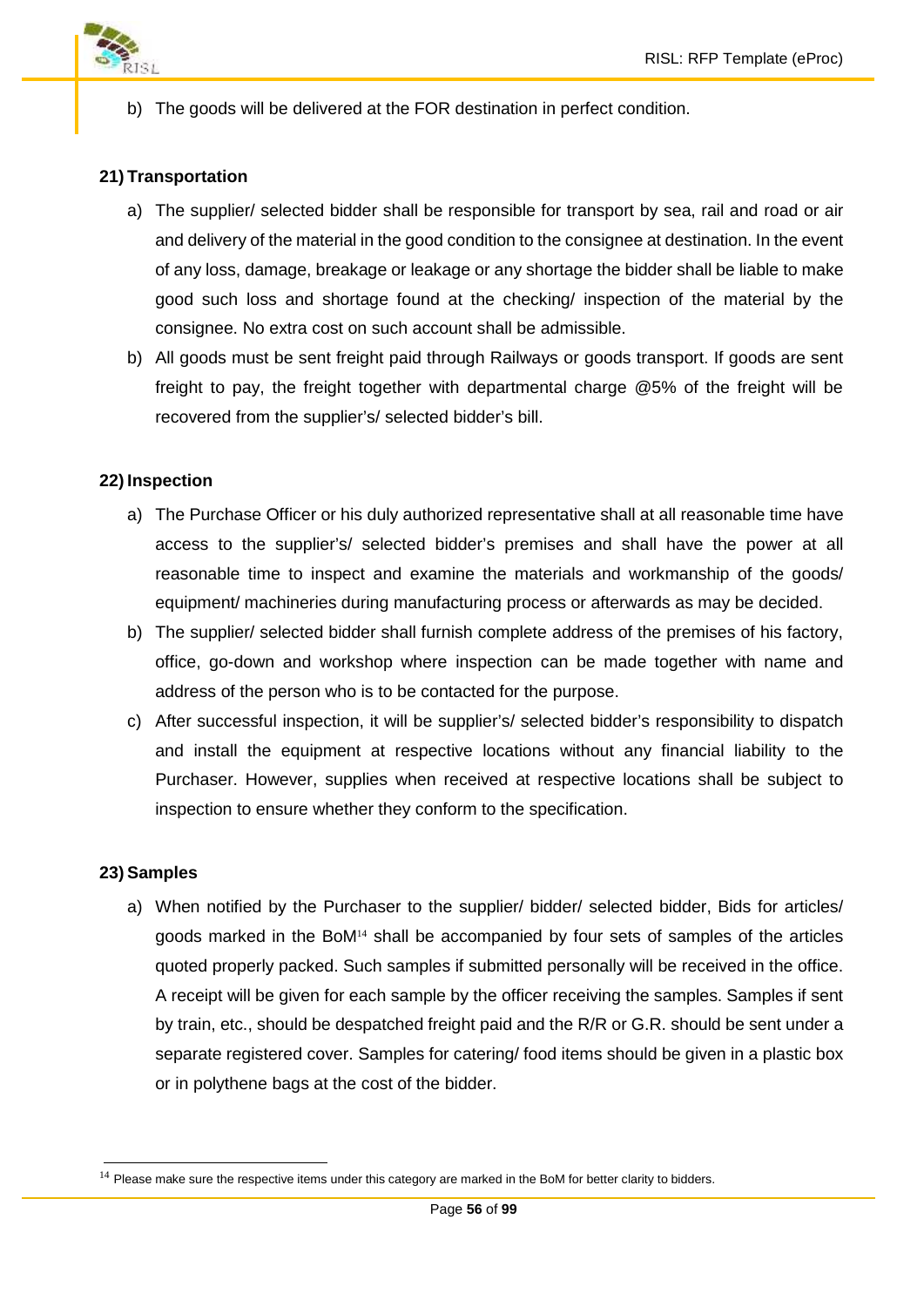

- b) Each sample shall be marked suitably either by written on the sample or on a slip of durable paper securely fastened to the sample, the name of the bidder and serial number of the item, of which it is a sample in the schedule.
- c) Approved samples would be retained free of cost upto the period of six months after the expiry of the contract. RISL shall not be responsible for any damage, wear and tear or loss during testing, examination, etc., during the period these samples are retained. The Samples shall be collected by the supplier/ bidder/ selected bidder on the expiry of stipulated period. RISL shall in no way make arrangements to return the samples. The samples uncollected within 9 months after expiry of contract shall be forfeited by RISL and no claim for their cost, etc., shall be entertained.
- d) Samples not approved shall be collected by the unsuccessful bidder. RISL will not be responsible for any damage, wear and tear, or loss during testing, examination, etc., during the period these samples are retained. The uncollected samples shall be forfeited and no claim for their cost, etc., shall be entertained.
- e) Supplies when received may be subject to inspection to ensure whether they conform to the specifications or with the approved samples. Where necessary or prescribed or practical, tests shall be carried out in Government laboratories, reputed testing house like STQC (ETDC) and the like and the supplies will be accepted only when the articles conform to the standard of prescribed specifications as a result of such tests.
- f) The supplier/ selected bidder shall at its own expense and at no cost to the Purchaser carry out all such tests and/ or inspections of the Goods and Related Services as are specified in the bidding document.

## **24) Drawl of Samples**

In case of tests, wherever feasible, samples shall be drawn in four sets in the presence of supplier/ bidder/ selected bidder or his authorised representative and properly sealed in their presence. Once such set shall be given to them, one or two will be sent to the laboratories and/ or testing house and the third or fourth will be retained in the office for reference and record.

## **25) Testing charges**

Testing charges shall be borne by the Government. In case, test results showing that supplies are not upto the prescribed standards or specifications, the testing charges shall be payable by the selected bidder.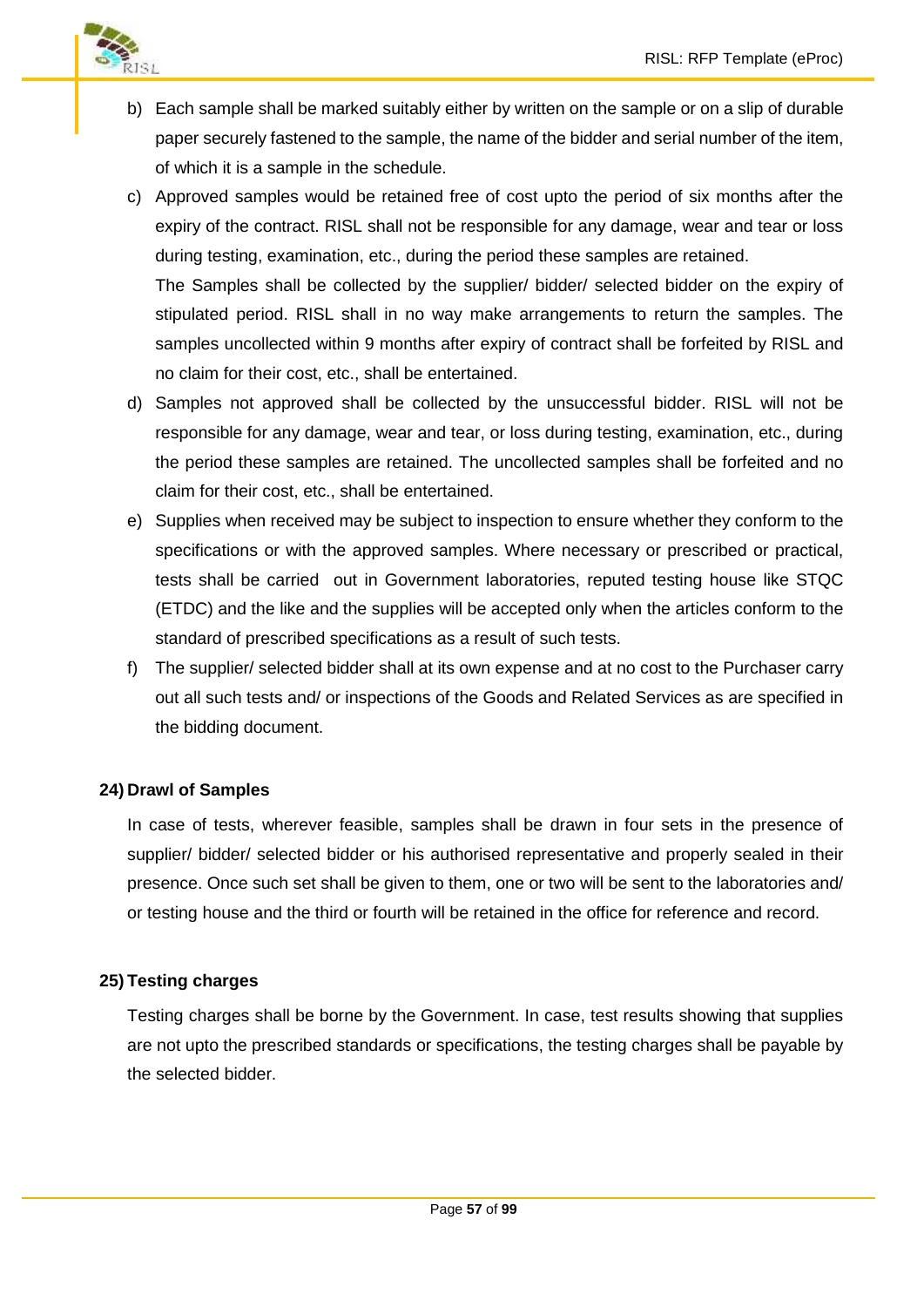

# **26) Rejection**

- a) Articles not approved during inspection or testing shall be rejected and will have to be replaced by the selected bidder at his own cost within the time fixed by the Purchase Officer.
- b) If, however, due to exigencies of  $\leq$ user department $\geq$  work, such replacement either in whole or in part, is not considered feasible, the Purchase Officer after giving an opportunity to the selected bidder of being heard shall for reasons to be recorded, deduct a suitable amount from the approved rates. The deduction so made shall be final.
- c) The rejected articles shall be removed by the supplier/ bidder/ selected bidder within 15 days of intimation of rejection, after which Purchase Officer shall not be responsible for any loss, shortage or damage and shall have the right to dispose of such articles as he thinks fit, at the selected bidder's risk and on his account.

# **27) Extension in Delivery Period and Liquidated Damages (LD)**

- a) Except as provided under clause "Force Majeure", if the supplier/ selected bidder fails to deliver any or all of the Goods or perform the Related Services within the period specified in the Contract, the Purchaser may without prejudice to all its other remedies under the Contract, deduct from the Contract Price, as liquidated damages, a sum equivalent to the percentage specified in (d) below for each week or part thereof of delay until actual delivery or performance, up to a maximum deduction of the percentage specified in the bidding document and/ or contract. Once the maximum is reached, the Purchaser may terminate the Contract pursuant to clause "Termination".
- b) The time specified for delivery in the bidding document shall be deemed to be the essence of the contract and the supplier/ selected bidder shall arrange goods supply and related services within the specified period.
- c) Delivery and installation/ completion period may be extended with or without liquidated damages, if the delay in the supply of goods or service is on account of hindrances beyond the control of the supplier/ selected bidder.
	- i. The supplier/ selected bidder shall request in writing to the Purchaser giving reasons for extending the delivery period of service, if he finds himself unable to complete the supply of goods or service within the stipulated delivery period or is unable to maintain prorate progress in the supply of goods or service delivery. This request shall be submitted as soon as a hindrance in delivery of goods and service occurs or within 15 days from such occurrence but before expiry of stipulated period of completion of delivery of goods and service after which such request shall not be entertained.
	- ii. The Purchaser shall examine the justification of causes of hindrance in the delivery of goods and service and the period of delay occurred due to that and recommend the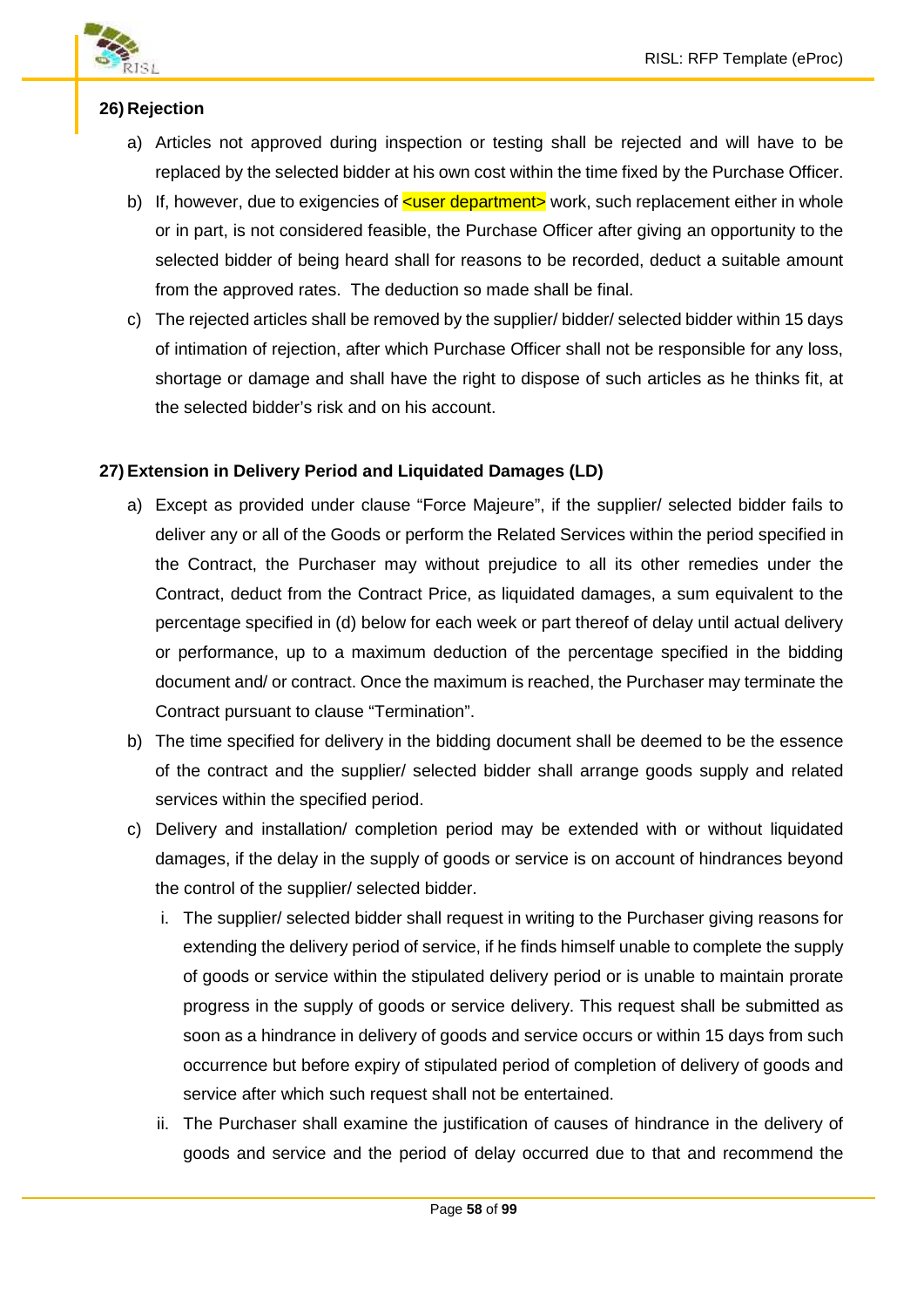

competent authority on the period of extension which should be granted with or without liquidated damages.

- iii. Normally, extension in delivery period of goods and service in following circumstances may be considered without liquidated damages:
	- a. When delay has occurred due to delay in supply of drawings, designs, plans etc. if the  $\leq$ user department or  $\geq$  RISL was required to supply them to the supplier of goods or service provider as per terms of the contract.
	- b. When delay has occurred in supply of materials etc. if these were required to be supplied to the supplier or service provider by the RISL as per terms of the contract.
- iv. If the competent authority agrees to extend the delivery period/ schedule, an amendment to the contract with suitable denial clauses and with or without liquidated damages, as the case may be, shall be issued. The amendment letter shall mention that no extra price or additional cost for any reason, what so ever beyond the contracted cost shall be paid for the delayed supply of goods and service.
- v. It shall be at the discretion of the concerned authority to accept or not to accept the supply of goods and/ or services rendered by the contractor after the expiry of the stipulated delivery period, if no formal extension in delivery period has been applied and granted. The competent authority shall have right to cancel the contract with respect to undelivered goods and/ or service.
- vi. If  $\leq$ user department or RISL is in need of the good and/ or service rendered after expiry of the stipulated delivery period, it may accept the services and issue a letter of extension in delivery period with usual liquidated damages and denial clauses to regularize the transaction.
- d) In case of extension in the delivery and/ or installation/ completion/ commissioning period is granted with full liquidated damages, the recovery shall be made on the basis of following percentages of value of goods and/ or service which the supplier/ selected bidder has failed to supply/ install/ complete : -

| No. | <b>Condition</b>                                                                                                                            | LD $\%^*$ |  |
|-----|---------------------------------------------------------------------------------------------------------------------------------------------|-----------|--|
| а.  | Delay up to one fourth period of the prescribed period of delivery,<br>successful installation and completion of work                       |           |  |
| b.  | Delay exceeding one fourth but not exceeding half of the prescribed period<br>of delivery, successful installation and completion of work   |           |  |
| C.  | Delay exceeding half but not exceeding three fourth of the prescribed<br>period of delivery, successful installation and completion of work |           |  |
| d.  | Delay exceeding three fourth of the prescribed period of delivery,<br>10.0 %<br>successful installation and completion of work              |           |  |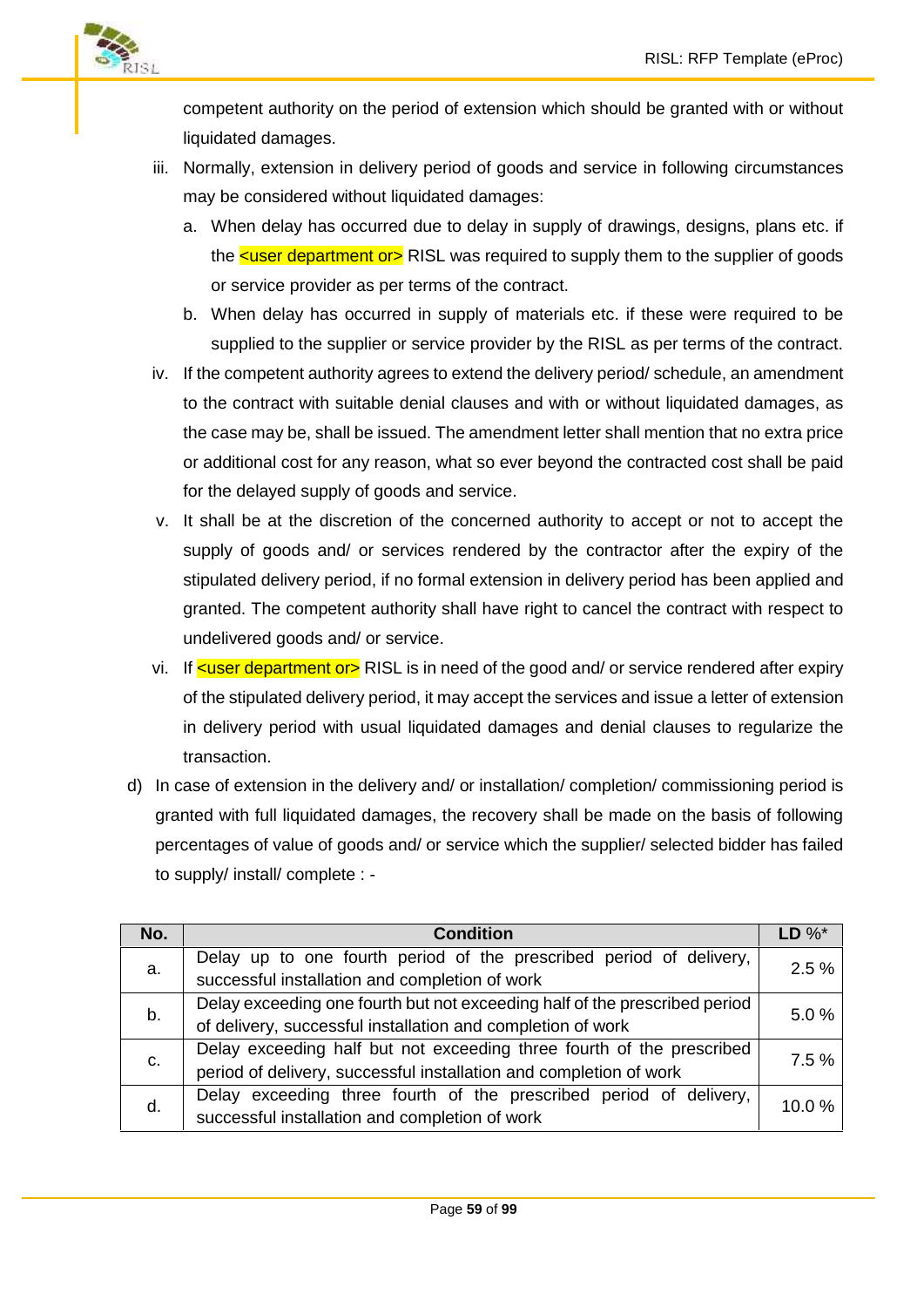

- i. Fraction of a day in reckoning period of delay in supplies, successful installation and completion of work shall be eliminated, if it is less than half a day.
- ii. The maximum amount of liquidated damages shall be 10% of the contract value.
- iii. \*The percentage refers to the payment due for the associated works/ goods/ service.

## **28) Authenticity of Equipment**

- a) The selected bidder shall certify (as per  $\Delta n$ nexure-9) that the supplied goods are brand new, genuine/ authentic, not refurbished, conform to the description and quality as specified in this bidding document and are free from defects in material, workmanship and service.
- b) If during the contract period, the said goods be discovered counterfeit/ unauthentic or not to conform to the description and quality aforesaid or have determined (and the decision of the Purchase Officer in that behalf will be final and conclusive), notwithstanding the fact that the purchaser may have inspected and/ or approved the said goods, the purchaser will be entitled to reject the said goods or such portion thereof as may be discovered not to conform to the said description and quality, on such rejection the goods will be at the selected bidder's risk and all the provisions relating to rejection of goods etc., shall apply. The selected bidder shall, if so called upon to do, replace the goods etc., or such portion thereof as is rejected by Purchase Officer, otherwise the selected bidder shall pay such damage as may arise by the reason of the breach of the condition herein contained. Nothing herein contained shall prejudice any other right of the Purchase Officer in that behalf under this contract or otherwise.
- c) Goods accepted by the purchaser in terms of the contract shall in no way dilute purchaser's right to reject the same later, if found deficient in terms of the this clause of the contract.

## **29) Warranty**

- a) The bidder must supply all items with comprehensive on-site OEM warranty valid for  $\lt^{\text{three}}$ years> after the goods, or any portion thereof as the case may be, have been delivered to, installed and accepted at the final destination(s) indicated in the bidding document. However, if delay of installation is more than a month's time due to the reasons ascribed to the bidder, the warranty shall start from the date of last successful installation of the items covered under the PO.
- b) At the time of goods delivery, the selected bidder shall submit a certificate/ undertaking from all the respective OEMs mentioning the fact that the goods supplied are covered under comprehensive warranty & support for the prescribed period.
- c) The purchaser shall give a written notice to the selected bidder stating the nature of any defect together with all available evidence thereof, promptly following the discovery thereof. The purchaser shall afford all reasonable opportunity for the selected bidder to inspect such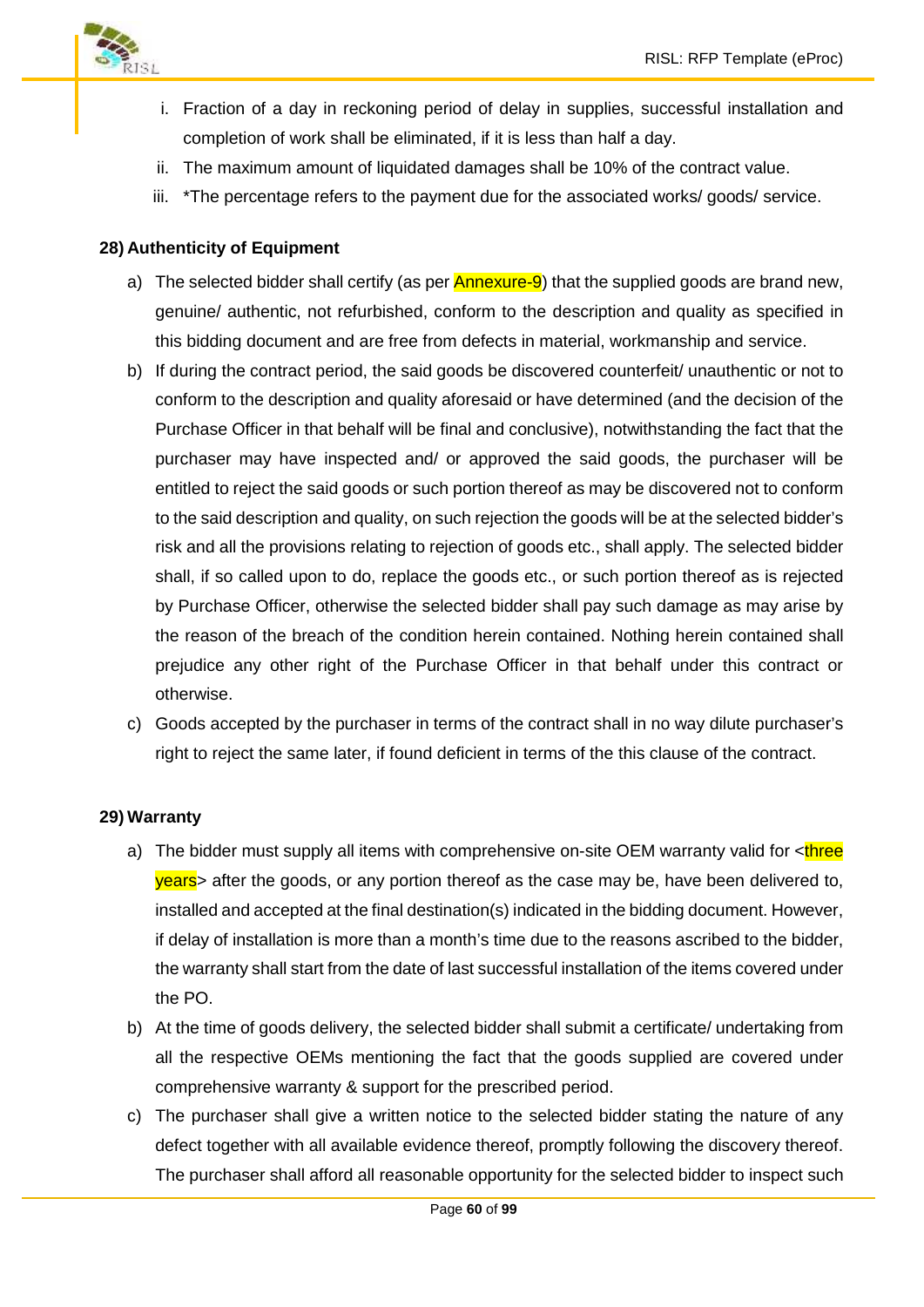

defects. Upon receipt of such notice, the selected bidder shall expeditiously cause to repair the defective goods or parts thereof or replace the defective goods or parts thereof with brand new genuine/ authentic ones having similar or higher specifications from the respective OEM, at no cost to the Purchaser. Any goods repaired or replaced by the selected bidder shall be delivered at the respective location without any additional costs to the purchaser.

- d) If having been notified, the selected bidder fails to remedy the defect within the period specified, the purchaser may proceed to take within a reasonable period such remedial action as may be necessary, in addition to other recourses available in terms and conditions of the contract and bidding document.
- e) During the warranty period, the bidder shall also be responsible to ensure adequate and timely availability of spare parts needed for repairing the supplied goods.
- f) The warranty on supplied software media, if any, should be at least <<mark>90 days</mark>><sup>15</sup>.

## **30) Patent Indemnity**

- a) The supplier/ selected bidder shall, subject to the Purchaser's compliance with sub-clause (b) below, indemnify and hold harmless the Purchaser and its employees and officers from and against any and all suits, actions or administrative proceedings, claims, demands, losses, damages, costs, and expenses of any nature, including attorney's fees and expenses, which the Purchaser may suffer as a result of any infringement or alleged infringement of any patent, utility model, registered design, trademark, copyright, or other intellectual property right registered or otherwise existing at the date of the Contract by reason of:
	- i. the installation of the Goods by the supplier/ selected bidder or the use of the Goods in the country where the Site is located; and
	- ii. the sale in any country of the products produced by the Goods.

Such indemnity shall not cover any use of the Goods or any part thereof other than for the purpose indicated by or to be reasonably inferred from the Contract, neither any infringement resulting from the use of the Goods or any part thereof, or any products produced thereby in association or combination with any other equipment, plant, or materials not supplied by the supplier/ selected bidder, pursuant to the Contract.

b) If any proceedings are brought or any claim is made against the Purchaser arising out of the matters referred to above, the Purchaser shall promptly give the supplier/ selected bidder a notice thereof, and the supplier/ selected bidder may at its own expense and in the

<sup>&</sup>lt;sup>15</sup> Please specify the duration in days.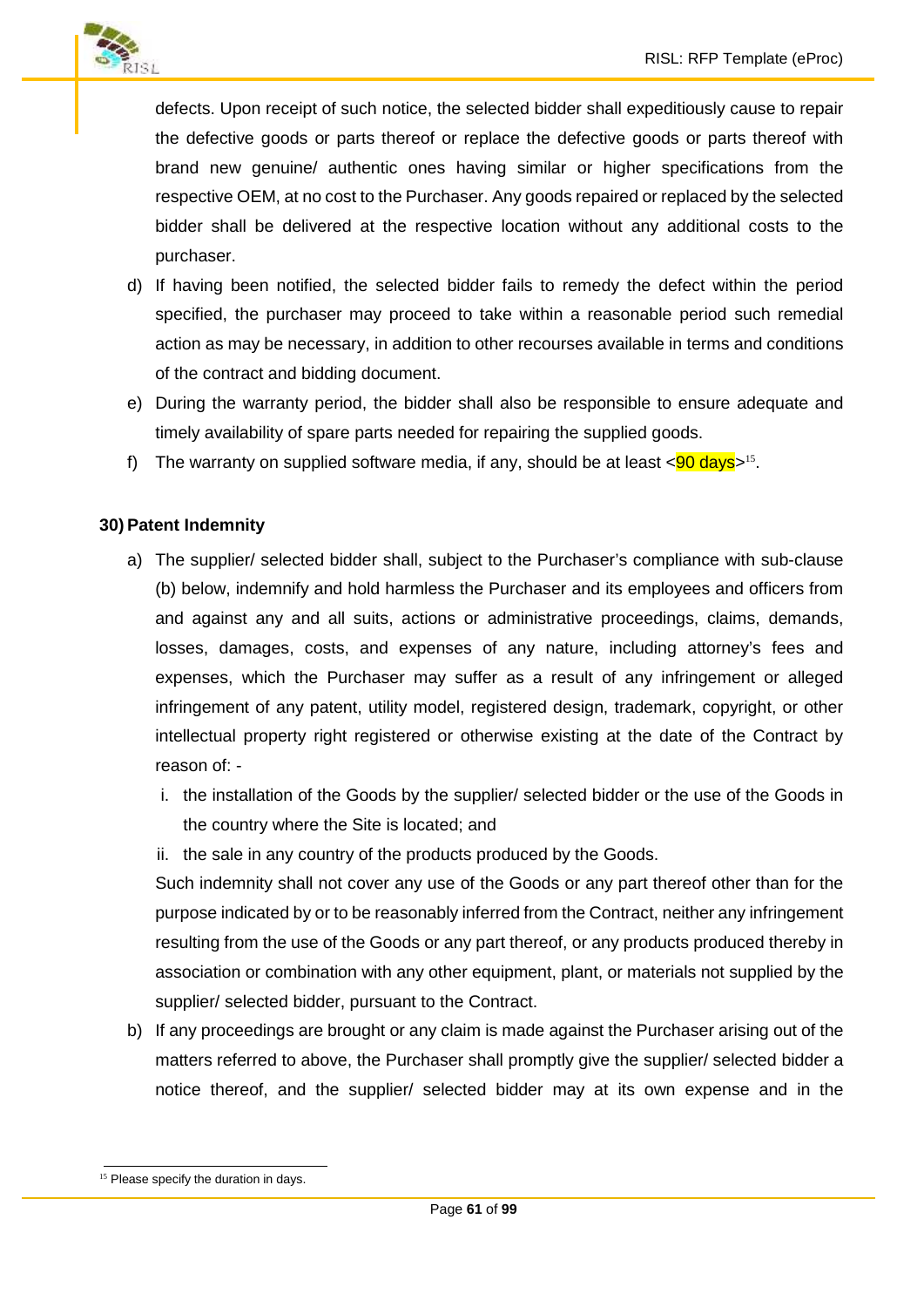

Purchaser's name conduct such proceedings or claim and any negotiations for the settlement of any such proceedings or claim.

- c) If the supplier/ selected bidder fails to notify the Purchaser within thirty (30) days after receipt of such notice that it intends to conduct any such proceedings or claim, then the Purchaser shall be free to conduct the same on its own behalf.
- d) The Purchaser shall, at the supplier's/ selected bidder's request, afford all available assistance to the supplier/ selected bidder in conducting such proceedings or claim, and shall be reimbursed by the supplier/ selected bidder for all reasonable expenses incurred in so doing.
- e) The Purchaser shall indemnify and hold harmless the supplier/ selected bidder and its employees, officers, and Subcontractors (if any) from and against any and all suits, actions or administrative proceedings, claims, demands, losses, damages, costs, and expenses of any nature, including attorney's fees and expenses, which the supplier/ selected bidder may suffer as a result of any infringement or alleged infringement of any patent, utility model, registered design, trademark, copyright, or other intellectual property right registered or otherwise existing at the date of the Contract arising out of or in connection with any design, data, drawing, specification, or other documents or materials provided or designed by or on behalf of the Purchaser.

## **31) Limitation of Liability**

Except in cases of gross negligence or wilful misconduct: -

- a) neither party shall be liable to the other party for any indirect or consequential loss or damage, loss of use, loss of production, or loss of profits or interest costs, provided that this exclusion shall not apply to any obligation of the supplier/ selected bidder to pay liquidated damages to the Purchaser; and
- b) the aggregate liability of the supplier/ selected bidder to the Purchaser, whether under the Contract, in tort, or otherwise, shall not exceed the amount specified in the Contract, provided that this limitation shall not apply to the cost of repairing or replacing defective equipment, or to any obligation of the supplier/ selected bidder to indemnify the Purchaser with respect to patent infringement.

# **32) Force Majeure**

a) The supplier/ selected bidder shall not be liable for forfeiture of its PSD, LD, or termination for default if and to the extent that it's delay in performance or other failure to perform its obligations under the Contract is the result of an event of Force Majeure.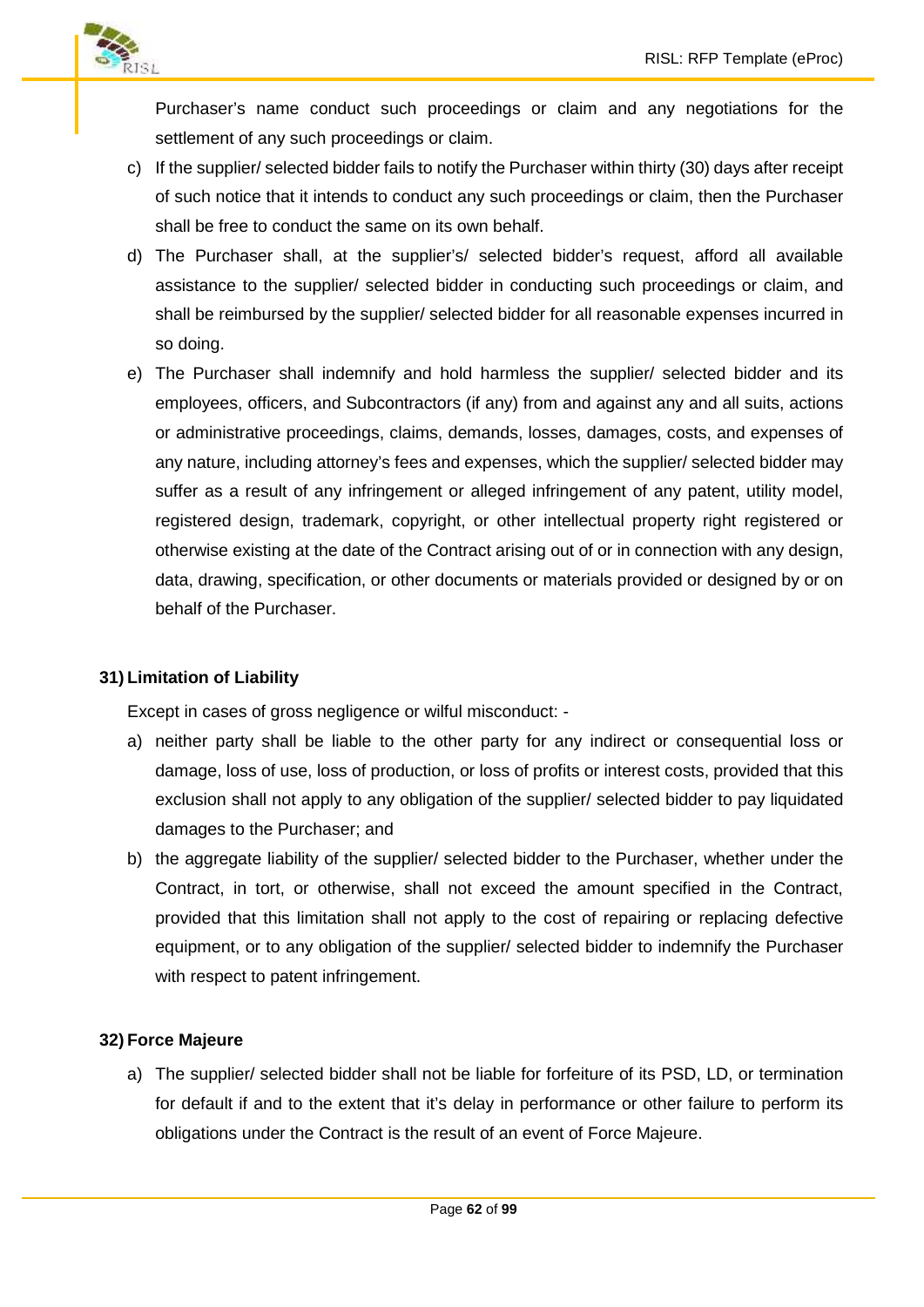

- b) For purposes of this Clause, "Force Majeure" means an event or situation beyond the control of the supplier/ selected bidder that is not foreseeable, is unavoidable, and its origin is not due to negligence or lack of care on the part of the supplier/ selected bidder. Such events may include, but not be limited to, acts of the Purchaser in its sovereign capacity, wars or revolutions, fires, floods, epidemics, quarantine restrictions, and freight embargoes.
- c) If a Force Majeure situation arises, the supplier/ selected bidder shall promptly notify the RISL in writing of such conditions and cause thereof within 15 days of occurrence of such event. Unless otherwise directed by RISL, the supplier/ selected bidder shall continue to perform its obligations under the contract as far as reasonably practical.
- d) If the performance in whole or part or any obligation under the contract is prevented or delayed by any reason of Force Majeure for a period exceeding 60 days, either party at its option may terminate the contract without any financial repercussion on either side.
- e) In case a Force Majeure situation occurs with the **sume department or** RISL, the sumer department or RISL may take the case with the supplier/ selected bidder on similar lines.

### **33) Change Orders and Contract Amendments**

- a) The Purchaser may at any time order the supplier/ selected bidder through Notice in accordance with clause "Notices" above, to make changes within the general scope of the Contract in any one or more of the following:
	- i. drawings, designs, or specifications, where Goods to be furnished under the Contract are to be specifically manufactured for the Purchaser;
	- ii. the method of shipment or packing;
	- iii. the place of delivery; and
	- iv. the related services to be provided by the supplier/ selected bidder.
- b) If any such change causes an increase or decrease in the cost of, or the time required for, the supplier's/ selected bidder's performance of any provisions under the Contract, an equitable adjustment shall be made in the Contract Price or in the Delivery and Completion Schedule, or both, and the Contract shall accordingly should be amended. Any claims by the supplier/ selected bidder for adjustment under this clause must be asserted within thirty (30) days from the date of the supplier's/ selected bidder's receipt of the Purchaser's change order.
- c) Prices to be charged by the supplier/ selected bidder for any related services that might be needed but which were not included in the Contract shall be agreed upon in advance by the parties and shall not exceed the prevailing rates charged to other parties by the supplier/ selected bidder for similar services.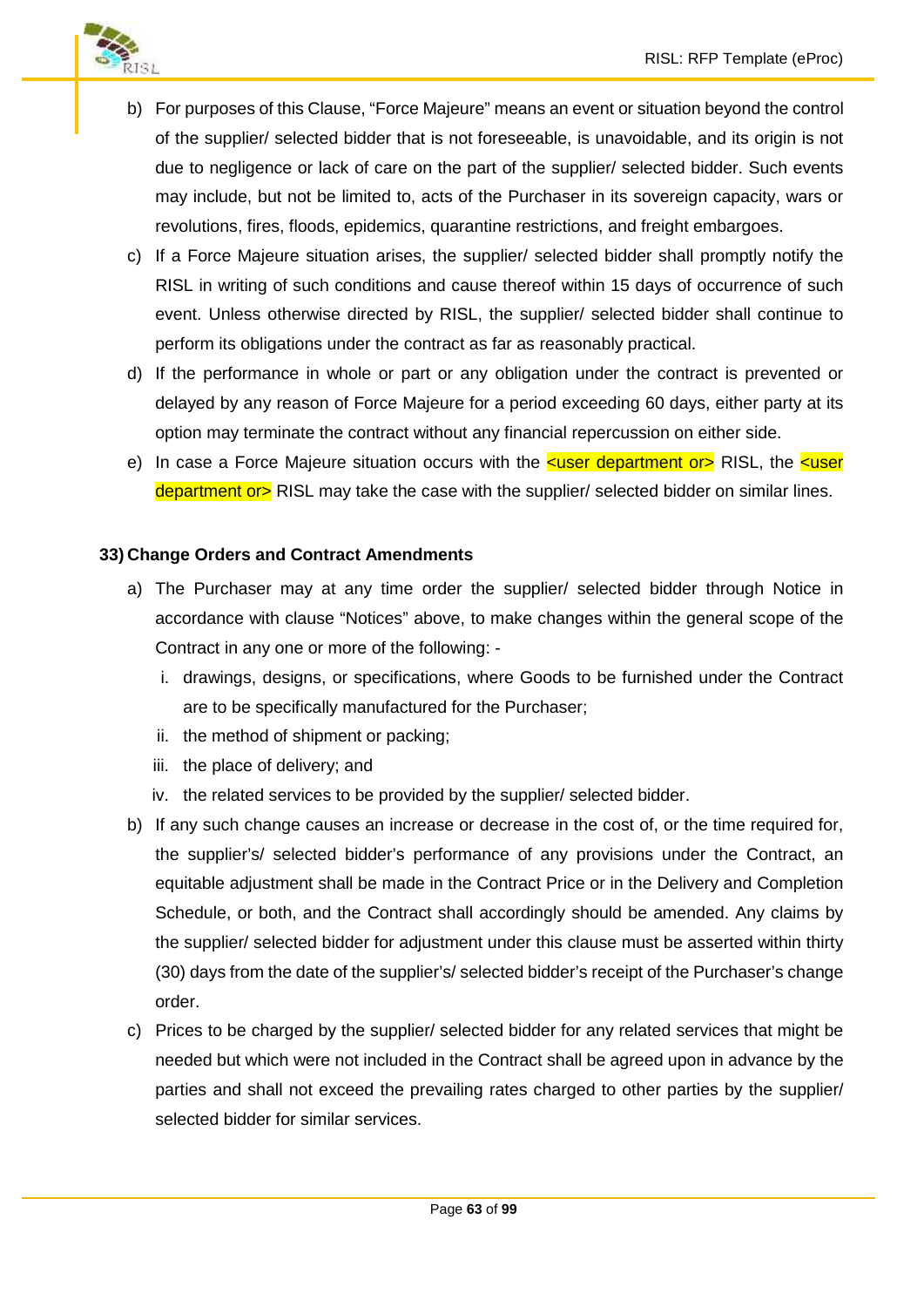



## **34) Termination**

## **a) Termination for Default**

- i. The tender sanctioning authority of RISL may, without prejudice to any other remedy for breach of contract, by a written notice of default of at least 30 days sent to the supplier/ selected bidder, terminate the contract in whole or in part:
	- a. If the supplier/ selected bidder fails to deliver any or all quantities of the service within the time period specified in the contract, or any extension thereof granted by RISL; or
	- b. If the supplier/ selected bidder fails to perform any other obligation under the contract within the specified period of delivery of service or any extension granted thereof; or
	- c. If the supplier/ selected bidder, in the judgement of the Purchaser, is found to be engaged in corrupt, fraudulent, collusive, or coercive practices in competing for or in executing the contract.
	- d. If the supplier/ selected bidder commits breach of any condition of the contract.
- ii. If RISL terminates the contract in whole or in part, amount of PSD may be forfeited.
- iii. Before cancelling a contract and taking further action, advice of senior most finance person available in the office and of legal adviser or legal assistant posted in the office, if there is one, may be obtained.

## **b) Termination for Insolvency**

RISL may at any time terminate the Contract by giving a written notice of at least 30 days to the supplier/ selected bidder, if the supplier/ selected bidder becomes bankrupt or otherwise insolvent. In such event, termination will be without compensation to the supplier/ selected bidder, provided that such termination will not prejudice or affect any right of action or remedy that has accrued or will accrue thereafter to RISL.

## **c) Termination for Convenience**

- i. RISL, by a written notice of at least 30 days sent to the supplier/ selected bidder, may terminate the Contract, in whole or in part, at any time for its convenience. The Notice of termination shall specify that termination is for the Purchaser's convenience, the extent to which performance of the supplier/ selected bidder under the Contract is terminated, and the date upon which such termination becomes effective.
- ii. Depending on merits of the case the supplier/ selected bidder may be appropriately compensated on mutually agreed terms for the loss incurred by the contract if any due to such termination.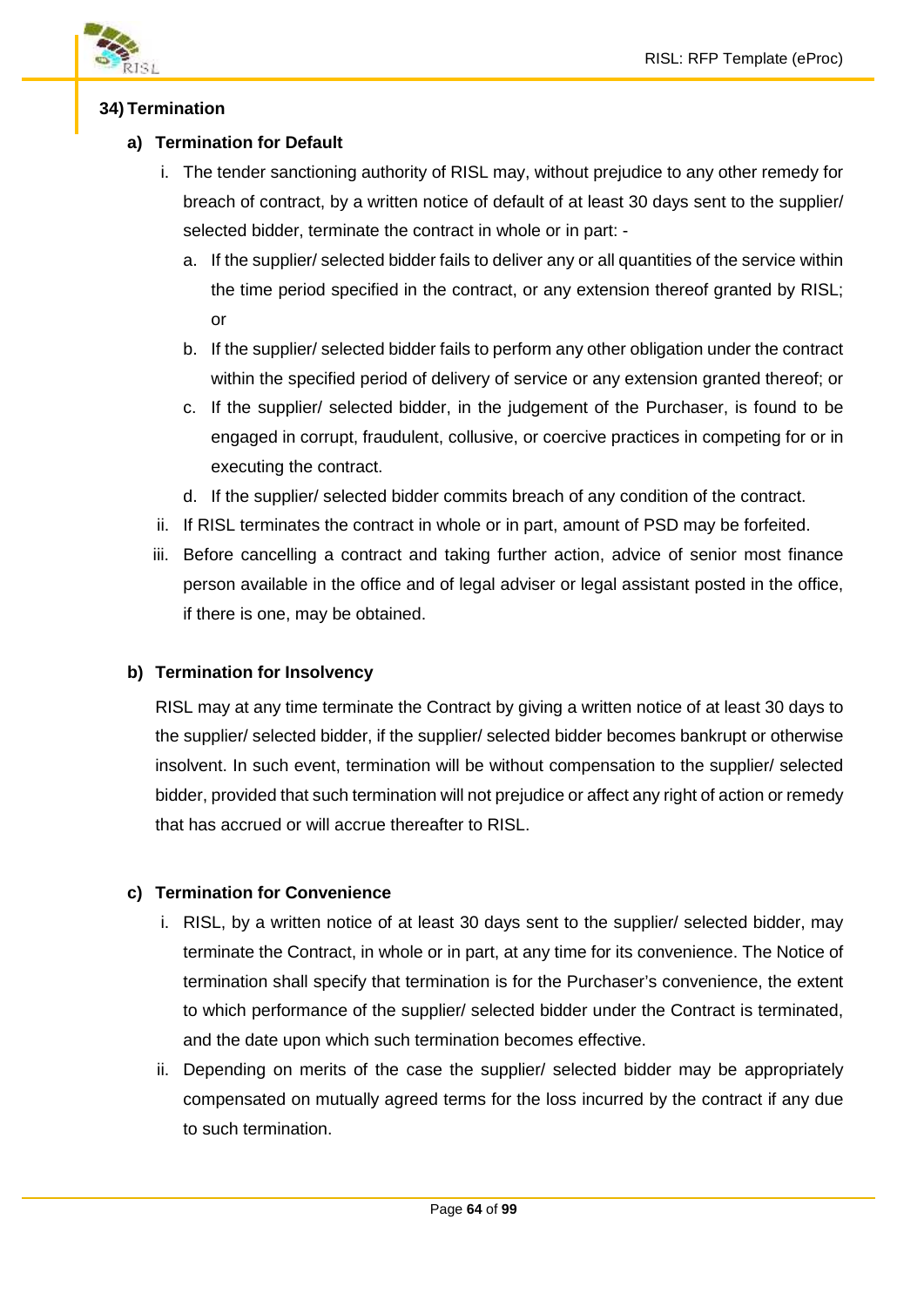

- iii. The Goods that are complete and ready for shipment within twenty-eight (28) days after the supplier's/ selected bidder's receipt of the Notice of termination shall be accepted by the Purchaser at the Contract terms and prices. For the remaining Goods, the Purchaser may elect:
	- a. To have any portion completed and delivered at the Contract terms and prices; and/or
	- b. To cancel the remainder and pay to the supplier/ selected bidder an agreed amount for partially completed Goods and Related Services and for materials and parts previously procured by the supplier/ selected bidder.

## **35) Exit Management {to be updated by the POIC as per project}**

- a) Preamble
	- i. The word 'parties' include the procuring entity and the selected bidder.
	- ii. This Schedule sets out the provisions, which will apply on expiry or termination of the Project Implementation and Operations and Management of SLA.
	- iii. In the case of termination of the Project Implementation and/ or Operation and Management SLA due to illegality, the Parties shall agree at that time whether, and if so during what period, the provisions of this Schedule shall apply.
	- iv. The Parties shall ensure that their respective associated entities carry out their respective obligations set out in this Exit Management Schedule.
- b) Transfer of Assets
	- i. The selected bidder may continue work on the assets for the duration of the exit management period which may be a  $\leq$  six months period from the date of expiry or termination of the agreement, if required by RISL to do so. During this period, the selected bidder will transfer all the assets in good working condition and as per the specifications of the bidding document including the ones being upgraded to the department/ designated agency. The security deposit/ performance security submitted by selected bidder will only be returned after the successful transfer of the entire project including its infrastructure.
	- ii. The selected bidder, if not already done, will transfer all the Software Licenses under the name of the <department> as desired by the procuring entity during the exit management period.
	- iii. RISL during the project implementation phase and the operation and management phase shall be entitled to serve notice in writing to the selected bidder at any time during the exit management period requiring the selected bidder to provide DoIT&C or its nominated agencies with a complete and up-to-date list of the assets within 30 days of such notice.
	- iv. Upon service of a notice, as mentioned above, the following provisions shall apply: -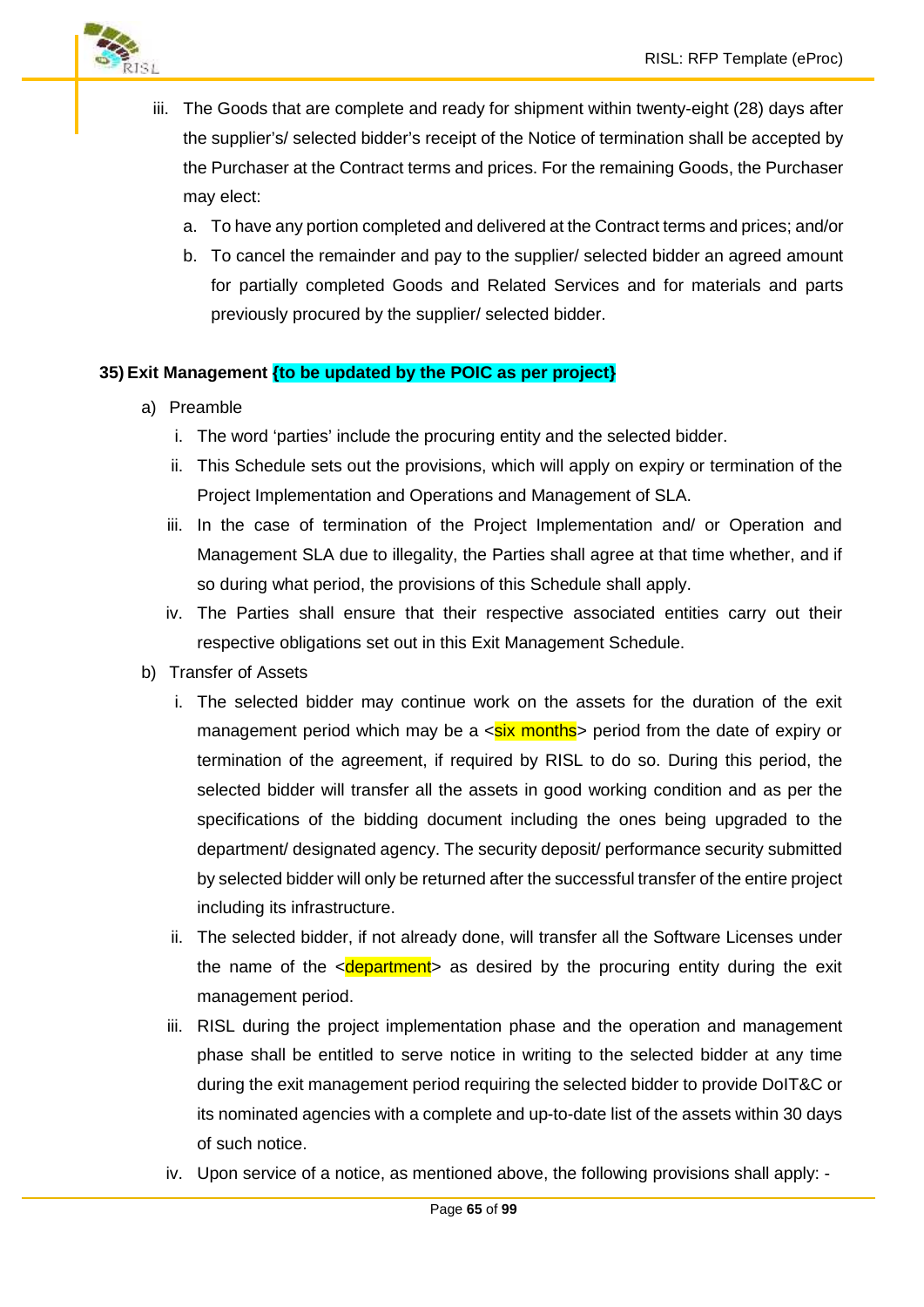

- a. In the event, if the assets which to be transferred to RISL mortgaged to any financial institutions by the selected bidder, the selected bidder shall ensure that all such liens and liabilities have been cleared beyond any doubt, prior to such transfer. All documents regarding the discharge of such lien and liabilities shall be furnished to RISL or its nominated agencies.
- b. All title of the assets to be transferred to RISL or its nominated agencies pursuant to clause(s) above shall be transferred on the last day of the exit management period. All expenses occurred during transfer of assets shall be borne by the selected bidder.
- c. That on the expiry of this clause, the selected bidder and any individual assigned for the performance of the services under this clause shall handover or cause to be handed over all confidential information and all other related material in its possession, including the entire established infrastructure supplied by selected bidder to RISL.
- d. That the products and technology delivered to RISL during the contract term or on expiry of the contract duration should not be sold or re-used or copied or transferred by selected bidder to other locations apart from the locations mentioned in the this bidding document without prior written notice and approval of RISL. Supplied hardware, software & documents etc., used by selected bidder for RISL shall be the legal properties of RISL.
- c) Cooperation and Provision of Information during the exit management period
	- i. The selected bidder will allow RISL or its nominated agencies access to the information reasonably required to define the current mode of operation associated with the provision of the services to enable RISL or its nominated agencies to assess the existing services being delivered.
	- ii. The selected bidder shall provide access to copies of all information held or controlled by them which they have prepared or maintained in accordance with the Project Implementation, the Operation and Management SLA and SOWs relating to any material aspect of the services provided by the selected bidder. RISL or its nominated agencies shall be entitled to copy all such information comprising of details pertaining to the services rendered and other performance data. The selected bidder shall permit RISL or its nominated agencies and/ or any replacement operator to have reasonable access to its employees and facilities as reasonably required by RISL or its nominated agencies to understand the methods of delivery of the services employed by the selected bidder and to assist appropriate knowledge transfer.
- d) Confidential Information, Security and Data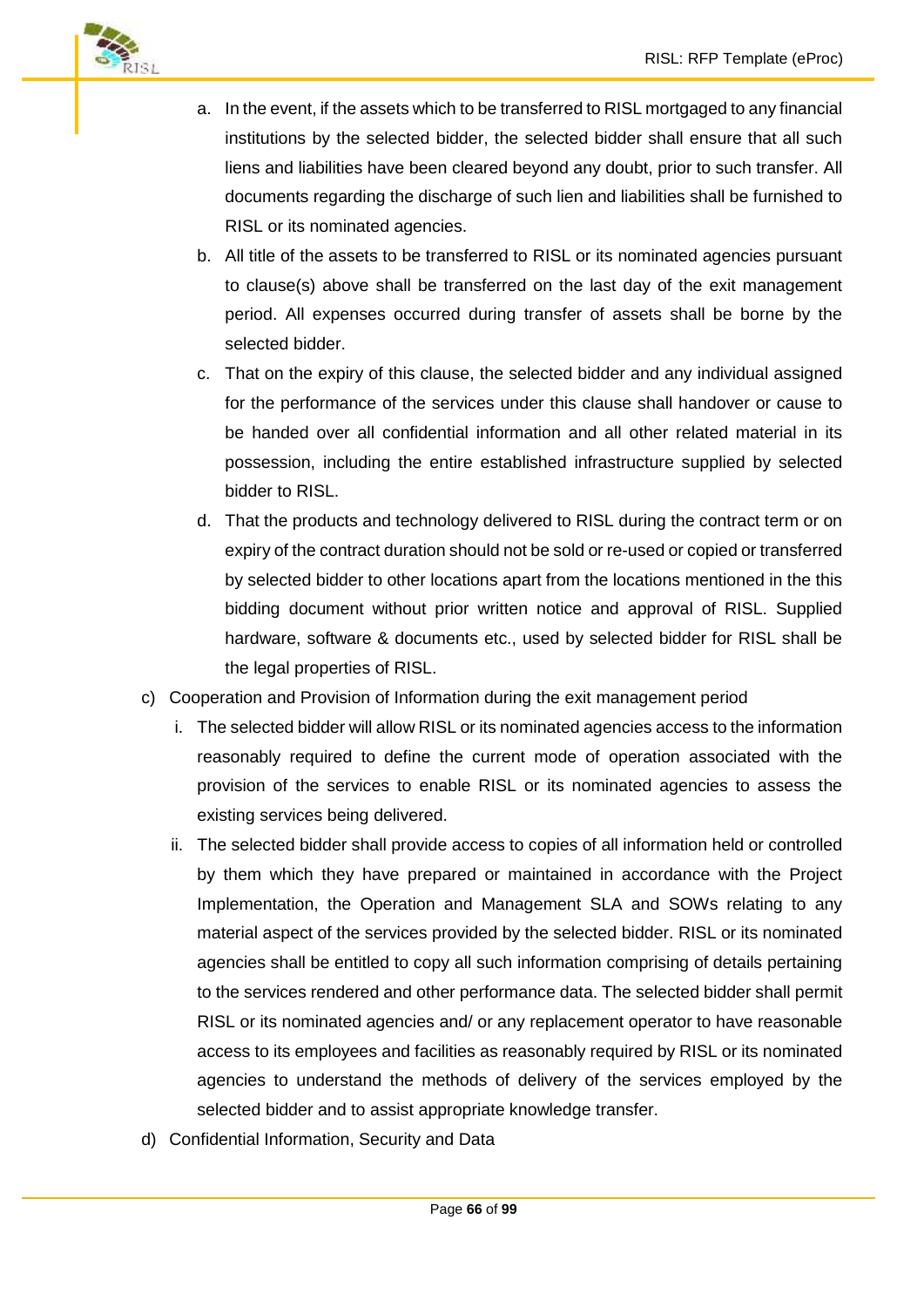

The selected bidder will promptly on the commencement of the exit management period supply to RISL or its nominated agencies the following:

- i. Documentation relating to Intellectual Property Rights;
- ii. Project related data and confidential information;
- iii. All current and updated data as is reasonably required for purposes of RISL or its nominated agencies transitioning the services to its replacement selected bidder in a readily available format nominated by RISL or its nominated agencies; and
- iv. All other information (including but not limited to documents, records and agreements) relating to the services reasonably necessary to enable RISL or its nominated agencies, or its replacement operator to carry out due diligence in order to transition the provision of the services to RISL or its nominated agencies, or its replacement operator (as the case may be).
- v. Before the expiry of the exit management period, the selected bidder shall deliver to RISL or its nominated agencies all new or up-dated materials from the categories set out above and shall not retain any copies thereof, except that the selected bidder shall be permitted to retain one copy of such materials for archival purposes only.
- e) Transfer of certain agreements
	- i. On request by Procuring entity or its nominated agencies, the selected bidder shall effect such assignments, transfers, innovations, licenses and sub-licenses as Procuring entity or its nominated agencies may require in favour of procuring entity or its nominated agencies, or its replacement operator in relation to any equipment lease, maintenance or service provision agreement between selected bidder and third party leasers, operators, or operator, and which are related to the services and reasonably necessary for carrying out of the replacement services by RISL or its nominated agencies, or its replacement operator.
	- ii. Right of Access to Premises: At any time during the exit management period and for such period of time following termination or expiry of the SLA, where assets are located at the selected bidder's premises, the selected bidder will be obliged to give reasonable rights of access to (or, in the case of assets located on a third party's premises, procure reasonable rights of access to RISL or its nominated agencies, and/ or any replacement operator in order to inventory the assets.
- f) General Obligations of the selected bidder
	- i. The selected bidder shall provide all such information as may reasonably be necessary to effect as seamless during handover as practicable in the circumstances to RISL or its nominated agencies or its replacement operator and which the operator has in its possession or control at any time during the exit management period.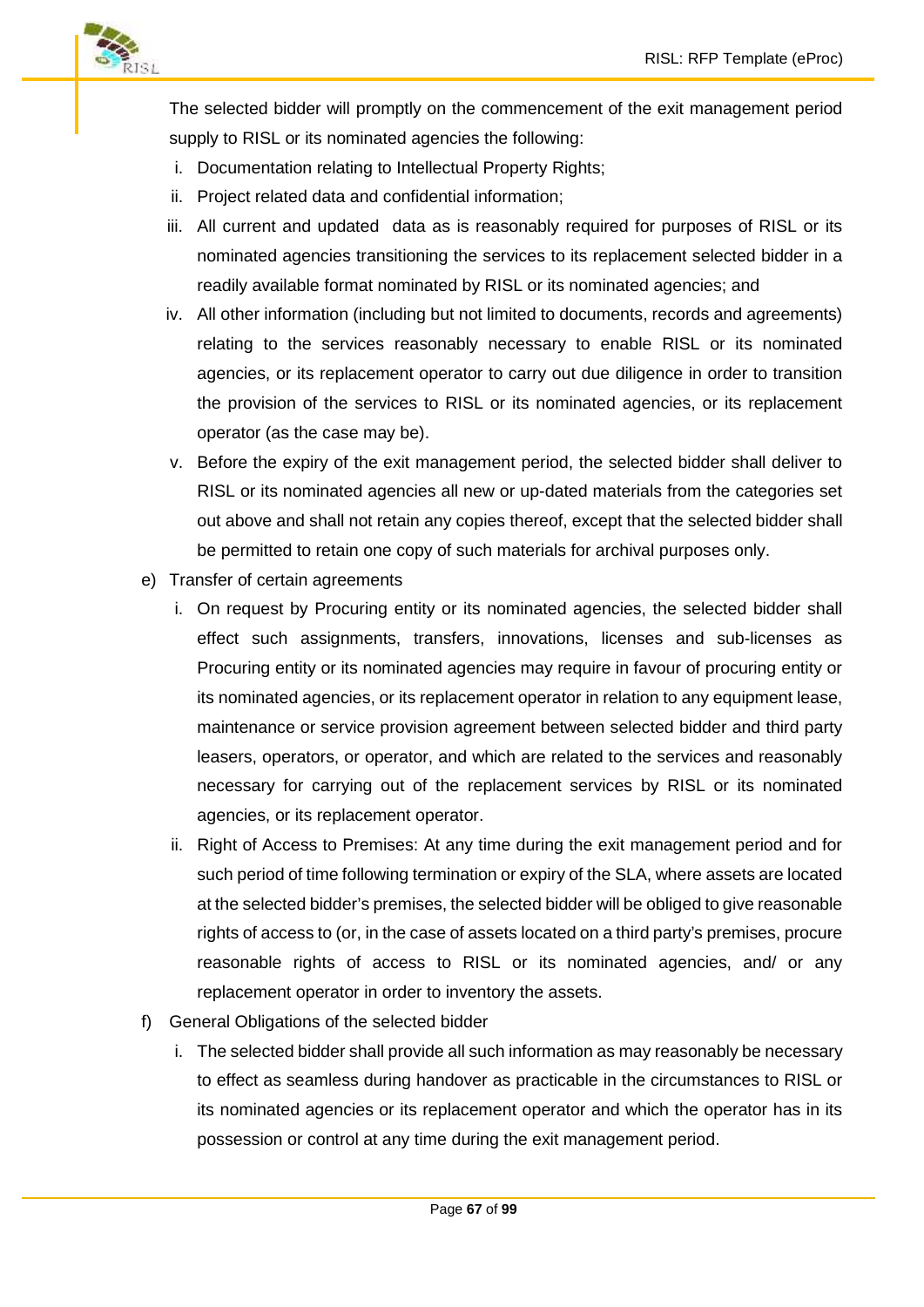

- ii. The selected bidder shall commit adequate resources to comply with its obligations under this Exit Management Clause.
- g) Exit Management Plan
	- i. The selected bidder shall provide RISL or its nominated agencies with a recommended exit management plan ("Exit Management Plan") which shall deal with at least the following aspects of exit management in relation to the SLA as a whole and in relation to the Project Implementation, the Operation and Management SLA and SOWs.
	- ii. A detailed program of the transfer process that could be used in conjunction with a replacement operator including details of the means to be used to ensure continuing provision of the services throughout the transfer process or until the cessation of the services and of the management structure to be used during the transfer; and
	- iii. Plans for the communication with such of the selected bidder's, staff, suppliers, customers and any related third party as are necessary to avoid any material detrimental impact on RISL operations as a result of undertaking the transfer; and
	- iv. If applicable, proposed arrangements and Plans for provision of contingent support in terms of business continuance and hand holding during the transition period, to RISL or its nominated agencies, and Replacement Operator for a reasonable period, so that the services provided continue and do not come to a halt.
	- v. The Bidder shall re-draft the Exit Management Plan annually after signing of contract to ensure that it is kept relevant and up to date.
	- vi. Each Exit Management Plan shall be presented by the selected bidder to and approved by RISL or its nominated agencies.
	- vii. In the event of termination or expiry of SLA, Project Implementation, Operation and Management SLA or SOWs each party shall comply with the Exit Management Plan.
	- viii. During the exit management period, the selected bidder shall use its best efforts to deliver the services.
	- ix. Payments during the Exit Management period shall be made in accordance with the Terms of Payment Clause.
	- x. It would be the responsibility of the selected bidder to support new operator during the transition period.

## **36) Settlement of Disputes**

a) General: If any dispute arises between the supplier/ selected bidder and RISL during the execution of a contract that should be amicably settled by mutual discussions. However, if the dispute is not settled by mutual discussions, a written representation will be obtained from the supplier/ selected bidder on the points of dispute. The representation so received shall be examined by the concerned Procurement Committee which sanctioned the tender.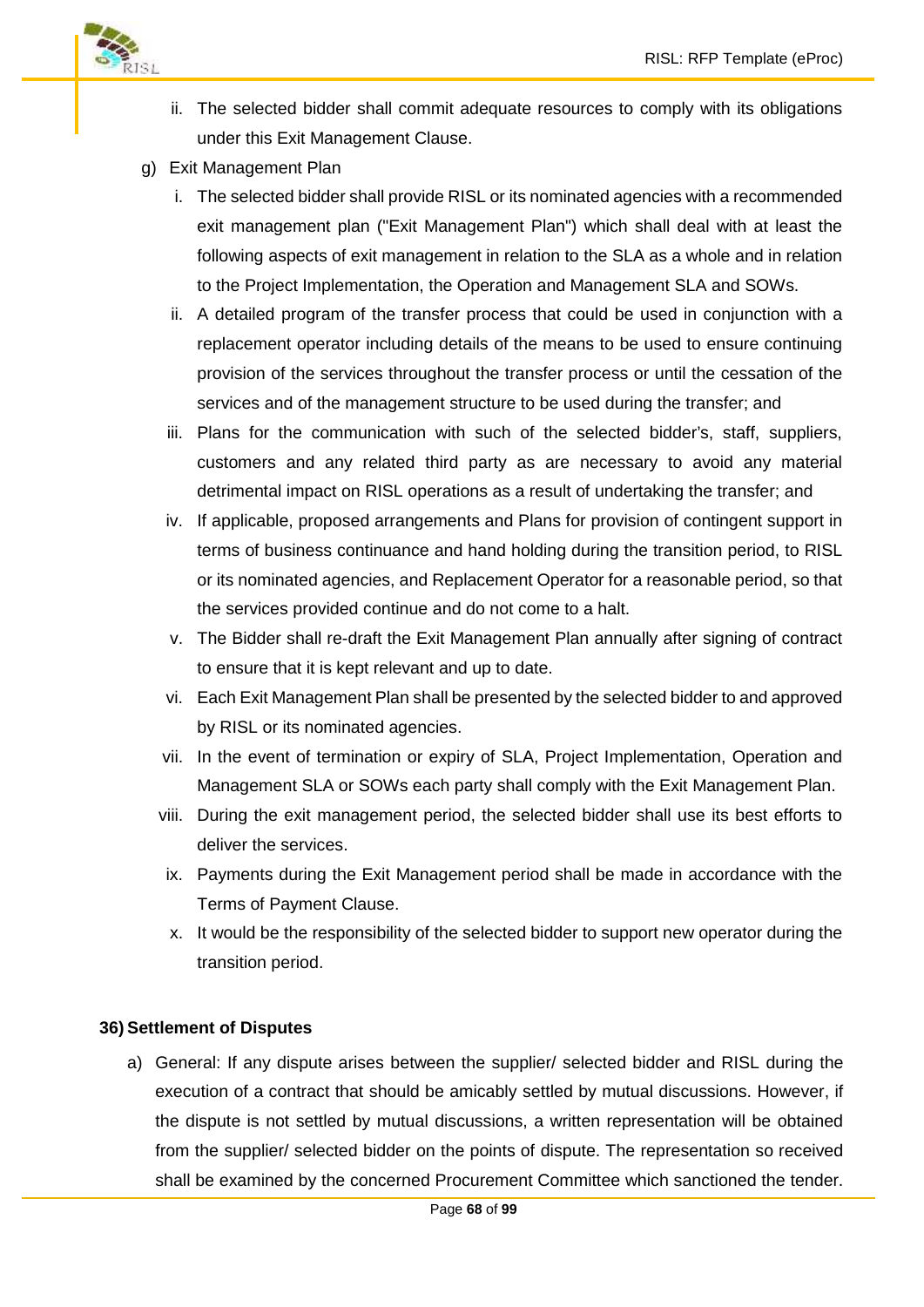

The Procurement Committee may take legal advice of a counsel and then examine the representation. The supplier/ selected bidder will also be given an opportunity of being heard. The Committee will take a decision on the representation and convey it in writing to the supplier/ selected bidder.

- b) Standing Committee for Settlement of Disputes: If a question, difference or objection arises in connection with or out of the contract/ agreement or the meaning of operation of any part, thereof or the rights, duties or liabilities of either party have not been settled by mutual discussions or the decision of tender sanctioning Procurement Committee, it shall be referred to the empowered standing committee for decision, if the amount of the claim is more than Rs. 50,000/-. The empowered standing committee shall consist of following members: - (RISL)
	- Chairman of BoD of RISL **in the Chairman** : Chairman
	- Secretary, DoIT&C or his nominee, not below the rank of Deputy Secretary **interest and the Secretary** : Member Managing Director, RISL in the contract of the Member of the Member • Director (Technical)/ Executive Director, RISL : Member Director (Finance), RISL : Member
	- A Legal Expert to be nominated by the Chairman : Member
- c) Procedure for reference to the Standing Committee: The supplier/ selected bidder shall present his representation to the Managing Director, RISL along with a fee equal to two percent of the amount of dispute, not exceeding Rupees One Lakh, within one month from the date of communication of decision of the tender sanctioning Procurement Committee. The officer-in-charge of the project who was responsible for taking delivery of the goods and/ or service from the supplier/ selected bidder shall prepare a reply of representation and shall represent the RISL's stand before the standing committee. From the side of the supplier/ selected bidder, the claim case may be presented by himself or through a lawyer. After hearing both the parties, the standing committee shall announce its decision which shall be final and binding both on the supplier/ selected bidder and RISL. The standing committee, if it so decides, may refer the matter to the Board of Directors of RISL for further decision.
- d) Legal Jurisdiction: All legal proceedings arising out of any dispute between both the parties regarding a contract shall be settled by a competent court having jurisdiction over the place, where agreement has been executed and by no other court, after decision of the standing committee for settlement of disputes.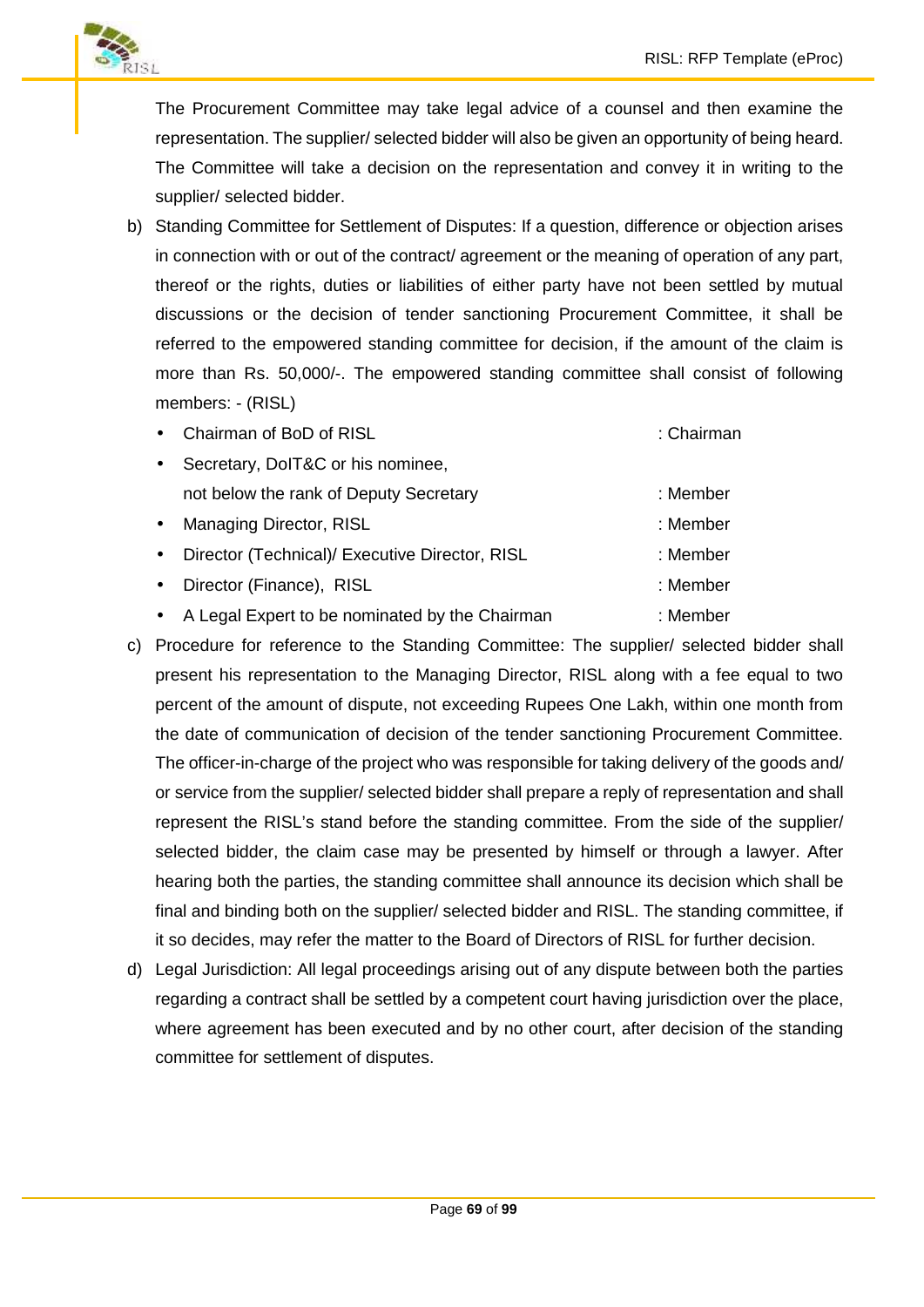

# **7. SPECIAL TERMS AND CONDITIONS OF TENDER & CONTRACT**

## **1) Payment Terms and Schedule**

*[The amount to be mentioned has to be in terms of values in the commercial/ bid format, to be submitted by the bidder and the total payment for all phases/ deliverables must equal the contract value. Either the payments can be linked to each item in the financial bid or to the total contract value. In either case, it must be ensured that payment related to all items of financial bid is included in the payment schedule.]*

a) Payment schedule - Payments to the bidder, after successful completion of the target milestones (including specified project deliverables), would be made as under: -

| <b>Milestone</b> | Deliverable (Reports/<br>Documents & Infra) | <b>Payment Terms</b> | <b>Payment Schedule</b> |
|------------------|---------------------------------------------|----------------------|-------------------------|
|                  |                                             |                      |                         |
|                  |                                             |                      |                         |

#### OR

| <b>S. No.</b> | <b>Phase</b>     | <b>Billable Fee</b>                                                                                         |  |
|---------------|------------------|-------------------------------------------------------------------------------------------------------------|--|
| <u>1.</u>     | <b>Phase I</b>   | < 1-100> % of amount quoted for item <number> of financial bid or</number>                                  |  |
|               |                  | <percent contract="" of="" the="" value=""></percent>                                                       |  |
| 2.            | <b>Phase II</b>  | < 1-100> % of amount quoted for item <number> of financial bid or <percent of<="" th=""></percent></number> |  |
|               |                  | the contract value>                                                                                         |  |
| 3.            | <b>Phase III</b> | < 1-100> % of amount quoted for item <number> of financial bid or <percent of<="" th=""></percent></number> |  |
|               |                  | the contract value>                                                                                         |  |
| 4.            | <b>Phase IV</b>  | < 1-100> % of amount quoted for item <number> of financial bid or <percent of<="" th=""></percent></number> |  |
|               |                  | the contract value>                                                                                         |  |
| 5.            | <b>Phase V</b>   | < 1-100> % of amount quoted for item <number> of financial bid or <percent of<="" th=""></percent></number> |  |
|               |                  | the contract value>                                                                                         |  |
| Total         |                  | <equal contract="" to="" value=""></equal>                                                                  |  |

### OR

| <b>S. No.</b> | <b>Milestone</b>                                                                                                                     | <b>Billable Fee</b>                                               |
|---------------|--------------------------------------------------------------------------------------------------------------------------------------|-------------------------------------------------------------------|
| 1.            | <project activity="" and="" its<="" th=""><th>&lt; 1-100&gt; % of amount quoted for item <no.> of financial bid</no.></th></project> | < 1-100> % of amount quoted for item <no.> of financial bid</no.> |
|               | outcome/deliverable>                                                                                                                 | or <percent contract="" of="" the="" value=""></percent>          |
| 2.            | <project activity="" and="" its<="" th=""><th>&lt; 1-100&gt; % of amount quoted for item <no.> of financial bid</no.></th></project> | < 1-100> % of amount quoted for item <no.> of financial bid</no.> |
|               | outcome/deliverable>                                                                                                                 | or <percent contract="" of="" the="" value=""></percent>          |
| 3.            | <project activity="" and="" its<="" th=""><th>&lt; 1-100&gt; % of amount quoted for item <no.> of financial bid</no.></th></project> | < 1-100> % of amount quoted for item <no.> of financial bid</no.> |
|               | outcome/deliverable>                                                                                                                 | or <percent contract="" of="" the="" value=""></percent>          |
| 4.            | <project activity="" and="" its<="" th=""><th>&lt; 1-100&gt; % of amount quoted for item <no.> of financial bid</no.></th></project> | < 1-100> % of amount quoted for item <no.> of financial bid</no.> |
|               | outcome/deliverable>                                                                                                                 | or <percent contract="" of="" the="" value=""></percent>          |
| 5.            | <project activity="" and="" its<="" th=""><th>&lt; 1-100&gt; % of amount quoted for item <no.> of financial bid</no.></th></project> | < 1-100> % of amount quoted for item <no.> of financial bid</no.> |
|               | outcome/deliverable>                                                                                                                 | or <percent contract="" of="" the="" value=""></percent>          |
| Total         |                                                                                                                                      | <equal contract="" to="" value=""></equal>                        |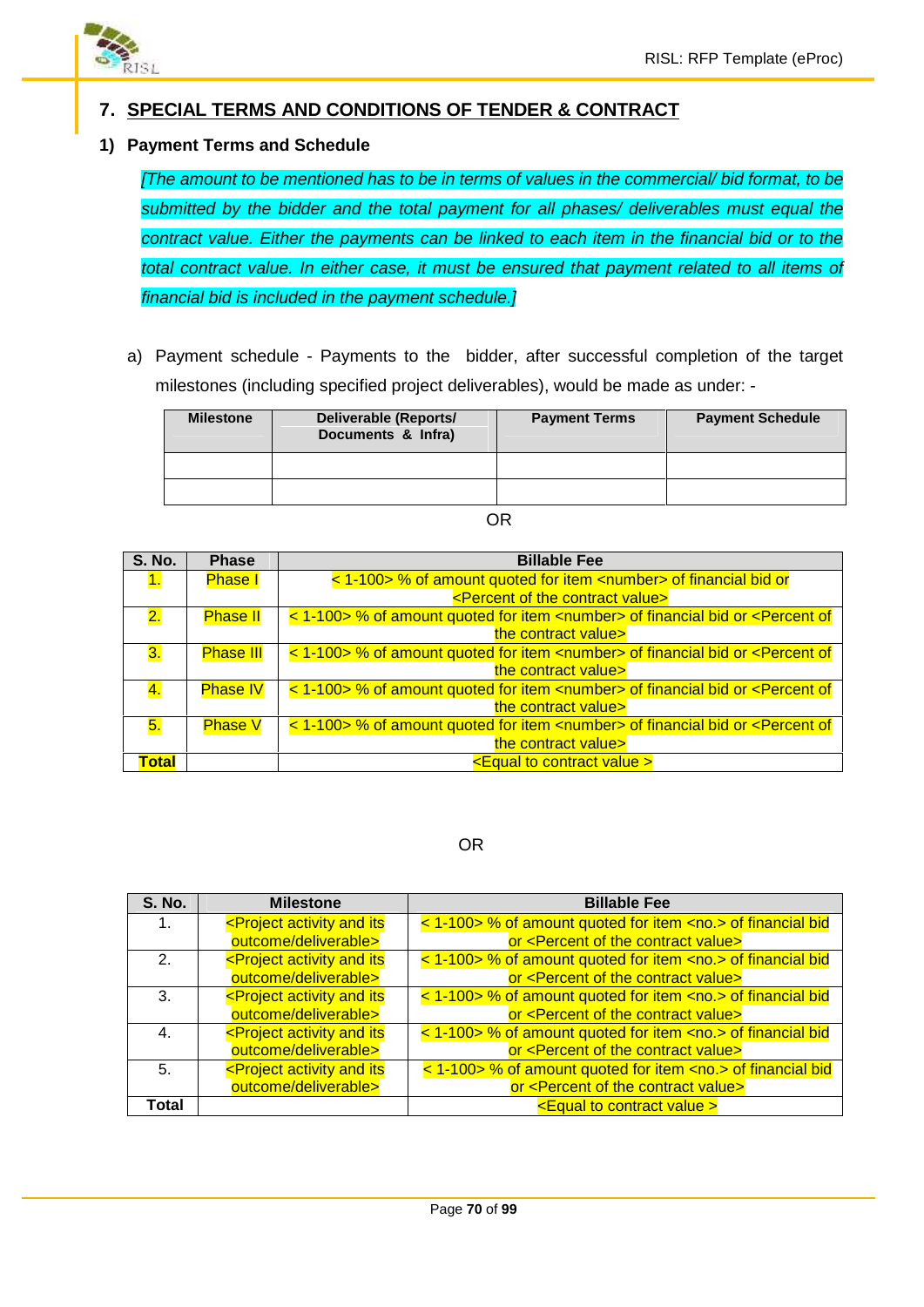

- b) The supplier's/ selected bidder's request for payment shall be made to the purchaser in writing, accompanied by invoices describing, as appropriate, the goods delivered and related services performed, and by the required documents submitted pursuant to general conditions of the contract and upon fulfilment of all the obligations stipulated in the Contract.
- c) Due payments shall be made promptly by the purchaser, generally within sixty (60) days after submission of an invoice or request for payment by the supplier/ selected bidder, and the purchaser has accepted it.
- d) The currency or currencies in which payments shall be made to the supplier/ selected bidder under this Contract shall be Indian Rupees (INR) only.
- e) All remittance charges will be borne by the supplier/ selected bidder.
- f) In case of disputed items, the disputed amount shall be withheld and will be paid only after settlement of the dispute.
- g) Payment in case of those goods which need testing shall be made only when such tests have been carried out, test results received conforming to the prescribed specification.
- h) Any penalties/ liquidated damages, as applicable, for delay and non-performance, as mentioned in this bidding document, will be deducted from the payments for the respective milestones.
- i) Taxes, as applicable, will be deducted/ paid as per the prevalent rules and regulations.
- **2) Service Level Standards/ Requirements/ Agreement**

*The following also need to be clearly addressed when defining SLAs:*

- *Service Credit (Service penalties) calculations in accordance with Severity Weights*
- *Earn Backs on Service Credits for overachieving SLAs*
- *Service Level Dependency, which can adversely affect the achievement of SLA*
- *Continuous Improvement of SLAs to have improved base lines for next phase of SLA definitions]*

# **3) Change Requests/ Management**

- a) An institutional mechanism will be set up for taking decisions regarding requests for changes. The Purchase Committee will set up a Change Control Committee with members from the procurement agency and the selected bidder. If it is unable to reach an agreement, the decision of the Purchase Committee will be final.
- b) RISL may at any time, by a written order given to the bidder , make changes within the general scope of the Agreement in any one or more of the following: -
	- $\checkmark$  Designs, specifications, requirements which software or service to be provided under the Agreement are to be specifically developed and rendered for RISL.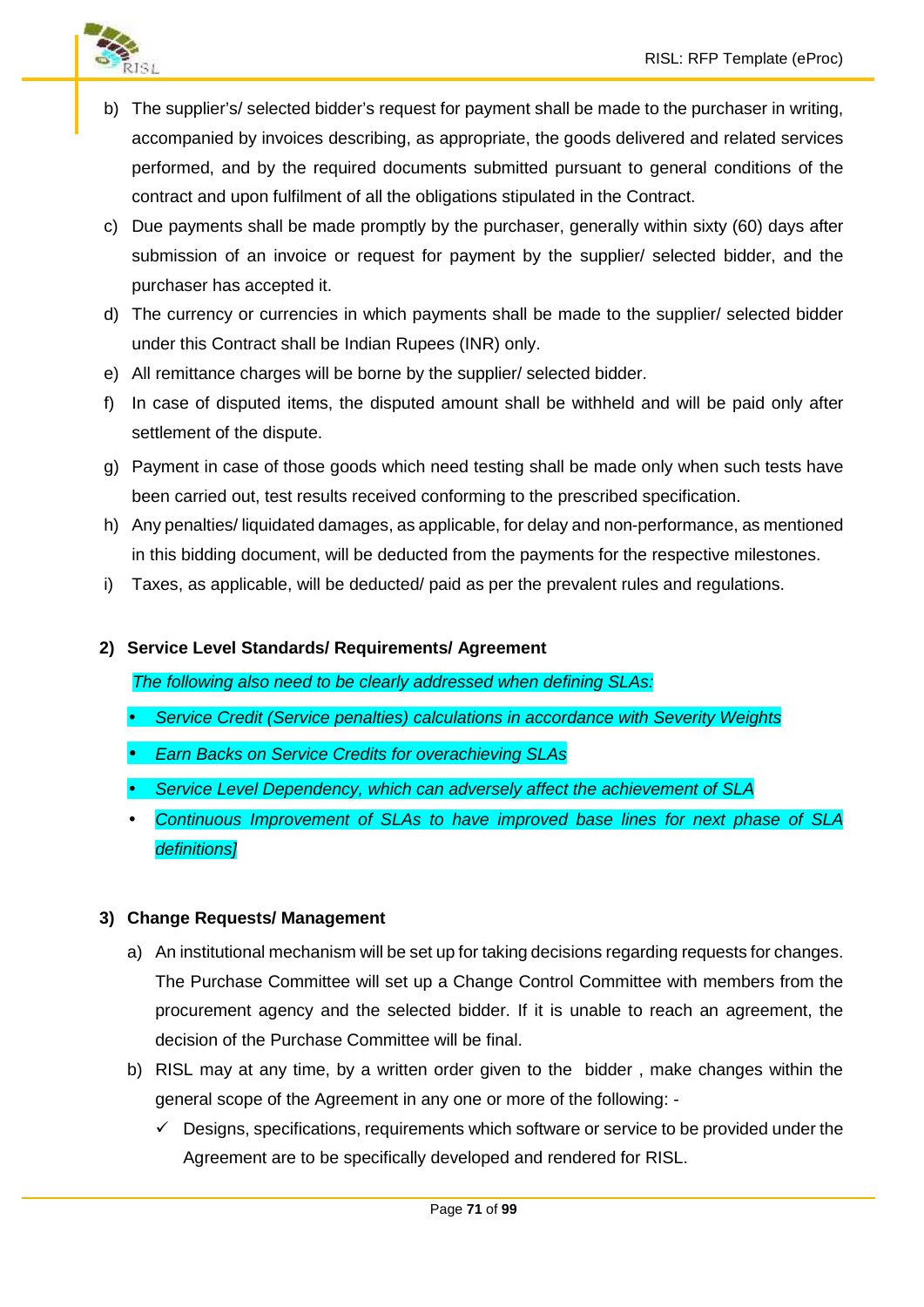

- $\checkmark$  The method of deployment, shipping or packing.
- $\checkmark$  Schedule for Installation Acceptance.
- $\checkmark$  The place of delivery and/or the services to be provided by the bidder.
- c) The change request/ management procedure will follow the following steps:
	- $\checkmark$  Identification and documentation of the need for the change The information related to initiator, initiation date and details of change required and priority of the change will be documented by RISL.
	- $\checkmark$  Analysis and evaluation of the Change Request Impact of the change in terms of the estimated effort, changed schedule, cost and the items impacted will be analysed and documented by the bidder.
	- $\checkmark$  Approval or disapproval of the change request RISL will approve or disapprove the change requested including the additional payments for software development, quoted man-month rate shall be used for cost estimation, efforts of all technical resources project manager, analyst, software developer, testing engineer, database architecture etc shall be taken into account for total man-month estimation to carry out the s/w development resulting from the change request. For all technical resources irrespective of their experience and specialisation, the quoted man-month rate shall be used. Efforts of support staff shall not be taken into consideration for this purpose.
	- $\checkmark$  Implementation of the change The change will be implemented in accordance to the agreed cost, effort, and schedule by the selected bidder.
	- $\checkmark$  Verification of the change The change will be verified by RISL on implementation of the change request.
- d) All changes outside the scope of supplies agreed to herein which may have likely financial implications in terms of the overall cost/ time of the project shall be undertaken by SI only after securing the express consent of RISL. In the event that the consent of RISL is not received then the change will not be carried out.
- e) While approving any change request, if required, RISL may ask the bidder to deploy the required resources on-site.
- f) If any such change outside the scope of supplies agreed to herein causes an increase or decrease in cost of, or the time required for, firm's performance of any provisions under the Agreement, equitable adjustments shall be made in the Agreement Price or Delivery Schedule, or both, and the Agreement shall accordingly be amended. Any claims by firm for adjustment under this must be asserted within 30 (thirty) days from the date of SI receiving the RISL change order which shall not be unreasonably withheld or delayed.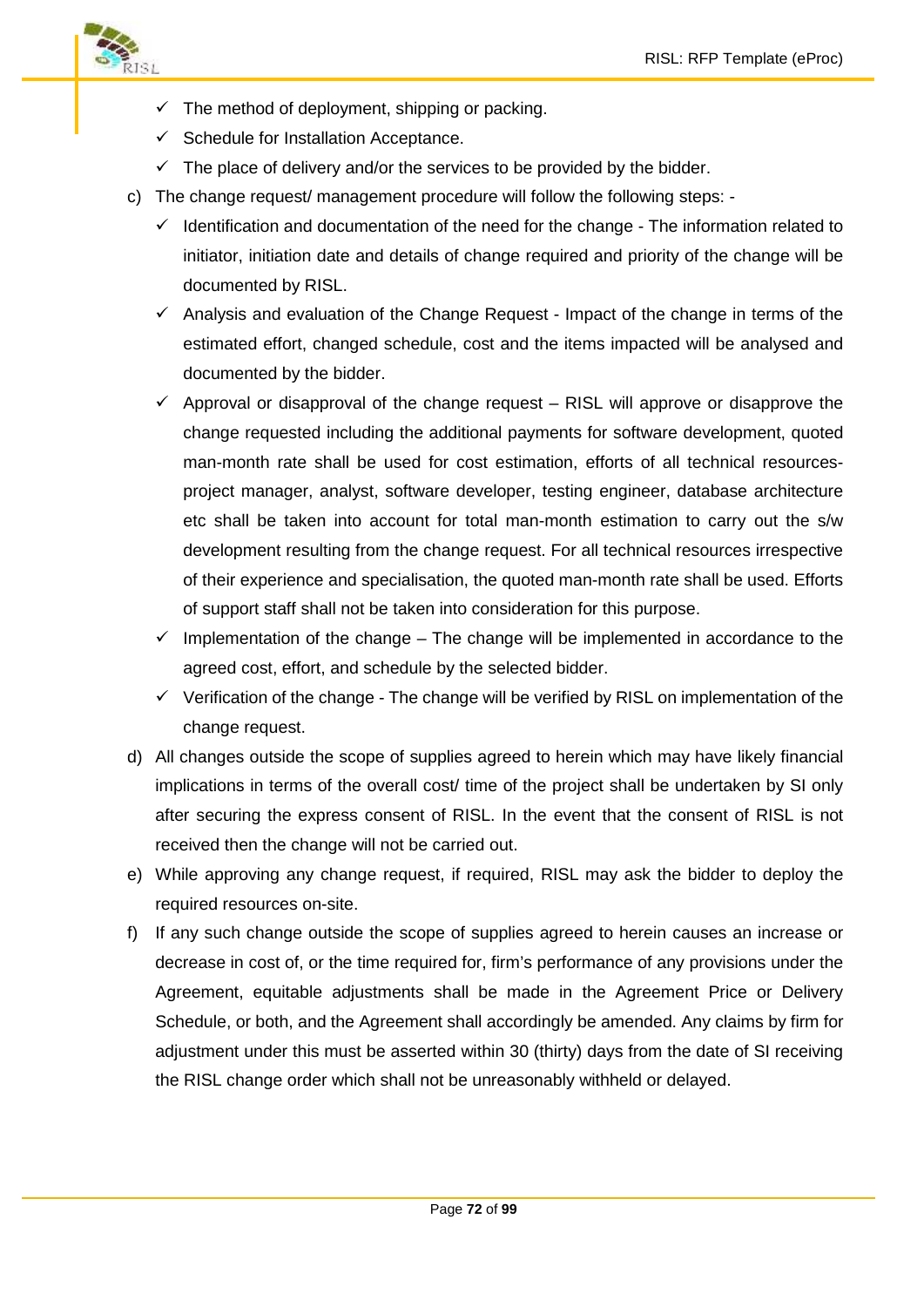

# **ANNEXURE-1: BILL OF MATERIAL (BoM)**

| <b>Locations</b> | <b>Equipment</b> | <b>Qty</b> | <b>Specifications as</b><br>per<br><b>Annexure-XX16</b> | <b>MAF Required</b><br>(Yes/No) |
|------------------|------------------|------------|---------------------------------------------------------|---------------------------------|
|                  |                  |            |                                                         | <please specify=""></please>    |
|                  |                  |            |                                                         | <please specify=""></please>    |
|                  |                  |            |                                                         | <please specify=""></please>    |
|                  |                  |            |                                                         | <please specify=""></please>    |
|                  |                  |            |                                                         | <please specify=""></please>    |
|                  |                  |            |                                                         | <please specify=""></please>    |
|                  |                  |            |                                                         | <please specify=""></please>    |
|                  |                  |            |                                                         | <please specify=""></please>    |
|                  |                  |            |                                                         | <please specify=""></please>    |
|                  |                  |            |                                                         | <please specify=""></please>    |
|                  |                  |            |                                                         | <please specify=""></please>    |

*[Please add more tables – category/ location-wise and also clearly mark/ specify, in each table, the items for which samples are required for inspection and testing.*

*Similarly, MAF may not be required for all the items mentioned in the BoM like Webcam, Speakers, Bar code readers, etc. Hence, clearly specify, in each table, the important items for which MAF is required to be submitted by the bidder from the respective OEMs.]*

 $16$  Please specify the relevant details. Also, create a location-wise table for better clarity to bidders.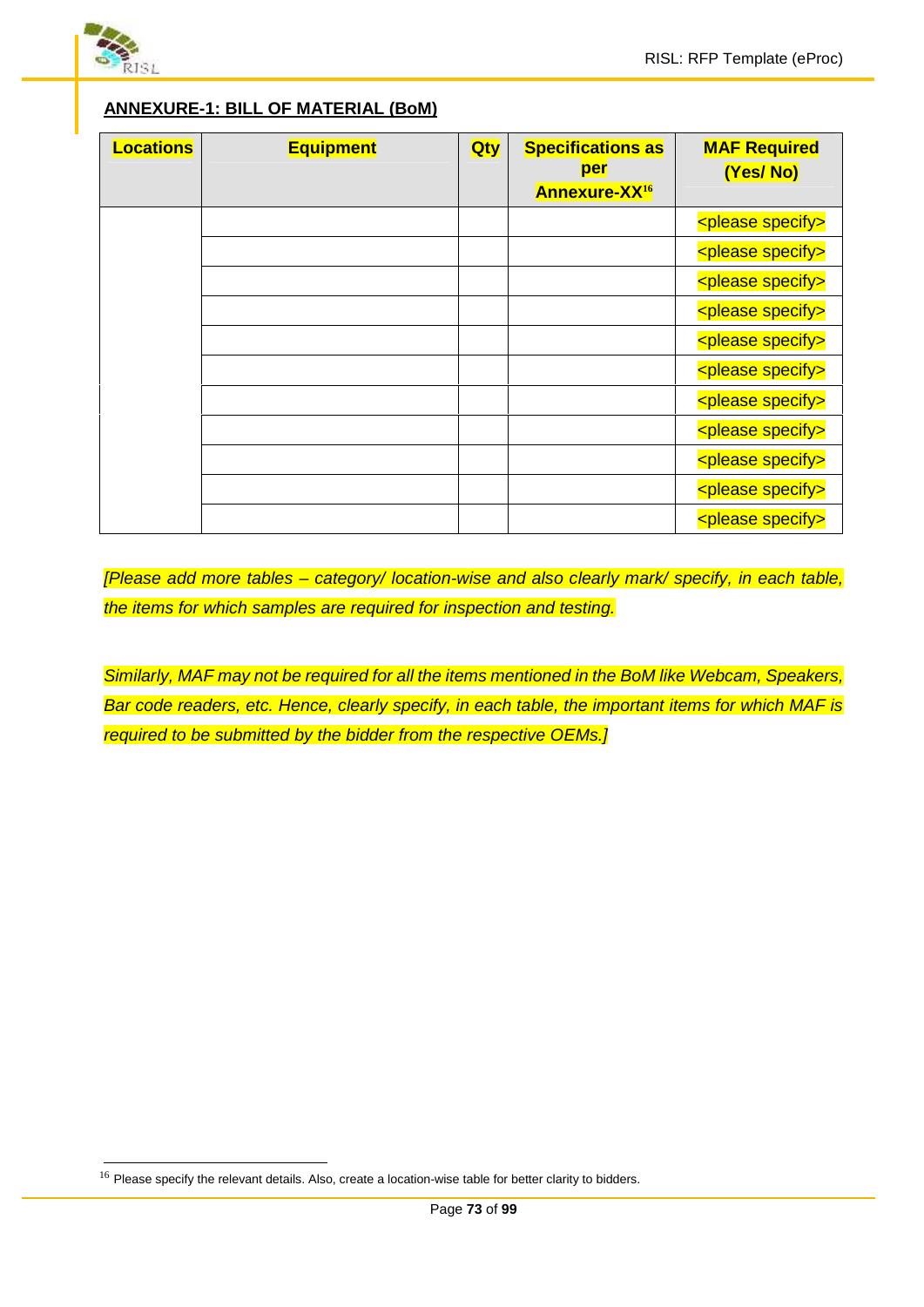

## **ANNEXURE-2: TECHNICAL SPECIFICATIONS**

*Note: All the specifications below are minimum specifications and higher specifications shall be used wherever necessary/ required. Deviation on higher side shall only be considered and no extra weightage shall be awarded for such deviations.*

### **Item No. 1 - <Please specify Name>**

| Make & Model Offered - (To be filled by the bidder) | <b>Compliance</b><br>(Yes/No) |  |
|-----------------------------------------------------|-------------------------------|--|
|                                                     |                               |  |
|                                                     |                               |  |
|                                                     |                               |  |

### **Item No. 2 - <Please specify Name>**

| Make & Model Offered - (To be filled by the bidder) | Compliance<br>(Yes/No) |  |
|-----------------------------------------------------|------------------------|--|
|                                                     |                        |  |
|                                                     |                        |  |
|                                                     |                        |  |

## **Item No. N - <Please specify Name>**

| Make & Model Offered - (To be filled by the bidder) | <b>Compliance</b><br>(Yes/No) |  |
|-----------------------------------------------------|-------------------------------|--|
|                                                     |                               |  |
|                                                     |                               |  |
|                                                     |                               |  |

Note: All the supplied Hardware/ Software should be Interoperable, IPv6 ready and in compliance with the policies/ guidelines issued by DIT, GoI in this regard. Also, the bidder is to quote/ propose only one make/ model against the respective item.

All the equipment to be hosted at  $\leq$  specify locations > should be  $\leq$  rack mountable > and the selected bidder shall have to mount the equipment in Rack(s) with required accessories/ cables/ screws etc. All the supplied Hardware/ Software should be IPv6 ready.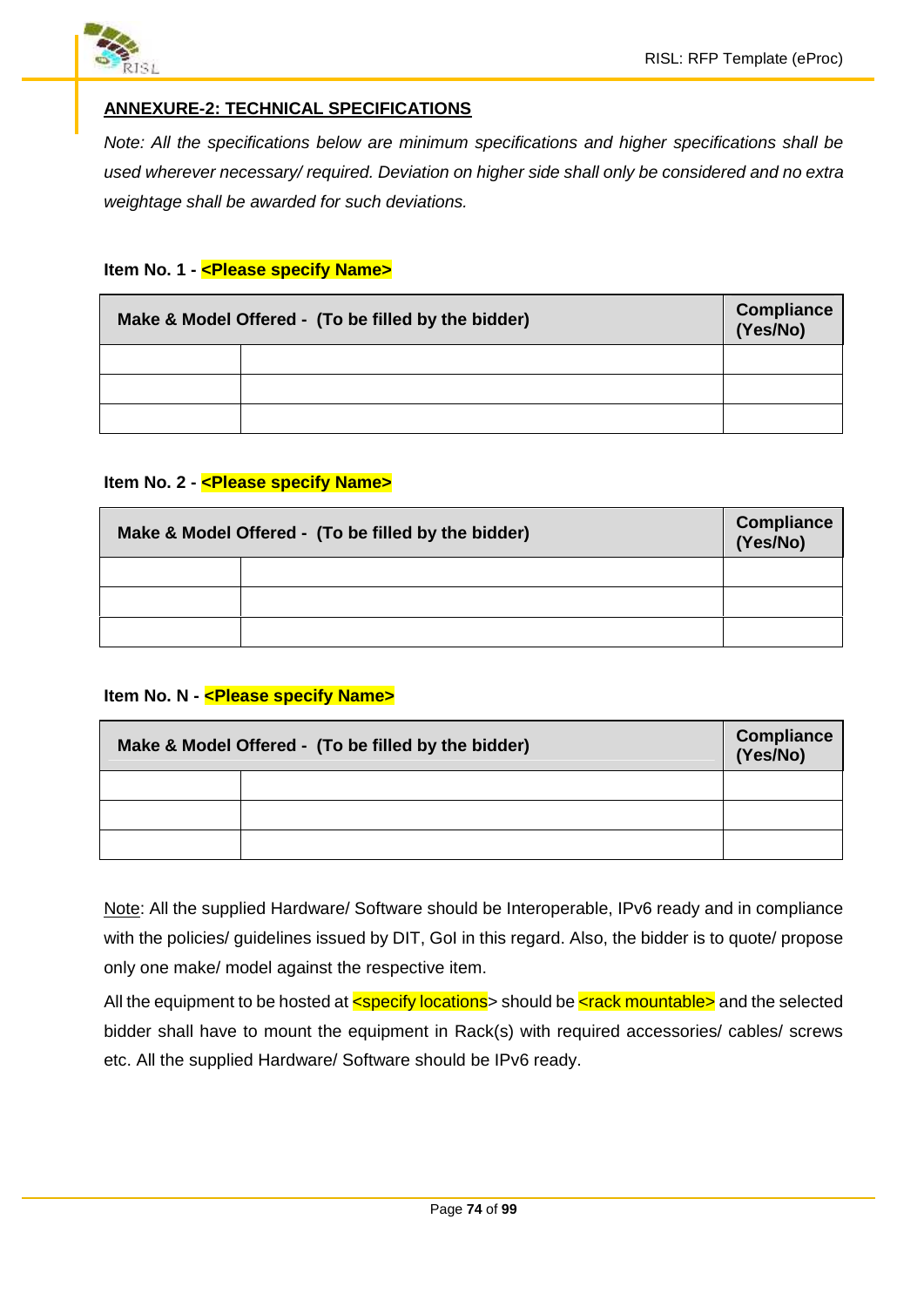

# **ANNEXURE-3: PRE-BID QUERIES FORMAT** {to be filled by the bidder}

### **Name of the Company/Firm:**

|  | Bidding Document Fee Receipt No. |  | for Rs |  |
|--|----------------------------------|--|--------|--|
|--|----------------------------------|--|--------|--|

### **Name of Person(s) Representing the Company/ Firm:**

| <b>Name of Person</b> | <b>Designation</b> | $Email-ID(s)$ | Tel. Nos. & Fax Nos. |
|-----------------------|--------------------|---------------|----------------------|
|                       |                    |               |                      |
|                       |                    |               |                      |
|                       |                    |               |                      |

### **Company/Firm Contacts:**

| <b>Contact Person(s)</b> | <b>Address</b><br>Correspondence | for | Email-ID(s) | Tel. Nos. & Fax Nos. |
|--------------------------|----------------------------------|-----|-------------|----------------------|
|                          |                                  |     |             |                      |
|                          |                                  |     |             |                      |

#### **Query / Clarification Sought:**

| S.No. | <b>RFP</b><br>Page No. | <b>RFP Rule</b><br>No. | <b>Rule Details</b> | Query/<br><b>Clarification</b> | Suggestion/ |
|-------|------------------------|------------------------|---------------------|--------------------------------|-------------|
|       |                        |                        |                     |                                |             |
|       |                        |                        |                     |                                |             |
|       |                        |                        |                     |                                |             |
|       |                        |                        |                     |                                |             |
|       |                        |                        |                     |                                |             |
|       |                        |                        |                     |                                |             |

*Note: - Queries must be strictly submitted only in the prescribed format (.XLS/ .XLSX/ .ODF). Queries not submitted in the prescribed format will not be considered/ responded at all by the procuring entity. Also, kindly attach the coloured scanned copy of the receipt towards the submission of the bidding/ tender document fee.*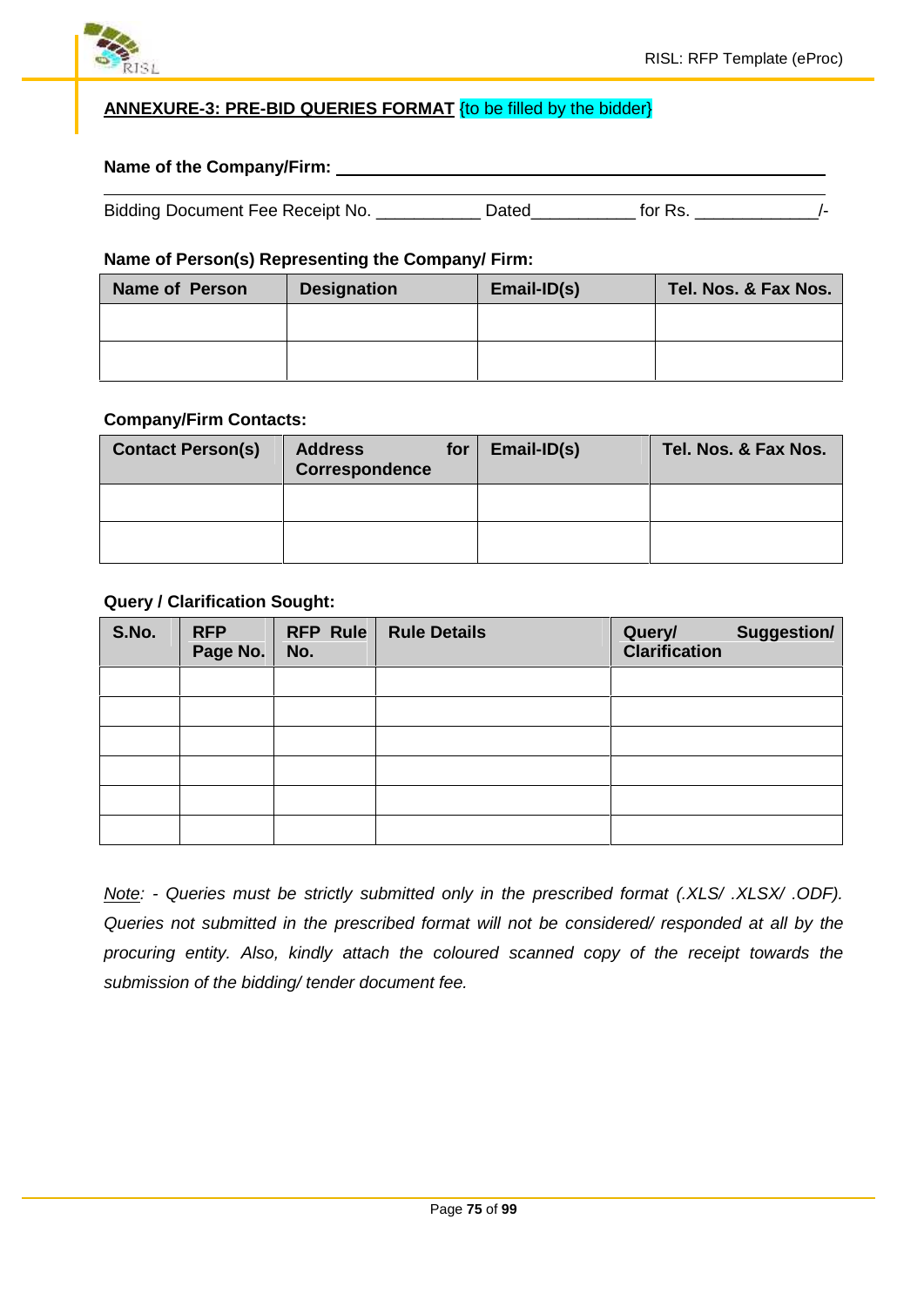

# **ANNEXURE-4: BIDDER'S AUTHORIZATION CERTIFICATE** {to be filled by the bidder}

To, {Procuring entity},

\_\_\_\_\_\_\_\_\_\_\_\_\_\_\_\_\_\_\_\_\_\_\_\_\_\_\_\_\_\_, \_\_\_\_\_\_\_\_\_\_\_\_\_\_\_\_\_\_\_\_\_\_\_\_\_\_\_\_\_\_,

I/ We {Name/ Designation} hereby declare/ certify that {Name/ Designation} is hereby authorized to sign relevant documents on behalf of the company/ firm in dealing with NIB reference No. dated The Assection authorized to attend meetings & submit technical & commercial information/ clarifications as may be required by you in the course of processing the Bid. For the purpose of validation, his/ her verified signatures are as under.

Thanking you,

Name of the Bidder: - Verified Signature: Authorised Signatory: - Seal of the Organization: - Date: \_\_\_\_\_\_\_\_\_\_\_\_\_\_ Place: **Place: Place: Place: Place:**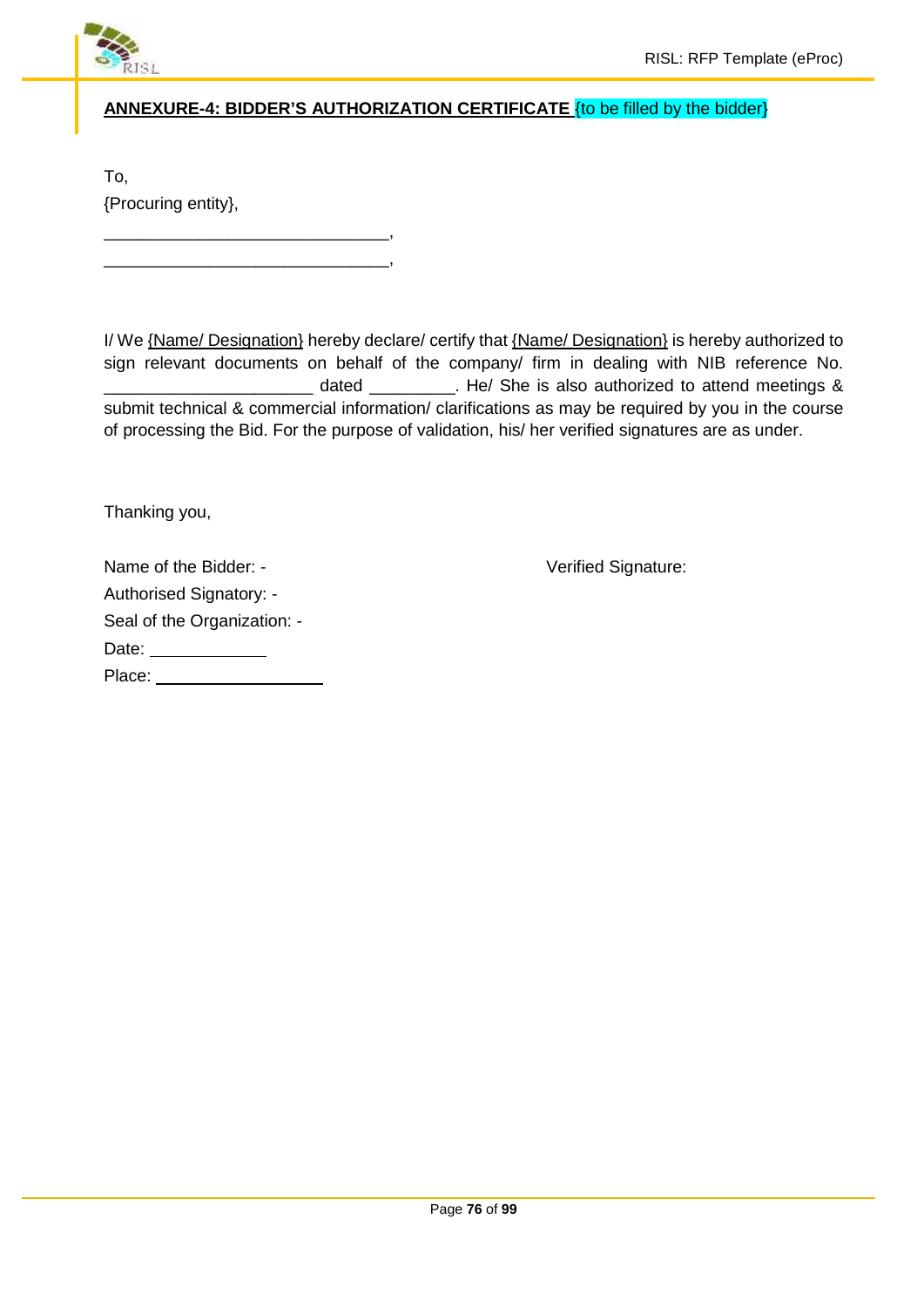

**ANNEXURE-5: SELF-DECLARATION** {to be filled by the bidder}

To,

{Procuring entity},

\_\_\_\_\_\_\_\_\_\_\_\_\_\_\_\_\_\_\_\_\_\_\_\_\_\_\_\_\_\_,

| In response to the NIB Ref. No.    |         |    |    |        |                                                  |           | dated |       | for |
|------------------------------------|---------|----|----|--------|--------------------------------------------------|-----------|-------|-------|-----|
| {Project                           | Title}, | as | an | Owner/ | Partner/                                         | Director/ | Auth. | Sian. | 0t  |
|                                    |         |    |    |        | I/ We hereby declare that presently our Company/ |           |       |       |     |
| firm<br>at the time of bidding,: - |         |    |    |        |                                                  |           |       |       |     |

- a) possess the necessary professional, technical, financial and managerial resources and competence required by the Bidding Document issued by the Procuring Entity;
- b) have fulfilled my/ our obligation to pay such of the taxes payable to the Union and the State Government or any local authority as specified in the Bidding Document;
- c) is having unblemished record and is not declared ineligible for corrupt & fraudulent practices either indefinitely or for a particular period of time by any State/ Central government/ PSU/ UT.
- d) does not have any previous transgressions with any entity in India or any other country during the last three years
- e) does not have any debarment by any other procuring entity
- f) is not insolvent in receivership, bankrupt or being wound up, not have its affairs administered by a court or a judicial officer, not have its business activities suspended and is not the subject of legal proceedings for any of the foregoing reasons;
- g) does not have, and our directors and officers not have been convicted of any criminal offence related to their professional conduct or the making of false statements or misrepresentations as to their qualifications to enter into a procurement contract within a period of three years preceding the commencement of the procurement process, or not have been otherwise disqualified pursuant to debarment proceedings;
- h) does not have a conflict of interest as mentioned in the bidding document which materially affects the fair competition.
- i) will comply with the code of integrity as specified in the bidding document.

If this declaration is found to be incorrect then without prejudice to any other action that may be taken as per the provisions of the applicable Act and Rules thereto prescribed by GoR, my/ our security may be forfeited in full and our bid, to the extent accepted, may be cancelled.

Thanking you,

| Name of the Bidder: -       |
|-----------------------------|
| Authorised Signatory: -     |
| Seal of the Organization: - |
| Date:                       |
| Place:                      |
|                             |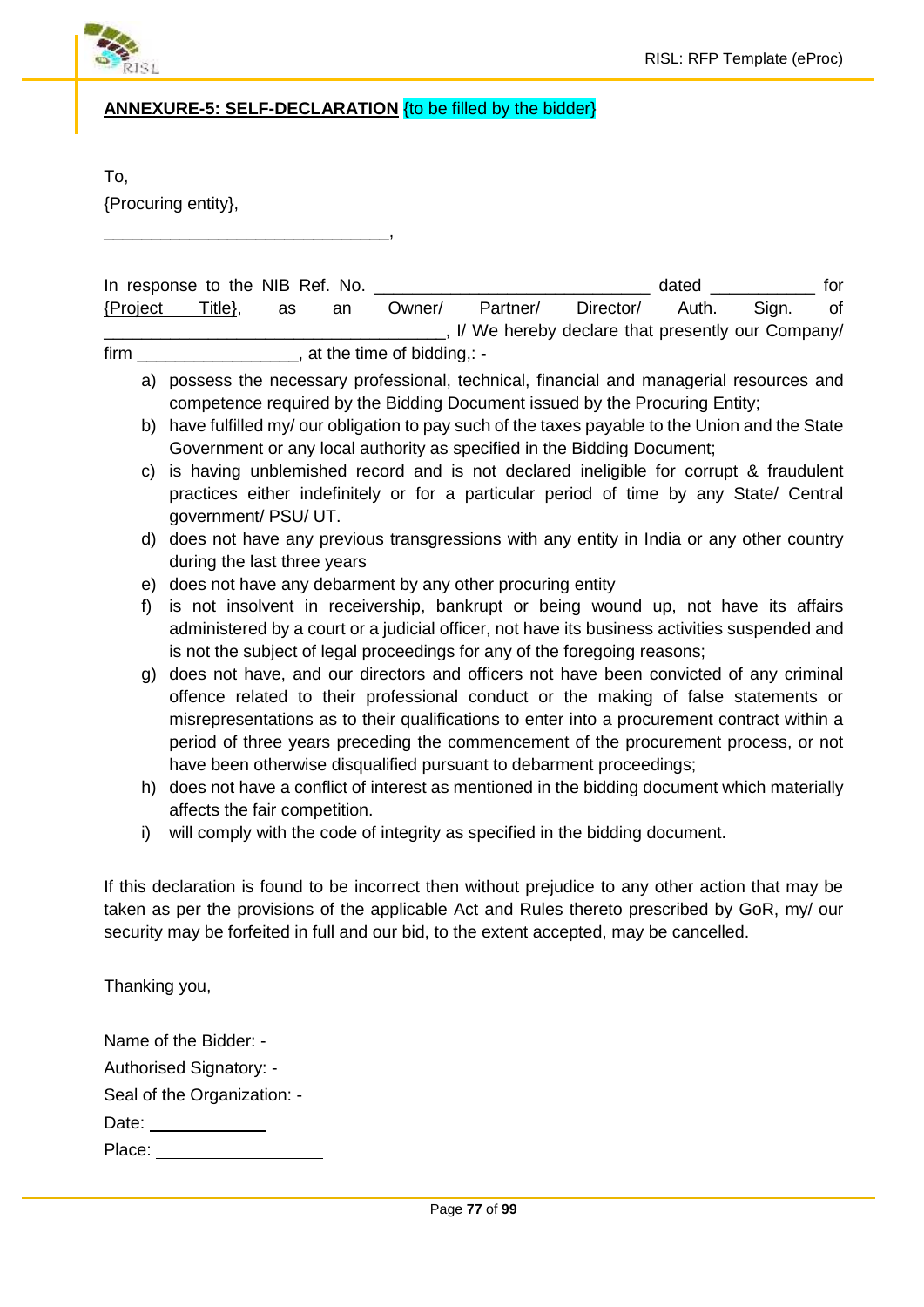

# **ANNEXURE-6: CERTIFICATE OF CONFORMITY/ NO DEVIATION** {to be filled by the bidder}

To, {Procuring Entity},

# **CERTIFICATE**

\_\_\_\_\_\_\_\_\_\_\_\_\_\_\_\_\_\_\_\_\_\_\_\_\_\_\_\_\_\_,

This is to certify that, the specifications of Hardware & Software which I/ We have mentioned in the Technical bid, and which I/ We shall supply if I/ We am/ are awarded with the work, are in conformity with the minimum specifications of the bidding document and that there are no deviations of any kind from the requirement specifications.

Also, I/ we have thoroughly read the bidding document and by signing this certificate, we hereby submit our token of unconditional acceptance to all the terms & conditions of the bidding document without any deviations.

I/ We also certify that the price I/ we have quoted is inclusive of all the cost factors involved in the end-to-end implementation and execution of the project, to meet the desired Standards set out in the bidding Document.

Thanking you,

| Name of the Bidder: -          |  |
|--------------------------------|--|
| <b>Authorised Signatory: -</b> |  |
| Seal of the Organization: -    |  |
| Date:                          |  |
| Place:                         |  |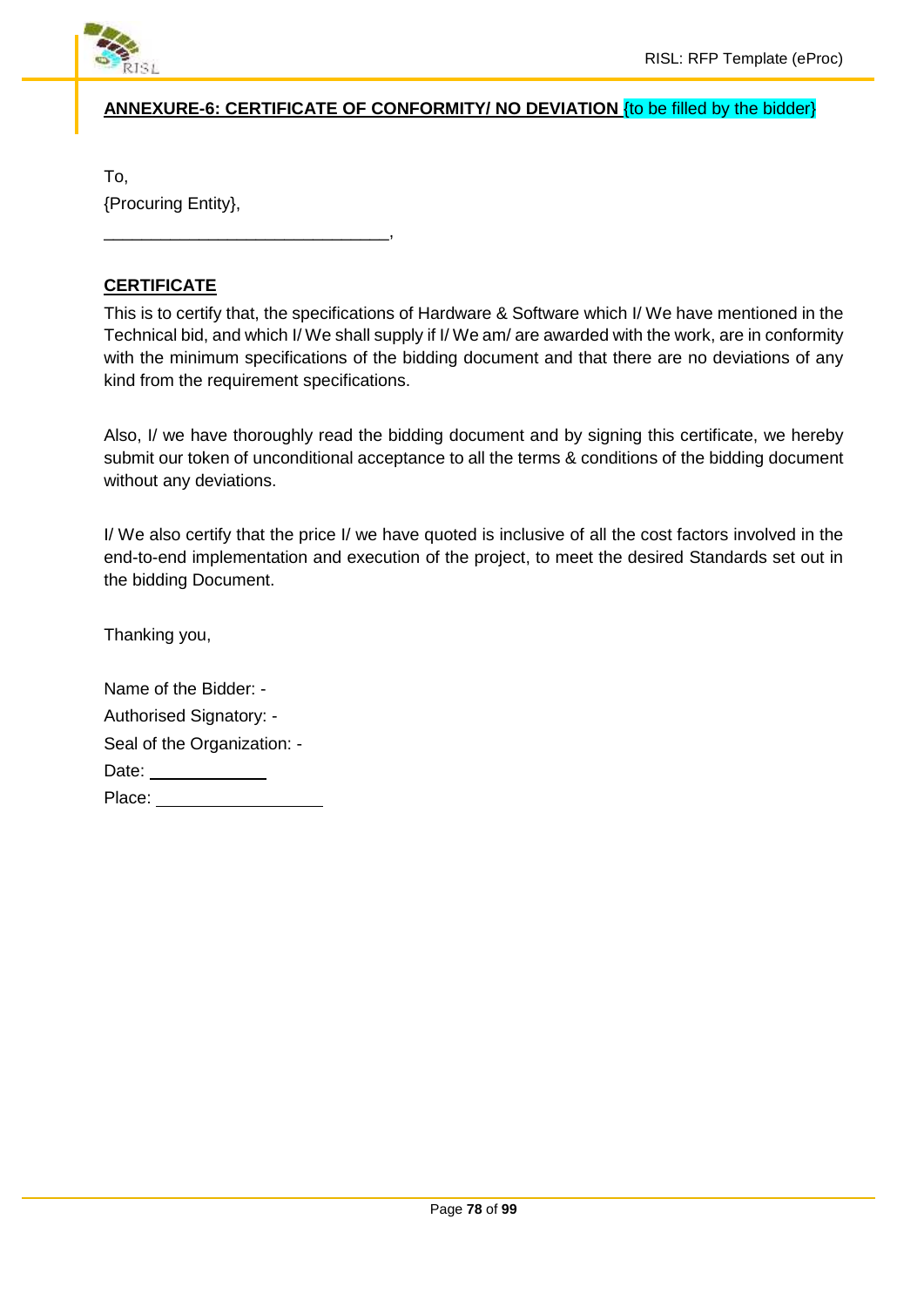

# **ANNEXURE-7: DECLARATION BY BIDDER** {to signed by selected bidder}

I/ We declare that I am/we are bonafide/ Manufacturers/ Whole Sellers/ Sole distributor/ Authorised dealer/ dealers/ sole selling/ Marketing agent in the goods/ stores/ equipment for which I/ We have quoted.

If this declaration is found to be incorrect then without prejudice to any other action that may be taken, my/ our security may be forfeited in full and the bid, if any, to the extent accepted may be cancelled.

| Name of the Bidder: -       |  |
|-----------------------------|--|
| Authorised Signatory: -     |  |
| Seal of the Organization: - |  |
| Date:                       |  |
| Place:                      |  |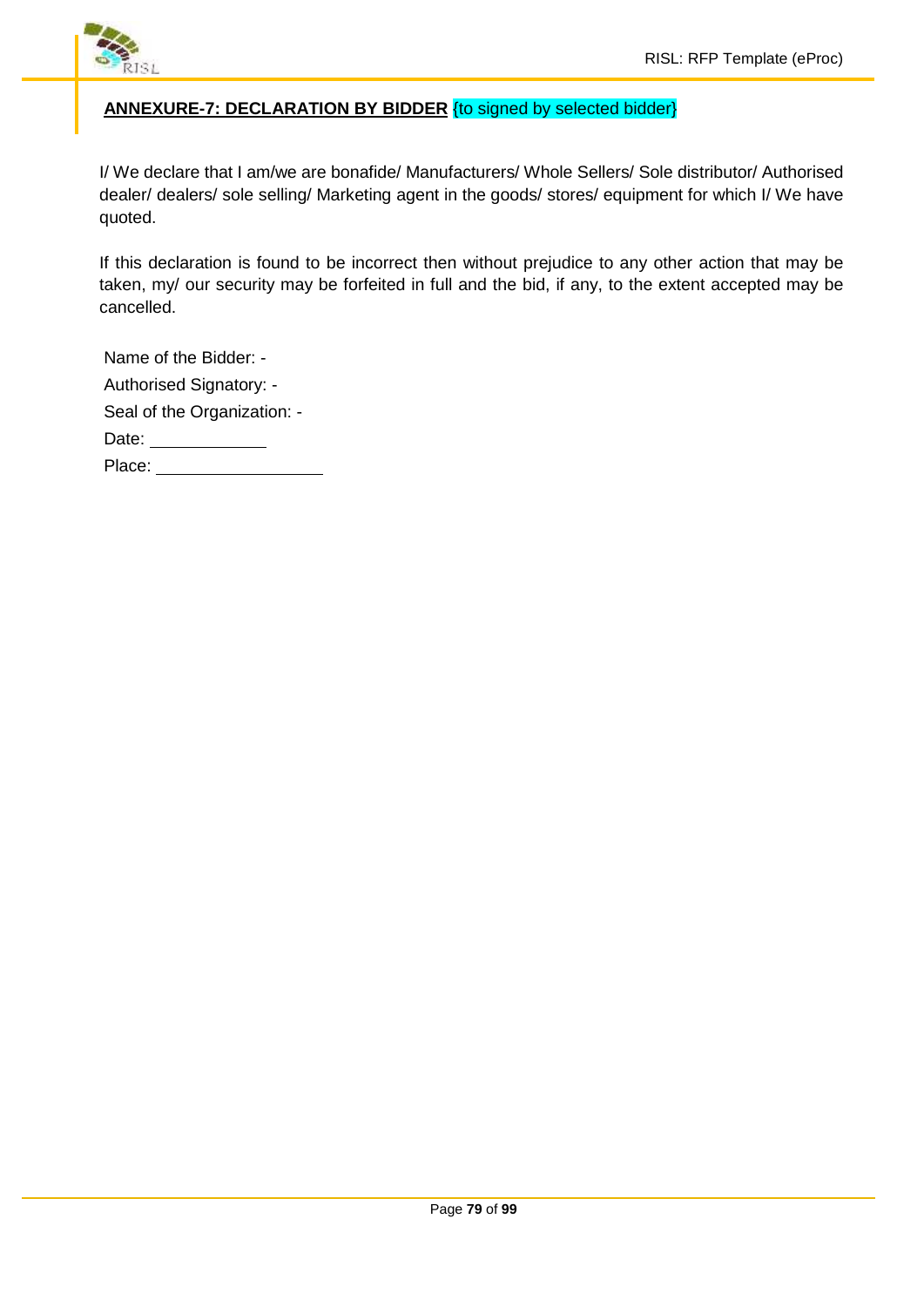

## **ANNEXURE-8: MANUFACTURER'S AUTHORIZATION FORM (MAF)** {to be filled by the OEMs}

## **(Indicative Format)**

To, {Procuring Entity}, \_\_\_\_\_\_\_\_\_\_\_\_\_\_\_\_\_\_\_\_\_\_\_\_\_\_\_\_\_\_,

Subject: Issue of the Manufacturer's Authorisation Form (MAF) Reference: NIB/ RFP Ref. No. \_\_\_\_\_\_\_\_\_\_\_\_\_\_\_\_\_\_\_\_\_\_\_\_\_\_ dated \_\_\_\_\_\_\_\_\_\_

Sir,

We {name and address of the OEM} who are established and reputed original equipment manufacturers (OEMs) having factories at {addresses of manufacturing location} do hereby authorize {M/s \_\_\_\_\_\_\_\_\_\_\_\_\_\_\_\_\_\_\_\_\_\_\_\_\_\_} who is our {Distributor/ Channel Partner/ Retailer/ Others <please specify>} to bid, negotiate and conclude the contract with you against the aforementioned reference for the following Hardware/ Software manufactured by us: -

*{OEM will mention the details of all the proposed product(s) with their make/ model.}*

We undertake to provide OEM Warranty for the offered Hardware/ Software, as mentioned above, for *<please specify as per RFP requirements>* Years.

[Note: Following clauses may also be included by the POIC in MAF for important components as per RFP requirements.

We hereby confirm that the offered Hardware/ Software is not likely to be declared as End-of-Sale within next <please specify> months from the date of bid submission. We hereby confirm that the offered Hardware/ Software is not likely to be declared as End-of-Service/ Support within next <please specify> years from the date of bid submission.]

Yours faithfully, For and on behalf of M/s (Name of the manufacturer)

(Authorized Signatory) Name, Designation & Contact No.: Address: Seal: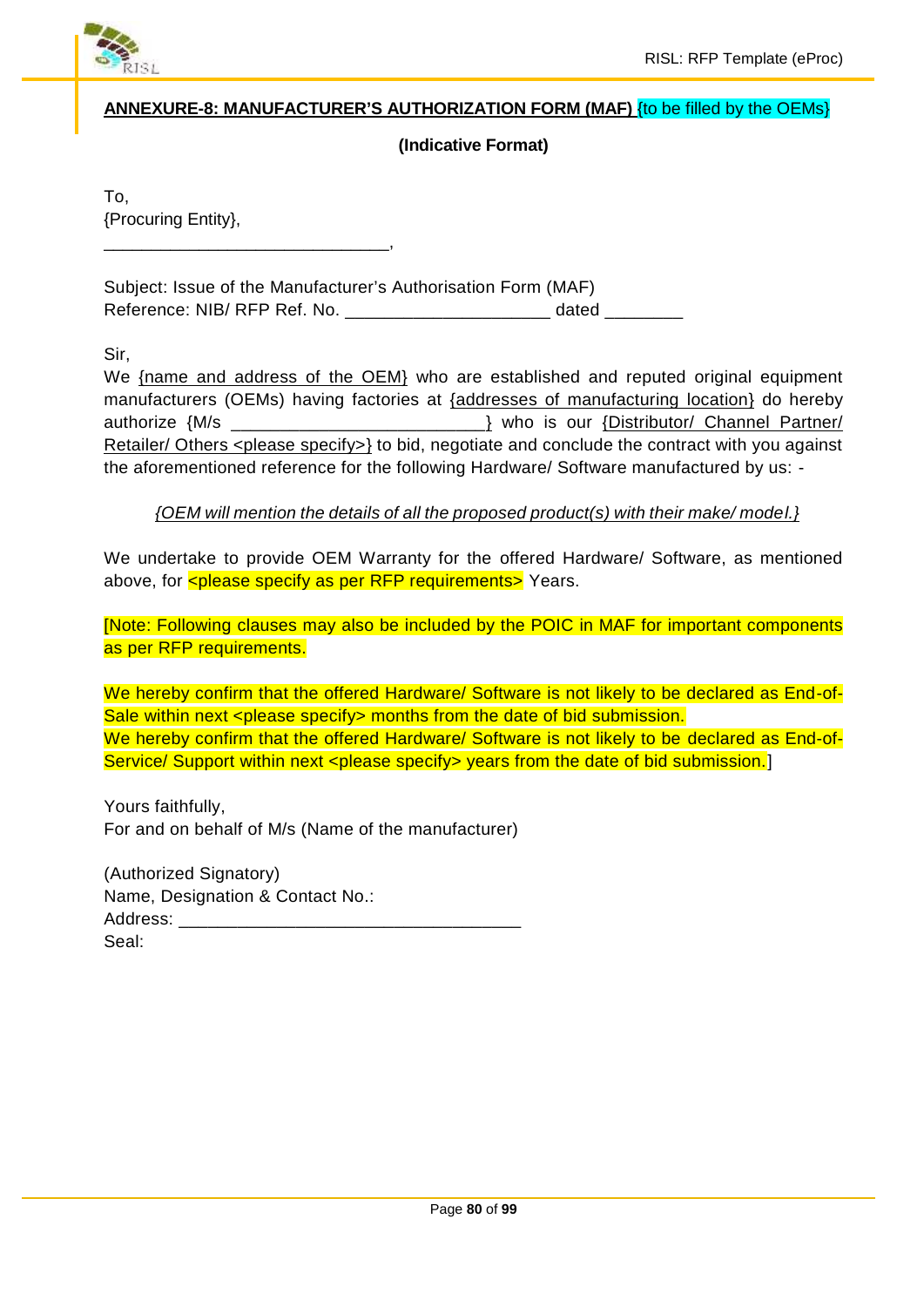

# **ANNEXURE-9: UNDERTAKING ON AUTHENTICITY OF COMPUTER EQUIPMENTS**

{to be filled by the bidder (On Rs. 100/- Non-judicial stamp paper)}

To, {Procuring Entity},

 $\overline{\phantom{a}}$  . The set of the set of the set of the set of the set of the set of the set of the set of the set of the set of the set of the set of the set of the set of the set of the set of the set of the set of the set o

\_\_\_\_\_\_\_\_\_\_\_\_\_\_\_\_\_\_\_\_\_\_\_\_\_\_\_\_\_\_,

Reference: NIB No. :\_\_\_\_\_\_\_\_\_\_\_\_\_\_\_\_\_\_\_\_\_\_\_\_\_\_\_\_\_\_\_\_\_\_\_ Dated:\_\_\_\_\_\_\_\_\_\_

This has reference to the items being supplied/ quoted to you vide bid ref. no. \_\_\_\_\_\_\_\_\_\_\_ dated

We hereby undertake that all the components/ parts/ assembly/ software used in the equipment shall be genuine, original and new components /parts/ assembly/ software from respective OEMs of the products and that no refurbished/ duplicate/ second hand components/ parts/ assembly/ software are being used or shall be used. In respect of licensed operating system, we undertake that the same shall be supplied along with the authorized license certificate with our name/logo. Also, that it shall be sourced from the authorized source for use in India.

In case, we are found not complying with above at the time of delivery or during installation, for the equipment already billed, we agree to take back the equipment already supplied at our cost and return any amount paid to us by you in this regard and that you will have the right to forfeit our Bid Security/ SD/ PSD for this bid or debar/ black list us or take suitable action against us.

Authorized Signatory Name: Designation: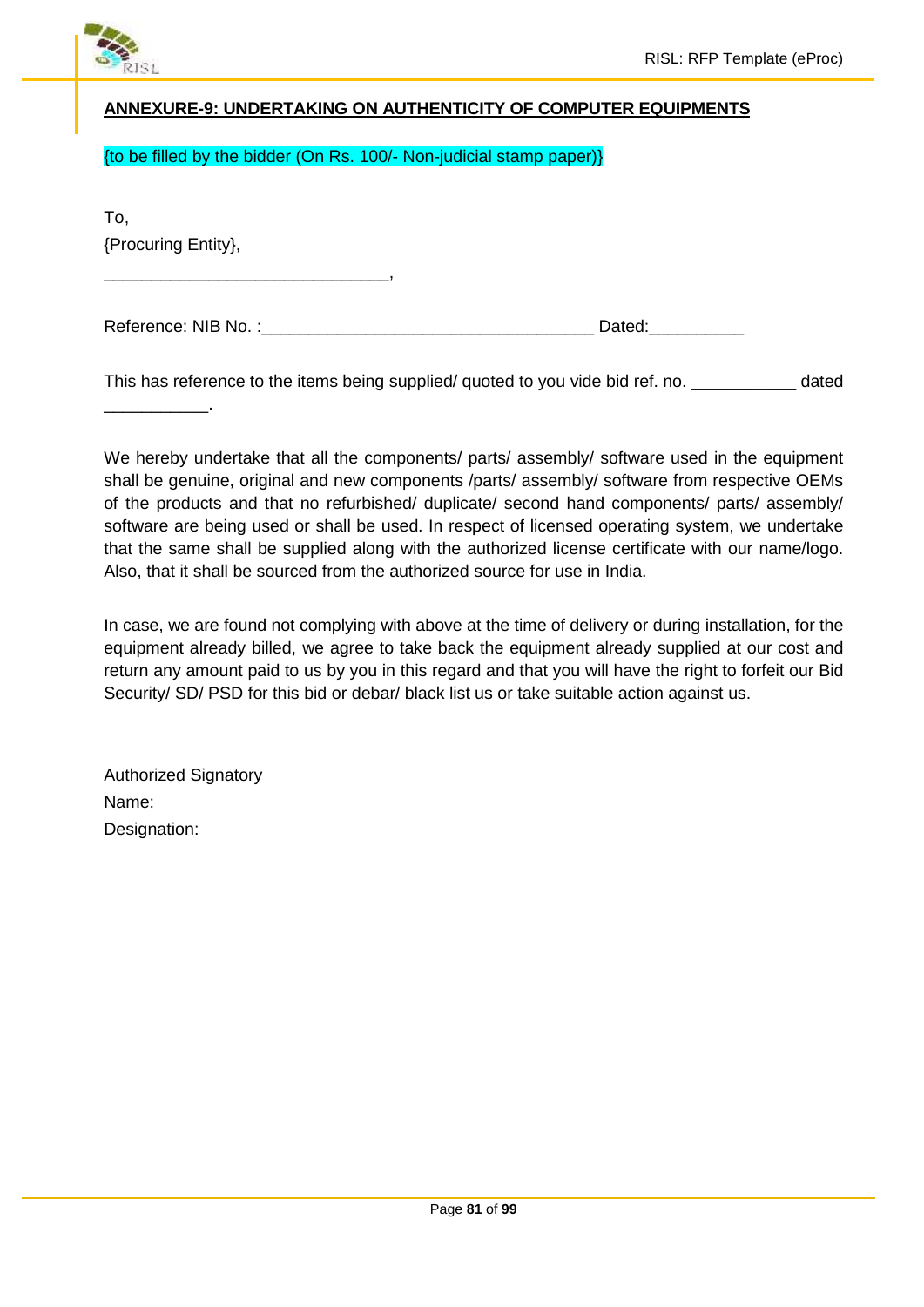

# **ANNEXURE-10: COMPONENTS OFFERED – BOM** {to be filled by the bidder}

Please fill the following BOM for all the offered components.

| S.No. | <b>Product Details</b><br>(Only one make and model) | <b>Detailed</b><br><b>Technical</b><br><b>Specification</b><br>Reference** | <b>OEM Details</b><br>(Name, Address, E-Mail,<br><b>Mobile Nos.)</b> |
|-------|-----------------------------------------------------|----------------------------------------------------------------------------|----------------------------------------------------------------------|
| 1.    |                                                     | $\{$ ltem No. xx $\}$                                                      |                                                                      |
| 2.    |                                                     | {Item No. xx}                                                              |                                                                      |
| 3.    |                                                     | $\{$ ltem No. xx $\}$                                                      |                                                                      |

\*\* Please attach Technical specifications compliance sheet (on OEM letter head only) and provide reference number in this column. (Deviations, if any, should be appropriately mentioned & highlighted in the compliance/ deviation column of the respective table as provided above in the Annexure-2: Technical Specifications)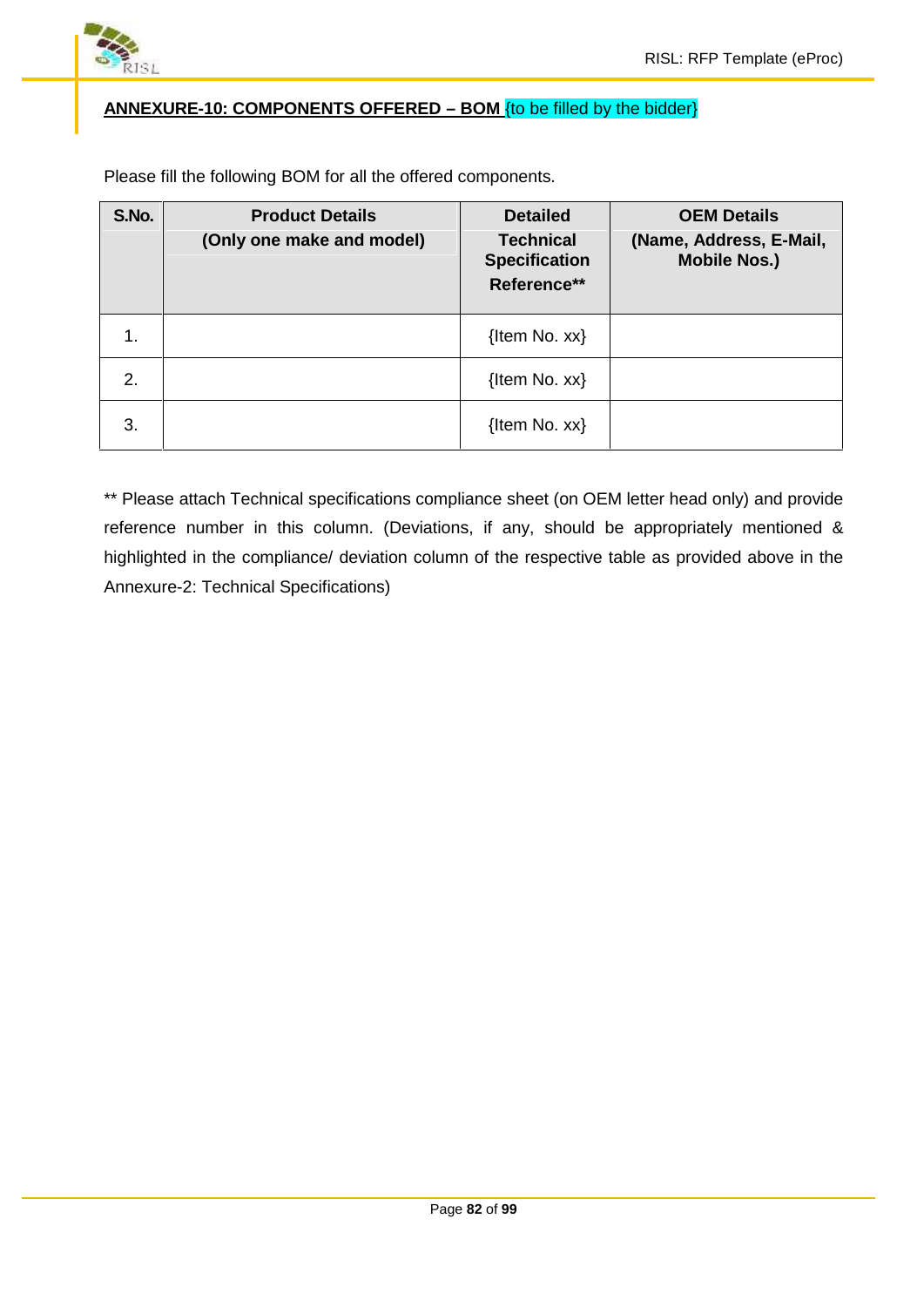

# **ANNEXURE-11: FINANCIAL BID COVER LETTER & FORMAT**

## **COVER LETTER** {to be submitted by the bidder on his Letter head}

To, {Procuring Entity},

\_\_\_\_\_\_\_\_\_\_\_\_\_\_\_\_\_\_\_\_\_\_\_\_\_\_\_\_\_\_,

Reference: NIB No. :\_\_\_\_\_\_\_\_\_\_\_\_\_\_\_\_\_\_\_\_\_\_\_\_\_\_\_\_\_\_\_\_\_\_\_ Dated:\_\_\_\_\_\_\_\_\_\_

Dear Sir,

We, the undersigned bidder, Having read & examined in detail, the Bidding Document, the receipt of which is hereby duly acknowledged, I/ we, the undersigned, offer to supply/ work as mentioned in the Scope of the work, Bill of Material, Technical specifications, Service Level Standards & in conformity with the said bidding document for the same.

I / We undertake that the prices are in conformity with the specifications prescribed. The quote/ price are inclusive of all cost likely to be incurred for executing this work. The prices are inclusive of all type of govt. taxes/duties as mentioned in the financial bid (BoQ).

I / We undertake, if our bid is accepted, to deliver the goods in accordance with the delivery schedule specified in the schedule of Requirements.

I/ We hereby declare that in case the contract is awarded to us, we shall submit the contract performance guarantee as prescribed in the bidding document.

I/We agree to abide by this bid for a period of \_\_\_\_\_ days after the last date fixed for bid submission and it shall remain binding upon us and may be accepted at any time before the expiry of that period.

Until a formal contract is prepared and executed, this bid, together with your written acceptance thereof and your notification of award shall constitute a binding Contract between us.

I/ We hereby declare that our bid is made in good faith, without collusion or fraud and the information contained in the bid is true and correct to the best of our knowledge and belief.

We understand that you are not bound to accept the lowest or any bid you may receive.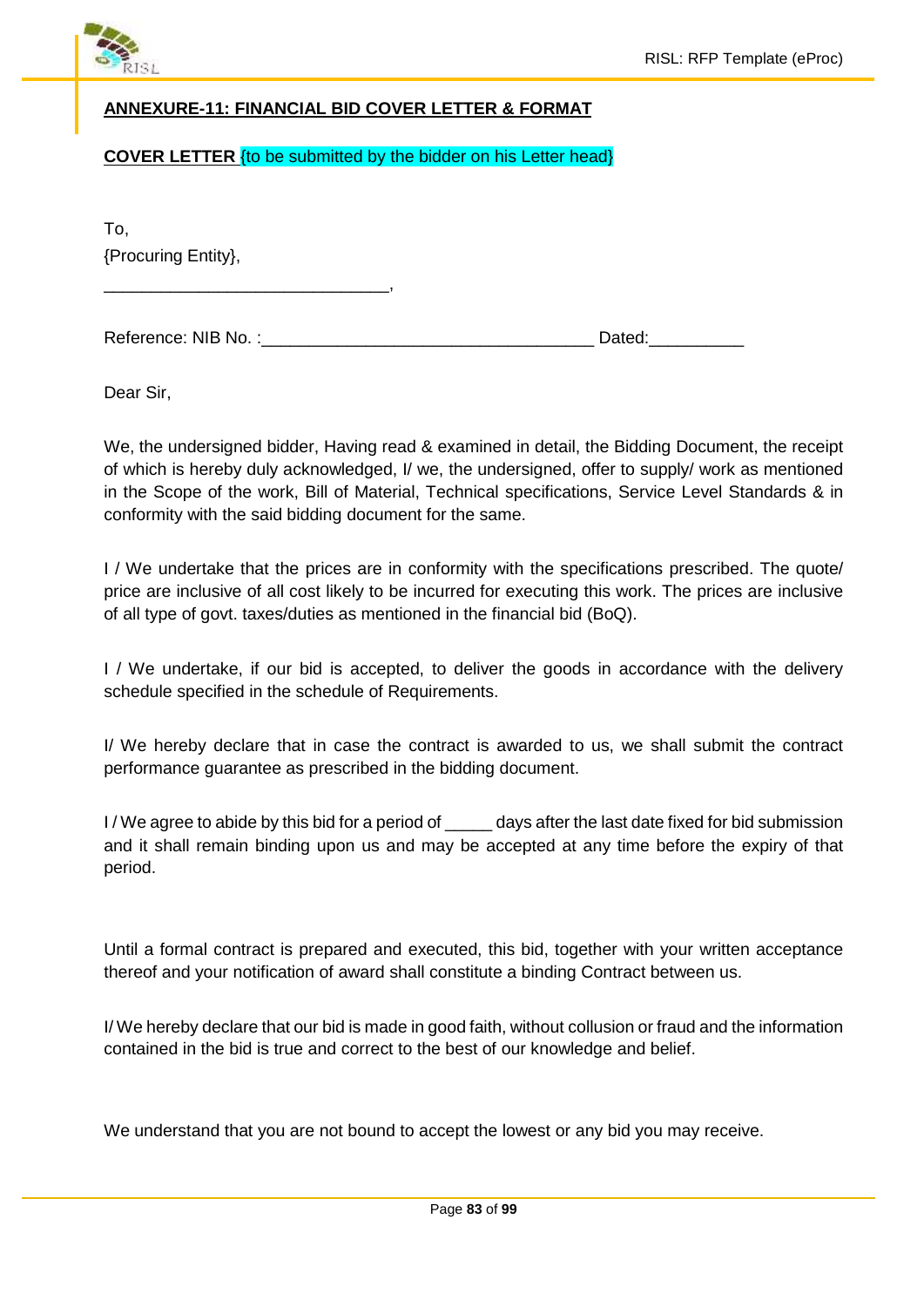

We agree to all the terms & conditions as mentioned in the bidding document and submit that we have not submitted any deviations in this regard.

Date: Authorized Signatory Name: Designation: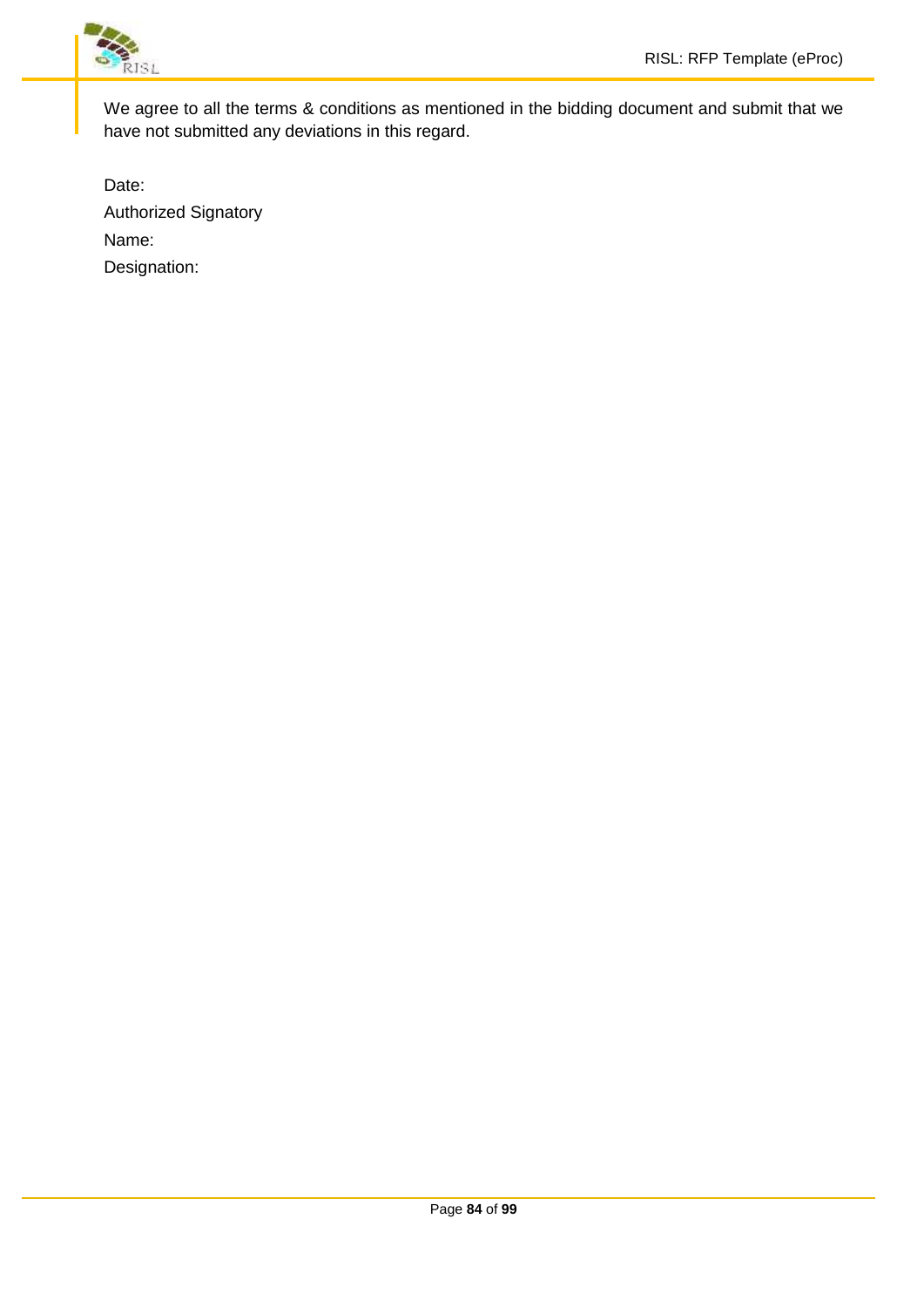

# **Financial Bid Format**

# {to be submitted by the bidder only in BoQ format (.XLS) available at e-Procurement portal} **A) <Please Specify…>**

| S.No.                        | <b>Item No. and</b><br><b>Description</b> |  | <b>Unit Qty</b> | <b>Base Unit</b><br><b>Cost</b><br>in INR | <b>Total Cost</b><br>in INR | Tax rate in<br>percentage,<br>if any, as<br>applicable<br>(Please also<br>specify here<br>the type of<br>Tax &<br>percentage) | <b>Tax in</b><br><b>INR</b> | <b>Total Cost</b><br>in INR |
|------------------------------|-------------------------------------------|--|-----------------|-------------------------------------------|-----------------------------|-------------------------------------------------------------------------------------------------------------------------------|-----------------------------|-----------------------------|
|                              |                                           |  | A               | B                                         | $C = A \times B$            | D                                                                                                                             | E                           | $F = C + E$                 |
| 1.                           |                                           |  |                 |                                           |                             |                                                                                                                               |                             |                             |
| 2.                           |                                           |  |                 |                                           |                             |                                                                                                                               |                             |                             |
| 3.                           |                                           |  |                 |                                           |                             |                                                                                                                               |                             |                             |
| 4.                           |                                           |  |                 |                                           |                             |                                                                                                                               |                             |                             |
| Total A1 (In Figures) - Rs.  |                                           |  |                 |                                           |                             |                                                                                                                               |                             |                             |
| Total A1 (In Words) - Rupees |                                           |  |                 |                                           |                             |                                                                                                                               |                             |                             |

# **B) <Please Specify…>**

| S.No<br>$\blacksquare$ | <b>Item No.</b><br>and<br><b>Descriptio</b><br>$\mathbf n$ | <b>Ite</b><br>m<br>No. | <b>Make</b><br>$\mathbf{a}$<br><b>Mod</b><br><b>el</b> | $\mathbf t$ | <b>Uni</b> Tota<br>L<br><b>Qty</b> | <b>Base Unit</b><br><b>Cost in INR</b><br>(inclusive of<br>packaging,<br>transportatio<br>n, warranty,<br><b>insurance</b><br>(for entire<br>project<br>period) | <b>Total</b><br><b>Cost</b><br>in INR | <b>CST in</b><br>e | <b>VAT in</b><br><b>Percentag percentag T in T in</b><br>e |   | <b>CS VA</b><br><b>INR INR</b> | <b>Total</b><br><b>Cost in</b><br><b>INR</b> |
|------------------------|------------------------------------------------------------|------------------------|--------------------------------------------------------|-------------|------------------------------------|-----------------------------------------------------------------------------------------------------------------------------------------------------------------|---------------------------------------|--------------------|------------------------------------------------------------|---|--------------------------------|----------------------------------------------|
|                        |                                                            |                        |                                                        |             | $\mathsf{A}$                       | B                                                                                                                                                               | $C = Ax$<br>B                         |                    |                                                            | D | E                              | $F = C + D +$<br>E                           |
| 1.                     |                                                            |                        |                                                        |             |                                    |                                                                                                                                                                 |                                       |                    |                                                            |   |                                |                                              |
| $\overline{2}$         |                                                            |                        |                                                        |             |                                    |                                                                                                                                                                 |                                       |                    |                                                            |   |                                |                                              |
| 3.                     |                                                            |                        |                                                        |             |                                    |                                                                                                                                                                 |                                       |                    |                                                            |   |                                |                                              |
| 4.                     |                                                            |                        |                                                        |             |                                    |                                                                                                                                                                 |                                       |                    |                                                            |   |                                |                                              |
|                        | Total A2 (In Figures) - Rs.                                |                        |                                                        |             |                                    |                                                                                                                                                                 |                                       |                    |                                                            |   |                                |                                              |
|                        | Total A2 (In Words) - Rupees                               |                        |                                                        |             |                                    |                                                                                                                                                                 |                                       |                    |                                                            |   |                                |                                              |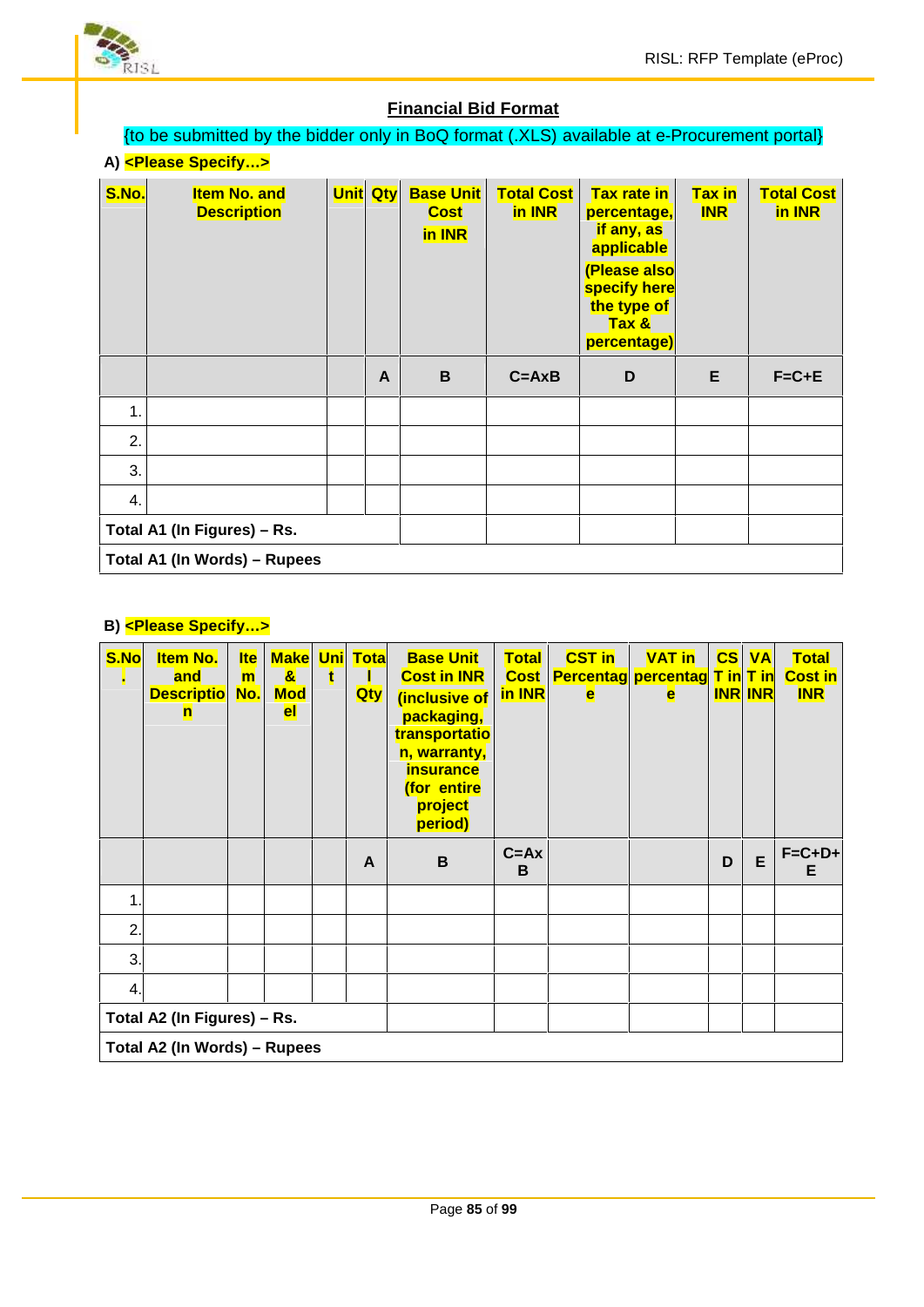

# **C) Commercial Bid Summary (only to be used for Financial Bid Evaluation purpose)**

| <b>S.No.</b>                           | <b>Item</b>     | <b>Total Value in INR</b> |  |  |  |  |
|----------------------------------------|-----------------|---------------------------|--|--|--|--|
|                                        | <b>Total A1</b> |                           |  |  |  |  |
| $\overline{2}$                         | <b>Total A2</b> |                           |  |  |  |  |
| $\overline{\mathbf{3}}$                | <b>ALC N</b>    |                           |  |  |  |  |
|                                        | <b>P.A.A.</b>   |                           |  |  |  |  |
| Grand Total (In Figures) - Rs.         |                 |                           |  |  |  |  |
| <b>Grand Total (In Words) - Rupees</b> |                 |                           |  |  |  |  |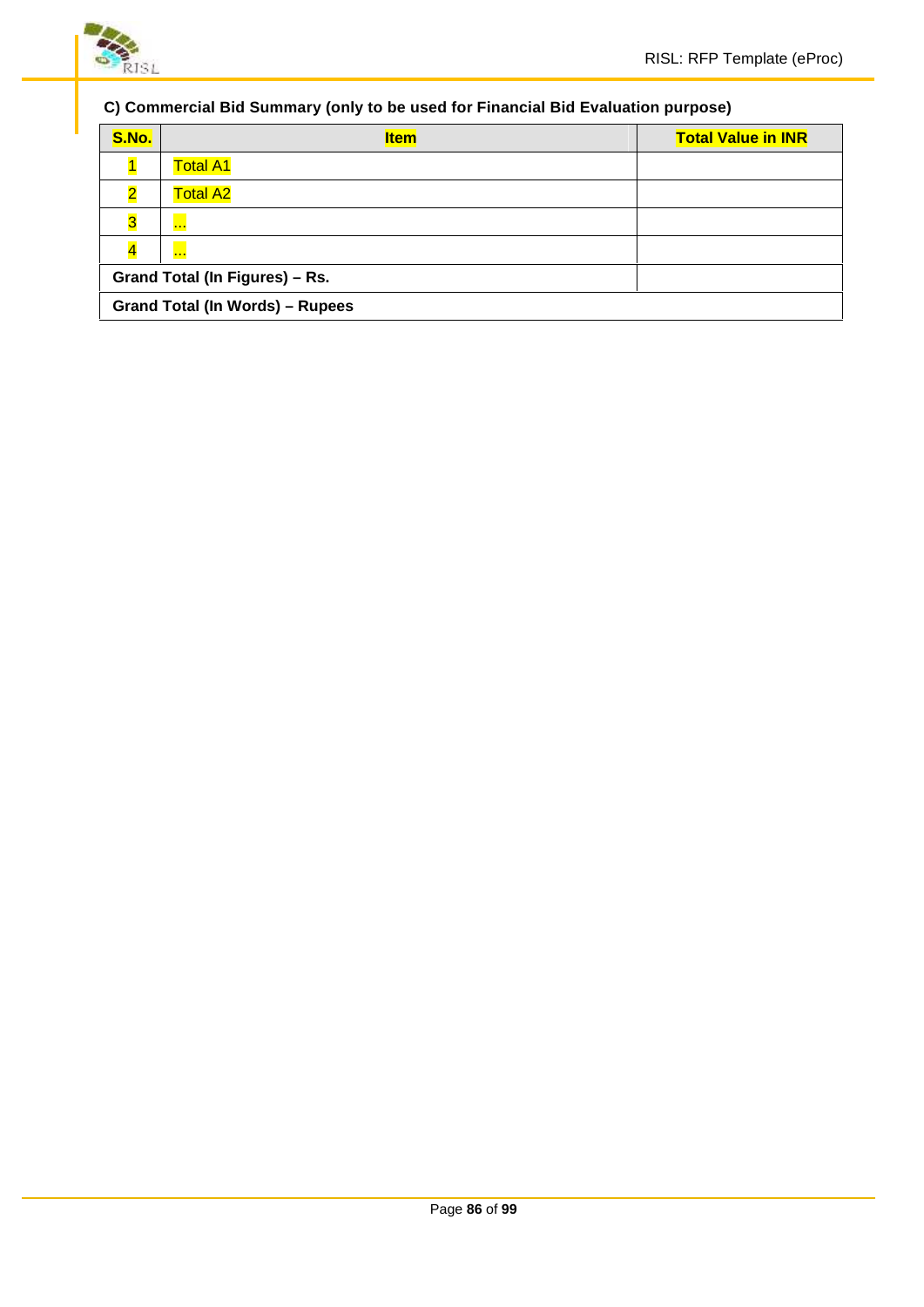

### **ANNEXURE-12: BANK GUARANTEE FORMAT** {to be submitted by the bidder's bank}

## **BANK GUARANTEE FORMAT – BID SECURITY**

(To be stamped in accordance with Stamp Act and to be issued by a Nationalised/ Scheduled bank having its branch at Jaipur and payable at par at Jaipur, Rajasthan)

To, The Managing Director, RajCOMP Info Services Limited (RISL), First Floor, Yojana Bhawan, C-Block, Tilak Marg, C-Scheme, Jaipur-302005 (Raj).

Sir,

1. In accordance with your Notice Inviting Bid for <please specify the project title> vide NIB reference no.  $\leq$  please specify> M/s.  $\ldots$   $\ldots$   $\ldots$   $\ldots$   $\ldots$   $\ldots$   $\ldots$  (Name & full address of the firm) (Hereinafter called the "Bidder") hereby submits the Bank Guarantee to participate in the said procurement/ bidding process as mentioned in the bidding document.

It is a condition in the bidding documents that the Bidder has to deposit Bid Security amounting to  $\overline{\text{R}}$ . \_\_\_\_\_\_\_\_\_\_\_\_\_\_\_\_\_\_\_(Rupees  $\text{C}$  /n words>)> in respect to the NIB Ref. No. dated **Example 2** issued by RISL, First Floor, Yojana Bhawan, C-Block, Tilak Marg, C-Scheme, Jaipur, Rajasthan (hereinafter referred to as "RISL") by a Bank Guarantee from a Nationalised Bank/ Scheduled Commercial Bank having its branch at Jaipur irrevocable and operative till the bid validity date (i.e.  $\leq$  please specify> days from the date of submission of bid). It may be extended if required in concurrence with the bid validity.

And whereas the Bidder desires to furnish a Bank Guarantee for a sum of  $\leq$ Rs.  $\blacksquare$  (Rupees  $\ltimes$ in words>)> to the RISL as earnest money deposit.

- 2. Now, therefore, we the ……………………………….…… (Bank), a body corporate constituted under the Banking Companies (Acquisition and Transfer of Undertaking) Act. 1969 (delete, if not applicable) and branch Office at…………………... (Hereinafter referred to as the Guarantor) do hereby undertake and agree to pay forthwith on demand in writing by the RISL of the said guaranteed amount without any demur, reservation or recourse.
- 3. We, the aforesaid bank, further agree that the RISL shall be the sole judge of and as to whether the Bidder has committed any breach or breaches of any of the terms costs, charges and expenses caused to or suffered by or that may be caused to or suffered by the RISL on account thereof to the extent of the Earnest Money required to be deposited by the Bidder in respect of the said bidding document and the decision of the RISL that the Bidder has committed such breach or breaches and as to the amount or amounts of loss, damage, costs, charges and expenses caused to or suffered by or that may be caused to or suffered by the RISL shall be final and binding on us.
- 4. We, the said Bank further agree that the Guarantee herein contained shall remain in full force and effect until it is released by the RISL and it is further declared that it shall not be necessary for the RISL to proceed against the Bidder before proceeding against the Bank and the Guarantee herein contained shall be invoked against the Bank, notwithstanding any security which the RISL may have obtained or shall be obtained from the Bidder at any time when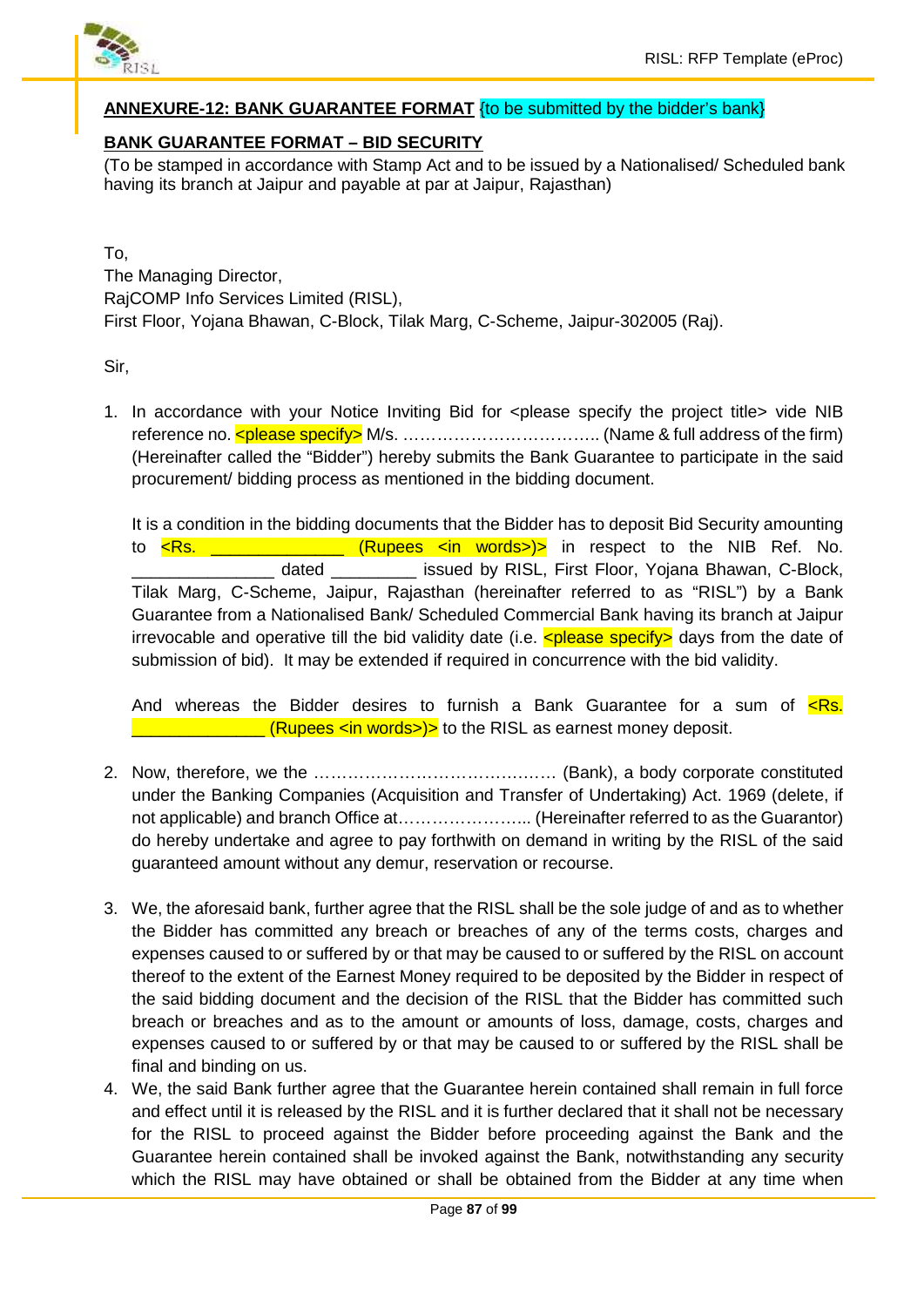proceedings are taken against the Bank for whatever amount that may be outstanding or unrealized under the Guarantee.

- 5. Any notice by way of demand or otherwise hereunder may be sent by special courier, telex, fax, registered post or other electronic media to our address, as aforesaid and if sent by post, it shall be deemed to have been given to us after the expiry of 48 hours when the same has been posted.
- 6. If it is necessary to extend this guarantee on account of any reason whatsoever, we undertake to extend the period of this guarantee on the request of our constituent under intimation to you.
- 7. The right of the RISL to recover the said amount of  $\leq$ Rs.  $\leq$  (Rupees  $\leq$ in words>)> from us in manner aforesaid will not be precluded/ affected, even if, disputes have been raised by the said M/s. ……….………………(Bidder) and/ or dispute or disputes are pending before any court, authority, officer, tribunal, arbitrator(s) etc..
- 8. Notwithstanding anything stated above, our liability under this guarantee shall be restricted to <Rs. \_\_\_\_\_\_\_\_\_\_\_\_\_\_ (Rupees <in words>)> and our guarantee shall remain in force till bid validity period i.e.  $\leq$  please specify> days from the last date of bid submission and unless a demand or claim under the guarantee is made on us in writing within three months after the Bid validity date, all your rights under the guarantee shall be forfeited and we shall be relieved and discharged from all liability thereunder.
- 9. This guarantee shall be governed by and construed in accordance with the Indian Laws and we hereby submit to the exclusive jurisdiction of courts of Justice in India for the purpose of any suit or action or other proceedings arising out of this guarantee or the subject matter hereof brought by you may not be enforced in or by such count.
- 10. We hereby confirm that we have the power/s to issue this Guarantee in your favor under the Memorandum and Articles of Association/ Constitution of our bank and the undersigned is/are the recipient of authority by express delegation of power/s and has/have full power/s to execute this guarantee under the Power of Attorney issued by the bank in your favour.

| In presence of:<br>WTTNESS (with full name, designation, address & official seal, if any) |
|-------------------------------------------------------------------------------------------|
|                                                                                           |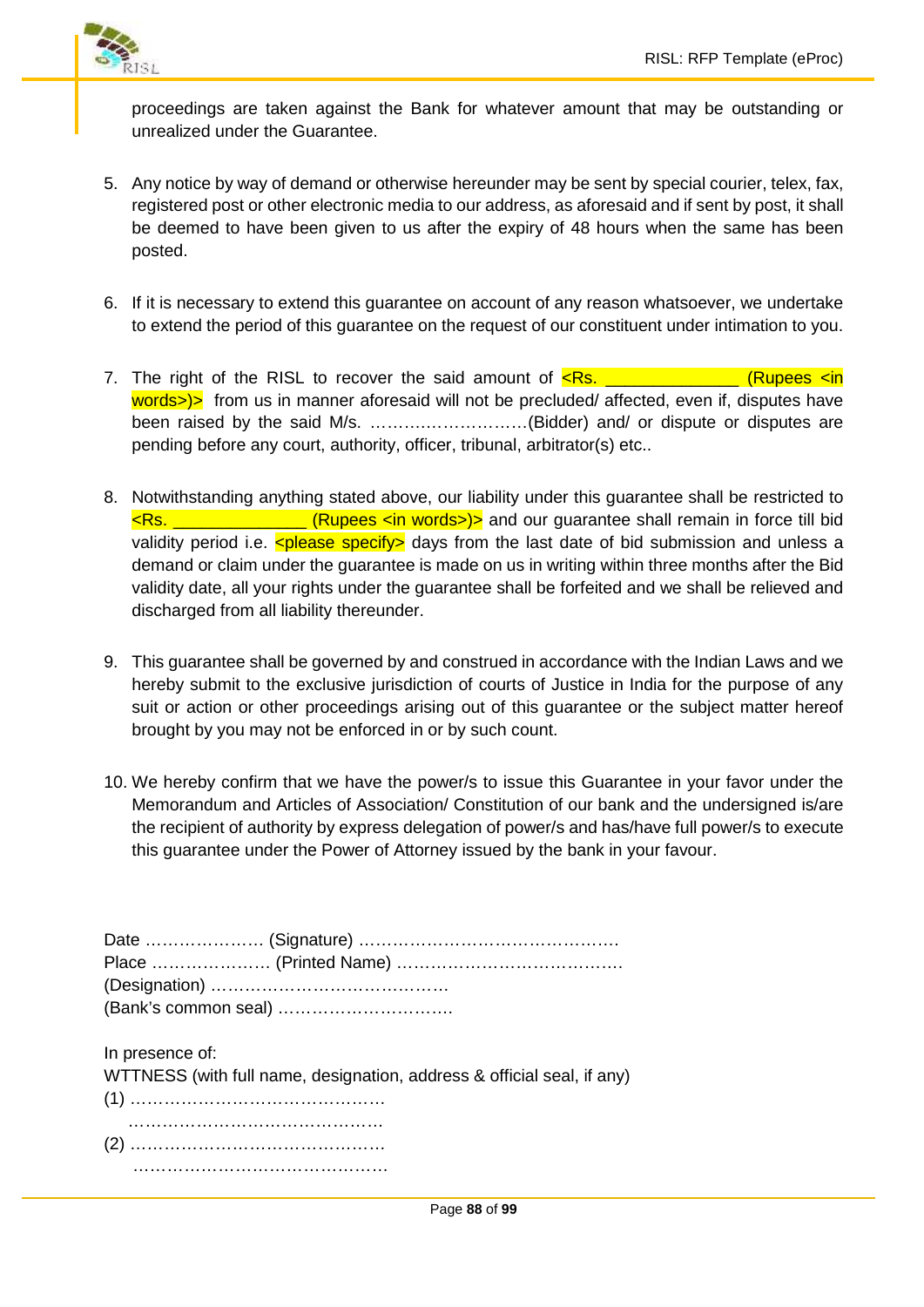

Bank Details Name & address of Bank: Name of contact person of Bank: Contact telephone number:

## GUIDELINES FOR SUBMISSION OF BANK GUARANTEE

The Bank Guarantee shall fulfil the following conditions in the absence of which they cannot be considered valid: -

- 1. Bank Guarantee shall be executed on non- judicial stamp paper of applicable value purchased in the name of the bank.
- 2. Two persons should sign as witnesses mentioning their full name, designation, address and office seal (if any).
- 3. The Executor (Bank Authorities) may mention the power of attorney No. and date of execution in his/ her favour authorizing him/ her to sign the document. The Power of Attorney to be witnessed by two persons mentioning their full name and address.
- 4. The Bank Guarantee should be executed by a Nationalised Bank/ Scheduled Commercial Bank only.
- 5. Non Judicial stamp paper shall be used within 6 months from the date of Purchase of the same. Bank Guarantee executed on the non-judicial stamp paper after 6 (six) months of the purchase of such stamp paper shall be treated as non-valid.
- 6. The contents of Bank Guarantee shall be strictly as per format prescribed by RISL
- 7. Each page of Bank Guarantee shall bear signature and seal of the Bank and B.G. number.
- 8. All corrections, deletions etc. in the Bank Guarantee should be authenticated by signature of Bank Officials signing the Bank Guarantee.
- 9. Bank should separately send through registered post/courier a certified copy of Bank Guarantee, mentioning Bid reference, Bid title and bidder name, directly to the Purchaser at the following address: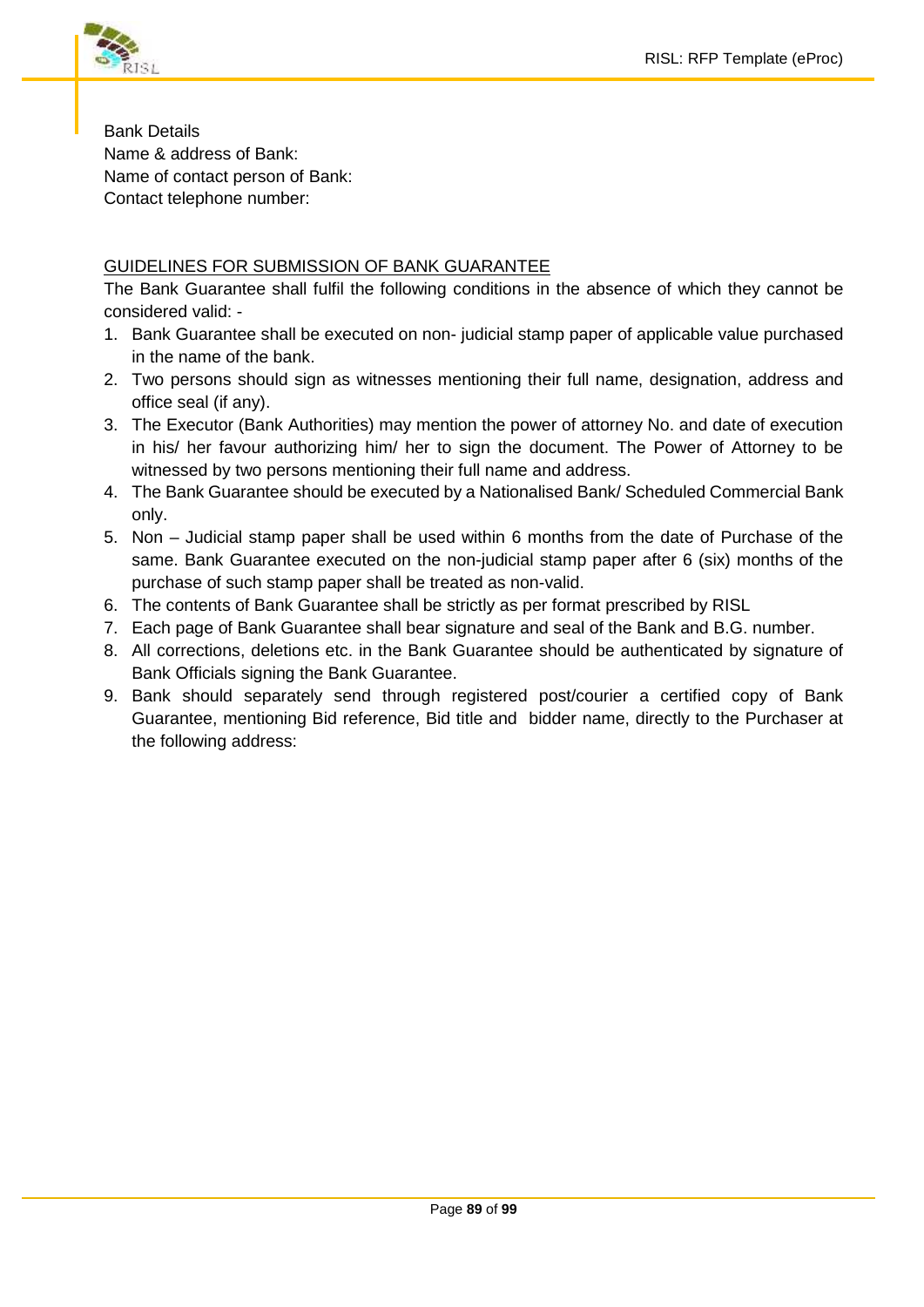

# **BANK GUARANTEE FORMAT – PERFORMANCE SECURITY (PBG)**

(To be stamped in accordance with Stamp Act and on a Stamp Paper purchased from Rajasthan State only and to be issued by a Nationalised/ Scheduled bank having its branch at Jaipur and payable at par at Jaipur, Rajasthan)

## To,

The Managing Director, RajCOMP Info Services Limited (RISL), First Floor, Yojana Bhawan, C-Block, Tilak Marg, C-Scheme, Jaipur-302005 (Raj).

- 1. In consideration of the RajCOMP Info Services Limited (hereinafter called "RISL") having agreed to exempt M/s ..........................(hereinafter called "the said Contractor(s)" from the demand, under the terms and conditions of an Agreement No..................................dated .....................made between the RISL through …………………… and .......................(Contractor) for the work .................(hereinafter called "the said Agreement") of Security Deposit for the due fulfilment by the said Contractor (s) of the terms and conditions contained in the said Agreement, on production of a Bank Guarantee for Rs...................(rupees ........................................only), we ...................(indicate the name of the Bank), (hereinafter referred to as "the Bank") at the request of ..................Contractor(s) do hereby undertake to pay to the RISL an amount not exceeding Rs...................(Rupees..................................only) on demand.
- 2. We.................. (Indicate the name of Bank), do hereby undertake to pay Rs..................... (Rupees............................only), the amounts due and payable under this guarantee without any demur or delay, merely on a demand from the RISL. Any such demand made on the bank by the RISL shall be conclusive as regards the amount due and payable by the Bank under this guarantee. The Bank Guarantee shall be completely at the disposal of the RISL and We....................... (Indicate the name of Bank), bound ourselves with all directions given by RISL regarding this Bank Guarantee. However, our liability under this guarantee shall be restricted to an amount not exceeding Rs...................... (Rupees....................only).
- 3. We.......................(indicate the name of Bank), undertake to pay to the RISL any money so demanded notwithstanding any dispute or disputes raised by the contractor(s) in any suit or proceeding pending before any Court or Tribunal or Arbitrator etc. relating thereto, our liability under these presents being absolute, unequivocal and unconditional.
- 4. We.....................(indicate the name of Bank) further agree that the performance guarantee herein contained shall remain in full force and effective up to <DATE> and that it shall continue to be enforceable for above specified period till all the dues of RISL under or by virtue of the said Agreement have been fully paid and its claims satisfied or discharged or till the RISL certifies that the terms and conditions of the said Agreement have been fully and properly carried out by the said Contractor(s) and accordingly discharges this guarantee.
- 5. We ...........................(indicate the name of Bank) further agree with the RISL that the RISL shall have the fullest liberty without our consent and without affecting in any manner our obligations hereunder to vary any of the terms and conditions of the said Agreement or to extend time of performance by the said Contractor(s) from time to time or to postpone for any time or from time to time any of the powers exercisable by the RISL against the said Contractor(s) and to forbear or enforce any of the terms and conditions relating to the said Agreement and we shall not be relieved from our liability by reason of any such variation, or extension being granted to the said Contractor(s) or for any forbearance, act or omission on the part of the RISL or any indulgence by the RISL to the said Contractor(s) or by any such matter or thing whatsoever which would but for this provision, have effect of so relieving us.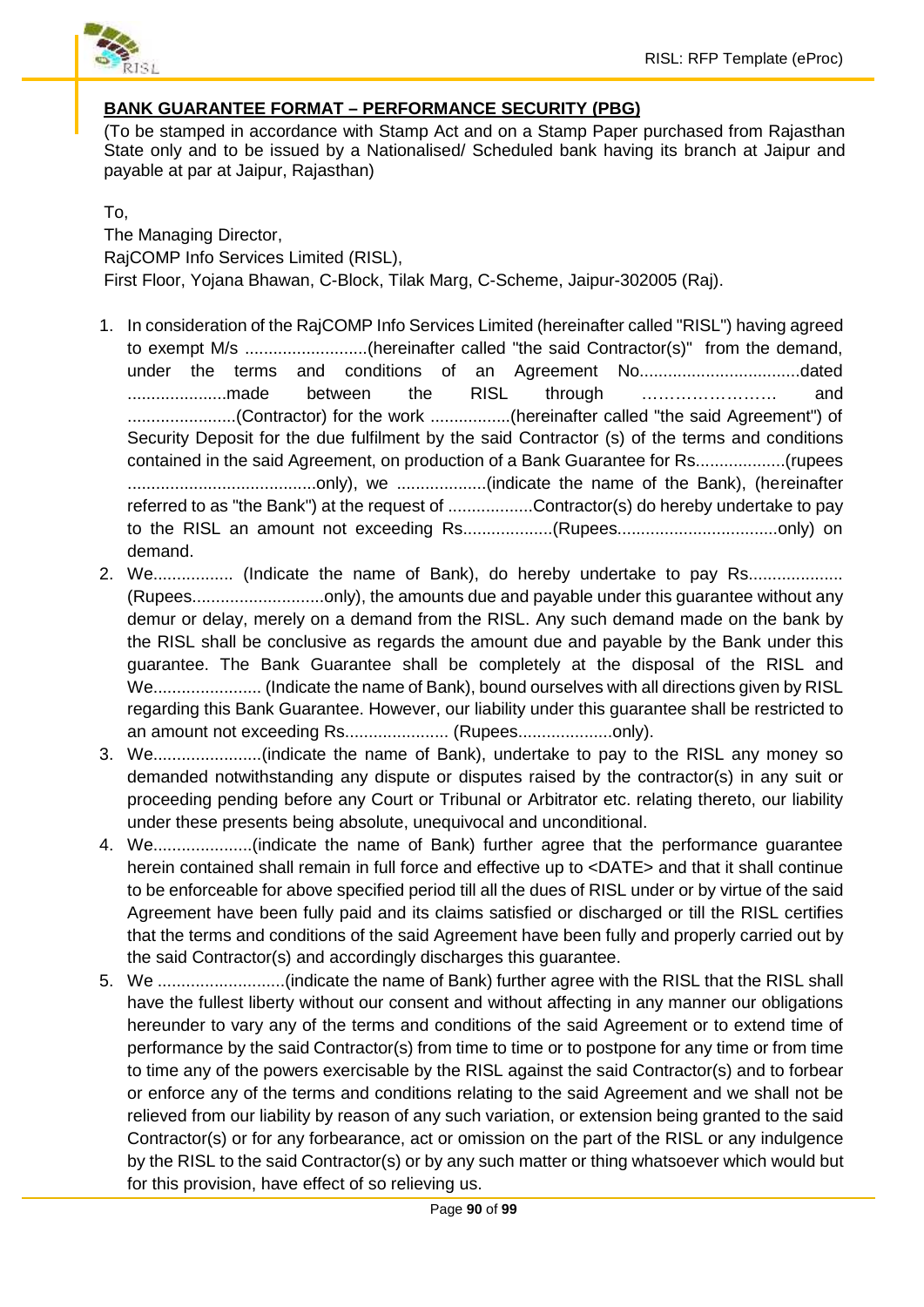

- 6. The liability of us ............................. (indicate the name of Bank), under this guarantee will not be discharged due to the change in the constitution of the Bank or the contractor(s).
- 7. We .............................. (indicate the name of Bank), lastly undertake not to revoke this guarantee except with the previous consent of the RISL in writing.
- 8. This performance Guarantee shall remain valid and in full effect, until it is decided to be discharged by the RISL. Notwithstanding anything mentioned above, our liability against this guarantee is restricted to Rs........................... (Rupees..............................only).
- 9. It shall not be necessary for the RISL to proceed against the contractor before proceeding against the Bank and the guarantee herein contained shall be enforceable against the Bank notwithstanding any security which the RISL may have obtained or obtain from the contractor.
- 10. We .............................. (indicate the name of Bank) verify that we have a branch at Jaipur. We undertake that this Bank Guarantee shall be payable at any of its branch at Jaipur. If the last day of expiry of Bank Guarantee happens to be a holiday of the Bank, the Bank Guarantee shall expire on the close of the next working day.
- 11. We hereby confirm that we have the power(s) to issue this guarantee in your favor under the memorandum and articles of Association/constitution of our bank and the undersigned is/are the recipient of authority by express delegation of power(s) and has/have full power(s) to execute this guarantee for the power of attorney issued by the bank.

Dated..........................day of....................For and on behalf of the <Bank> (indicate the Bank)

**Signature** 

(Name & Designation)

Bank's Seal

The above performance Guarantee is accepted by the RISL For and on behalf of the RISL

**Signature** 

(Name & Designation)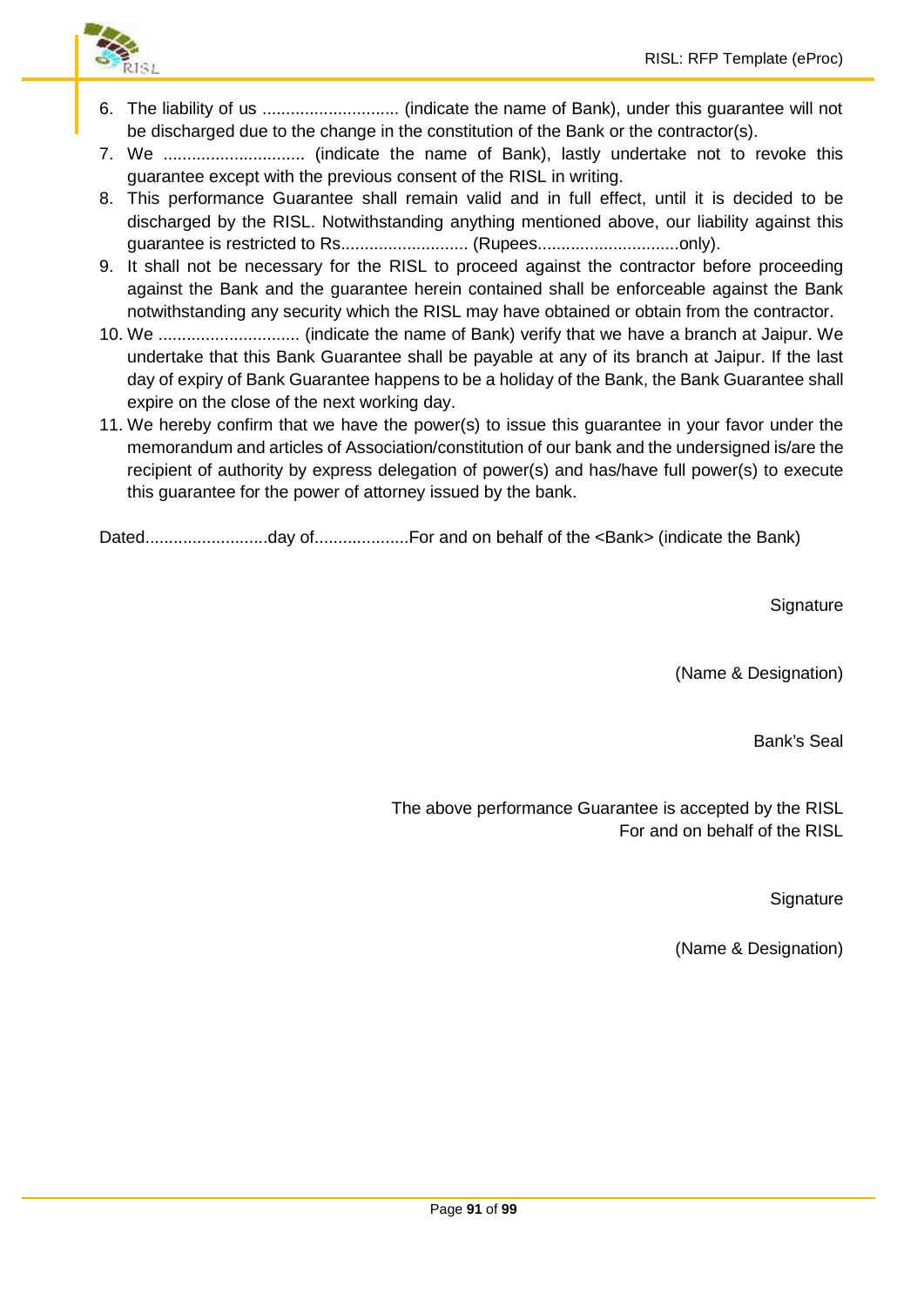

# **ANNEXURE-13: DRAFT AGREEMENT FORMAT** {to be mutually signed by selected bidder and

### procuring entity}

This Contract is made and entered into on this \_\_\_\_\_\_day of \_\_\_\_\_\_\_, 2013 by and between RajCOMP Info Services Limited (RISL), having its head office at First Floor, Yojana Bhawan, Tilak Marg, C-Scheme, Jaipur-302005, Rajasthan (herein after referred to as Purchaser/ RISL) which term or expression, unless excluded by or repugnant to the subject or context, shall include his successors in office and assignees on ONE PART

### And

M/s\_\_\_\_\_\_\_\_\_\_\_\_\_\_\_\_\_\_, a company registered under the Indian Companies Act, 1956 with its registered office at  $\qquad \qquad$  (herein after referred as the "Successful Bidder/ Supplier") which term or expression, unless excluded by or repugnant to the subject or context, shall include his successors in office and assignees on the OTHER PART.

### Whereas,

Purchaser is desirous of appointing an agency for <project title> as per the Scope of Work and Terms and Conditions as set forth in the RFP document dated \_\_\_\_\_\_\_\_\_ of <NIB No  $\longrightarrow$ 

### And whereas

M/s Tepresents that it has the necessary experience for carrying out the overall work as referred to herein and has submitted a bid and subsequent clarifications for providing the required services against said NIB and RFP document issued in this regard, in accordance with the terms and conditions set forth herein and any other reasonable requirements of the Purchaser from time to time.

### And whereas

| Purchaser has accepted the bid of supplier and has placed the Work Order vide Letter No. |  |       |  |                                                           |  |  |  |  |  |
|------------------------------------------------------------------------------------------|--|-------|--|-----------------------------------------------------------|--|--|--|--|--|
|                                                                                          |  | dated |  | , on which supplier has given their acceptance vide their |  |  |  |  |  |
| Letter No.                                                                               |  | dated |  |                                                           |  |  |  |  |  |

### And whereas

|                  | The supplier has deposited a sum of Rs. |         | /- (Rupees                                  | ın |
|------------------|-----------------------------------------|---------|---------------------------------------------|----|
| the form of      |                                         | ret no. | dated                                       | Οt |
|                  | Bank and valid up to                    |         | as security deposit for the due performance |    |
| of the contract. |                                         |         |                                             |    |

Now it is hereby agreed to by and between both the parties as under: -

- 1. The NIB Ref. No. \_\_\_\_\_\_\_\_\_\_\_\_\_\_\_\_\_\_\_\_\_\_\_\_\_\_\_\_ dated \_\_\_\_\_\_\_\_\_\_\_ and RFP document dated \_\_\_\_\_\_\_\_\_ issued by RISL along with its enclosures/ annexures, wherever applicable, are deemed to be taken as part of this contract and are binding on both the parties executing this contract.
- 2. In consideration of the payment to be made by RISL to supplier at the rates set forth in the work order no. \_\_\_\_\_\_\_\_\_\_\_\_\_\_\_\_\_\_\_\_\_\_\_\_\_\_\_\_\_\_\_\_ dated \_\_\_\_\_\_\_\_\_\_\_\_\_ will duly supply the said articles set forth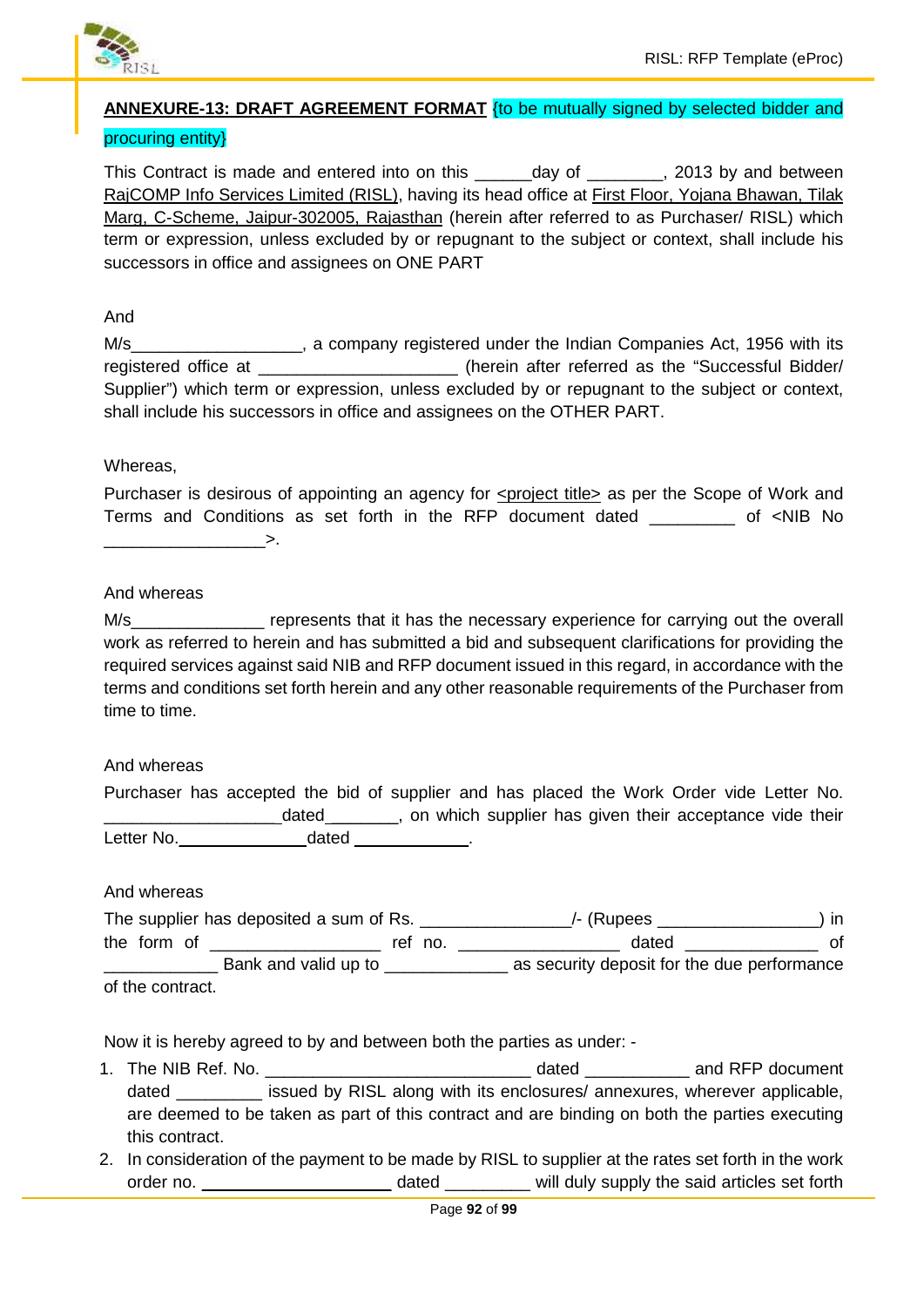

in "Annexure-I: Bill of Material" thereof and provide related services in the manner set forth in the RFP, along with its enclosures/ annexures and Technical Bid along with subsequent clarifications submitted by supplier.

- 3. The RISL do hereby agree that if supplier shall duly supply the said articles and provide related services in the manner aforesaid observe and keep the said terms and conditions of the RFP and Contract, the RISL will pay or cause to be paid to supplier, at the time and the manner set forth in the said conditions of the RFP, the amount payable for each and every project milestone & deliverable. The mode of Payment will be as specified in the RFP document.
- 4. The timelines for the prescribed Scope of Work, requirement of services and deployment of technical resources shall be effected from the date of work order i.e. \_\_\_\_\_\_\_\_\_\_\_\_ and completed by supplier within the period as specified in the RFP document.
- 5. In case of extension in the delivery and/ or installation period/ completion period with liquidated damages, the recovery shall be made on the basis of following percentages of value of stores/ works which supplier has failed to supply/ install/ complete: -

| a) | Delay up to one fourth period of the prescribed delivery period, successful     | 2.5%  |
|----|---------------------------------------------------------------------------------|-------|
|    | installation & completion of work                                               |       |
|    | b) Delay exceeding one fourth but not exceeding half of the prescribed delivery | 5.0%  |
|    | period, successful installation & completion of work.                           |       |
|    | c) Delay exceeding half but not exceeding three fourth of the prescribed        | 7.5%  |
|    | delivery period, successful installation & completion of work.                  |       |
| d) | Delay exceeding three fourth of the prescribed delivery period, successful      | 10.0% |
|    | installation & completion of work.                                              |       |

Note:

- i. Fraction of a day in reckoning period of delay in supplies/ maintenance services shall be eliminated if it is less than half a day.
- ii. The maximum amount of agreed liquidated damages shall be 10%.
- iii. If supplier requires an extension of time in completion of contractual supply on account of occurrence of any hindrances, he shall apply in writing to the authority which had placed the work order, for the same immediately on occurrence of the hindrance but not after the stipulated date of completion of supply.
- iv. Delivery period may be extended with or without liquidated damages if the delay in the supply of goods in on account of hindrances beyond the control of supplier.
- 6. All disputes arising out of this agreement and all questions relating to the interpretation of this agreement shall be decided as per the procedure mentioned in the RFP document.

|                       |        |  |       |  | In witness whereof the parties have caused this contract to be executed by their Authorized |  |
|-----------------------|--------|--|-------|--|---------------------------------------------------------------------------------------------|--|
| Signatories on this _ | dav of |  | 2013. |  |                                                                                             |  |

| Signed By:                | Signed By:                                   |
|---------------------------|----------------------------------------------|
| Designation:,<br>Company: | (Sanjay Malhotra)<br>Managing Director, RISL |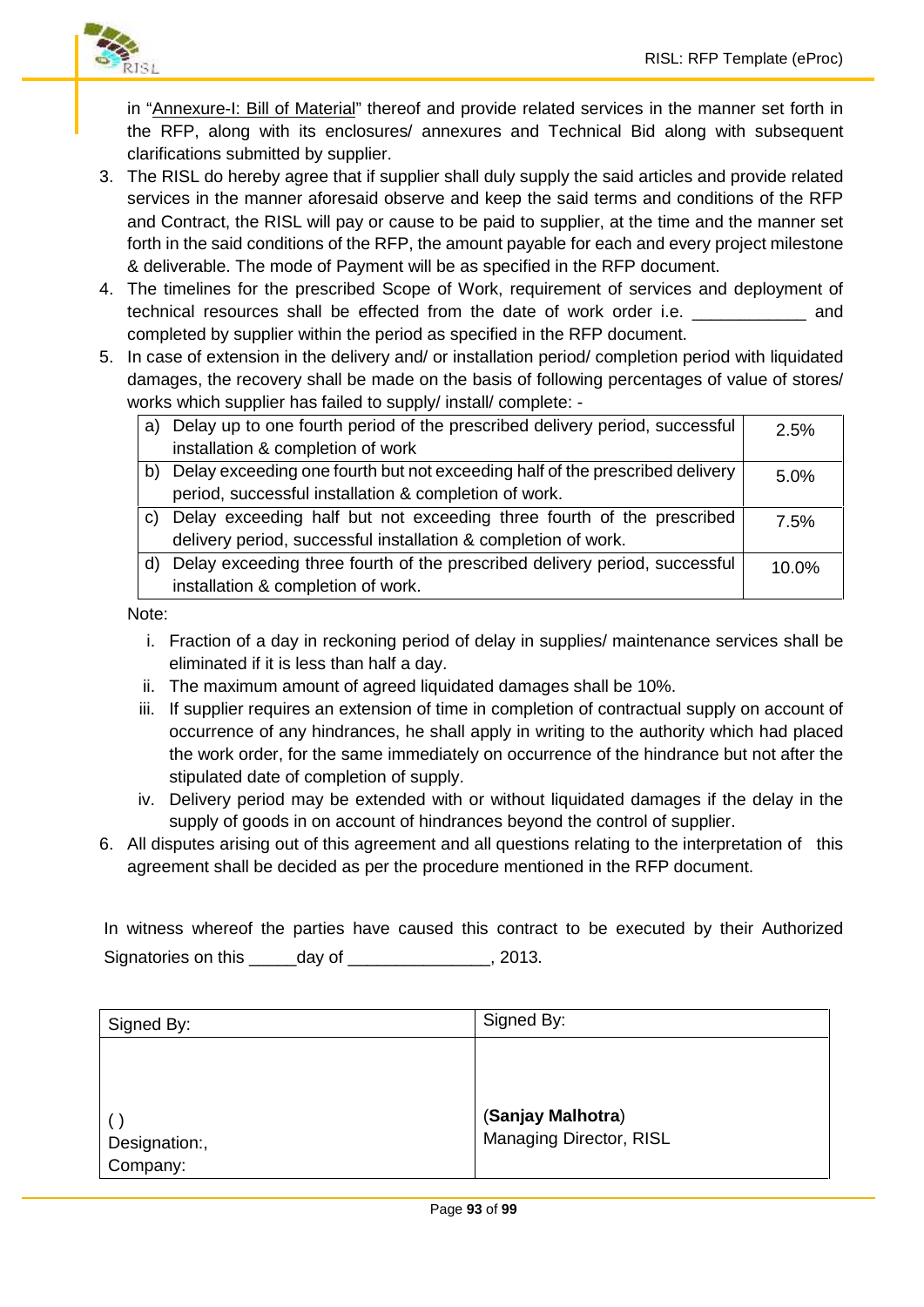



| In the presence of: | In the presence of:                    |
|---------------------|----------------------------------------|
|                     |                                        |
|                     |                                        |
|                     | $\left( \ \right)$                     |
| Designation:        | Designation:                           |
| Company:            | Department of IT&C, Govt. of Rajasthan |
|                     |                                        |
|                     |                                        |
|                     |                                        |
|                     | $\left( \ \right)$                     |
| Designation:        | Designation:                           |
| Company:            | Department of IT&C, Govt. of Rajasthan |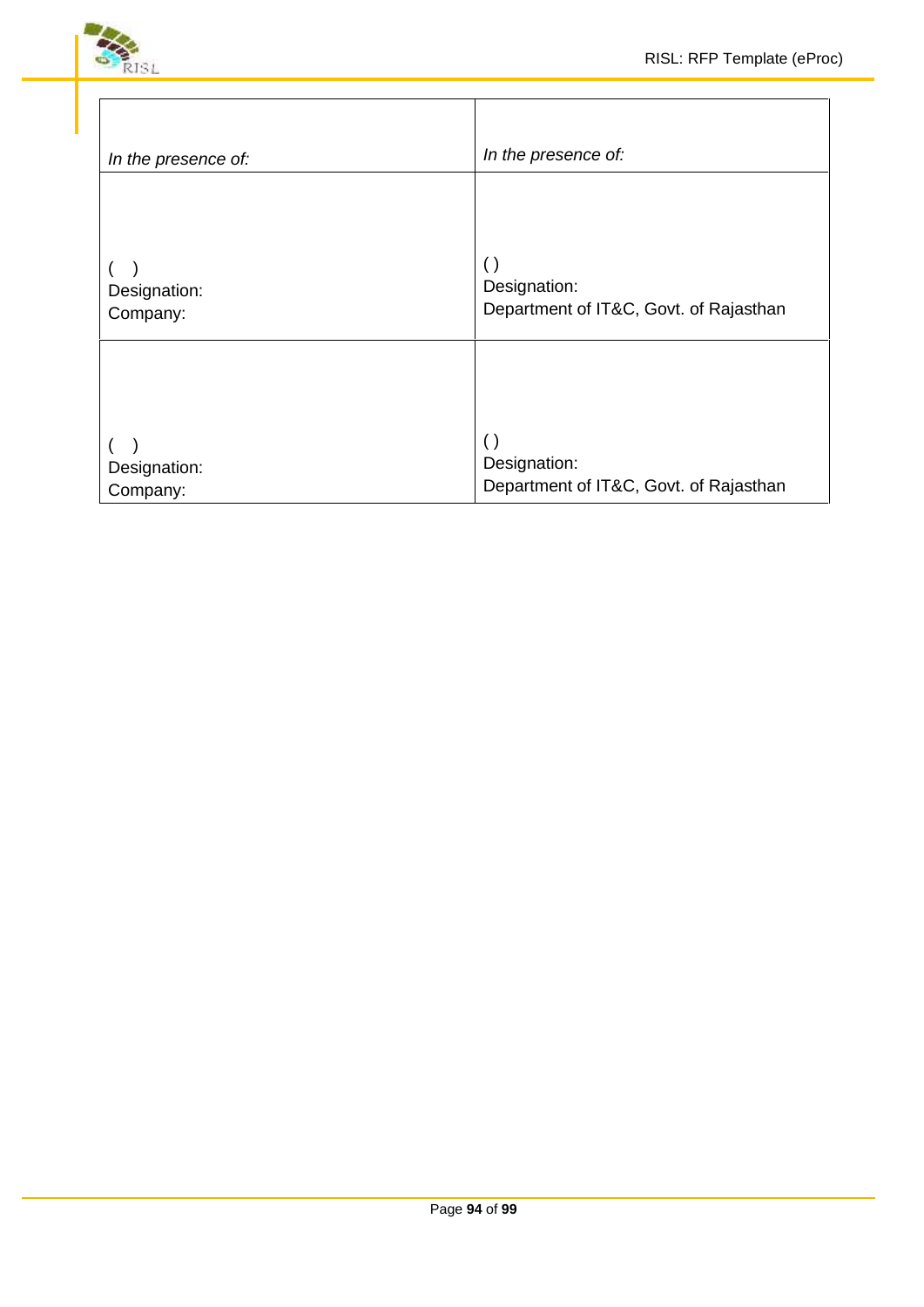

## **ANNEXURE-14: FORMAT FOR SUBMISSION OF PROJECT REFERENCES FOR PRE- QUALIFICATION EXPERIENCE**

| Project Name:                                  | Value of Contract/Work Order (In INR):         |
|------------------------------------------------|------------------------------------------------|
| Country:                                       | <b>Project Duration:</b>                       |
| Location within country:                       |                                                |
| Name of Customer:                              | Total No. of staff-months of the assignment:   |
| Contact person with address, phone, fax        | Approx. value of the services provided by your |
| and e-mail:                                    | company under the contract (in INR):           |
| Start date (month/year):                       |                                                |
| Completion date (month/year):                  |                                                |
| Name of associated Bidders, if any:            |                                                |
| Narrative description of Project:              |                                                |
| List of Services provided by your firm/company |                                                |
|                                                |                                                |
|                                                |                                                |
|                                                |                                                |
|                                                |                                                |

Please attach a copy of the work order/ completion certificate/ purchase order/ letter from the customer for each project reference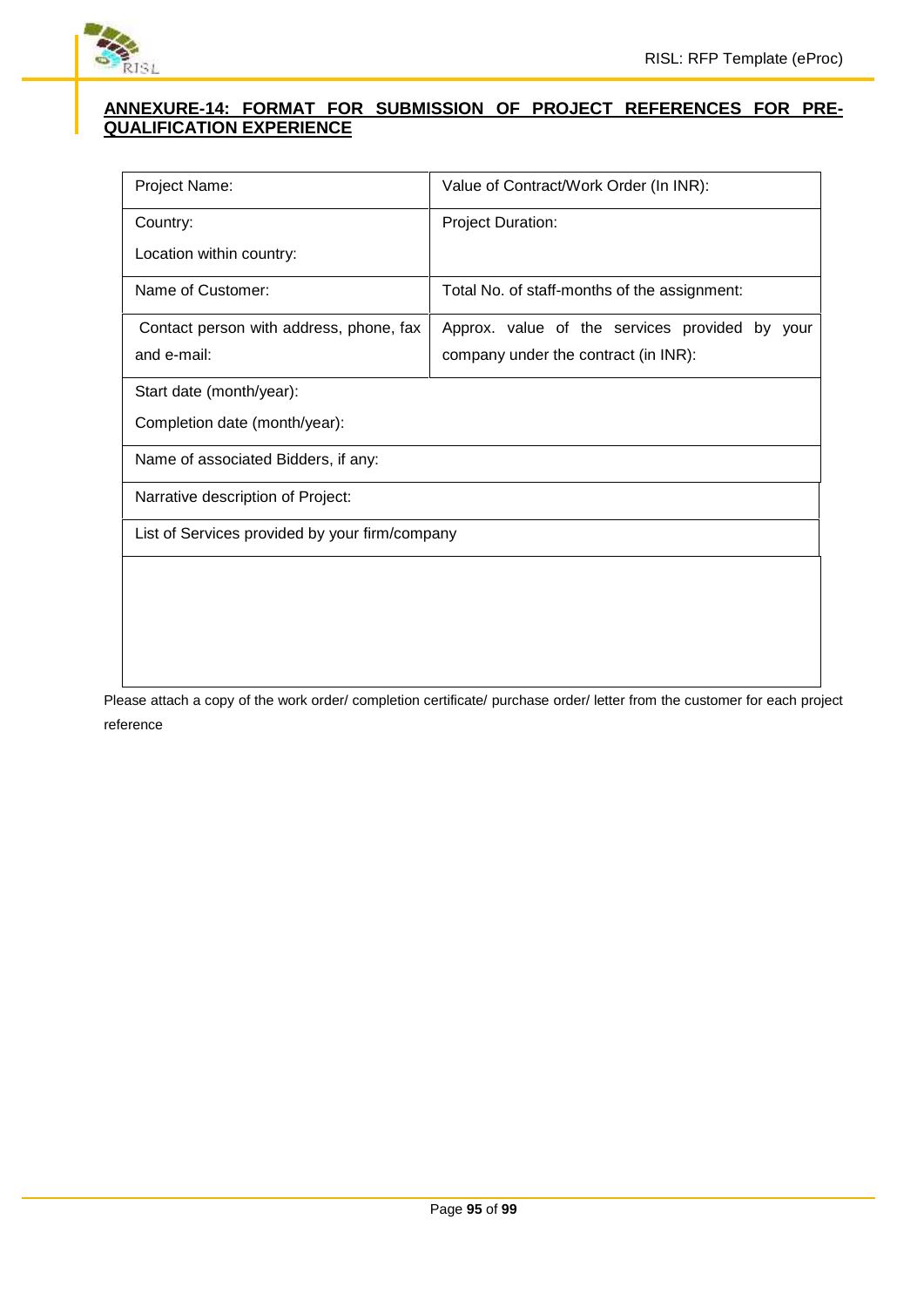

## **ANNEXURE-15: FORMAT FOR CONSORTIUM AGREEMENT**

(On non-judicial stamp paper of appropriate value to be purchased in the name of executants companies or as required by the jurisdiction in which executed)

This Consortium Agreement executed on this ................ day of........................... Two Thousand ………………. By: M/s. ......................................................... a Company incorporated under the laws of........................………………………........ and having its registered office at ............................... (hereinafter called the "Lead Member/First Member" which expression shall include its successors); and

M/s. …......................................................... a Company incorporated under the laws of .......................................………………………..... and having its registered office at .............................. (hereinafter called the "Second Member" which expression shall include its successors)

The Lead Member/First Member and the Second Member shall collectively hereinafter be called as the "Consortium Members" for the purpose of submitting a proposal (hereinafter called as "Bid") for the work of …………………(Name of work)………………………for …………… (Name of project) of M/s…………………………….. to Government of Rajasthan (GoR)/ RajCOMP Info Services Limited (herein after called the `Owner' or 'RISL'), RISL being a Company incorporated under the Companies Act, 1956 having its registered office at Yojana Bhawan, Tilak Marg, C-Scheme, Jaipur, India (hereinafter called the "Owner/GoR/ RISL") in response to GoR/ RISL Request for Proposal Document (hereinafter called as "RFP" Document) Dated………….. for the purposes of submitting the bid no. ………….. ………………………….. and entering into a contract in case of award for the work of …………………(Name of work)………………………for …………… (Name of project) of GoR/ RISL.

WHEREAS, the Owner invited bids vide its RFP document no. …………………… for the work of ……………………………………………………. AND WHEREAS as per document, Consortium bids will also be considered by the Owner provided they meet the specific requirements in that regard.

AND WHEREAS the PQ bid is being submitted to the Owner vide proposal dated ………… based on the Consortium Agreement being these presents and the PQ bid with its PQ bid forms and submission documents, in accordance with the requirement of PQ document conditions and requirements have been signed by all the partners and submitted to the Owner.

AND WHEREAS Clause \_\_\_\_\_\_\_\_ of RFP document stipulates that a Consortium of maximum two companies, meeting the requirements stipulated in the RFP document may submit a Proposal signed by Lead Member of the Consortium Members so as to legally bind all the Members of the Consortium who will be jointly and severally liable for the performance and all obligations thereunder to GoR/RISL and duly signed Consortium Agreement shall be attached to the Proposal.

NOW THEREFORE, in consideration of the mutual covenants of the members of the Consortium, the sufficiency whereof is hereby acknowledged and other good valuable consideration, we agree as follows:

- 1. We the members in the Consortium hereby confirm that the name and style of the Consortium shall be…………….. Consortium.
- 2. M/s. ...................................... shall act as Lead Member for self, and for and on behalf of M/s …………………….. (Second Member) and further declare and confirm that we shall jointly and severally be bound unto the Owner for the successful performance of the obligations under the Request for Proposal (RFP) and resulting Contact Agreement(s) submitted / executed by the Lead Member in the event of the selection of Consortium. Further, the Lead Partner is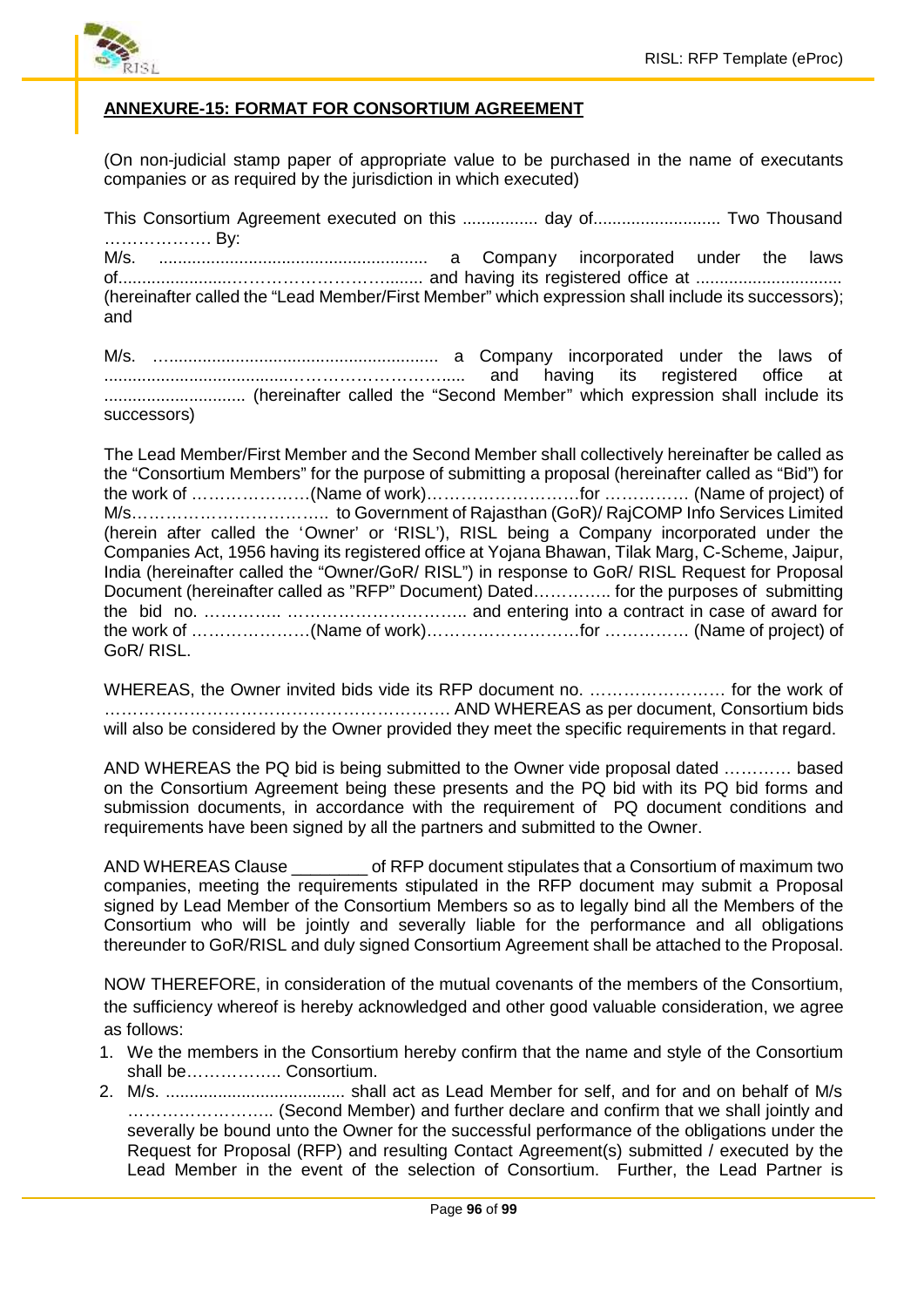

authorized to incur liabilities and receive instructions for and on behalf of any or all partners of the CONSORTIUM.

- 3. That M/s That M/s which is the Lead Member of the Consortium shall invest and continue to invest ….% (at least 51% to be invested by Lead Bidder) interest in the Consortium for the Lock in Period as specified in the RFP document.
- 4. That M/s **Example 2. Second Member) shall invest and continue to invest …. % interest of** the Consortium for the Lock in Period as specified in the RFP document.
- 5. The composition or the constitution of the consortium shall not be altered without the prior consent of GoR/RISL.
- 6. The roles and responsibilities of the lead bidder and the second member of the consortium for execution of various components/activities as defined in the RFP document shall be as under :

| S.No. | <b>Project</b><br><b>Component/Activity</b> | <b>Roles &amp; Responsibility</b><br>of Lead Bidder | <b>Roles &amp; Responsibility of</b><br><b>Second Member of</b><br><b>Consortium</b> |
|-------|---------------------------------------------|-----------------------------------------------------|--------------------------------------------------------------------------------------|
|       |                                             |                                                     |                                                                                      |
|       |                                             |                                                     |                                                                                      |
|       |                                             |                                                     |                                                                                      |
|       |                                             |                                                     |                                                                                      |

- 7. It is expressly agreed by the members that all members of the consortium shall be held equally responsible for the obligations under the RFP Document, Contract and this Agreement, irrespective of the specific roles/responsibilities undertaken by them.
- 8. For the purpose of this Agreement, the RFP Document and the Contract, the Lead Partner shall be the single point of contact for the GoR/ RISL, shall have the overall responsibility of the management of the Project and shall have single point responsibility for ensuring that all members of the consortium are complying with the terms and conditions set out in the Contract and the RFP Document.
- 9. All instructions/communications from PMC to the Lead Partner shall be deemed to have been duly provided to all the members of the consortium.
- 10. If GoR/ RISL suffers any loss or damage on account of any breach in the stipulation of the Agreements to be entered into by the Consortium Members, upon its selection pursuant to RFP (the "Agreements") or any shortfall in the performance of the Transaction or in meeting the performances guaranteed as per the RFP and the Agreements, the Consortium Members hereby jointly and severally undertake to promptly make good such loss or damages caused to GoR/ RISL on its demand without any demur or contest. The Owner shall have the right to proceed against anyone of the partners and it shall neither be necessary nor obligatory on the part of the Owner to proceed against the Lead Partner before proceeding against or dealing with the other Member.
- 11. The financial liability of the Consortium Members to the GoR/ RISL, with respect to any of the claims arising out of the performance or non-performance of obligations under the RFP and the resulting Agreement(s) shall not be limited so as to restrict or limit the liabilities of any of the Members and the Members shall be jointly and severally liable to GoR/RISL.
- 12. It is expressly agreed by the Members that all the due payments shall be made by the Owner to Lead Bidder only.
- 13. This Consortium agreement shall be construed and interpreted in accordance with the laws of India and the Courts of Jaipur (Rajasthan) shall have the exclusive jurisdiction in all matters arising there under.
- 14. It is also hereby agreed that Lead Member shall, on behalf of the Consortium shall submit the Bid and performance Security as specified by owner in the RFP document.
- 15. It is further agreed that this Consortium Agreement shall be irrevocable and shall continue to be enforceable till the same is discharged by GoR/RISL.
- 16. This Agreement shall come into force as of the date of signing and shall continue in full force and effect until the complete discharge of all obligations, concerning the carrying out of the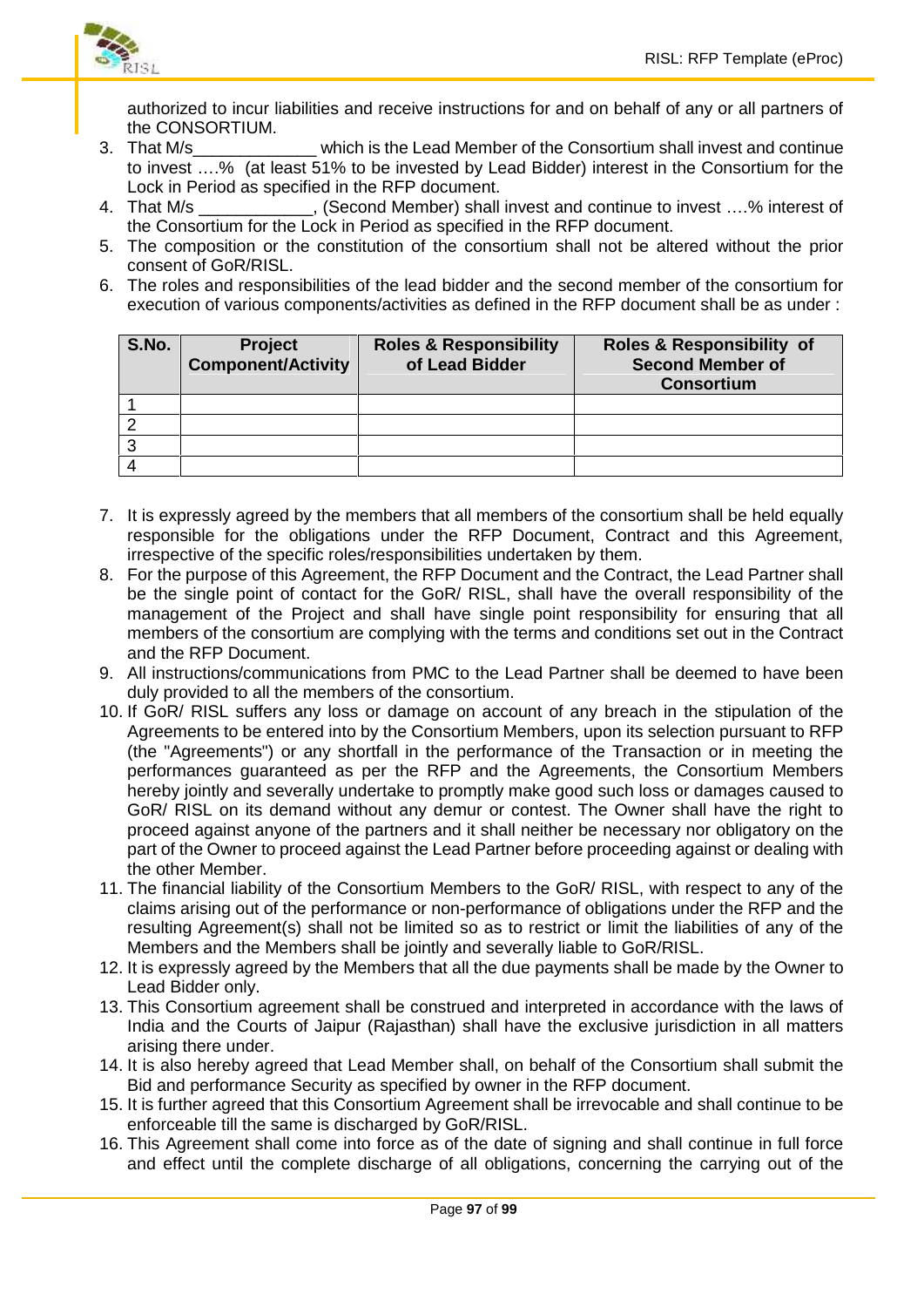

Project, which have been taken on by the Parties under the Contract, RFP Document and under this Agreement.

*17. Any other terms and conditions not in contradiction to the RFP and above mentioned terms and conditions.*

IN WITNESS WHEREOF, the Members to the Consortium agreement have through their authorised representatives executed these presents and affixed common seal of their companies, on the day, month and year first mentioned above.

| Common Seal of  has been affixed<br>in my/our Lead Member presence pursuant to<br>Board of Director's<br>resolution<br>dated                     | For and on behalf of M/s<br>(Lead Bidder)                         |
|--------------------------------------------------------------------------------------------------------------------------------------------------|-------------------------------------------------------------------|
| 1)<br>Witness                                                                                                                                    | (Signature of authorized representative)<br>Name:<br>Designation: |
| Witness<br>2)                                                                                                                                    |                                                                   |
| Common Seal of  has been affixed<br>in my/our Lead Member presence pursuant to<br>Director's<br><b>Board</b><br><b>of</b><br>resolution<br>dated | For and on behalf of M/s<br>(Second member)                       |
|                                                                                                                                                  | (Signature of authorized representative)<br>Name:<br>Designation: |
| 1)<br>Witness                                                                                                                                    |                                                                   |
| Witness<br>2)                                                                                                                                    |                                                                   |